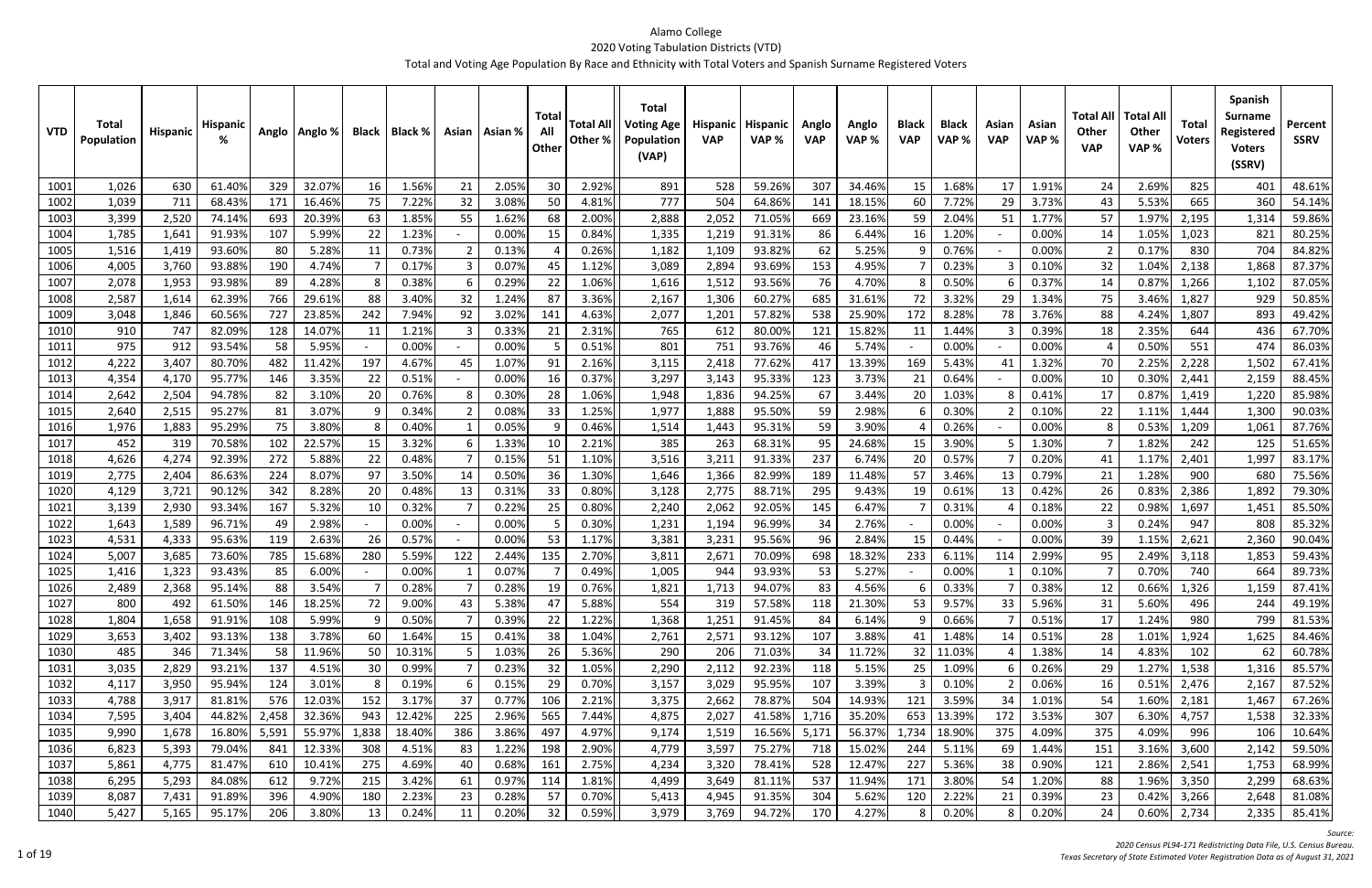| <b>VTD</b>   | Total<br><b>Population</b> | Hispanic       | Hispanic         |              | Anglo   Anglo % | Black     | Black %        |        | Asian   Asian % | Total<br>All<br>Other | <b>Total All</b><br>Other % | <b>Total</b><br><b>Voting Age</b><br>Population<br>(VAP) | Hispanic<br><b>VAP</b> | Hispanic<br>VAP% | Anglo<br><b>VAP</b> | Anglo<br>VAP%    | <b>Black</b><br><b>VAP</b> | <b>Black</b><br>VAP% | Asian<br><b>VAP</b> | Asian<br>VAP%  | Total All<br><b>Other</b><br><b>VAP</b> | <b>Total All</b><br><b>Other</b><br>VAP% | <b>Total</b><br>Voters | <b>Spanish</b><br><b>Surname</b><br>Registered<br><b>Voters</b><br>(SSRV) | Percent<br><b>SSRV</b> |
|--------------|----------------------------|----------------|------------------|--------------|-----------------|-----------|----------------|--------|-----------------|-----------------------|-----------------------------|----------------------------------------------------------|------------------------|------------------|---------------------|------------------|----------------------------|----------------------|---------------------|----------------|-----------------------------------------|------------------------------------------|------------------------|---------------------------------------------------------------------------|------------------------|
| 1041         | 4,128                      | 3,868          | 93.70%           | 170          | 4.12%           | 35        | 0.85%          | 20     | 0.48%           | 35                    | 0.85%                       | 3,108                                                    | 2,894                  | 93.11%           | 145                 | 4.67%            | 26                         | 0.84%                | 18                  | 0.58%          | 25                                      | 0.80%                                    | 2,350                  | 2,039                                                                     | 86.77%                 |
| 1042         | 1,667                      | 1,595          | 95.68%           | 55           | 3.30%           | -9        | 0.54%          |        | 0.12%           |                       | 0.36%                       | 1,277                                                    | 1,224                  | 95.85%           | 42                  | 3.29%            |                            | 0.47%                |                     | 0.00%          |                                         | 0.39%                                    | 1,183                  | 1,069                                                                     | 90.36%                 |
| 1043         | 2,774                      | 2,338          | 84.28%           | 277          | 9.99%           | 82        | 2.96%          | 27     | 0.97%           | 50                    | 1.80%                       | 2,088                                                    | 1,705                  | 81.66%           | 252                 | 12.07%           | 66                         | 3.169                | 27                  | 1.29%          | 38                                      | 1.82%                                    | 1,596                  | 1,140                                                                     | 71.43%                 |
| 1044         | 3,117                      | 2,910          | 93.36%           | 150          | 4.81%           | 22        | 0.71%          |        | 0.29%           | 26                    | 0.83%                       | 2,420                                                    | 2,263                  | 93.51%           | 116                 | 4.79%            | 17                         | 0.70%                |                     | 0.29%          | 17                                      | 0.70%                                    | 2,076                  | 1,828                                                                     | 88.05%                 |
| 1045         | 7,715                      | 7,003          | 90.77%           | 446          | 5.78%           | 131       | 1.70%          | 42     | 0.54%           | 93                    | 1.21%                       | 5,349                                                    | 4,774                  | 89.25%           | 377                 | 7.05%            | 97                         | 1.81%                | 32                  | 0.60%          | 69                                      | 1.29%                                    | 3,336                  | 2,819                                                                     | 84.50%                 |
| 1046         | 4,164                      | 3,814          | 91.59%           | 248          | 5.96%           | 54        | 1.30%          |        | 0.10%           | -44                   | 1.06%                       | 2,996                                                    | 2,714                  | 90.59%           | 220                 | 7.34%            | 32                         | 1.07%                |                     | 0.13%          | 26                                      | 0.87%                                    | 2,091                  | 1,746                                                                     | 83.50%                 |
| 1047         | 3,189                      | 2,935          | 92.04%           | 205          | 6.43%           | 19        | 0.60%          |        | 0.19%           | -24                   | 0.75%                       | 2,383                                                    | 2,187                  | 91.78%           | 162                 | 6.80%            | 17                         | 0.71%                |                     | 0.25%          | 11                                      | 0.46%                                    | 1,792                  | 1,514                                                                     | 84.49%                 |
| 1048         | 3,996                      | 3,642          | 91.14%           | 300          | 7.51%           | 22        | 0.55%          |        | 0.00%           | 32                    | 0.80%                       | 2,918                                                    | 2,623                  | 89.89%           | 255                 | 8.74%            | 18                         | 0.62%                |                     | 0.00%          | 22                                      | 0.75%                                    | 2,276                  | 1,857                                                                     | 81.59%                 |
| 1049         | 5,228                      | 4,745          | 90.76%           | 379          | 7.25%           | 35        | 0.67%          | -11    | 0.21%           | 58                    | 1.11%                       | 3,916                                                    | 3,526                  | 90.04%           | 318                 | 8.12%            | 27                         | 0.69%                |                     | 0.23%          | 36                                      | 0.92%                                    | 2,586                  | 2,146                                                                     | 82.99%                 |
| 1050         | 2,411                      | 2,082          | 86.35%           | 265          | 10.99%          | 14        | 0.58%          | 18     | 0.75%           | 32                    | 1.33%                       | 1,805                                                    | 1,509                  | 83.60%           | 241                 | 13.35%           | 14                         | 0.78%                | 18                  | 1.00%          | 23                                      | 1.27%                                    | 1,387                  | 1,052                                                                     | 75.85%                 |
| 1051         | 3,743                      | 3,137          | 83.819           | 516          | 13.79%          | 51        | 1.36%          |        | 0.21%           | -31                   | 0.83%                       | 2,834                                                    | 2,301                  | 81.19%           | 460                 | 16.23%           |                            | 1.45%                |                     | 0.289          | 24                                      | 0.85%                                    | 2,084                  | 1,544                                                                     | 74.09%                 |
| 1052         | 3,632                      | 3,170          | 87.289           | 371          | 10.21%          | 22        | 0.61%          | 17     | 0.47%           | 52                    | 1.43%                       | 2,641                                                    | 2,250                  | 85.20%           | 317                 | 12.00%           | 19                         | 0.72%                | 17                  | 0.64%          | 38                                      | 1.44%                                    | 2,116                  | 1,619                                                                     | 76.51%                 |
| 1053         | 499                        | 402            | 80.56%           | 60           | 12.02%          | 18        | 3.61%          | 12     | 2.40%           |                       | 1.40%                       | 345                                                      | 276                    | 80.00%           | 42                  | 12.17%           | 15                         | 4.35%                |                     | 2.03%          |                                         | 1.45%                                    | 260                    | 192                                                                       | 73.85%                 |
| 1054         | 4,349                      | 3,801          | 87.40%           | 444          | 10.21%          | 35        | 0.80%          | 22     | 0.51%           | 47                    | 1.08%                       | 3,222                                                    | 2,757                  | 85.57%           | 384                 | 11.92%           | 25                         | 0.78%                | 21                  | 0.65%          | 35                                      | 1.09%                                    | 2,613                  | 2,035                                                                     | 77.88%                 |
| 1055         | 3,105                      | 1,956          | 63.00%           | 666          | 21.45%          | 224       | 7.21%          | 108    | 3.48%           | 151                   | 4.86%                       | 2,289                                                    | 1,392                  | 60.81%           | 526                 | 22.98%           | 174                        | 7.60%                | 94                  | 4.11%          | 103                                     | 4.50%                                    | 1,986                  | 965                                                                       | 48.59%                 |
| 1056         | 7,039                      | 6,142<br>4,721 | 87.26%           | 585          | 8.31%<br>17.45% | 183<br>86 | 2.60%<br>1.44% | 56     | 0.80%           | 73                    | 1.04%                       | 4,766                                                    | 4,094                  | 85.90%           | 442<br>873          | 9.27%            | 130                        | 2.73%                | 49                  | 1.03%          | 51                                      | 1.07%<br>1.54%                           | 3,522                  | 2,678                                                                     | 76.04%<br>61.00%       |
| 1057         | 5,964<br>5,275             | 4,142          | 79.169<br>78.52% | 1,041<br>947 | 17.95%          | 42        | 0.80%          | 18     | 0.30%<br>1.54%  | 98<br>63              | 1.64%<br>1.19%              | 4,155                                                    | 3,123                  | 75.16%<br>75.65% | 791                 | 21.01%<br>20.44% | 78<br>27                   | 1.88%<br>0.70%       | 17                  | 0.41%<br>1.89% | 64                                      | 1.32%                                    | 2,564<br>2,829         | 1,564                                                                     | 66.21%                 |
| 1058<br>1059 | 1,820                      | 1,491          | 81.92%           | 148          | 8.13%           | 150       | 8.24%          | 81     | 0.44%           | 23                    | 1.26%                       | 3,869<br>1,267                                           | 2,927<br>975           | 76.95%           | 140                 | 11.05%           | 126                        | 9.94%                | 73                  | 0.63%          | 51<br>18                                | 1.42%                                    | 467                    | 1,873<br>317                                                              | 67.88%                 |
| 1060         | 6,077                      | 5,751          | 94.64%           | 187          | 3.08%           | 66        | 1.09%          | 26     | 0.43%           | 47                    | 0.77%                       | 4,147                                                    | 3,921                  | 94.55%           | 138                 | 3.33%            | 34                         | 0.82%                | 17                  | 0.41%          | 37                                      | 0.89%                                    | 2,987                  | 2,589                                                                     | 86.68%                 |
| 1061         | 6,261                      | 5,742          | 91.71%           | 316          | 5.05%           | 124       | 1.98%          | 22     | 0.35%           | -57                   | 0.91%                       | 4,308                                                    | 3,916                  | 90.90%           | 248                 | 5.76%            | 102                        | 2.37%                | 13                  | 0.30%          | 29                                      | 0.67%                                    | 2,800                  | 2,215                                                                     | 79.11%                 |
| 1062         | 441                        | 344            | 78.00%           | 69           | 15.65%          | -6        | 1.36%          |        | 1.139           |                       | 3.85%                       | 306                                                      | 236                    | 77.12%           | 54                  | 17.65%           |                            | 0.98%                |                     | 0.98%          | 10                                      | 3.27%                                    | 194                    | 134                                                                       | 69.07%                 |
| 1063         | 4,227                      | 3,357          | 79.42%           | 734          | 17.36%          | 44        | 1.04%          | 19     | 0.45%           | 73                    | 1.73%                       | 3,002                                                    | 2,268                  | 75.55%           | 624                 | 20.79%           | 37                         | 1.23%                | 16                  | 0.53%          | 57                                      | 1.90%                                    | 2,363                  | 1,570                                                                     | 66.44%                 |
| 1064         | 2,567                      | 2,126          | 82.82%           | 392          | 15.27%          |           | 0.27%          |        | 0.31%           | 34                    | 1.32%                       | 1,883                                                    | 1,546                  | 82.10%           | 302                 | 16.04%           |                            | 0.32%                |                     | 0.32%          | 23                                      | 1.22%                                    | 1,298                  | 917                                                                       | 70.65%                 |
| 1065         | 4,461                      | 3,678          | 82.45%           | 708          | 15.87%          | 12        | 0.27%          |        | 0.09%           | 59                    | 1.32%                       | 3,259                                                    | 2,621                  | 80.42%           | 595                 | 18.26%           |                            | 0.28%                |                     | 0.12%          | 30                                      | 0.92%                                    | 2,416                  | 1,717                                                                     | 71.07%                 |
| TOPP         | 1,723                      | 1,477          | 85.72%           | 212          | 12.30%          |           | 0.23%          |        | 0.23%           | 26                    | 1.51%                       | 1,294                                                    | 1,102                  | 85.16%           | 168                 | 12.98%           |                            | 0.31%                |                     | 0.31%          | 1b                                      | 1.24%                                    | 869                    | 63Z                                                                       | 72.73%                 |
| 1067         | 6,224                      | 4,645          | 74.63%           | 1,348        | 21.66%          | 61        | 0.98%          | 33     | 0.53%           | 137                   | 2.20%                       | 4,572                                                    | 3,253                  | 71.15%           | 1,147               | 25.09%           | 43                         | 0.94%                | 26                  | 0.57%          | 103                                     | 2.25%                                    | 3,336                  | 2,032                                                                     | 60.91%                 |
| 1068         | 5,413                      | 3,815          | 70.48%           | 988          | 18.25%          | 325       | 6.00%          | 89     | 1.64%           | 196                   | 3.62%                       | 3,564                                                    | 2,429                  | 68.15%           | 733                 | 20.57%           | 215                        | 6.03%                | 62                  | 1.74%          | 125                                     | 3.51%                                    | 2,775                  | 1,449                                                                     | 52.22%                 |
| 1069         | 1,044                      | 593            | 56.80%           | 318          | 30.46%          | 79        | 7.57%          | 30     | 2.87%           | 24                    | 2.30%                       | 859                                                      | 453                    | 52.74%           | 295                 | 34.34%           | 65                         | 7.57%                | 27                  | 3.14%          | 19                                      | 2.21%                                    | 489                    | 221                                                                       | 45.19%                 |
| 1070         | 2,528                      | 1,935          | 76.54%           | 321          | 12.70%          | 214       | 8.47%          | 31     | 1.23%           | 27                    | 1.07%                       | 1,840                                                    | 1,360                  | 73.91%           | 271                 | 14.73%           | 157                        | 8.53%                | 28                  | 1.52%          | 24                                      | 1.30%                                    | 1,129                  | 726                                                                       | 64.30%                 |
| 1071         | 3,394                      | 2,452          | 72.25%           | 579          | 17.06%          | 202       | 5.95%          | 57     | 1.68%           | 104                   | 3.06%                       | 2,480                                                    | 1,719                  | 69.31%           | 477                 | 19.23%           | 161                        | 6.49%                | 52                  | 2.10%          | 71                                      | 2.86%                                    | 1,988                  | 1,190                                                                     | 59.86%                 |
| 1072         | 3,382                      | 2,227          | 65.85%           | 552          | 16.32%          | 422       | 12.48%         | 73     | 2.16%           | 108                   | 3.19%                       | 2,611                                                    | 1,654                  | 63.35%           | 471                 | 18.04%           | 330                        | 12.64%               | 67                  | 2.57%          | 89                                      | 3.41%                                    | 2,028                  | 979                                                                       | 48.27%                 |
| 1073         | 6,070                      | 3,256          | 53.64%           | 1,701        | 28.02%          | 529       | 8.71%          | 225    | 3.71%           | 359                   | 5.91%                       | 4,065                                                    | 2,092                  | 51.46%           | 1,187               | 29.20%           | 390                        | 9.59%                | 172                 | 4.23%          | 224                                     | 5.51%                                    | 3,714                  | 1,445                                                                     | 38.91%                 |
| 1074         | 52                         | 48             | 92.31%           |              | 5.77%           |           | 0.00%          | $\sim$ | 0.00%           |                       | 1.92%                       | 37                                                       | 34                     | 91.89%           | 3                   | 8.11%            | $\overline{a}$             | 0.00%                |                     | 0.00%          | $\sim$                                  | 0.00%                                    | 20                     | 15                                                                        | 75.00%                 |
| 1075         | 6,333                      | 5,495          | 86.77%           | 530          | 8.37%           | 172       | 2.72%          | 40     | 0.63%           | 96                    | 1.52%                       | 4,260                                                    | 3,599                  | 84.48%           | 413                 | 9.69%            | 142                        | 3.33%                | 33                  | 0.77%          | 73                                      | 1.71%                                    | 2,439                  | 1,825                                                                     | 74.83%                 |
| 1076         | 5,222                      | 3,813          | 73.02%           | 815          | 15.61%          | 342       | 6.55%          | 85     | 1.63%           | 167                   | 3.20%                       | 3,835                                                    | 2,680                  | 69.88%           | 690                 | 17.99%           | 272                        | 7.09%                | 77                  | 2.01%          | 116                                     | 3.02%                                    | 2,923                  | 1,652                                                                     | 56.52%                 |
| 1077         | 2,745                      | 2,600          | 94.72%           | 114          | 4.15%           | 16        | 0.58%          |        | 0.11%           | 12                    | 0.44%                       | 2,114                                                    | 2,001                  | 94.65%           | 93                  | 4.40%            |                            | 0.52%                |                     | 0.14%          |                                         | 0.28%                                    | 1,659                  | 1,424                                                                     | 85.83%                 |
| 1078         | 924                        | 883            | 95.56%           | 23           | 2.49%           | 9         | 0.97%          |        | 0.11%           |                       | 0.87%                       | 657                                                      | 627                    | 95.43%           | 18                  | 2.74%            |                            | 0.61%                |                     | 0.15%          |                                         | 1.07%                                    | 516                    | 457                                                                       | 88.57%                 |
| 1079         | 4,942                      | 3,071          | 62.14%           | 992          | 20.07%          | 457       | 9.25%          | 178    | 3.60%           | 244                   | 4.94%                       | 3,603                                                    | 2,131                  | 59.15%           | 797                 | 22.12%           | 369                        | 10.24%               | 150                 | 4.16%          | 156                                     | 4.33%                                    | 2,637                  | 1,237                                                                     | 46.91%                 |
| 1080         | 11,533                     | 7,241          | 62.79%           | 1,979        | 17.16%          | 1,400     | 12.14%         | 448    | 3.88%           | 465                   | 4.03%                       | 8,523                                                    | 5,088                  | 59.70%           | 1,653               | 19.39%           | 1,076                      | 12.62%               | 356                 | 4.18%          | 350                                     | 4.11%                                    | 5,046                  | 2,753                                                                     | 54.56%                 |

*Source:*

*Census PL94‐171 Redistricting Data File, U.S. Census Bureau.*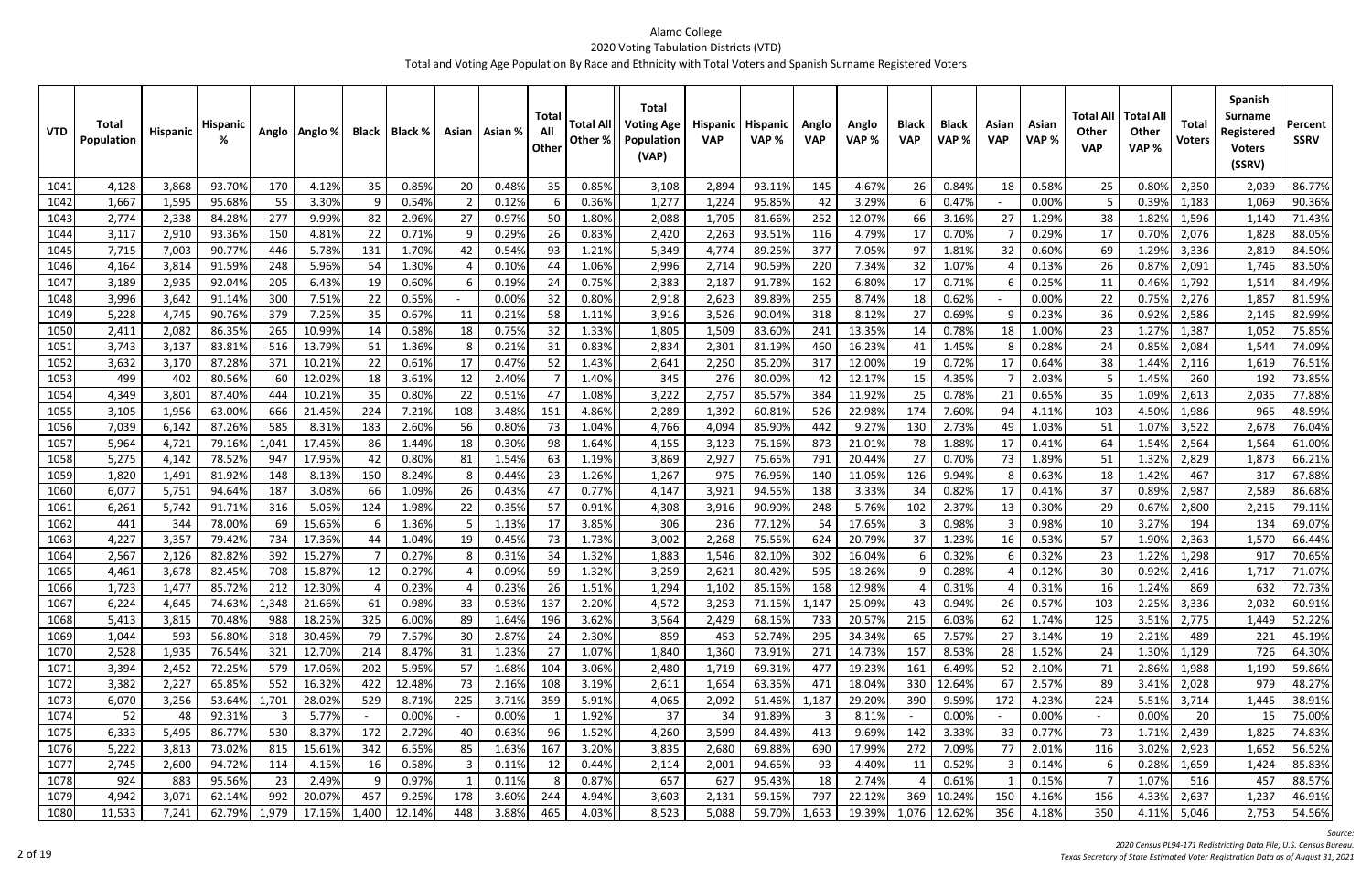| <b>VTD</b>   | <b>Total</b><br>Population | <b>Hispanic</b> | <b>Hispanic</b>  |            | Anglo   Anglo %  | <b>Black</b> | Black %        |        | Asian   Asian % | Total<br>All<br>Other | <b>Total All</b><br>Other % | <b>Total</b><br><b>Voting Age</b><br>Population<br>(VAP) | Hispanic<br><b>VAP</b> | <b>Hispanic</b><br>VAP% | Anglo<br><b>VAP</b> | Anglo<br>VAP %   | <b>Black</b><br><b>VAP</b> | <b>Black</b><br>VAP% | Asian<br><b>VAP</b> | Asian<br>VAP%  | Total All<br><b>Other</b><br><b>VAP</b> | <b>Total Al</b><br><b>Other</b><br>VAP% | <b>Total</b><br><b>Voters</b> | <b>Spanish</b><br><b>Surname</b><br>Registered<br><b>Voters</b><br>(SSRV) | Percent<br><b>SSRV</b> |
|--------------|----------------------------|-----------------|------------------|------------|------------------|--------------|----------------|--------|-----------------|-----------------------|-----------------------------|----------------------------------------------------------|------------------------|-------------------------|---------------------|------------------|----------------------------|----------------------|---------------------|----------------|-----------------------------------------|-----------------------------------------|-------------------------------|---------------------------------------------------------------------------|------------------------|
| 1081         | 4,025                      | 1,370           | 34.04%           | 2,03       | 50.61%           | 336          | 8.35%          | 108    | 2.68%           | 174                   | 4.32%                       | 3,252                                                    | 924                    | 28.41%                  | 1,870               | 57.50%           | 264                        | 8.12%                | 86                  | 2.64%          | 108                                     | 3.32%                                   | 2,012                         | 458                                                                       | 22.76%                 |
| 1082         | 8,529                      | 6,238           | 73.14%           | 1,377      | 16.14%           | 517          | 6.06%          | 148    | 1.74%           | 249                   | 2.92%                       | 6,183                                                    | 4,362                  | 70.55%                  | 1,132               | 18.31%           | 389                        | 6.29%                | 136                 | 2.20%          | 164                                     | 2.65%                                   | 4,697                         | 2,809                                                                     | 59.80%                 |
| 1083         | 4,093                      | 2,605           | 63.65%           | 1,02.      | 24.95%           | 277          | 6.77%          | 51     | 1.25%           | 139                   | 3.40%                       | 3,027                                                    | 1,836                  | 60.65%                  | 820                 | 27.09%           | 235                        | 7.76%                | 46                  | 1.52%          | 90                                      | 2.97%                                   | 2,759                         | 1,381                                                                     | 50.05%                 |
| 1084         | 4,461                      | 3,692           | 82.76%           | 428        | 9.59%            | 201          | 4.51%          | 48     | 1.08%           | 92                    | 2.06%                       | 3,270                                                    | 2,653                  | 81.13%                  | 355                 | 10.86%           | 160                        | 4.89%                | 48                  | 1.47%          | 54                                      | 1.65%                                   | 2,015                         | 1,450                                                                     | 71.96%                 |
| 1085         | 4,158                      | 3,484           | 83.79%           | 439        | 10.56%           | 140          | 3.37%          | 19     | 0.46%           | 76                    | 1.83%                       | 2,934                                                    | 2,360                  | 80.44%                  | 390                 | 13.29%           | 110                        | 3.75%                | 19                  | 0.65%          | 55                                      | 1.87%                                   | 1,761                         | 1,189                                                                     | 67.52%                 |
| 1086         | 4,311                      | 3,280           | 76.08%           | 609        | 14.13%           | 255          | 5.92%          | 64     | 1.48%           | 103                   | 2.39%                       | 3,137                                                    | 2,278                  | 72.62%                  | 508                 | 16.19%           | 199                        | 6.34%                | 58                  | 1.85%          | 94                                      | 3.00%                                   | 2,486                         | 1,584                                                                     | 63.72%                 |
| 1087         | 3,780                      | 3,100           | 82.01%           | 322        | 8.52%            | 259          | 6.85%          | 37     | 0.98%           | 62                    | 1.64%                       | 2,624                                                    | 2,090                  | 79.65%                  | 262                 | 9.98%            | 196                        | 7.47%                | 31                  | 1.18%          | 45                                      | 1.71%                                   | 1,681                         | 1,176                                                                     | 69.96%                 |
| 1088         | 1,646                      | 1,567           | 95.20%           | 48         | 2.92%            | 10           | 0.61%          |        | 0.12%           | -19                   | 1.15%                       | 1,241                                                    | 1,177                  | 94.84%                  | 44                  | 3.55%            |                            | 0.64%                |                     | 0.08%          | 11                                      | 0.89%                                   | 993                           | 864                                                                       | 87.01%                 |
| 1089         | 2,999                      | 2,406           | 80.23%           | 454        | 15.14%           | 55           | 1.83%          | 18     | 0.60%           | 66                    | 2.20%                       | 2,061                                                    | 1,613                  | 78.26%                  | 360                 | 17.47%           | 36                         | 1.75%                | 18                  | 0.87%          | 34                                      | 1.65%                                   | 1,747                         | 1,204                                                                     | 68.92%                 |
| 1090         |                            |                 |                  |            |                  |              |                |        |                 |                       |                             |                                                          |                        |                         |                     |                  |                            |                      |                     |                |                                         |                                         |                               |                                                                           |                        |
| 1091         | 4,267                      | 3,825           | 89.64%           | 280        | 6.56%            | 54           | 1.27%          | 33     | 0.77%           | 75                    | 1.76%                       | 3,023                                                    | 2,652                  | 87.73%                  | 241                 | 7.97%            | 48                         | 1.59%                | 29                  | 0.96%          | 53                                      | 1.75%                                   | 2,320                         | 1,827                                                                     | 78.75%                 |
| 1092         | 2,744                      | 2,474           | 90.169           | 135        | 4.92%            | 98           | 3.57%          | 14     | 0.51%           | 23                    | 0.84%                       | 1,736                                                    | 1,550                  | 89.29%                  | 100                 | 5.76%            | 59                         | 3.40%                |                     | 0.40%          | 20                                      | 1.15%                                   | 1,327                         | 1,047                                                                     | 78.90%                 |
| 1093         | 2,924                      | 1,486           | 50.82%           | 823        | 28.15%           | 341          | 11.66%         | 113    | 3.86%           | 161                   | 5.51%                       | 2,460                                                    | 1,195                  | 48.58%                  | 738                 | 30.00%           | 296                        | 12.03%               | 105                 | 4.27%          | 126                                     | 5.12%                                   | 1,279                         | 491                                                                       | 38.39%                 |
| 1094         | 6,156                      | 4,537           | 73.70%           | 766        | 12.44%           | 471          | 7.65%          | 150    | 2.44%           | 232                   | 3.77%                       | 3,932                                                    | 2,786                  | 70.85%                  | 583                 | 14.83%           | 306                        | 7.78%                | 118                 | 3.00%          | 139                                     | 3.54%                                   | 2,798                         | 1,71                                                                      | 61.15%                 |
| 1095         | 881                        | 193             | 21.91%           | 460        | 52.21%           | 106          | 12.03%         | 33     | 3.75%           | 89                    | 10.10%                      | 637                                                      | 119                    | 18.68%                  | 343                 | 53.85%           | 75                         | 11.77%               | 28                  | 4.40%          | 72                                      | 11.30%                                  | 352                           | 46                                                                        | 13.07%                 |
| 1096         | 384                        | 312             | 81.25%           | 44         | 11.46%           | 11           | 2.86%          | $\sim$ | 0.009           | 17                    | 4.43%                       | 248                                                      | 190                    | 76.61%                  | 35                  | 14.11%           |                            | 3.63%                |                     | 0.00%          | 14                                      | 5.65%                                   | 157                           | 112                                                                       | 71.34%                 |
| 1097         | 1,488                      | 1,398           | 93.95%           | 76         | 5.11%            | -3           | 0.20%          | $\sim$ | 0.009           | -11                   | 0.74%                       | 1,137                                                    | 1,072                  | 94.28%                  | 59                  | 5.19%            |                            | 0.09%                |                     | 0.00%          |                                         | 0.44%                                   | 840                           | 730                                                                       | 86.90%                 |
| 1098         | 1,543                      | 1,412           | 91.51%           | 82         | 5.31%            | 12           | 0.78%          | 14     | 0.91%           | 23                    | 1.49%                       | 1,195                                                    | 1,077                  | 90.13%                  | 75                  | 6.28%            | 12                         | 1.00%                | 12                  | 1.00%          | 19                                      | 1.59%                                   | 883                           | 726                                                                       | 82.22%                 |
| 1099         | 4,202                      | 2,556           | 60.83%           | 869        | 20.68%           | 415          | 9.88%          | 169    | 4.02%           | 193                   | 4.59%                       | 3,319                                                    | 1,948                  | 58.69%                  | 740                 | 22.30%           | 344                        | 10.369               | 140                 | 4.22%          | 147                                     | 4.43%                                   | 2,831                         | 1,429                                                                     | 50.48%                 |
| 1100         | 4,440                      | 2,944           | 66.31%           | 887        | 19.98%           | 326          | 7.34%          | 112    | 2.52%           | 171                   | 3.85%                       | 3,243                                                    | 2,062                  | 63.58%                  | 711                 | 21.92%           | 269                        | 8.29%                | 93                  | 2.87%          | 108                                     | 3.33%                                   | 2,879                         | 1,503                                                                     | 52.21%                 |
| 1101         |                            |                 | 100.00%          |            | 0.00%            |              | 0.00%          |        | 0.00%           |                       | 0.00%                       |                                                          |                        | 100.00%                 | 407                 | 0.00%            |                            | 0.00%                |                     | 0.00%          |                                         | 0.00%                                   |                               |                                                                           |                        |
| 1102<br>1103 | 2,115<br>1,909             | 1,528<br>1,084  | 72.259<br>56.78% | 483<br>586 | 22.84%<br>30.70% | 50<br>95     | 2.36%<br>4.98% | 50     | 0.43%<br>2.62%  | 45<br>94              | 2.13%<br>4.92%              | 1,594<br>1,352                                           | 1,101<br>724           | 69.07%<br>53.55%        | 453                 | 25.53%<br>33.51% | 39<br>66                   | 2.45%<br>4.88%       |                     | 0.50%<br>3.03% | 39<br>68                                | 2.45%<br>5.03%                          | 1,070<br>1,028                | 617<br>421                                                                | 57.66%<br>40.95%       |
| 1104         | 5,214                      | 3,450           | 66.17%           | 1,043      | 20.00%           | 381          | 7.31%          | 163    | 3.13%           | 177                   | 3.39%                       | 4,108                                                    | 2,607                  | 63.46%                  | 912                 | 22.20%           | 317                        | 7.72%                | 129                 | 3.14%          | 143                                     | 3.48%                                   | 3,208                         | 1,712                                                                     | 53.37%                 |
| 1105         | 2,673                      | 2,274           | 85.07%           | 245        | 9.17%            | 88           | 3.29%          | 35     | 1.31%           | -31                   | 1.16%                       | 1,775                                                    | 1,458                  | 82.14%                  | 212                 | 11.94%           | 58                         | 3.27%                | 21                  | 1.18%          | 26                                      | 1.46%                                   | 794                           | 572                                                                       | 72.04%                 |
| 110P         |                            |                 |                  |            |                  | $\sim$       |                | $\sim$ |                 | $\sim$                |                             | $\sim$                                                   | $\sim$                 |                         |                     |                  | $\overline{\phantom{a}}$   |                      |                     |                | $\overline{\phantom{0}}$                |                                         |                               |                                                                           |                        |
| 1107         | 6,767                      | 5,497           | 81.23%           | 1,057      | 15.62%           | 49           | 0.72%          | 32     | 0.47%           | 132                   | 1.95%                       | 4,840                                                    | 3,824                  | 79.01%                  | 866                 | 17.89%           | 31                         | 0.64%                | 28                  | 0.58%          | 91                                      | 1.88%                                   | 3,223                         | 2,231                                                                     | 69.22%                 |
| 1108         | 7,074                      | 3,867           | 54.66%           | 2,051      | 28.99%           | 618          | 8.74%          | 187    | 2.64%           | 351                   | 4.96%                       | 5,048                                                    | 2,577                  | 51.05%                  | 1,616               | 32.01%           | 465                        | 9.21%                | 167                 | 3.31%          | 223                                     | 4.42%                                   | 4,697                         | 1,908                                                                     | 40.62%                 |
| 1109         | 44                         | 31              | 70.45%           |            | 15.91%           | $\sim$       | 0.00%          |        | 2.27%           |                       | 11.36%                      | 19                                                       | 18                     | 94.74%                  | $\sim$              | 0.00%            | $\overline{a}$             | 0.00%                | $\overline{a}$      | 0.00%          |                                         | 5.26%                                   | 4                             |                                                                           | 50.00%                 |
| 1110         | 6,439                      | 3,797           | 58.97%           | 1,346      | 20.90%           | 730          | 11.34%         | 203    | 3.15%           | 363                   | 5.64%                       | 4,073                                                    | 2,293                  | 56.30%                  | 949                 | 23.30%           | 473                        | 11.61%               | 153                 | 3.76%          | 205                                     | 5.03%                                   | 3,187                         | 1,474                                                                     | 46.25%                 |
| 1111         | 7,299                      | 4,698           | 64.36%           | 1,578      | 21.62%           | 537          | 7.36%          | 264    | 3.62%           | 222                   | 3.04%                       | 5,488                                                    | 3,396                  | 61.88%                  | 1,298               | 23.65%           | 427                        | 7.78%                | 206                 | 3.75%          | 161                                     | 2.93%                                   | 5,043                         | 2,510                                                                     | 49.77%                 |
| 1112         | 10,270                     | 7,421           | 72.26%           | 1,334      | 12.99%           | 985          | 9.59%          | 209    | 2.04%           | 321                   | 3.13%                       | 6,963                                                    | 4,843                  | 69.55%                  | 1,048               | 15.05%           | 696                        | 10.00%               | 166                 | 2.38%          | 210                                     | 3.02%                                   | 5,038                         | 2,968                                                                     | 58.91%                 |
| 1113         | 5,119                      | 2,574           | 50.28%           | 1,398      | 27.31%           | 654          | 12.78%         | 283    | 5.53%           | 210                   | 4.10%                       | 4,117                                                    | 1,982                  | 48.14%                  | 1,234               | 29.97%           | 524                        | 12.73%               | 228                 | 5.54%          | 149                                     | 3.62%                                   | 3,012                         | 1,148                                                                     | 38.11%                 |
| 1114         | 296                        | 280             | 94.59%           | 11         | 3.72%            | -3           | 1.01%          | $\sim$ | 0.00%           |                       | 0.68%                       | 183                                                      | 168                    | 91.80%                  | 10                  | 5.46%            |                            | 1.64%                |                     | 0.00%          |                                         | 1.09%                                   | 123                           | 93                                                                        | 75.61%                 |
| 1115         | 375                        | 259             | 69.07%           | 105        | 28.00%           |              | 0.00%          | $\sim$ | 0.00%           | 11                    | 2.93%                       | 284                                                      | 179                    | 63.03%                  | 96                  | 33.80%           |                            | 0.00%                |                     | 0.00%          |                                         | 3.17%                                   | 195                           | 117                                                                       | 60.00%                 |
| 1116         | 2,298                      | 1,232           | 53.61%           | 718        | 31.24%           | 207          | 9.01%          | 49     | 2.13%           | 92                    | 4.00%                       | 1,675                                                    | 859                    | 51.28%                  | 573                 | 34.21%           | 152                        | 9.07%                | 44                  | 2.63%          | 47                                      | 2.81%                                   | 1,404                         | 555                                                                       | 39.53%                 |
| 1117         | 638                        | 555             | 86.99%           | 43         | 6.74%            | 18           | 2.82%          |        | 1.10%           | 15                    | 2.35%                       | 497                                                      | 430                    | 86.52%                  | 35                  | 7.04%            | 16                         | 3.22%                |                     | 1.41%          |                                         | 1.81%                                   | 360                           | 288                                                                       | 80.00%                 |
| 1118         | 7,950                      | 4,086           | 51.40%           | 2,233      | 28.09%           | 920          | 11.57%         | 258    | 3.25%           | 453                   | 5.70%                       | 5,157                                                    | 2,489                  | 48.26%                  | 1,581               | 30.66%           | 632                        | 12.26%               | 200                 | 3.88%          | 255                                     | 4.94%                                   | 5,132                         | 2,049                                                                     | 39.93%                 |
| 1119         | 318                        | 293             | 92.14%           | 20         | 6.29%            |              | 0.63%          | $\sim$ | 0.00%           |                       | 0.94%                       | 228                                                      | 214                    | 93.86%                  | 12                  | 5.26%            | $\overline{\phantom{a}}$   | 0.00%                |                     | 0.00%          |                                         | 0.88%                                   | 142                           | 108                                                                       | 76.06%                 |
| 1120         | 409                        | 350             | 85.57%           | 18         | 4.40%            | 26           | 6.36%          |        | 0.24%           | 14                    | 3.42%                       | 255                                                      | 222                    | 87.06%                  | 12                  | 4.71%            | 14                         | 5.49%                |                     | 0.39%          | 6                                       | 2.35%                                   | 165                           | 134                                                                       | 81.21%                 |

*Source:*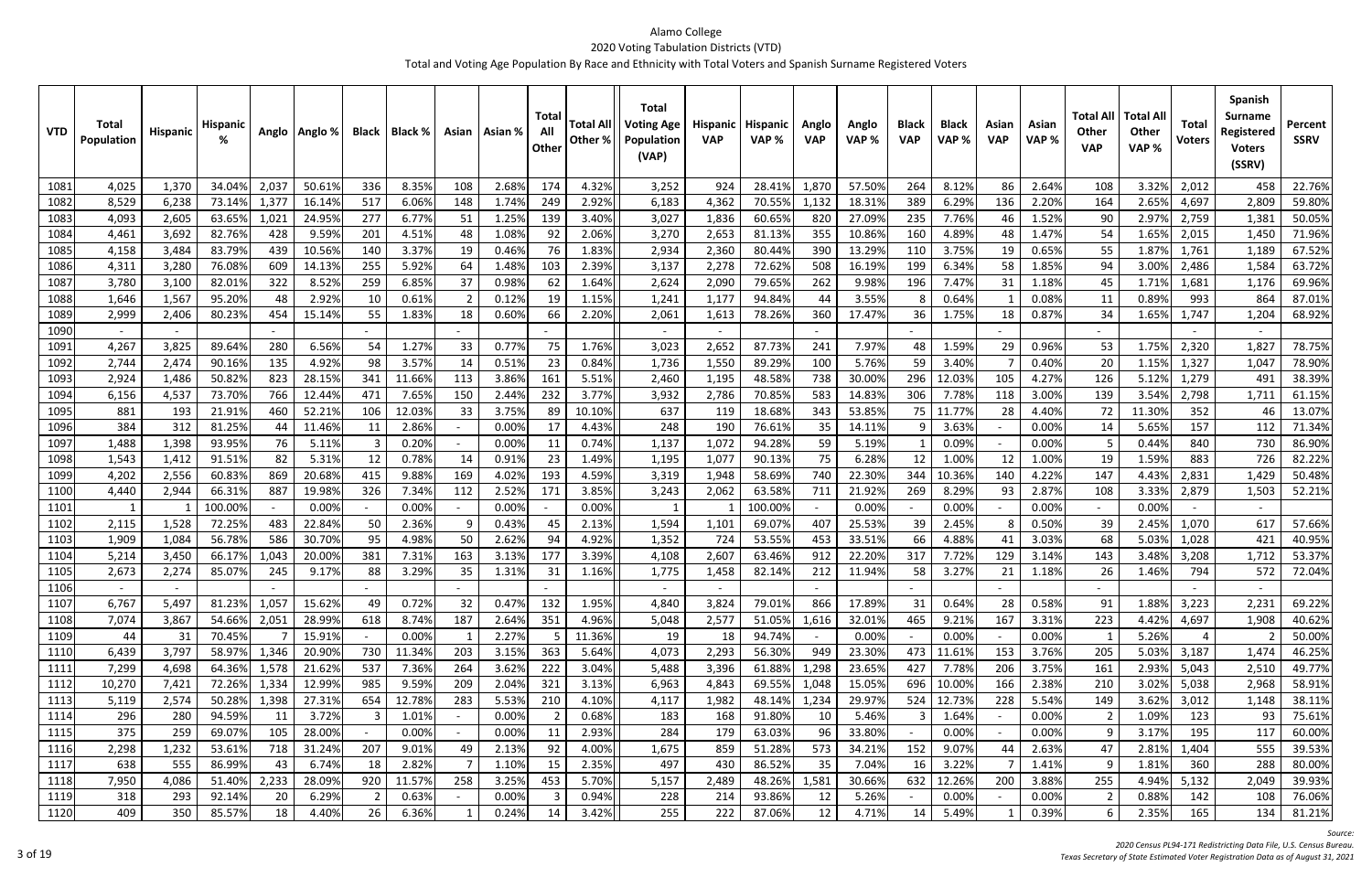| <b>VTD</b>   | <b>Total</b><br>Population | Hispanic     | Hispanic         |              | Anglo   Anglo %  |           | Black   Black % |          | Asian   Asian % | <b>Total</b><br>All<br>Other | <b>Total All</b><br>Other % | <b>Total</b><br><b>Voting Age</b><br>Population<br>(VAP) | <b>Hispanic</b><br><b>VAP</b> | <b>Hispanic</b><br>VAP% | Anglo<br><b>VAP</b> | Anglo<br>VAP %   | <b>Black</b><br><b>VAP</b> | <b>Black</b><br>VAP% | Asian<br><b>VAP</b> | Asian<br>VAP%  | <b>Total All</b><br>Other<br><b>VAP</b> | <b>Total Al</b><br>Other<br>VAP% | Total<br><b>Voters</b> | Spanish<br><b>Surname</b><br>Registered<br><b>Voters</b><br>(SSRV) | Percent<br><b>SSRV</b> |
|--------------|----------------------------|--------------|------------------|--------------|------------------|-----------|-----------------|----------|-----------------|------------------------------|-----------------------------|----------------------------------------------------------|-------------------------------|-------------------------|---------------------|------------------|----------------------------|----------------------|---------------------|----------------|-----------------------------------------|----------------------------------|------------------------|--------------------------------------------------------------------|------------------------|
| 1121         | 6,074                      | 2,799        | 46.08%           | 1,813        | 29.85%           | 751       | 12.36%          | 393      | 6.47%           | 318                          | 5.24%                       | 4,000                                                    | 1,824                         | 45.60%                  | 1,245               | 31.13%           | 497                        | 12.439               | 273                 | 6.83%          | 161                                     | 4.03%                            | 3,482                  | 1,245                                                              | 35.76%                 |
| 1122         | 7,614                      | 3,617        | 47.50%           | 2,332        | 30.63%           | 878       | 11.53%          | 420      | 5.529           | 367                          | 4.82%                       | 5,356                                                    | 2,436                         | 45.48%                  | 1,736               | 32.41%           | 663                        | 12.38%               | 324                 | 6.05%          | 197                                     | 3.68%                            | 4,963                  | 1,728                                                              | 34.82%                 |
| 1123         | 1,340                      | 991          | 73.96%           | 300          | 22.39%           | 13        | 0.97%           | 12       | 0.90%           | 24                           | 1.79%                       | 960                                                      | 670                           | 69.79%                  | 251                 | 26.15%           | 11                         | 1.15%                |                     | 0.83%          | 20                                      | 2.08%                            | 616                    | 395                                                                | 64.12%                 |
| 1124         | 1,794                      | 1,578        | 87.96%           | 152          | 8.47%            | 24        | 1.34%           |          | 0.069           | 39                           | 2.17%                       | 1,258                                                    | 1,092                         | 86.80%                  | 121                 | 9.62%            | 19                         | 1.51%                |                     | 0.08%          | 25                                      | 1.99%                            | 803                    | 613                                                                | 76.34%                 |
| 1125         | 3,469                      | 1,848        | 53.27%           | 1,027        | 29.61%           | 286       | 8.24%           | 101      | 2.91%           | 207                          | 5.97%                       | 2,417                                                    | 1,232                         | 50.97%                  | 778                 | 32.19%           | 212                        | 8.77%                | 82                  | 3.39%          | 113                                     | 4.68%                            | 2,160                  | 901                                                                | 41.71%                 |
| 1126         |                            |              |                  |              |                  |           |                 |          |                 |                              |                             | $\sim$                                                   |                               |                         |                     |                  |                            |                      |                     |                | $\sim$                                  |                                  |                        |                                                                    |                        |
| 1127         | 1,082                      | 1,023        | 94.55%           | 50           | 4.62%            | -2        | 0.18%           |          | 0.09%           | 6                            | 0.55%                       | 814                                                      | 766                           | 94.10%                  | 42                  | 5.16%            |                            | 0.12%                |                     | 0.12%          |                                         | 0.49%                            | 622                    | 525                                                                | 84.41%                 |
| 1128         | 5,399                      | 3,513        | 65.07%           | 1,089        | 20.17%           | 651       | 12.06%          | 51       | 0.94%           | 95                           | 1.76%                       | 4,347                                                    | 2,662                         | 61.24%                  | 977                 | 22.48%           | 588                        | 13.53%               | 48                  | 1.10%          | 72                                      | 1.66%                            | 1,851                  | 986                                                                | 53.27%                 |
| 1129         | 3,503                      | 1,675        | 47.82%           | 960          | 27.41%           | 473       | 13.50%          | 206      | 5.889           | 189                          | 5.40%                       | 2,491                                                    | 1,105                         | 44.36%                  | 755                 | 30.31%           | 347                        | 13.939               | 170                 | 6.82%          | 114                                     | 4.58%                            | 2,760                  | 980                                                                | 35.51%                 |
| 1130         | $\overline{7}$             |              | 28.57%           |              | 0.00%            |           | 57.14%          |          | 0.00%           |                              | 14.29%                      |                                                          |                               | 0.00%                   |                     | 0.00%            |                            | 50.00%               |                     | 0.00%          |                                         | 50.00%                           |                        |                                                                    |                        |
| 1131         |                            |              |                  |              |                  |           |                 |          |                 |                              |                             |                                                          |                               |                         |                     |                  |                            |                      |                     |                |                                         |                                  |                        |                                                                    |                        |
| 1132         |                            |              |                  |              |                  |           |                 |          |                 |                              |                             |                                                          |                               |                         |                     |                  |                            |                      |                     |                |                                         |                                  |                        |                                                                    |                        |
| 1133         | 74                         | 51           | 68.92%           |              | 8.11%            |           | 10.81%          |          | 2.70%           |                              | 9.46%                       | 49                                                       | 33                            | 67.35%                  |                     | 12.24%           |                            | 8.16%                |                     | 4.08%          |                                         | 8.16%                            | .5                     |                                                                    | 20.00%                 |
| 1134         | 17                         | 16           | 94.12%           | $\mathbf{1}$ | 5.88%            |           | 0.00%           |          | 0.00%           |                              | 0.00%                       |                                                          |                               | 80.00%                  |                     | 20.00%           |                            | 0.00%                |                     | 0.00%          | $\sim$                                  | 0.00%                            |                        |                                                                    |                        |
| 1135         | 8                          | - 4          | 50.00%           |              | 0.00%            |           | 0.00%           |          | 0.00%           |                              | 50.00%                      |                                                          |                               | 20.00%                  |                     | 0.00%            |                            | 0.00%                |                     | 0.00%          |                                         | 80.00%                           |                        |                                                                    |                        |
| 1136         | 493                        | 352          | 71.40%           | 94           | 19.07%           | 26        | 5.27%           | 9        | 1.83%           | 12                           | 2.43%                       | 334                                                      | 228                           | 68.26%                  | 66                  | 19.76%           | 23                         | 6.89%                |                     | 2.69%          |                                         | 2.40%                            | 158                    | 108                                                                | 68.35%                 |
| 1137         |                            |              |                  |              |                  |           |                 |          |                 |                              |                             |                                                          |                               |                         |                     |                  |                            |                      |                     |                |                                         |                                  |                        |                                                                    |                        |
| 1138         | 3,243                      | 1,771        | 54.61%           | 757          | 23.34%           | 387       | 11.93%          | 170      | 5.24%           | 158                          | 4.87%                       | 2,578                                                    | 1,346                         | 52.21%                  | 645                 | 25.02%           | 323                        | 12.53%               | 139                 | 5.39%          | 125                                     | 4.85%                            | 1,038                  | 451                                                                | 43.45%                 |
| 1139         | 1,767                      | 1,256        | 71.08%           | 276          | 15.62%           | 125       | 7.07%           | 37       | 2.09%           | 73                           | 4.13%                       | 1,236                                                    | 854                           | 69.09%                  | 214                 | 17.31%           | 94                         | 7.61%                | 28                  | 2.27%          | 46                                      | 3.72%                            | 978                    | 563                                                                | 57.57%                 |
| 1140         | 2,342                      | 1,435        | 61.27%           | 443          | 18.92%           | 289       | 12.34%          | 33       | 1.41%           | 142                          | 6.06%                       | 1,572                                                    | 913                           | 58.08%                  | 355                 | 22.58%           | 188                        | 11.96%               | 29                  | 1.84%          | 87                                      | 5.53%                            | 1,255                  | 638                                                                | 50.84%                 |
| 1141         | 4,827                      | 2,752        | 57.01%           | 1,073        | 22.23%           | 579       | 12.00%          | 165      | 3.42%           | 258                          | 5.34%                       | 3,289                                                    | 1,804                         | 54.85%                  | 803                 | 24.41%           | 419                        | 12.749               | 125                 | 3.80%          | 138                                     | 4.20%                            | 2,745                  | 1,202                                                              | 43.79%                 |
| 1142         | 4,503                      | 3,435        | 76.289           | 560          | 12.44%           | 296       | 6.57%           | 76       | 1.69%           | 136                          | 3.02%                       | 2,954                                                    | 2,202                         | 74.54%                  | 418                 | 14.15%           | 199                        | 6.749                | 64                  | 2.17%          | 71                                      | 2.40%                            | 2,199                  | 1,375                                                              | 62.53%                 |
| 1143         | 6,234                      | 2,971        | 47.66%           | 1,950        | 31.28%           | 661       | 10.60%          | 330      | 5.299           | 322                          | 5.17%                       | 4,456                                                    | 1,983                         | 44.50%                  | 1,544               | 34.65%           | 488                        | 10.95%               | 256                 | 5.75%          | 185                                     | 4.15%                            | 3,638                  | 1,278                                                              | 35.13%                 |
| 1144         | 2,643                      | 511          | 19.33%           | 1,875        | 70.94%           | 83        | 3.14%           | 58       | 2.199           | 116                          | 4.39%                       | 2,454                                                    | 396                           | 16.149                  | 1,851               | 75.43%           | 75                         | 3.06%                | 50                  | 2.04%          | 82                                      | 3.34%                            | 2,687                  | 298                                                                | 11.09%                 |
| 1145         | 992                        | 455          | 45.87%           | 397          | 40.02%           | 58        | 5.85%           | 16       | 1.61%           | 66                           | 6.65%                       | 727                                                      | 302                           | 41.54%                  | 330                 | 45.39%           | 44                         | 6.05%                | 12                  | 1.65%          | 39                                      | 5.36%                            | 776                    | 234                                                                | 30.15%                 |
| 1146         | 402<br>4,408               | 286<br>2,882 | 71.14%<br>65.38% | 79<br>880    | 19.65%<br>19.96% | 10<br>326 | 2.49%<br>7.40%  | b<br>133 | 1.49%<br>3.02%  | 21<br>187                    | 5.22%<br>4.24%              | 313<br>3,128                                             | 226                           | 72.20%<br>62.95%        | 64<br>667           | 20.45%<br>21.32% | э<br>253                   | 1.60%<br>8.09%       | כ<br>113            | 1.60%<br>3.61% | 13.                                     | 4.15%<br>4.03%                   | 168<br>2,672           | 115                                                                | 68.45%                 |
| 1147<br>1148 | 2,211                      | 1,610        | 72.82%           | 344          | 15.56%           | 178       | 8.05%           | 13       | 0.59%           | 66                           | 2.99%                       | 1,453                                                    | 1,969<br>1,019                | 70.13%                  | 266                 | 18.31%           | 118                        | 8.12%                | 11                  | 0.76%          | 126<br>39                               | 2.68%                            | 947                    | 1,422<br>531                                                       | 53.22%<br>56.07%       |
| 1149         | 4,220                      | 2,541        | 60.21%           | 821          | 19.45%           | 410       | 9.72%           | 243      | 5.76%           | 205                          | 4.86%                       | 3,087                                                    | 1,789                         | 57.95%                  | 667                 | 21.61%           | 317                        | 10.27%               | 183                 | 5.93%          | 131                                     | 4.24%                            | 2,201                  | 1,152                                                              | 52.34%                 |
| 1150         | 4,615                      | 2,762        | 59.85%           | 1,046        | 22.67%           | 394       | 8.54%           | 167      | 3.62%           | 246                          | 5.33%                       | 3,235                                                    | 1,838                         | 56.82%                  | 816                 | 25.22%           | 297                        | 9.18%                | 137                 | 4.23%          | 147                                     | 4.54%                            | 2,669                  | 1,214                                                              | 45.49%                 |
| 1151         | 4,508                      | 2,049        | 45.45%           | 1,320        | 29.28%           | 508       | 11.27%          | 327      | 7.25%           | 304                          | 6.74%                       | 3,024                                                    | 1,306                         | 43.19%                  | 940                 | 31.08%           | 351                        | 11.61%               | 243                 | 8.04%          | 184                                     | 6.08%                            | 2,600                  | 948                                                                | 36.46%                 |
| 2001         | 2,369                      | 1,982        | 83.66%           | 188          | 7.94%            | 134       | 5.66%           | 42       | 1.77%           | 23                           | 0.97%                       | 1,451                                                    | 1,191                         | 82.08%                  | 139                 | 9.58%            | 80                         | 5.51%                | 25                  | 1.72%          | 16                                      | 1.10%                            | 886                    | 664                                                                | 74.94%                 |
| 2002         | 2,105                      | 1,982        | 94.16%           | 81           | 3.85%            | 24        | 1.14%           |          | 0.24%           | 13                           | 0.62%                       | 1,659                                                    | 1,555                         | 93.73%                  | 72                  | 4.34%            | 18                         | 1.08%                |                     | 0.30%          |                                         | 0.54%                            | 1,206                  | 1,047                                                              | 86.82%                 |
| 2003         | 4,510                      | 4,265        | 94.57%           | 164          | 3.64%            | 40        | 0.89%           |          | 0.02%           | 40                           | 0.89%                       | 3,408                                                    | 3,236                         | 94.95%                  | 119                 | 3.49%            | 32                         | 0.94%                |                     | 0.03%          | 20                                      | 0.59%                            | 2,126                  | 1,848                                                              | 86.92%                 |
| 2004         | 6,181                      | 5,529        | 89.45%           | 304          | 4.92%            | 257       | 4.16%           | 36       | 0.58%           | 55                           | 0.89%                       | 4,438                                                    | 3,963                         | 89.30%                  | 220                 | 4.96%            | 194                        | 4.37%                | 21                  | 0.47%          | 40                                      | 0.90%                            | 2,899                  | 2,308                                                              | 79.61%                 |
| 2005         | 1,599                      | 1,348        | 84.30%           | 195          | 12.20%           | 16        | 1.00%           | 14       | 0.88%           | 26                           | 1.63%                       | 1,309                                                    | 1,086                         | 82.96%                  | 171                 | 13.06%           | 16                         | 1.22%                | 14                  | 1.07%          | 22                                      | 1.68%                            | 934                    | 659                                                                | 70.56%                 |
| 2006         | 80                         | 69           | 86.25%           | 9            | 11.25%           |           | 0.00%           |          | 0.00%           |                              | 2.50%                       | 71                                                       | 60                            | 84.51%                  | -9                  | 12.68%           | $\overline{\phantom{a}}$   | 0.00%                |                     | 0.00%          |                                         | 2.82%                            | 22                     | 17                                                                 | 77.27%                 |
| 2007         | 3,491                      | 3,317        | 95.02%           | 106          | 3.04%            | 27        | 0.77%           |          | 0.20%           | 34                           | 0.97%                       | 2,628                                                    | 2,484                         | 94.52%                  | 92                  | 3.50%            | 21                         | 0.80%                |                     | 0.19%          | 26                                      | 0.99%                            | 1,678                  | 1,469                                                              | 87.54%                 |
| 2008         | 2,202                      | 2,040        | 92.64%           | 103          | 4.68%            | 35        | 1.59%           |          | 0.41%           | 15                           | 0.68%                       | 1,712                                                    | 1,570                         | 91.71%                  | 95                  | 5.55%            | 32                         | 1.87%                |                     | 0.18%          | 12                                      | 0.70%                            | 1,073                  | 959                                                                | 89.38%                 |
| 2009         | 6,076                      | 2,288        | 37.66%           | 1,416        | 23.30%           | 742       | 12.21%          | 1,319    | 21.71%          | 311                          | 5.12%                       | 4,607                                                    | 1,808                         | 39.24%                  | 1,152               | 25.01%           | 550                        | 11.94%               | 862                 | 18.71%         | 235                                     | 5.10%                            | 2,262                  | 844                                                                | 37.31%                 |

*Source:*

*Census PL94‐171 Redistricting Data File, U.S. Census Bureau.*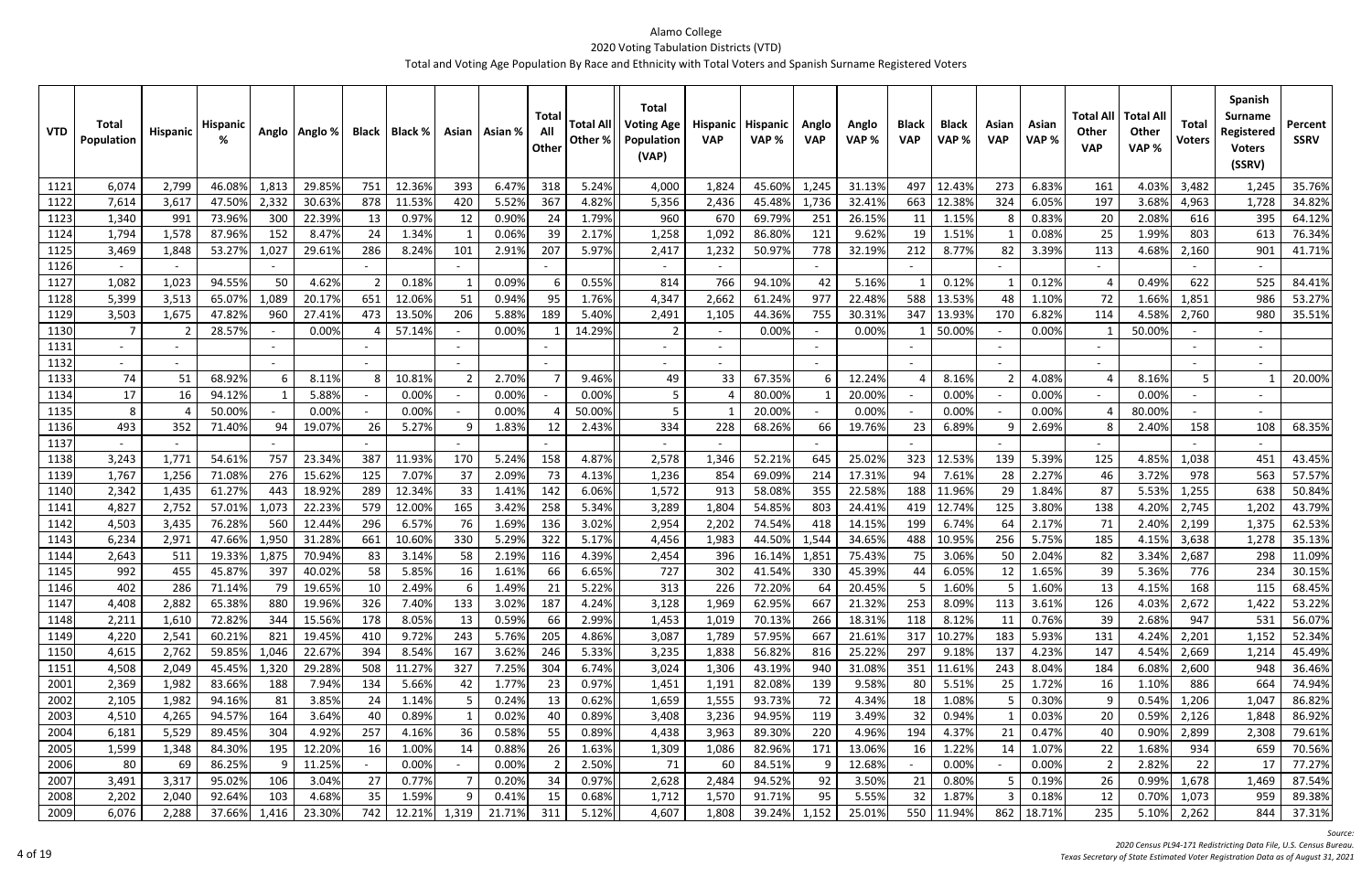| <b>VTD</b>    | Total<br><b>Population</b> | Hispanic       | <b>Hispanic</b>  |           | Anglo   Anglo % | <b>Black</b> | Black %         |          | Asian   Asian % | Tota<br>All<br>Other | <b>Total All</b><br>Other % | <b>Total</b><br><b>Voting Age</b><br>Population<br>(VAP) | <b>Hispanic</b><br><b>VAP</b> | Hispanic<br>VAP% | Anglo<br><b>VAP</b> | Anglo<br>VAP %  | <b>Black</b><br><b>VAP</b> | <b>Black</b><br>VAP% | Asian<br><b>VAP</b> | Asian<br>VAP % | Total Al<br><b>Other</b><br><b>VAP</b> | <b>Total All</b><br><b>Other</b><br>VAP% | <b>Total</b><br><b>Voters</b> | <b>Spanish</b><br><b>Surname</b><br>Registered<br><b>Voters</b><br>(SSRV) | Percent<br><b>SSRV</b> |
|---------------|----------------------------|----------------|------------------|-----------|-----------------|--------------|-----------------|----------|-----------------|----------------------|-----------------------------|----------------------------------------------------------|-------------------------------|------------------|---------------------|-----------------|----------------------------|----------------------|---------------------|----------------|----------------------------------------|------------------------------------------|-------------------------------|---------------------------------------------------------------------------|------------------------|
| 2010          | 4,015                      | 2,748          | 68.44%           | 770       | 19.18%          | 299          | 7.45%           | 92       | 2.29%           | 106                  | 2.64%                       | 3,084                                                    | 2,023                         | 65.60%           | 687                 | 22.28%          | 230                        | 7.46%                | 73                  | 2.37%          | 71                                     | 2.30%                                    | 1,587                         | 684                                                                       | 43.10%                 |
| 2011          | 3,686                      | 3,330          | 90.34%           | 235       | 6.38%           | 71           | 1.93%           |          | 0.08%           | -47                  | 1.28%                       | 2,661                                                    | 2,380                         | 89.44%           | 199                 | 7.48%           | 44                         | 1.65%                |                     | 0.11%          | 35                                     | 1.32%                                    | 1,915                         | 1,588                                                                     | 82.92%                 |
| 2012          | 2,990                      | 2,863          | 95.75%           | 81        | 2.71%           | 20           | 0.67%           |          | 0.30%           | -17                  | 0.57%                       | 2,230                                                    | 2,124                         | 95.25%           | 69                  | 3.09%           | 15                         | 0.67%                |                     | 0.40%          | 13                                     | 0.58%                                    | 1,534                         | 1,360                                                                     | 88.66%                 |
| 2013          | 2,121                      | 1,948          | 91.84%           | 110       | 5.19%           | 24           | 1.13%           | 18       | 0.85%           | -21                  | 0.99%                       | 1,620                                                    | 1,477                         | 91.17%           | 94                  | 5.80%           | 15                         | 0.93%                | 17                  | 1.05%          | 17                                     | 1.05%                                    | 1,162                         | 930                                                                       | 80.03%                 |
| 2014          | 2,078                      | 1,887          | 90.819           | 154       | 7.41%           | 16           | 0.77%           |          | 0.109           | -19                  | 0.91%                       | 1,632                                                    | 1,473                         | 90.26%           | 133                 | 8.15%           | 10                         | 0.61%                |                     | 0.06%          | 15                                     | 0.92%                                    | 1,188                         | 972                                                                       | 81.82%                 |
| 2015          | 3,683                      | 3,529          | 95.82%           | 107       | 2.91%           | 27           | 0.73%           |          | 0.00%           |                      | 0.54%                       | 2,652                                                    | 2,546                         | 96.00%           | 75                  | 2.83%           | 13                         | 0.49%                |                     | 0.00%          | 18                                     | 0.68%                                    | 1,896                         | 1,690                                                                     | 89.14%                 |
| 2016          | 2,526                      | 2,429          | 96.169           | 66        | 2.61%           | 13           | 0.51%           |          | 0.08%           | -16                  | 0.63%                       | 1,889                                                    | 1,807                         | 95.66%           | 55                  | 2.91%           | 10                         | 0.53%                |                     | 0.11%          | 15                                     | 0.79%                                    | 1,315                         | 1,179                                                                     | 89.66%                 |
| 2017          | 2,364                      | 2,270          | 96.02%           | 53        | 2.24%           | 24           | 1.02%           |          | 0.08%           | 15                   | 0.63%                       | 1,731                                                    | 1,671                         | 96.53%           | 38                  | 2.20%           | 12                         | 0.69%                |                     | 0.12%          |                                        | 0.46%                                    | 1,173                         | 1,061                                                                     | 90.45%                 |
| 2018          | 1,764                      | 1,656          | 93.88%           | 71        | 4.02%           | -9           | 0.51%           | 10       | 0.57%           | 18                   | 1.02%                       | 1,369                                                    | 1,279                         | 93.43%           | 57                  | 4.16%           |                            | 0.66%                |                     | 0.44%          | 18                                     | 1.31%                                    | 1,135                         | 990                                                                       | 87.22%                 |
| 2019          | 3,209                      | 3,037          | 94.64%           | 125       | 3.90%           | 15           | 0.47%           | 13       | 0.41%           | 19                   | 0.59%                       | 2,424                                                    | 2,299                         | 94.84%           | 89                  | 3.67%           | 14                         | 0.58%                | 13                  | 0.54%          |                                        | 0.37%                                    | 1,807                         | 1,594                                                                     | 88.21%                 |
| 2020          | 6,861                      | 5,766          | 84.04%           | 230       | 3.35%           | 565          | 8.23%           | 235      | 3.43%           | 65                   | 0.95%                       | 4,614                                                    | 3,831                         | 83.03%           | 166                 | 3.60%           | 455                        | 9.86%                | 129                 | 2.80%          | 33                                     | 0.72%                                    | 2,942                         | 2,139                                                                     | 72.71%                 |
| 2021          | 5,490                      | 5,208          | 94.869           | 153       | 2.79%           | 57           | 1.04%           | 14       | 0.26%           | 58                   | 1.06%                       | 3,927                                                    | 3,714                         | 94.58%           | 117                 | 2.98%           | 46                         | 1.17%                |                     | 0.23%          | 41                                     | 1.04%                                    | 2,858                         | 2,500                                                                     | 87.47%                 |
| 2022          | 2,866                      | 2,710          | 94.56%           | 113       | 3.94%           | 14           | 0.49%           |          | 0.07%           | 27                   | 0.94%                       | 2,113                                                    | 1,990                         | 94.18%           | 94                  | 4.45%           | 13                         | 0.62%                |                     | 0.09%          | 14                                     | 0.66%                                    | 1,567                         | 1,370                                                                     | 87.43%                 |
| 2023          | 3,841                      | 3,404          | 88.62%           | 326       | 8.49%           | 45           | 1.17%           | 15       | 0.39%           | 51                   | 1.33%                       | 2,976                                                    | 2,578                         | 86.63%           | 309                 | 10.38%          | 36                         | 1.21%                |                     | 0.37%          | 42                                     | 1.41%                                    | 2,559                         | 2,064                                                                     | 80.66%                 |
| 2024          | 4,262                      | 3,760          | 88.22%           | 299       | 7.02%           | 130          | 3.05%           | 24       | 0.56%           | 49                   | 1.15%                       | 2,986                                                    | 2,587                         | 86.64%           | 254                 | 8.51%           | 85                         | 2.85%                | 24                  | 0.80%          | 36                                     | 1.21%                                    | 1,810                         | 1,380                                                                     | 76.24%                 |
| 2025          | 4,480                      | 3,958          | 88.35%           | 387       | 8.64%           | 69           | 1.54%           |          | 0.16%           | -59                  | 1.32%                       | 3,276                                                    | 2,851                         | 87.03%           | 328                 | 10.01%          | 50                         | 1.53%                |                     | 0.15%          | 42                                     | 1.28%                                    | 2,448                         | 1,862                                                                     | 76.06%                 |
| 2026          | 3,691                      | 2,643          | 71.61%           | 658       | 17.83%          | 197          | 5.34%           | 85       | 2.30%           | 108                  | 2.93%                       | 2,813                                                    | 1,964                         | 69.82%           | 580                 | 20.62%          | 137                        | 4.87%                | 60                  | 2.13%          | 72                                     | 2.56%                                    | 2,166                         | 1,234                                                                     | 56.97%                 |
| 2027          | 2,028                      | 1,589          | 78.35%           | 312       | 15.38%          | 62           | 3.06%           | 33       | 1.63%           | 32                   | 1.58%                       | 1,672                                                    | 1,277                         | 76.38%           | 288                 | 17.22%          | 47                         | 2.81%                | 31                  | 1.85%          | 29                                     | 1.73%                                    | 1,249                         | 800                                                                       | 64.05%                 |
| 2028          | 3,346                      | 2,557          | 76.42%           | 637       | 19.04%          | 77           | 2.30%           | 28       | 0.84%           | 47                   | 1.40%                       | 2,733                                                    | 2,016                         | 73.77%           | 602                 | 22.03%          | 60                         | 2.20%                | 24                  | 0.88%          | 31                                     | 1.13%                                    | 2,208                         | 1,409                                                                     | 63.81%                 |
| 2029          | 3,279                      | 2,955          | 90.12%           | 76        | 2.32%           | 140          | 4.27%           | 75       | 2.29%           | 33                   | 1.01%                       | 1,954                                                    | 1,808                         | 92.53%           | 43                  | 2.20%           | 58                         | 2.97%                | 25                  | 1.28%          | 20                                     | 1.02%                                    | 1,236                         | 1,051                                                                     | 85.03%                 |
| 2030          | 3,001                      | 2,832          | 94.37%           | 91        | 3.03%           | 39           | 1.30%           | 10       | 0.33%           | -29                  | 0.97%                       | 2,028                                                    | 1,905                         | 93.93%           | 73                  | 3.60%           | 23                         | 1.13%                |                     | 0.15%          | 24                                     | 1.18%                                    | 1,479                         | 1,324                                                                     | 89.52%                 |
| 2031          | 3,888                      | 3,643          | 93.70%           | 130       | 3.34%           | 62           | 1.59%           |          | 0.10%           | 49                   | 1.26%                       | 2,520                                                    | 2,380                         | 94.44%           | 74                  | 2.94%           | 35                         | 1.39%                |                     | 0.04%          | 30                                     | 1.19%                                    | 1,628                         | 1,395                                                                     | 85.69%                 |
| 2032<br>2033  | 1,158<br>4,272             | 1,075<br>3,013 | 92.83%<br>70.53% | 25<br>687 | 2.16%<br>16.08% | 45<br>535    | 3.89%<br>12.52% |          | 0.43%<br>0.21%  | 28                   | 0.69%<br>0.66%              | 805<br>4,034                                             | 757<br>2,792                  | 94.04%<br>69.21% | 21<br>678           | 2.61%<br>16.81% | 17<br>534                  | 2.119<br>13.249      |                     | 0.50%<br>0.22% | 21                                     | 0.75%<br>0.52%                           | 538<br>1,310                  | 460<br>714                                                                | 85.50%<br>54.50%       |
| 2034          | 3,012                      | 1,750          | 58.10%           | 938       | 31.14%          | 287          | 9.53%           |          | 0.20%           | 31                   | 1.03%                       | 2,630                                                    | 1,410                         | 53.61%           | 919                 | 34.94%          | 277                        | 10.53%               |                     | 0.19%          | 19                                     | 0.72%                                    | 1,494                         | 746                                                                       | 49.93%                 |
|               | 1,606                      | 801            | 49.88%           | 720       | 44.83%          | 27           | 1.68%           |          | 0.68%           |                      | 2.93%                       | 1,425                                                    | 690                           | 48.42%           | 664                 | 46.60%          |                            | 1.89%                |                     | 0.56%          |                                        |                                          | 2.53% 1,315                   | 491                                                                       | 37.34%                 |
| 20351<br>2036 | 1,917                      | 668            | 34.85%           | 1,120     | 58.42%          | 28           | 1.46%           | 11<br>37 | 1.93%           | 47<br>64             | 3.34%                       | 1,624                                                    | 537                           | 33.07%           | 978                 | 60.22%          | $\mathcal{L}I$<br>24       | 1.48%                | 8<br>33             | 2.03%          | 36.<br>52                              | 3.20%                                    | 1,556                         | 344                                                                       | 22.11%                 |
| 2037          | 1,945                      | 1,002          | 51.52%           | 735       | 37.79%          | 55           | 2.83%           | 80       | 4.11%           | 73                   | 3.75%                       | 1,571                                                    | 752                           | 47.87%           | 643                 | 40.93%          | 51                         | 3.25%                | 72                  | 4.58%          | 53                                     | 3.37%                                    | 1,523                         | 585                                                                       | 38.41%                 |
| 2038          | 1,922                      | 1,248          | 64.93%           | 561       | 29.19%          | 58           | 3.02%           | 16       | 0.83%           | 39                   | 2.03%                       | 1,587                                                    | 1,000                         | 63.01%           | 501                 | 31.57%          | 45                         | 2.84%                | 16                  | 1.01%          | 25                                     | 1.58%                                    | 1,199                         | 530                                                                       | 44.20%                 |
| 2039          | 2,194                      | 1,826          | 83.23%           | 270       | 12.31%          | 51           | 2.32%           | 14       | 0.64%           | 33                   | 1.50%                       | 1,756                                                    | 1,448                         | 82.46%           | 234                 | 13.33%          | 38                         | 2.16%                | 14                  | 0.80%          | 22                                     | 1.25%                                    | 1,361                         | 943                                                                       | 69.29%                 |
| 2040          | 4,831                      | 3,728          | 77.17%           | 689       | 14.26%          | 256          | 5.30%           | 26       | 0.54%           | 132                  | 2.73%                       | 3,745                                                    | 2,836                         | 75.73%           | 601                 | 16.05%          | 197                        | 5.26%                | 26                  | 0.69%          | 85                                     | 2.27%                                    | 2,513                         | 1,688                                                                     | 67.17%                 |
| 2041          | 4,356                      | 3,892          | 89.35%           | 245       | 5.62%           | 136          | 3.12%           | 29       | 0.67%           | 54                   | 1.24%                       | 3,354                                                    | 2,967                         | 88.46%           | 216                 | 6.44%           | 112                        | 3.34%                | 20                  | 0.60%          | 39                                     | 1.16%                                    | 2,815                         | 2,229                                                                     | 79.18%                 |
| 2042          | 3,268                      | 2,912          | 89.11%           | 147       | 4.50%           | 163          | 4.99%           |          | 0.28%           | 37                   | 1.13%                       | 2,246                                                    | 2,010                         | 89.49%           | 105                 | 4.67%           | 100                        | 4.45%                |                     | 0.36%          | 23                                     | 1.02%                                    | 1,727                         | 1,379                                                                     | 79.85%                 |
| 2043          | 4,270                      | 3,940          | 92.27%           | 136       | 3.19%           | 134          | 3.14%           | 12       | 0.28%           | 48                   | 1.12%                       | 3,160                                                    | 2,925                         | 92.56%           | 106                 | 3.35%           |                            | 2.94%                |                     | 0.28%          | 27                                     | 0.85%                                    | 2,267                         | 1,904                                                                     | 83.99%                 |
| 2044          | 5,315                      | 4,813          | 90.56%           | 224       | 4.21%           | 166          | 3.12%           | 25       | 0.47%           | 87                   | 1.64%                       | 3,677                                                    | 3,330                         | 90.56%           | 157                 | 4.27%           | 117                        | 3.18%                | 21                  | 0.57%          | 52                                     | 1.41%                                    | 2,585                         | 2,125                                                                     | 82.21%                 |
| 2045          | 2,653                      | 1,932          | 72.82%           | 630       | 23.75%          | 25           | 0.94%           | 19       | 0.72%           | 47                   | 1.77%                       | 2,199                                                    | 1,576                         | 71.67%           | 557                 | 25.33%          | 21                         | 0.95%                | 11                  | 0.50%          | 34                                     | 1.55%                                    | 1,998                         | 1,231                                                                     | 61.61%                 |
| 2046          | 2,709                      | 2,175          | 80.29%           | 451       | 16.65%          | 30           | 1.11%           | 16       | 0.59%           | 37                   | 1.37%                       | 2,248                                                    | 1,774                         | 78.91%           | 401                 | 17.84%          | 28                         | 1.25%                | 16                  | 0.71%          | 29                                     | 1.29%                                    | 2,055                         | 1,373                                                                     | 66.81%                 |
| 2047          | 2,541                      | 2,073          | 81.58%           | 341       | 13.42%          | 76           | 2.99%           | 18       | 0.71%           | 33                   | 1.30%                       | 2,051                                                    | 1,636                         | 79.77%           | 308                 | 15.02%          | 70                         | 3.41%                | 14                  | 0.68%          | 23                                     | 1.12%                                    | 1,623                         | 1,066                                                                     | 65.68%                 |
| 2048          | 3,665                      | 3,326          | 90.75%           | 242       | 6.60%           | 53           | 1.45%           | 13       | 0.35%           | 31                   | 0.85%                       | 2,760                                                    | 2,485                         | 90.04%           | 208                 | 7.54%           | 28                         | 1.01%                | 13                  | 0.47%          | 26                                     | 0.94%                                    | 1,791                         | 1,475                                                                     | 82.36%                 |
| 2049          | 5,639                      | 4,601          | 81.59%           | 517       | 9.17%           | 351          | 6.22%           | 70       | 1.24%           | 100                  | 1.77%                       | 4,214                                                    | 3,393                         | 80.52%           | 455                 | 10.80%          | 257                        | 6.10%                | 46                  | 1.09%          | 63                                     | 1.50%                                    | 2,986                         | 2,192                                                                     | 73.41%                 |

*Source:*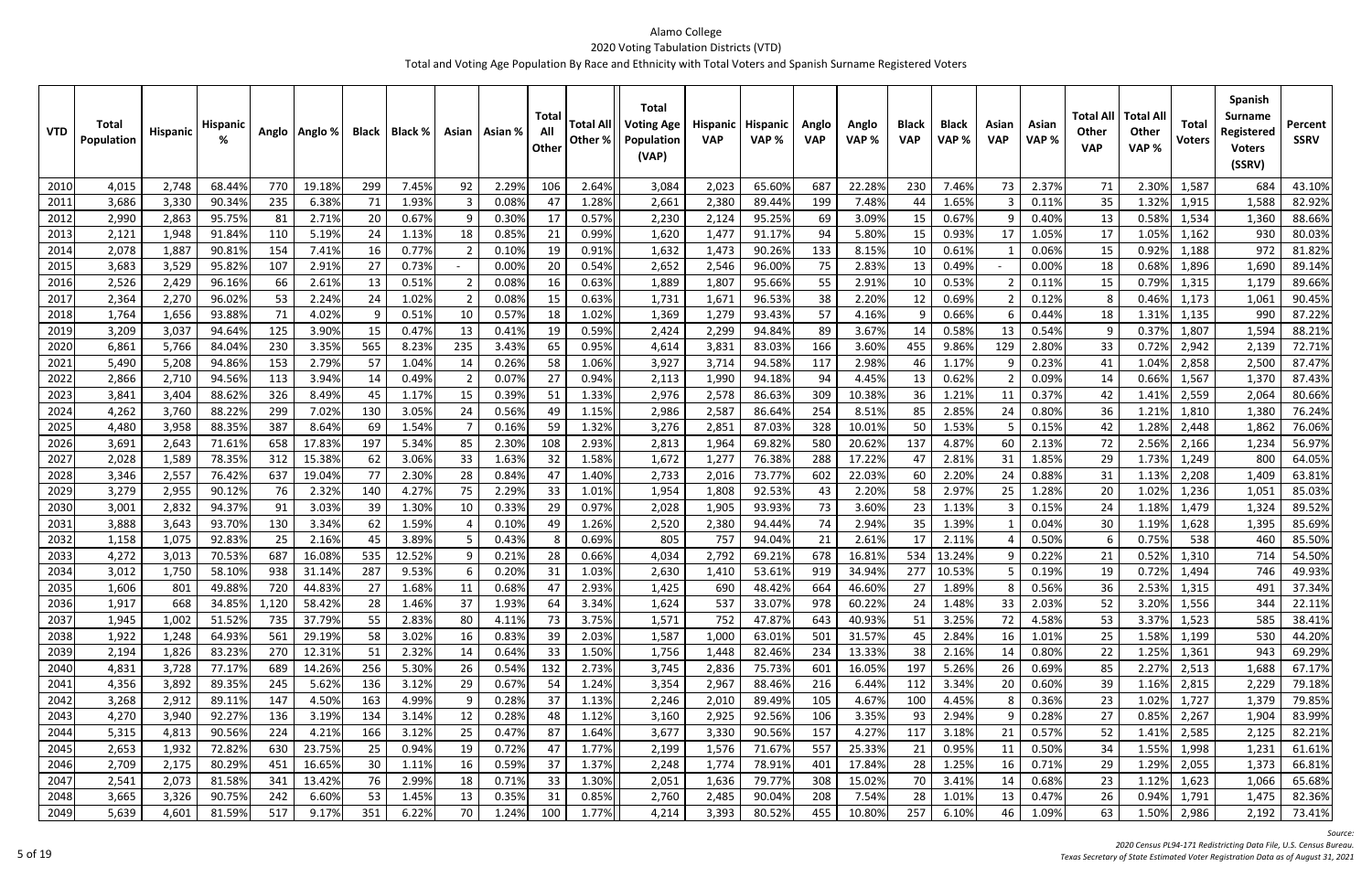| 15.57%<br>0.77%<br>1.32%<br>76.18%<br>17.77%<br>3.75%<br>1.02%<br>2050<br>3,103<br>2,422<br>78.059<br>483<br>133<br>4.29%<br>24<br>2,347<br>1,788<br>417<br>88<br>24<br>30<br>1.28%<br>1,794<br>41<br>3.73%<br>51.68%<br>96<br>4.88%<br>406<br>5.22%<br>3.83%<br>2051<br>1,312<br>678<br>425<br>32.39%<br>7.32%<br>1,226<br>619<br>50.49%<br>33.12%<br>90<br>7.34%<br>47<br>738<br>64<br>-49<br>64<br>2052<br>2,037<br>6.73%<br>11<br>0.54%<br>1.52%<br>1,404<br>89.94%<br>117<br>7.50%<br>0.58%<br>29<br>1.86%<br>1,856<br>91.119<br>137<br>0.10%<br>31<br>1,561<br>0.13%<br>1,038<br>q<br>2053<br>1,972<br>1,693<br>1.27%<br>1,320<br>83.76%<br>207<br>0.57%<br>22<br>85.859<br>226<br>11.46%<br>19<br>0.96%<br>0.469<br>25<br>1,576<br>13.13%<br>18<br>1.14%<br>1.40%<br>1,256<br>2.60%<br>2,957<br>67.91%<br>748<br>25.30%<br>83<br>2.81%<br>1.39%<br>77<br>65.56%<br>693<br>28.11%<br>2.43%<br>1.62%<br>56<br>2.27%<br>2054<br>2,008<br>2,465<br>1,616<br>60<br>1,936<br>41<br>107<br>150<br>2055<br>785<br>25.199<br>1,865<br>59.85%<br>3.43%<br>190<br>6.10%<br>169<br>5.42%<br>2,946<br>720<br>L,780<br>60.42%<br>107<br>3.63%<br>189<br>6.42%<br>5.09%<br>3,116<br>24.44%<br>1,716 | 65.27%<br>1,171<br>43.22%<br>319<br>81.79%<br>849<br>902<br>71.82%<br>53.31%<br>1,032<br>17.72%<br>304<br>1,056<br>74.58%<br>81.31%<br>1,858<br>1,761<br>78.72%<br>1,630<br>70.75%<br>68.15%<br>995 |
|---------------------------------------------------------------------------------------------------------------------------------------------------------------------------------------------------------------------------------------------------------------------------------------------------------------------------------------------------------------------------------------------------------------------------------------------------------------------------------------------------------------------------------------------------------------------------------------------------------------------------------------------------------------------------------------------------------------------------------------------------------------------------------------------------------------------------------------------------------------------------------------------------------------------------------------------------------------------------------------------------------------------------------------------------------------------------------------------------------------------------------------------------------------------------------------------|-----------------------------------------------------------------------------------------------------------------------------------------------------------------------------------------------------|
|                                                                                                                                                                                                                                                                                                                                                                                                                                                                                                                                                                                                                                                                                                                                                                                                                                                                                                                                                                                                                                                                                                                                                                                             |                                                                                                                                                                                                     |
|                                                                                                                                                                                                                                                                                                                                                                                                                                                                                                                                                                                                                                                                                                                                                                                                                                                                                                                                                                                                                                                                                                                                                                                             |                                                                                                                                                                                                     |
|                                                                                                                                                                                                                                                                                                                                                                                                                                                                                                                                                                                                                                                                                                                                                                                                                                                                                                                                                                                                                                                                                                                                                                                             |                                                                                                                                                                                                     |
|                                                                                                                                                                                                                                                                                                                                                                                                                                                                                                                                                                                                                                                                                                                                                                                                                                                                                                                                                                                                                                                                                                                                                                                             |                                                                                                                                                                                                     |
|                                                                                                                                                                                                                                                                                                                                                                                                                                                                                                                                                                                                                                                                                                                                                                                                                                                                                                                                                                                                                                                                                                                                                                                             |                                                                                                                                                                                                     |
|                                                                                                                                                                                                                                                                                                                                                                                                                                                                                                                                                                                                                                                                                                                                                                                                                                                                                                                                                                                                                                                                                                                                                                                             |                                                                                                                                                                                                     |
| 2,103<br>20<br>0.00%<br>1.52%<br>2056<br>86.26%<br>0.82%<br>1,878<br>1,597<br>85.04%<br>12.78%<br>0.75%<br>0.00%<br>27<br>2,438<br>278<br>11.40%<br>37<br>240<br>1.44%<br>1,416<br>14                                                                                                                                                                                                                                                                                                                                                                                                                                                                                                                                                                                                                                                                                                                                                                                                                                                                                                                                                                                                       |                                                                                                                                                                                                     |
| 32<br>2057<br>91.15%<br>1.35%<br>3,127<br>90.19%<br>252<br>7.27%<br>0.92%<br>0.32%<br>1.30%<br>4,521<br>4,121<br>293<br>6.48%<br>0.71%<br>0.31%<br>61<br>3,467<br>32<br>45<br>2,285<br>14<br>11                                                                                                                                                                                                                                                                                                                                                                                                                                                                                                                                                                                                                                                                                                                                                                                                                                                                                                                                                                                             |                                                                                                                                                                                                     |
| 89.22%<br>27<br>0.079<br>1.19%<br>345<br>10.56%<br>27<br>39<br>2058<br>4,294<br>3,831<br>382<br>8.90%<br>0.63%<br>3,268<br>2,854<br>87.33%<br>0.83%<br>0.09%<br>1.19%<br>51<br>2,237                                                                                                                                                                                                                                                                                                                                                                                                                                                                                                                                                                                                                                                                                                                                                                                                                                                                                                                                                                                                        |                                                                                                                                                                                                     |
| 139<br>2059<br>4,858<br>4,109<br>84.58%<br>508<br>10.46%<br>2.86%<br>32<br>0.66%<br>1.44%<br>3,775<br>3,108<br>82.33%<br>459<br>12.16%<br>117<br>3.10%<br>0.82%<br>60<br>1.59%<br>70<br>2,304<br>31                                                                                                                                                                                                                                                                                                                                                                                                                                                                                                                                                                                                                                                                                                                                                                                                                                                                                                                                                                                         |                                                                                                                                                                                                     |
| 78.669<br>382<br>129<br>28<br>1.02%<br>1.71%<br>1,683<br>15.70%<br>103<br>4.70%<br>38<br>1.73%<br>2060<br>2,746<br>2,160<br>13.91%<br>4.70%<br>47<br>2,191<br>76.81%<br>344<br>23<br>1.05%<br>1,460                                                                                                                                                                                                                                                                                                                                                                                                                                                                                                                                                                                                                                                                                                                                                                                                                                                                                                                                                                                         |                                                                                                                                                                                                     |
| 1,027<br>50.97%<br>121<br>16.43%<br>3.47%<br>775<br>49.58%<br>388<br>24.82%<br>3.07%<br>2061<br>2,015<br>23.13%<br>6.00%<br>331<br>1,563<br>6.08%<br>257<br>16.44%<br>466<br>-70<br>95<br>48<br>1,170                                                                                                                                                                                                                                                                                                                                                                                                                                                                                                                                                                                                                                                                                                                                                                                                                                                                                                                                                                                       | 43.85%<br>513                                                                                                                                                                                       |
| 289<br>2062<br>1,714<br>1,331<br>77.65%<br>317<br>18.49%<br>21<br>1.23%<br>0.93%<br>29<br>1.69%<br>1,374<br>1,031<br>75.04%<br>21.03%<br>1.16%<br>1.02%<br>24<br>1.75%<br>16<br>16<br>1,153<br>14                                                                                                                                                                                                                                                                                                                                                                                                                                                                                                                                                                                                                                                                                                                                                                                                                                                                                                                                                                                           | 65.39%<br>754                                                                                                                                                                                       |
| 2063<br>974<br>1,220<br>73<br>2.96%<br>2.15%<br>6.03%<br>36.85%<br>53.70%<br>2.53%<br>2.32%<br>4.59%<br>2,469<br>39.45%<br>49.41%<br>53<br>149<br>1,894<br>698<br>1,017<br>87<br>1,989<br>48<br>44                                                                                                                                                                                                                                                                                                                                                                                                                                                                                                                                                                                                                                                                                                                                                                                                                                                                                                                                                                                          | 574<br>28.86%                                                                                                                                                                                       |
| 3,115<br>78.48%<br>17.79%<br>71<br>1.79%<br>22<br>0.55%<br>55<br>1.39%<br>2,327<br>75.72%<br>1.76%<br>0.65%<br>1.50%<br>2064<br>3,969<br>706<br>3,073<br>626<br>20.37%<br>54<br>20<br>46<br>2,330                                                                                                                                                                                                                                                                                                                                                                                                                                                                                                                                                                                                                                                                                                                                                                                                                                                                                                                                                                                           | 63.91%<br>1,489                                                                                                                                                                                     |
| 2065<br>713<br>368<br>3.67%<br>4.13%<br>62.35%<br>22.60%<br>3.69%<br>6,420<br>63.94%<br>2,124<br>21.16%<br>7.10%<br>415<br>6,797<br>4,238<br>1,536<br>489<br>7.19%<br>283<br>4.16%<br>251<br>10,040<br>5,167                                                                                                                                                                                                                                                                                                                                                                                                                                                                                                                                                                                                                                                                                                                                                                                                                                                                                                                                                                                | 2,606<br>50.44%                                                                                                                                                                                     |
| 177<br>2.52%<br>3.84%<br>50.74%<br>39.82%<br>2.95%<br>2.81%<br>2066<br>4,872<br>2,542<br>52.18%<br>1,843<br>37.83%<br>3.63%<br>123<br>187<br>3,697<br>1,876<br>1,472<br>3.68%<br>109<br>104<br>136<br>3,667                                                                                                                                                                                                                                                                                                                                                                                                                                                                                                                                                                                                                                                                                                                                                                                                                                                                                                                                                                                 | 40.47%<br>1,484                                                                                                                                                                                     |
| 2.22%<br>2.77%<br>2067<br>361<br>276<br>76.45%<br>17.73%<br>0.83%<br>250<br>76.69%<br>58<br>17.79%<br>0.92%<br>-3<br>326<br>2.45%<br>2.15%<br>260<br>64<br>-10                                                                                                                                                                                                                                                                                                                                                                                                                                                                                                                                                                                                                                                                                                                                                                                                                                                                                                                                                                                                                              | 63.08%<br>164                                                                                                                                                                                       |
| 3,178<br>245<br>2.04%<br>3.34%<br>54.20%<br>1,558<br>2068<br>5,538<br>57.39%<br>1,81<br>32.81%<br>4.42%<br>113<br>185<br>4,424<br>2,398<br>35.22%<br>221<br>5.00%<br>100<br>2.26%<br>147<br>3.32%<br>4,080                                                                                                                                                                                                                                                                                                                                                                                                                                                                                                                                                                                                                                                                                                                                                                                                                                                                                                                                                                                  | 1,822<br>44.66%                                                                                                                                                                                     |
| 70.80%<br>493<br>8.06%<br>3.16%<br>192<br>3.14%<br>3,236<br>67.97%<br>801<br>16.82%<br>8.59%<br>3.26%<br>160<br>3.36%<br>2069<br>6,117<br>4,331<br>908<br>14.84%<br>193<br>4,761<br>409<br>155<br>3,096                                                                                                                                                                                                                                                                                                                                                                                                                                                                                                                                                                                                                                                                                                                                                                                                                                                                                                                                                                                     | 1,790<br>57.82%                                                                                                                                                                                     |
| 2070<br>94.53%<br>2.88%<br>48<br>1.26%<br>2,682<br>94.40%<br>3.10%<br>1.16%<br>1.20%<br>4,060<br>3,838<br>1.18%<br>0.15%<br>-51<br>2,841<br>88<br>33<br>0.14%<br>-34<br>2,082<br>117                                                                                                                                                                                                                                                                                                                                                                                                                                                                                                                                                                                                                                                                                                                                                                                                                                                                                                                                                                                                        | 1,826<br>87.70%                                                                                                                                                                                     |
| 32<br>2071<br>1,711<br>1,650<br>96.43%<br>2.40%<br>0.29%<br>0.12%<br>0.76%<br>1,252<br>1,206<br>96.33%<br>2.56%<br>0.32%<br>0.00%<br>10<br>0.80%<br>-5<br>13<br>878<br>41                                                                                                                                                                                                                                                                                                                                                                                                                                                                                                                                                                                                                                                                                                                                                                                                                                                                                                                                                                                                                   | 88.27%<br>775                                                                                                                                                                                       |
| 2072<br>3,197<br>64.59%<br>1,232<br>24.89%<br>228<br>1.98%<br>195<br>3.94%<br>61.22%<br>1,039<br>28.33%<br>186<br>5.07%<br>2.15%<br>3.22%<br>4,950<br>4.61%<br>98<br>3,667<br>2,245<br>79<br>118<br>3,228                                                                                                                                                                                                                                                                                                                                                                                                                                                                                                                                                                                                                                                                                                                                                                                                                                                                                                                                                                                   | 1,638<br>50.74%                                                                                                                                                                                     |
| 2073<br>2,388<br>1,943<br>81.37%<br>314<br>13.15%<br>85<br>3.56%<br>0.34%<br>38<br>1.59%<br>1,772<br>79.97%<br>268<br>15.12%<br>0.45%<br>31<br>1.75%<br>1,417<br>48<br>2.71%<br>1,238                                                                                                                                                                                                                                                                                                                                                                                                                                                                                                                                                                                                                                                                                                                                                                                                                                                                                                                                                                                                       | 824<br>66.56%                                                                                                                                                                                       |
| 2074<br>93.27%<br>12<br>93.57%<br>4.85%<br>0.82%<br>1,976<br>1,843<br>4.96%<br>0.25%<br>0.91%<br>1,369<br>71<br>0.34%<br>12<br>98<br>1,463<br>0.41%<br>0.61%<br>18<br>1,105<br>$\sim$ $\sim$ $\sim$                                                                                                                                                                                                                                                                                                                                                                                                                                                                                                                                                                                                                                                                                                                                                                                                                                                                                                                                                                                         | 88.78%<br>981                                                                                                                                                                                       |
| 2,372<br>0.84%<br>1,700<br>0.71%<br>2,204<br>0.63%<br>93.00%<br>2.82%<br>3.12%<br>12<br>92.92%<br>2.99%<br>20<br>1,581<br>0.35%<br>71<br>48<br>1,109<br>62<br>2.61%<br>15<br>53.<br>ь<br>20751                                                                                                                                                                                                                                                                                                                                                                                                                                                                                                                                                                                                                                                                                                                                                                                                                                                                                                                                                                                              | 82.69%<br>917                                                                                                                                                                                       |
| 2076<br>1,997<br>1,099<br>159<br>4.58%<br>1.73%<br>159<br>4.58%<br>2,629<br>1,433<br>913<br>34.73%<br>123<br>4.68%<br>2.05%<br>4.03%<br>3,474<br>57.48%<br>31.64%<br>60<br>54.51%<br>54<br>106<br>2,403<br>3.94%<br>145<br>4.40%<br>1.45%                                                                                                                                                                                                                                                                                                                                                                                                                                                                                                                                                                                                                                                                                                                                                                                                                                                                                                                                                   | 42.20%<br>1,014                                                                                                                                                                                     |
| 2077<br>3,297<br>59.78%<br>1,002<br>30.39%<br>1.49%<br>130<br>2,553<br>56.80%<br>850<br>33.29%<br>1,971<br>49<br>1,450<br>116<br>4.54%<br>37<br>100<br>3.92%<br>2,294<br>3.33%<br>2078<br>4,382<br>3,188<br>72.75%<br>826<br>18.85%<br>168<br>3.83%<br>1.23%<br>146<br>3,249<br>2,272<br>69.93%<br>686<br>21.11%<br>142<br>4.37%<br>1.45%<br>102<br>3.14%<br>47                                                                                                                                                                                                                                                                                                                                                                                                                                                                                                                                                                                                                                                                                                                                                                                                                             | 47.56%<br>1,091<br>61.00%<br>1,608                                                                                                                                                                  |
| 54<br>2,636<br>0.73%<br>1.04%<br>2079<br>1,633<br>93.20%<br>3.00%<br>33<br>2.02%<br>93.52%<br>33<br>3.15%<br>1.81%<br>0.38%<br>1.14%<br>1,522<br>49<br>17<br>1,049<br>981<br>19<br>12<br>706<br>12                                                                                                                                                                                                                                                                                                                                                                                                                                                                                                                                                                                                                                                                                                                                                                                                                                                                                                                                                                                          | 88.10%<br>622                                                                                                                                                                                       |
| 2080<br>2,705<br>2,224<br>82.22%<br>347<br>12.83%<br>77<br>2.85%<br>0.26%<br>50<br>1.85%<br>1,602<br>79.94%<br>306<br>15.27%<br>2.64%<br>0.20%<br>39<br>2,004<br>53<br>1.95%<br>1,415                                                                                                                                                                                                                                                                                                                                                                                                                                                                                                                                                                                                                                                                                                                                                                                                                                                                                                                                                                                                       | 963<br>68.06%                                                                                                                                                                                       |
| 2081<br>175<br>1.53%<br>3.20%<br>165<br>5.79%<br>3.62%<br>1,437<br>1,106<br>76.97%<br>12.18%<br>88<br>6.12%<br>22<br>46<br>74.03%<br>14.93%<br>64<br>1.63%<br>858<br>1,105<br>818<br>18<br>40                                                                                                                                                                                                                                                                                                                                                                                                                                                                                                                                                                                                                                                                                                                                                                                                                                                                                                                                                                                               | 62.70%<br>538                                                                                                                                                                                       |
| 2082<br>3,443<br>82.46%<br>381<br>124<br>3.60%<br>0.49%<br>82<br>2.38%<br>2,557<br>80.17%<br>346<br>3.56%<br>0.66%<br>53<br>2,839<br>11.07%<br>17<br>2,050<br>13.53%<br>91<br>17<br>2.07%<br>1,591                                                                                                                                                                                                                                                                                                                                                                                                                                                                                                                                                                                                                                                                                                                                                                                                                                                                                                                                                                                          | 64.99%<br>1,034                                                                                                                                                                                     |
| 1.53%<br>856<br>2083<br>1,043<br>790<br>75.74%<br>207<br>19.85%<br>28<br>2.68%<br>0.19%<br>16<br>640<br>74.77%<br>186<br>21.73%<br>17<br>1.99%<br>0.23%<br>11<br>1.29%<br>715                                                                                                                                                                                                                                                                                                                                                                                                                                                                                                                                                                                                                                                                                                                                                                                                                                                                                                                                                                                                               | 468<br>65.45%                                                                                                                                                                                       |
| 153<br>4.49%<br>1,696<br>3.70%<br>2084<br>4,320<br>1,941<br>44.93%<br>1,954<br>45.23%<br>3.54%<br>78<br>1.81%<br>194<br>3,483<br>41.60%<br>48.69%<br>129<br>2.01%<br>139<br>3.99%<br>3,290<br>1,449<br>70                                                                                                                                                                                                                                                                                                                                                                                                                                                                                                                                                                                                                                                                                                                                                                                                                                                                                                                                                                                   | 32.46%<br>1,068                                                                                                                                                                                     |
| 1.62%<br>2,652<br>84.80%<br>11.73%<br>1.55%<br>0.30%<br>82.25%<br>276<br>13.95%<br>1.52%<br>2085<br>2,249<br>311<br>43<br>1,978<br>1,627<br>30<br>0.40%<br>37<br>1.87%<br>1,418<br>41                                                                                                                                                                                                                                                                                                                                                                                                                                                                                                                                                                                                                                                                                                                                                                                                                                                                                                                                                                                                       | 69.61%<br>987                                                                                                                                                                                       |
| 3.74%<br>2086<br>5,054<br>2,825<br>55.90%<br>1,503<br>29.74%<br>242<br>4.79%<br>295<br>5.84%<br>189<br>3,892<br>52.80%<br>1,251<br>202<br>5.19%<br>252<br>6.47%<br>132<br>3.39%<br>3,397<br>2,055<br>32.14%                                                                                                                                                                                                                                                                                                                                                                                                                                                                                                                                                                                                                                                                                                                                                                                                                                                                                                                                                                                 | 42.66%<br>1,449                                                                                                                                                                                     |
| 4.52%<br>55.39%<br>34.26%<br>1.91%<br>109<br>52.42%<br>4.63%<br>2.18%<br>2087<br>2,414<br>1,337<br>827<br>95<br>3.94%<br>1,881<br>986<br>686<br>36.47%<br>87<br>81<br>4.31%<br>1,836<br>46<br>41                                                                                                                                                                                                                                                                                                                                                                                                                                                                                                                                                                                                                                                                                                                                                                                                                                                                                                                                                                                            | 43.36%<br>796                                                                                                                                                                                       |
| 3.01%<br>2088<br>294<br>1.75%<br>179<br>25.86%<br>5.36%<br>2.10%<br>5,949<br>3,941<br>66.25%<br>24.05%<br>104<br>4,575<br>2,907<br>63.54%<br>1,183<br>245<br>3.15%<br>1,431<br>4.94%<br>96<br>144<br>3,811                                                                                                                                                                                                                                                                                                                                                                                                                                                                                                                                                                                                                                                                                                                                                                                                                                                                                                                                                                                  | 2,037<br>53.45%                                                                                                                                                                                     |
| 0.10%<br>0.89%<br>2089<br>970<br>95.57%<br>30<br>2.96%<br>95.16%<br>23<br>3.09%<br>0.67%<br>0.00%<br>1.08%<br>1,015<br>5<br>0.49%<br>744<br>708<br>562                                                                                                                                                                                                                                                                                                                                                                                                                                                                                                                                                                                                                                                                                                                                                                                                                                                                                                                                                                                                                                      | 501<br>89.15%                                                                                                                                                                                       |

*Source:*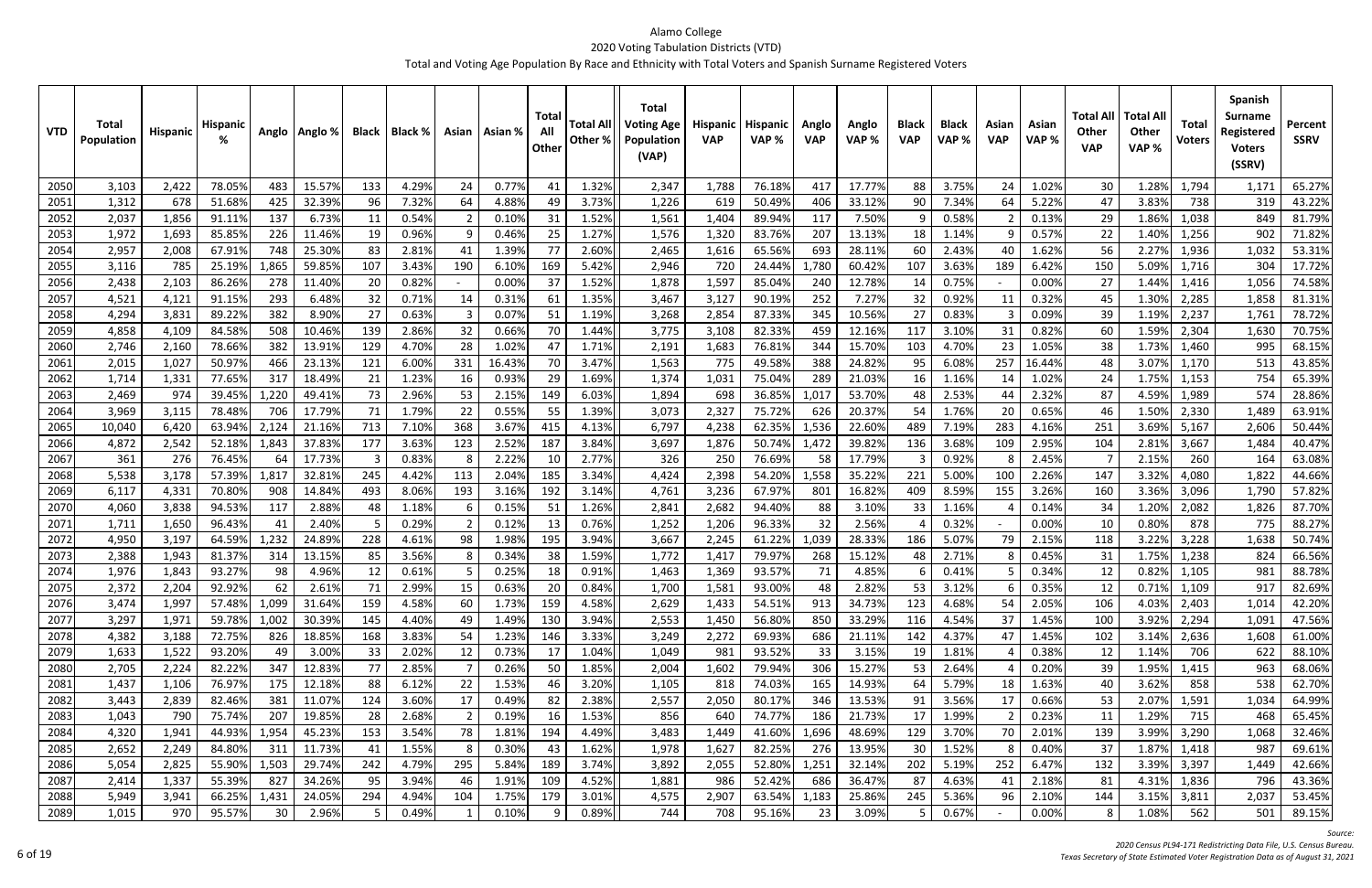| <b>VTD</b>   | Total<br><b>Population</b> | Hispanic     | Hispanic         |           | Anglo   Anglo %           | Black          | Black %         |          | Asian   Asian % | Total<br>All<br>Other | Other %        | <b>Total</b><br><b>Total All   Voting Age</b><br><b>Population</b><br>(VAP) | Hispanic<br><b>VAP</b> | <b>Hispanic</b><br>VAP% | Anglo<br><b>VAP</b> | Anglo<br>VAP %   | <b>Black</b><br><b>VAP</b> | <b>Black</b><br>VAP % | Asian<br><b>VAP</b> | Asian<br>VAP%   | Total Al<br>Other<br><b>VAP</b> | <b>Total All</b><br>Other<br>VAP% | <b>Total</b><br><b>Voters</b> | <b>Spanish</b><br><b>Surname</b><br>Registered<br><b>Voters</b><br>(SSRV) | Percent<br><b>SSRV</b> |
|--------------|----------------------------|--------------|------------------|-----------|---------------------------|----------------|-----------------|----------|-----------------|-----------------------|----------------|-----------------------------------------------------------------------------|------------------------|-------------------------|---------------------|------------------|----------------------------|-----------------------|---------------------|-----------------|---------------------------------|-----------------------------------|-------------------------------|---------------------------------------------------------------------------|------------------------|
| 2090         | 4,807                      | 2,841        | 59.10%           | 1,045     | 21.74%                    | 497            | 10.34%          | 275      | 5.72%           | 149                   | 3.10%          | 3,688                                                                       | 2,097                  | 56.86%                  | 881                 | 23.89%           | 386                        | 10.47%                | 205                 | 5.56%           | 119                             | 3.23%                             | 2,163                         | 1,104                                                                     | 51.04%                 |
| 2091         | 5,619                      | 2,921        | 51.98%           | 1,487     | 26.46%                    | 666            | 11.85%          | 322      | 5.73%           | 223                   | 3.97%          | 4,744                                                                       | 2,391                  | 50.40%                  | 1,326               | 27.95%           | 555                        | 11.70%                | 290                 | 6.11%           | 182                             | 3.84%                             | 2,993                         | 1,172                                                                     | 39.16%                 |
| 2092         | 992                        | 626          | 63.10%           | 232       | 23.39%                    | 81             | 8.17%           | 31       | 3.13%           | 22                    | 2.22%          | 792                                                                         | 459                    | 57.95%                  | 224                 | 28.28%           | 64                         | 8.08%                 | 26                  | 3.28%           | 19                              | 2.40%                             | 499                           | 223                                                                       | 44.69%                 |
| 2093         | 4,101                      | 2,228        | 54.33%           | 996       | 24.29%                    | 472            | 11.51%          | 254      | 6.19%           | 151                   | 3.68%          | 2,975                                                                       | 1,562                  | 52.50%                  | 799                 | 26.86%           | 341                        | 11.46%                | 175                 | 5.88%           | 98                              | 3.29%                             | 1,735                         | 762                                                                       | 43.92%                 |
| 2094         | 194                        | 47           | 24.23%           | 126       | 64.95%                    |                | 0.52%           |          | 1.55%           |                       | 8.76%          | 152                                                                         | 28                     | 18.42%                  | 108                 | 71.05%           |                            | 0.66%                 |                     | 1.97%           | 12                              | 7.89%                             | 143                           |                                                                           | 4.90%                  |
| 2095         | 3,179                      | 1,236        | 38.88%           | 1,537     | 48.35%                    | 91             | 2.86%           | 183      | 5.76%           | 132                   | 4.15%          | 2,377                                                                       | 867                    | 36.47%                  | 1,208               | 50.82%           | 72                         | 3.03%                 | 151                 | 6.35%           | 79                              | 3.32%                             | 2,399                         | 716                                                                       | 29.85%                 |
| 2096         | 5,208                      | 2,462        | 47.27%           | 1,481     | 28.44%                    | 560            | 10.75%          | 542      | 10.41%          | 163                   | 3.13%          | 4,286                                                                       | 1,948                  | 45.45%                  | 1,344               | 31.36%           | 437                        | 10.20%                | 433                 | 10.10%          | 124                             | 2.89%                             | 2,374                         | 934                                                                       | 39.34%                 |
| 2097         | 4,187                      | 2,790        | 66.63%           | 1,004     | 23.98%                    | 224            | 5.35%           | 27       | 0.64%           | 142                   | 3.39%          | 3,118                                                                       | 1,990                  | 63.82%                  | 836                 | 26.81%           | 170                        | 5.45%                 | 23                  | 0.74%           | 99                              | 3.18%                             | 2,489                         | 1,349                                                                     | 54.20%                 |
| 2098         | 2,733                      | 2,162        | 79.119           | 397       | 14.53%                    | 85             | 3.11%           | 22       | 0.80%           | 67                    | 2.45%          | 2,027                                                                       | 1,568                  | 77.36%                  | 334                 | 16.48%           | 62                         | 3.06%                 | 18                  | 0.89%           | 45                              | 2.22%                             | 1,509                         | 991                                                                       | 65.67%                 |
| 2099         | 2,714                      | 1,440        | 53.06%           | 922       | 33.97%                    | 151            | 5.56%           | 100      | 3.68%           | 101                   | 3.72%          | 2,126                                                                       | 1,058                  | 49.76%                  | 773                 | 36.36%           | 120                        | 5.64%                 | 93                  | 4.37%           | 82                              | 3.86%                             | 1,611                         | 618                                                                       | 38.36%                 |
| 2100         | 2,282                      | 1,882        | 82.47%           | 288       | 12.62%                    | 63             | 2.76%           | 18       | 0.79%           | 31                    | 1.36%          | 1,671                                                                       | 1,333                  | 79.77%                  | 251                 | 15.02%           |                            | 2.57%                 | 15                  | 0.90%           | 29                              | 1.74%                             | 1,291                         | 882                                                                       | 68.32%                 |
| 2101         | 2,239                      | 1,220        | 54.49%           | 794       | 35.46%                    | 68             | 3.04%           | 73       | 3.269           | -84                   | 3.75%          | 1,669                                                                       | 856                    | 51.29%                  | 639                 | 38.29%           | 55                         | 3.30%                 | 65                  | 3.89%           | 54                              | 3.24%                             | 1,539                         | 608                                                                       | 39.51%                 |
| 2102         | 3,653                      | 2,173        | 59.49%           | 1,004     | 27.48%                    | 269            | 7.36%           | 79       | 2.16%           | 128                   | 3.50%          | 2,808                                                                       | 1,570                  | 55.91%                  | 844                 | 30.06%           | 230                        | 8.19%                 | 69                  | 2.46%           | 95                              | 3.389                             | 2,635                         | 1,156                                                                     | 43.87%                 |
| 2103         | 563                        | 549          | 97.51%           |           | 1.07%                     | $\overline{2}$ | 0.36%           |          | 0.00%           | 6                     | 1.07%          | 395                                                                         | 387                    | 97.97%                  | $\overline{2}$      | 0.51%            |                            | 0.25%                 |                     | 0.00%           |                                 | 1.27%                             | 323                           | 288                                                                       | 89.16%                 |
| 2104         | 475                        | 426          | 89.68%           | 34        | 7.16%                     | 3              | 0.63%           |          | 1.68%           |                       | 0.84%          | 350                                                                         | 306                    | 87.43%                  | 33                  | 9.43%            |                            | 0.86%                 |                     | 1.14%           |                                 | 1.14%                             | 272                           | 213                                                                       | 78.31%                 |
| 2105         | 1,166                      | 1,086        | 93.14%           | 50        | 4.29%                     | 16             | 1.37%           |          | 0.09%           | -13                   | 1.11%          | 852                                                                         | 797                    | 93.54%                  | 33                  | 3.87%            | 13                         | 1.53%                 |                     | 0.12%           |                                 | 0.94%                             | 585                           | 515                                                                       | 88.03%                 |
| 2106         | 1,479                      | 1,090        | 73.70%           | 242       | 16.36%                    | 93             | 6.29%           | 24       | 1.62%           | 30                    | 2.03%          | 977                                                                         | 693                    | 70.93%                  | 192                 | 19.65%           | 56                         | 5.73%                 | 17                  | 1.74%           | 19                              | 1.94%                             | 581                           | 327                                                                       | 56.28%                 |
| 2107         | 6,399                      | 3,712        | 58.019           | 1,688     | 26.38%                    | 456            | 7.13%           | 282      | 4.41%           | 261                   | 4.08%          | 4,286                                                                       | 2,398                  | 55.95%                  | 1,215               | 28.35%           | 319                        | 7.44%                 | 202                 | 4.71%           | 152                             | 3.55%                             | 3,498                         | 1,658                                                                     | 47.40%                 |
| 2108         | 1,549                      | 711          | 45.90%           | 729       | 47.06%                    | 35             | 2.26%           | 10       | 0.65%           | 64                    | 4.13%          | 1,251                                                                       | 525                    | 41.97%                  | 642                 | 51.32%           | 25                         | 2.00%                 | 10                  | 0.80%           | 49                              | 3.92%                             | 1,190                         | 416                                                                       | 34.96%                 |
| 2109         |                            |              |                  |           |                           |                |                 |          |                 |                       |                | $\sim$                                                                      |                        |                         |                     |                  |                            |                       |                     |                 |                                 |                                   |                               |                                                                           |                        |
| 2110         | 2,225                      | 1,542        | 69.30%           | 503       | 22.61%                    | 98             | 4.40%           | -26      | 1.17%           | 56                    | 2.52%          | 1,652                                                                       | 1,088                  | 65.86%                  | 434                 | 26.27%           | 59                         | 3.57%                 | 21                  | 1.27%           | 50                              | 3.03%                             | 1,236                         | 656                                                                       | 53.07%                 |
| 2111         | 2,491                      | 1,685        | 67.64%           | 390       | 15.66%                    | 310            | 12.44%          | 32       | 1.289           | 74                    | 2.97%          | 1,956                                                                       | 1,257                  | 64.26%                  | 367                 | 18.76%           | 244                        | 12.47%                | 32                  | 1.64%           | 56                              | 2.86%                             | 1,242                         | 682                                                                       | 54.91%                 |
| 2112         | 2,384<br>253               | 1,516        | 63.59%           | 658       | 27.60%                    | 78             | 3.27%           | 68       | 2.85%<br>14.23% | 64                    | 2.68%<br>2.37% | 1,997<br>170                                                                | 1,223<br>-99           | 61.24%                  | 598                 | 29.94%           | 63                         | 3.15%<br>12.94%       | 61                  | 3.05%           | 52                              | 2.60%                             | 1,782                         | 994                                                                       | 55.78%<br>49.49%       |
| 2113<br>2114 | 5,527                      | 147<br>4,233 | 58.10%<br>76.59% | 24<br>781 | 9.49%<br>14.13%           | 40<br>378      | 15.81%<br>6.84% | 36<br>30 | 0.54%           | 105                   | 1.90%          | 3,959                                                                       | 2,923                  | 58.24%<br>73.83%        | 24<br>681           | 14.12%<br>17.20% | 22<br>255                  | 6.44%                 | 21<br>24            | 12.35%<br>0.61% | 76                              | 2.35%<br>1.92%                    | 99<br>2,295                   | 49<br>1,356                                                               | 59.08%                 |
|              | 11,323                     | 5,645        |                  |           | 49.85% 3,498 30.89% 1,163 |                | 10.27%          | 456      | 4.03%           |                       | 4.95%          | 7,469                                                                       |                        | 47.24% 2,534            |                     | 33.93%           |                            | 780 10.44%            | 307                 | 4.11%           | 320                             |                                   | 4.28% 7,619                   | 2,887                                                                     | 37.89%                 |
| 7112<br>2116 |                            |              |                  |           |                           |                |                 |          |                 | - 20T                 |                | $\sim$                                                                      | 3,528<br>$\sim$        |                         |                     |                  |                            |                       |                     |                 |                                 |                                   |                               |                                                                           |                        |
| 2117         | 1,647                      | 1,540        | 93.50%           | 71        | 4.31%                     | 32             | 1.94%           | $\sim$   | 0.00%           |                       | 0.24%          | 1,080                                                                       | 990                    | 91.67%                  | 59                  | 5.46%            | 28                         | 2.59%                 | $\overline{a}$      | 0.00%           |                                 | 0.28%                             | 646                           | 543                                                                       | 84.06%                 |
| 2118         | 105                        | 97           | 92.38%           | 3         | 2.86%                     |                | 0.00%           | $\sim$   | 0.00%           |                       | 4.76%          | 76                                                                          | 72                     | 94.74%                  |                     | 1.32%            | $\sim$                     | 0.00%                 |                     | 0.00%           |                                 | 3.95%                             | 32                            | 26                                                                        | 81.25%                 |
| 2119         | 598                        | 289          | 48.33%           | 160       | 26.76%                    | 96             | 16.05%          | 37       | 6.19%           | 16                    | 2.68%          | 478                                                                         | 227                    | 47.49%                  | 142                 | 29.71%           |                            | 58 12.13%             | 35                  | 7.32%           | 16                              | 3.35%                             | 300                           | 109                                                                       | 36.33%                 |
| 2120         | 4,021                      | 2,155        | 53.59%           | 1,193     | 29.67%                    | 346            | 8.60%           | 185      | 4.60%           | 142                   | 3.53%          | 2,745                                                                       | 1,406                  | 51.22%                  | 862                 | 31.40%           | 249                        | 9.07%                 | 139                 | 5.06%           | 89                              | 3.24%                             | 2,599                         | 1,035                                                                     | 39.82%                 |
| 2121         | 913                        | 640          | 70.10%           | 183       | 20.04%                    | 26             | 2.85%           | 21       | 2.30%           | 43                    | 4.71%          | 710                                                                         | 498                    | 70.14%                  | 152                 | 21.41%           | 13                         | 1.83%                 | 13                  | 1.83%           | 34                              | 4.79%                             | 531                           | 341                                                                       | 64.22%                 |
| 2122         | 4,078                      | 1,883        | 46.17%           | 874       | 21.43%                    | 386            | 9.47%           | 719      | 17.63%          | 216                   | 5.30%          | 3,202                                                                       | 1,412                  | 44.10%                  | 777                 | 24.27%           | 301                        | 9.40%                 | 548                 | 17.11%          | 164                             | 5.12%                             | 1,764                         | 691                                                                       | 39.17%                 |
| 2123         | 3,438                      | 1,928        | 56.08%           | 1,069     | 31.09%                    | 174            | 5.06%           | 156      | 4.54%           | 111                   | 3.23%          | 2,420                                                                       | 1,298                  | 53.64%                  | 811                 | 33.51%           | 125                        | 5.17%                 | 125                 | 5.17%           | 61                              | 2.52%                             | 2,193                         | 940                                                                       | 42.86%                 |
| 2124         | 838                        | 468          | 55.85%           | 275       | 32.82%                    | 30             | 3.58%           | 29       | 3.46%           | 36                    | 4.30%          | 685                                                                         | 369                    | 53.87%                  | 243                 | 35.47%           | 25                         | 3.65%                 | 28                  | 4.09%           | 20                              | 2.92%                             | 615                           | 295                                                                       | 47.97%                 |
| 2125         | 5,046                      | 2,598        | 51.49%           | 1,446     | 28.66%                    | 457            | 9.06%           | 272      | 5.39%           | 273                   | 5.41%          | 3,329                                                                       | 1,607                  | 48.27%                  | 1,053               | 31.63%           | 324                        | 9.73%                 | 204                 | 6.13%           | 141                             | 4.24%                             | 3,385                         | 1,266                                                                     | 37.40%                 |
| 2126         | 3,263                      | 2,398        | 73.49%           | 616       | 18.88%                    | 115            | 3.52%           | 73       | 2.24%           | 61                    | 1.87%          | 2,463                                                                       | 1,734                  | 70.40%                  | 535                 | 21.72%           | 88                         | 3.57%                 | 55                  | 2.23%           | 51                              | 2.07%                             | 1,603                         | 918                                                                       | 57.27%                 |
| 2127         | 3,883                      | 2,286        | 58.87%           | 1,118     | 28.79%                    | 206            | 5.31%           | 104      | 2.68%           | 169                   | 4.35%          | 2,995                                                                       | 1,655                  | 55.26%                  | 960                 | 32.05%           | 169                        | 5.64%                 | 95                  | 3.17%           | 116                             | 3.87%                             | 2,655                         | 1,250                                                                     | 47.08%                 |
| 2128         | 5,421                      | 4,936        | 91.05%           | 233       | 4.30%                     | 127            | 2.34%           | 40       | 0.74%           | 85                    | 1.57%          | 3,715                                                                       | 3,340                  | 89.91%                  | 181                 | 4.87%            | 105                        | 2.83%                 | 35                  | 0.94%           | 54                              | 1.45%                             | 2,544                         | 2,133                                                                     | 83.84%                 |
| 2129         |                            | $\sim$       |                  |           |                           | $\sim$         |                 | $\sim$   |                 | $\sim$                |                | $\sim$                                                                      | $\sim$                 |                         | $\sim$              |                  | $\overline{\phantom{a}}$   |                       |                     |                 | $\sim$                          |                                   |                               | $\sim$                                                                    |                        |

*Source:*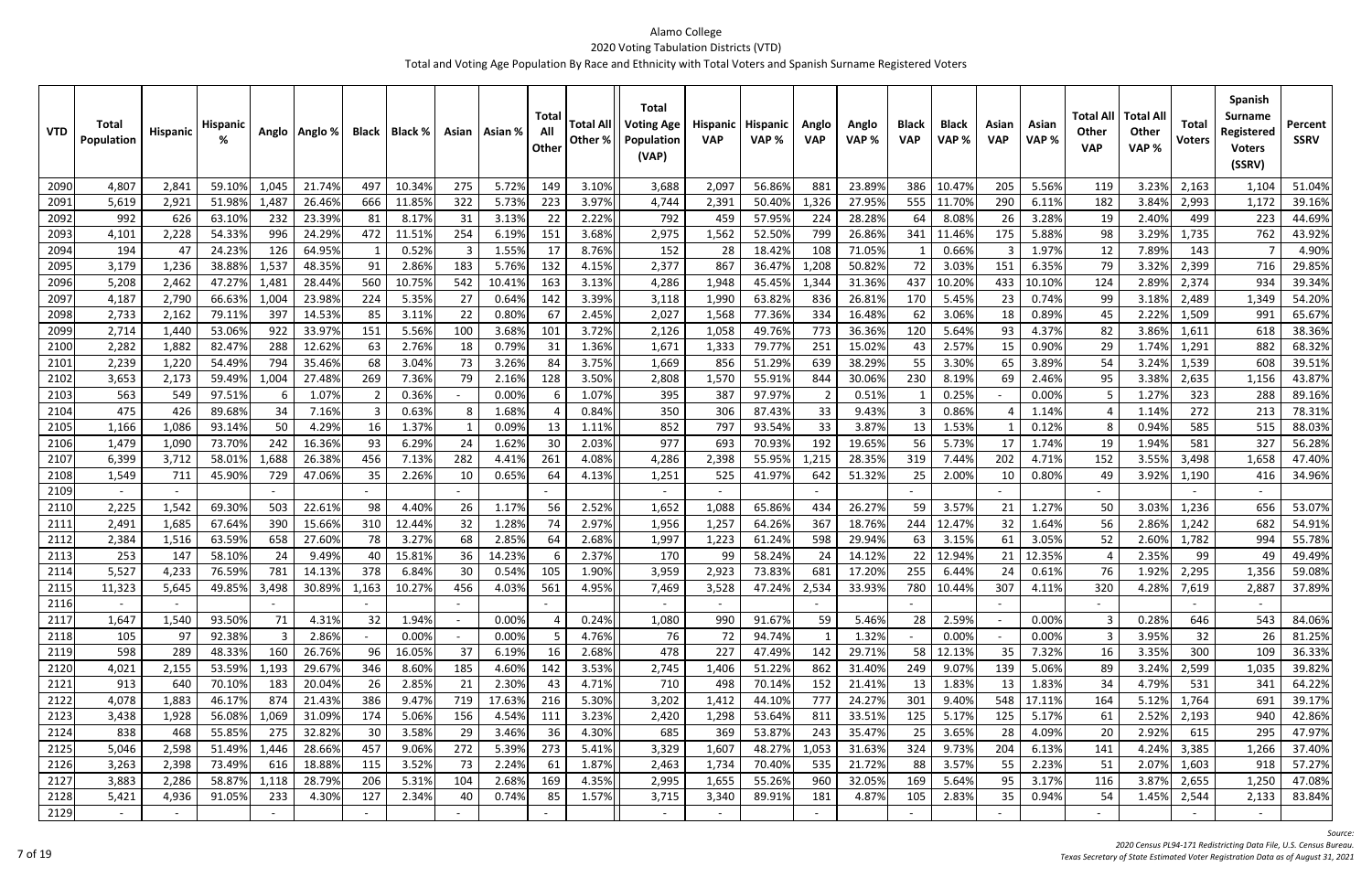| <b>VTD</b>   | <b>Total</b><br>Population | <b>Hispanic</b> | <b>Hispanic</b>  |              | Anglo   Anglo %  | <b>Black</b>   | Black %        |                          | Asian   Asian % | Tota<br>All<br>Other | <b>Total All</b><br>Other % | <b>Total</b><br><b>Voting Age</b><br>Population<br>(VAP) | Hispanic<br><b>VAP</b> | <b>Hispanic</b><br>VAP% | Anglo<br><b>VAP</b>      | Anglo<br>VAP %   | <b>Black</b><br><b>VAP</b> | <b>Black</b><br>VAP% | Asian<br><b>VAP</b> | Asian<br>VAP%  | Total All<br><b>Other</b><br><b>VAP</b> | <b>Total Al</b><br><b>Other</b><br>VAP% | <b>Total</b><br><b>Voters</b> | <b>Spanish</b><br><b>Surname</b><br>Registered<br><b>Voters</b><br>(SSRV) | Percent<br><b>SSRV</b> |
|--------------|----------------------------|-----------------|------------------|--------------|------------------|----------------|----------------|--------------------------|-----------------|----------------------|-----------------------------|----------------------------------------------------------|------------------------|-------------------------|--------------------------|------------------|----------------------------|----------------------|---------------------|----------------|-----------------------------------------|-----------------------------------------|-------------------------------|---------------------------------------------------------------------------|------------------------|
| 2130         | 3,147                      | 1,856           | 58.98%           | 823          | 26.15%           | 174            | 5.53%          | 130                      | 4.13%           | 164                  | 5.21%                       | 2,432                                                    | 1,364                  | 56.09%                  | 714                      | 29.36%           | 149                        | 6.13%                | 99                  | 4.07%          | 106                                     | 4.36%                                   | 2,057                         | 1,01.                                                                     | 49.15%                 |
| 2131         | 846                        | 438             | 51.77%           | 314          | 37.12%           | 47             | 5.56%          | 43                       | 5.08%           |                      | 0.47%                       | 785                                                      | 392                    | 49.94%                  | 303                      | 38.60%           | 47                         | 5.99%                | 41                  | 5.22%          |                                         | 0.25%                                   | 435                           | 145                                                                       | 33.33%                 |
| 2132         |                            |                 |                  |              |                  |                |                | $\sim$                   |                 |                      |                             | $\overline{\phantom{a}}$                                 |                        |                         |                          |                  |                            |                      |                     |                |                                         |                                         |                               |                                                                           |                        |
| 2133         | 548                        | 307             | 56.02%           | 179          | 32.66%           | 28             | 5.11%          |                          | 0.73%           | 30                   | 5.47%                       | 389                                                      | 207                    | 53.21%                  | 139                      | 35.73%           | 24                         | 6.17%                |                     | 0.77%          | 16                                      | 4.11%                                   | 357                           | 154                                                                       | 43.14%                 |
| 2134         | 4,251                      | 2,389           | 56.209           | 721          | 16.96%           | 648            | 15.24%         | 289                      | 6.809           | 204                  | 4.80%                       | 3,246                                                    | 1,823                  | 56.16%                  | 653                      | 20.12%           | 460                        | 14.179               | 155                 | 4.78%          | 155                                     | 4.78%                                   | 1,503                         | 645                                                                       | 42.91%                 |
| 2135         | 1,648                      | 1,186           | 71.97%           | 313          | 18.99%           | 64             | 3.88%          | 44                       | 2.67%           | 41                   | 2.49%                       | 1,214                                                    | 835                    | 68.78%                  | 265                      | 21.83%           | 57                         | 4.70%                | 26                  | 2.14%          | 31                                      | 2.55%                                   | 752                           | 433                                                                       | 57.58%                 |
| 2136         | 6,589                      | 3,563           | 54.07%           | 2,236        | 33.94%           | 291            | 4.42%          | 231                      | 3.51%           | 268                  | 4.07%                       | 4,486                                                    | 2,344                  | 52.25%                  | 1,565                    | 34.89%           | 230                        | 5.13%                | 181                 | 4.03%          | 166                                     | 3.70%                                   | 4,150                         | 1,703                                                                     | 41.04%                 |
| 2137         | 1,983                      | 1,268           | 63.94%           | 499          | 25.16%           | 102            | 5.14%          | 27                       | 1.36%           | -87                  | 4.39%                       | 1,600                                                    | 971                    | 60.69%                  | 465                      | 29.06%           | 70                         | 4.38%                | 22                  | 1.38%          | 72                                      | 4.50%                                   | 1,189                         | 558                                                                       | 46.93%                 |
| 2138         | 2,185                      | 1,438           | 65.819           | 480          | 21.97%           | 169            | 7.73%          | 39                       | 1.78%           | 59                   | 2.70%                       | 1,706                                                    | 1,055                  | 61.84%                  | 436                      | 25.56%           | 132                        | 7.74%                | 32                  | 1.88%          | 51                                      | 2.99%                                   | 1,067                         | 482                                                                       | 45.17%                 |
| 2139         | 2,663                      | 1,554           | 58.369           | 819          | 30.75%           | 122            | 4.58%          | 62                       | 2.33%           | 106                  | 3.98%                       | 2,072                                                    | 1,174                  | 56.66%                  | 663                      | 32.00%           | 105                        | 5.07%                | 54                  | 2.61%          | 76                                      | 3.67%                                   | 1,917                         | 908                                                                       | 47.37%                 |
| 2140         | 3,468                      | 2,204           | 63.55%           | 553          | 15.95%           | 449            | 12.95%         | 134                      | 3.86%           | 128                  | 3.69%                       | 2,526                                                    | 1,540                  | 60.97%                  | 465                      | 18.41%           | 329                        | 13.02%               | 102                 | 4.04%          | 90                                      | 3.56%                                   | 1,866                         | 953                                                                       | 51.07%                 |
| 2141         | 1,957                      | 1,129           | 57.699           | 497          | 25.40%           | 130            | 6.64%          | 109                      | 5.57%           | 92                   | 4.70%                       | 1,500                                                    | 833                    | 55.53%                  | 405                      | 27.00%           | 103                        | 6.87%                | 97                  | 6.47%          | 62                                      | 4.13%                                   | 1,382                         | 649                                                                       | 46.96%                 |
| 2142         | 1,611                      | 1,108           | 68.78%           | 311          | 19.30%           | 97             | 6.02%          | 32                       | 1.99%           | 63                   | 3.91%                       | 1,218                                                    | 819                    | 67.24%                  | 258                      | 21.18%           | 77                         | 6.32%                | 24                  | 1.97%          | 40                                      | 3.28%                                   | 692                           | 359                                                                       | 51.88%                 |
| 2143         | 3,683                      | 2,224           | 60.39%           | 971          | 26.36%           | 255            | 6.92%          | 98                       | 2.66%           | 135                  | 3.67%                       | 2,923                                                    | 1,663                  | 56.89%                  | 847                      | 28.98%           | 226                        | 7.73%                | 86                  | 2.94%          | 101                                     | 3.46%                                   | 2,206                         | 1,023                                                                     | 46.37%                 |
| 2144         | 2,874                      | 1,931           | 67.19%           | 790          | 27.49%           | 55             | 1.91%          | 38                       | 1.32%           | 60                   | 2.09%                       | 2,352                                                    | 1,545                  | 65.69%                  | 690                      | 29.34%           | 46                         | 1.96%                | 31                  | 1.32%          | 40                                      | 1.70%                                   | 1,900                         | 987                                                                       | 51.95%                 |
| 2145         | 503                        | 301             | 59.84%           | 135          | 26.84%           | 19             | 3.78%          | 19                       | 3.78%           | -29                  | 5.77%                       | 389                                                      | 221                    | 56.81%                  | 115                      | 29.56%           | 12                         | 3.08%                | 18                  | 4.63%          | 23                                      | 5.91%                                   | 342                           | 166                                                                       | 48.54%                 |
| 2146         | 255                        | 204             | 80.00%           | 27           | 10.59%           | 13             | 5.10%          |                          | 1.57%           |                      | 2.75%                       | 177                                                      | 132                    | 74.58%                  | 25                       | 14.12%           | 10                         | 5.65%                |                     | 2.26%          |                                         | 3.39%                                   | 101                           | 63                                                                        | 62.38%                 |
| 2147         | 1,220                      | 718             | 58.85%           | 293          | 24.02%           | 110            | 9.02%          | 33                       | 2.70%           | 66                   | 5.41%                       | 923                                                      | 517                    | 56.01%                  | 244                      | 26.44%           | 92                         | 9.97%                | 30                  | 3.25%          | 40                                      | 4.33%                                   | 709                           | 331                                                                       | 46.69%                 |
| 2148         | 8,046                      | 3,938           | 48.94%           | 2,084        | 25.90%           | 853            | 10.60%         | 820                      | 10.19%          | 351                  | 4.36%                       | 6,627                                                    | 3,093                  | 46.67%                  | 1,932                    | 29.15%           | 714                        | 10.77%               | 616                 | 9.30%          | 272                                     | 4.10%                                   | 3,803                         | 1,466                                                                     | 38.55%                 |
| 2149         | 6,206                      | 2,260           | 36.42%           | 1,299        | 20.93%           | 822            | 13.25%         | 1,417                    | 22.83%          | 408                  | 6.57%                       | 4,643                                                    | 1,729                  | 37.24%                  | 1,151                    | 24.79%           | 562                        | 12.109               | 921                 | 19.84%         | 280                                     | 6.03%                                   | 2,275                         | 839                                                                       | 36.88%                 |
| 2150         | 30                         | 19              | 63.33%           |              | 13.33%           |                | 10.00%         |                          | 6.67%           |                      | 6.67%                       | 17                                                       | 12                     | 70.59%                  |                          | 11.76%           |                            | 17.65%               |                     | 0.00%          |                                         | 0.00%                                   | 10                            |                                                                           | 80.00%                 |
| 2151         | 309                        | 278             | 89.97%           | 22           | 7.12%            | $\overline{2}$ | 0.65%          |                          | 0.32%           |                      | 1.94%                       | 204                                                      | 175                    | 85.78%                  | 22                       | 10.78%           |                            | 0.98%                |                     | 0.00%          |                                         | 2.45%                                   | 56                            | 30                                                                        | 53.57%                 |
| 2152         | 1,100                      | 847             | 77.009           | 185          | 16.82%           | 47             | 4.27%          |                          | 0.369           | 17                   | 1.55%                       | 924                                                      | 686                    | 74.24%                  | 174                      | 18.83%           | 47                         | 5.09%                |                     | 0.32%          | 14                                      | 1.52%                                   | 631                           | 409                                                                       | 64.82%                 |
| 2153         | 859                        | 470             | 54.71%           | 203          | 23.63%           | 133            | 15.48%         | 22                       | 2.56%           | 31                   | 3.61%                       | 664                                                      | 336                    | 50.60%                  | 178                      | 26.81%           | 101                        | 15.21%               | 19                  | 2.86%          | 30                                      | 4.52%                                   | 421                           | 190                                                                       | 45.13%                 |
| 2154         | 7,349                      | 4,028           | 54.81%           | 2,179        | 29.65%           | 506            | 6.89%          | 294                      | 4.00%           | 342                  | 4.65%                       | 4,838                                                    | 2,548                  | 52.67%                  | 1,570                    | 32.45%           | 337                        | 6.97%                | 214                 | 4.42%          | 169                                     | 3.49%                                   | 4,072                         | 1,730                                                                     | 42.49%                 |
| 21551        |                            |                 |                  |              |                  |                |                | $\sim$                   |                 |                      |                             | $\sim$                                                   | $\sim$                 |                         |                          |                  |                            |                      |                     |                | $\overline{a}$                          |                                         |                               |                                                                           |                        |
| 2156         | 2,825                      | 1,082           | 38.30%           | 869          | 30.76%           | 271            | 9.59%          | 504                      | 17.84%          | 99                   | 3.50%                       | 2,551                                                    | 961                    | 37.67%                  | 826                      | 32.38%           | 237                        | 9.29%                | 452                 | 17.72%         | 75                                      | 2.94%                                   | 1,363                         | 409                                                                       | 30.01%                 |
| 2157         |                            |                 |                  |              |                  |                |                | $\overline{\phantom{0}}$ |                 |                      |                             | $\overline{\phantom{a}}$                                 |                        |                         |                          |                  |                            |                      |                     |                | $\sim$                                  |                                         |                               |                                                                           |                        |
| 2158         | $\sim$                     |                 |                  |              |                  | $\sim$         |                | $\sim$                   |                 | $\sim$               |                             | $\sim$                                                   | $\sim$                 |                         | $\overline{\phantom{a}}$ |                  | $\overline{\phantom{a}}$   |                      |                     |                | $\sim$                                  |                                         |                               |                                                                           |                        |
| 2159         | 308                        | 181             | 58.77%           | 77           | 25.00%           | 16             | 5.19%          | 29                       | 9.42%           |                      | 1.62%                       | 232                                                      | 131                    | 56.47%                  | 62                       | 26.72%           | q                          | 3.88%                | 26                  | 11.21%         |                                         | 1.72%                                   | 216                           | 99                                                                        | 45.83%                 |
| 2160         | 463                        | 209             | 45.14%           | 145          | 31.32%           | 60             | 12.96%         | 24                       | 5.18%           | 25                   | 5.40%                       | 310                                                      | 138                    | 44.52%                  | 100                      | 32.26%           | 39                         | 12.58%               | 20                  | 6.45%          | 13                                      | 4.19%                                   | 6                             |                                                                           | 16.67%                 |
| 3001         | 6,129                      | 2,388           | 38.96%           | 2,671        | 43.58%           | 349            | 5.69%          | 466                      | 7.60%           | 255                  | 4.16%                       | 4,943                                                    | 1,794                  | 36.29%                  | 2,335                    | 47.24%           | 300                        | 6.07%                | 338                 | 6.84%          | 176                                     | 3.56%                                   | 3,755                         | 874                                                                       | 23.28%                 |
| 3002         | 3,353                      | 2,059           | 61.41%           | 1,032        | 30.78%           | 116            | 3.46%          | 47                       | 1.40%           | 99                   | 2.95%                       | 2,611                                                    | 1,522                  | 58.29%                  | 905                      | 34.66%           | 75                         | 2.87%                | 43                  | 1.65%          | 66                                      | 2.53%                                   | 2,386                         | 1,079                                                                     | 45.22%                 |
| 3003         | 140                        | 76              | 54.29%           |              | 39.29%           |                | 1.43%          |                          | 1.43%           |                      | 3.57%                       | 102                                                      | 48                     | 47.06%                  | 49                       | 48.04%           |                            | 1.96%                |                     | 0.00%          |                                         | 2.94%                                   | 74                            | 30                                                                        | 40.54%                 |
| 3004         |                            |                 |                  |              |                  |                |                |                          |                 |                      |                             |                                                          |                        |                         |                          |                  |                            |                      |                     |                | $\sim$                                  |                                         |                               |                                                                           |                        |
| 3005<br>3006 | 4,496<br>1,342             | 1,422<br>625    | 31.63%<br>46.57% | 2,452<br>603 | 54.54%<br>44.93% | 282<br>12      | 6.27%<br>0.89% | 104<br>22                | 2.31%<br>1.64%  | 236<br>80            | 5.25%<br>5.96%              | 3,153<br>1,086                                           | 908<br>467             | 28.80%<br>43.00%        | 1,803<br>534             | 57.18%<br>49.17% | 207<br>11                  | 6.57%<br>1.01%       | 92<br>19            | 2.92%<br>1.75% | 143<br>55                               | 4.54%<br>5.06%                          | 3,400<br>1,075                | 687<br>357                                                                | 20.21%<br>33.21%       |
| 3007         | 5,175                      | 1,771           | 34.22%           | 1,866        | 36.06%           | 293            | 5.66%          | 992                      | 19.17%          | 253                  | 4.89%                       |                                                          |                        | 32.17%                  | 1,455                    | 38.95%           | 209                        | 5.59%                | 702                 | 18.79%         | 168                                     | 4.50%                                   | 3,268                         | 852                                                                       | 26.07%                 |
| 3008         | 100                        |                 | 23.00%           | 55           | 55.00%           |                | 1.00%          | 16                       | 16.00%          |                      | 5.00%                       | 3,736<br>80                                              | 1,202<br>21            | 26.25%                  | 40                       | 50.00%           |                            | 1.25%                |                     | 18.75%         | 3                                       | 3.75%                                   | 91                            |                                                                           | 10.99%                 |
| 3009         | 29                         | 23<br>16        | 55.17%           | 9            | 31.03%           |                | 0.00%          |                          | 13.79%          |                      | 0.00%                       | 18                                                       | 8                      | 44.44%                  | 9                        | 50.00%           |                            | 0.00%                | 15                  | 5.56%          |                                         | 0.00%                                   | 15                            | 10                                                                        | 6.67%                  |
|              |                            |                 |                  |              |                  |                |                |                          |                 |                      |                             |                                                          |                        |                         |                          |                  |                            |                      |                     |                |                                         |                                         |                               |                                                                           |                        |

*Source:*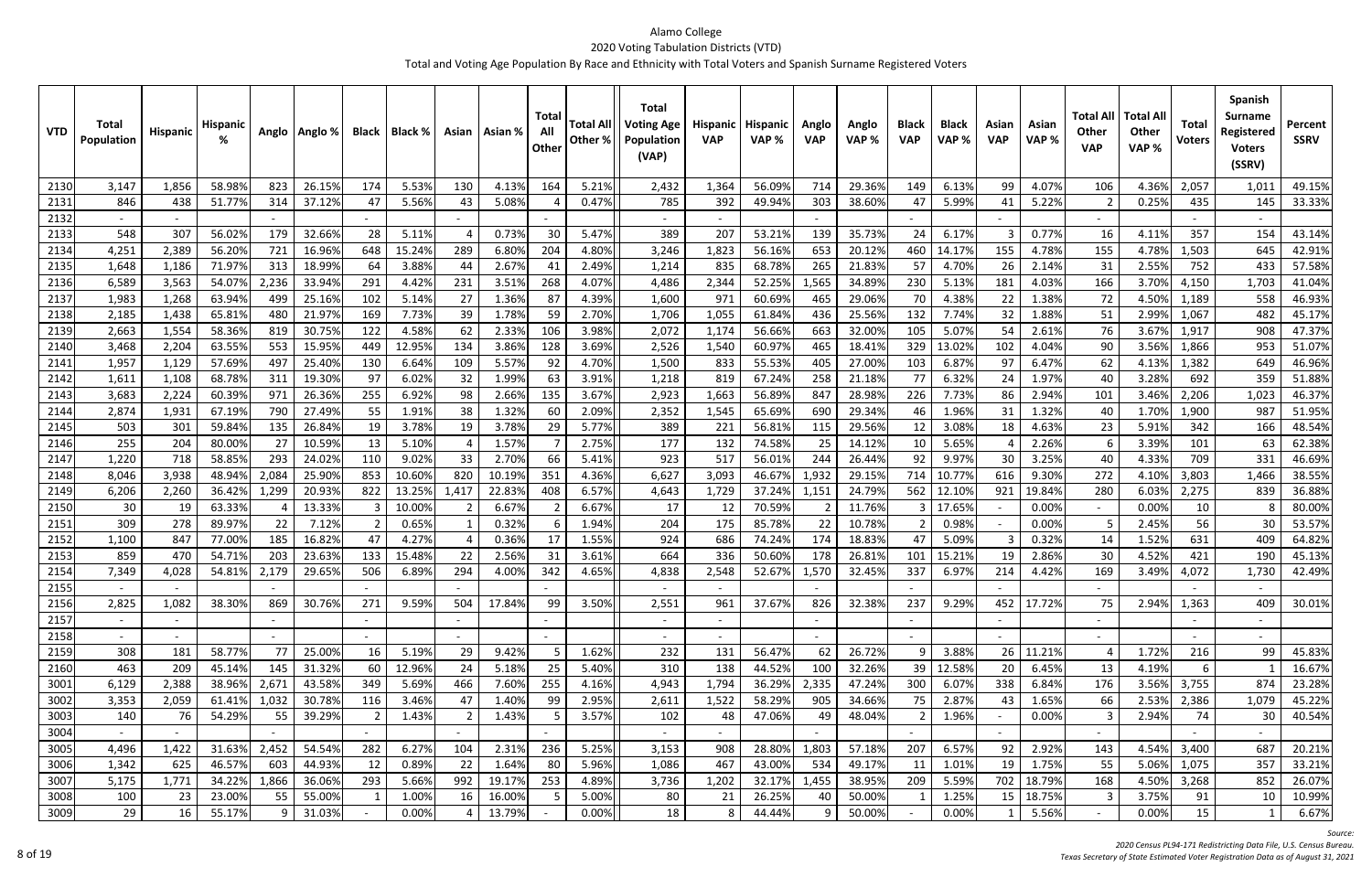| <b>VTD</b>   | Total<br>Population | <b>Hispanic</b> | <b>Hispani</b>   |              | Anglo   Anglo %  |           | Black   Black % |           | Asian   Asian % | Total<br>All<br>Other | <b>Total Al</b><br>Other % | <b>Total</b><br><b>Voting Age</b><br>Population<br>(VAP) | Hispanic<br><b>VAP</b> | <b>Hispanic</b><br>VAP% | Anglo<br><b>VAP</b> | Anglo<br>VAP %   | <b>Black</b><br><b>VAP</b> | <b>Black</b><br>VAP% | Asian<br><b>VAP</b> | Asian<br>VAP%  | Total All<br><b>Other</b><br><b>VAP</b> | <b>Total Al</b><br><b>Other</b><br>VAP% | Total<br><b>Voters</b> | <b>Spanish</b><br><b>Surname</b><br>Registered<br><b>Voters</b><br>(SSRV) | Percent<br><b>SSRV</b> |
|--------------|---------------------|-----------------|------------------|--------------|------------------|-----------|-----------------|-----------|-----------------|-----------------------|----------------------------|----------------------------------------------------------|------------------------|-------------------------|---------------------|------------------|----------------------------|----------------------|---------------------|----------------|-----------------------------------------|-----------------------------------------|------------------------|---------------------------------------------------------------------------|------------------------|
| 3010         | 1,734               | 891             | 51.389           | 424          | 24.45%           | 179       | 10.32%          | 179       | 10.32%          | 61                    | 3.52%                      | 1,414                                                    | 713                    | 50.42%                  | 380                 | 26.87%           | 139                        | 9.83%                | 138                 | 9.76%          | 44                                      | 3.11%                                   | 683                    | 253                                                                       | 37.04%                 |
| 3011         | 1,220               | 496             | 40.669           | 607          | 49.75%           | 25        | 2.05%           | 41        | 3.36%           | -51                   | 4.18%                      | 1,010                                                    | 379                    | 37.52%                  | 541                 | 53.56%           | 23                         | 2.28%                | 30                  | 2.97%          | 37                                      | 3.66%                                   | 960                    | 273                                                                       | 28.44%                 |
| 3012         | 1,616               | 537             | 33.23%           | 895          | 55.38%           | 51        | 3.16%           | 66        | 4.08%           | 67                    | 4.15%                      | 1,220                                                    | 372                    | 30.49%                  | 714                 | 58.52%           | 38                         | 3.11%                |                     | 3.85%          | 49                                      | 4.02%                                   | 1,338                  | 277                                                                       | 20.70%                 |
| 3013         | 2,826               | 1,521           | 53.829           | 1,021        | 36.139           | 104       | 3.68%           | 95        | 3.36%           | 85                    | 3.01%                      | 2,322                                                    | 1,181                  | 50.869                  | 913                 | 39.32%           | 80                         | 3.45%                | 72                  | 3.10%          | 76                                      | 3.27%                                   | 1,849                  | 714                                                                       | 38.62%                 |
| 3014         | 795                 | 445             | 55.97%           | 304          | 38.24%           | 18        | 2.26%           | 11        | 1.38%           | 17                    | 2.14%                      | 645                                                      | 339                    | 52.56%                  | 265                 | 41.09%           | 18                         | 2.79%                | 11                  | 1.71%          | 12                                      | 1.86%                                   | 553                    | 219                                                                       | 39.60%                 |
| 3015         | 1,468               | 789             | 53.75%           | 498          | 33.92%           | 47        | 3.20%           | 62        | 4.22%           | 72                    | 4.90%                      | 1,211                                                    | 606                    | 50.04%                  | 458                 | 37.82%           | 35                         | 2.89%                | 59                  | 4.87%          | 53                                      | 4.38%                                   | 1,020                  | 436                                                                       | 42.75%                 |
| 3016         | 248                 | 110             | 44.35%           | 133          | 53.63%           |           | 0.00%           |           | 0.40%           |                       | 1.61%                      | 195                                                      | 83                     | 42.56%                  | 107                 | 54.87%           |                            | 0.00%                |                     | 0.51%          |                                         | 2.05%                                   | 214                    | 63                                                                        | 29.44%                 |
| 3017         | 3,316               | 648             | 19.54%           | 2,379        | 71.74%           | 65        | 1.96%           | 69        | 2.08%           | 155                   | 4.67%                      | 2,450                                                    | 437                    | 17.849                  | 1,817               | 74.16%           | 51                         | 2.08%                | 53                  | 2.16%          | 92                                      | 3.76%                                   | 2,746                  | 371                                                                       | 13.51%                 |
| 3018         | 2,180               | 473             | 21.70%           | 1,566        | 71.83%           | 29        | 1.33%           | 25        | 1.159           | 87                    | 3.99%                      | 1,690                                                    | 358                    | 21.189                  | 1,235               | 73.08%           | 19                         | 1.12%                | 25                  | 1.48%          | 53                                      | 3.14%                                   | 1,778                  | 228                                                                       | 12.82%                 |
| 3019         | 1,495               | 565             | 37.79%           | 470          | 31.44%           | 114       | 7.63%           | 261       | 17.46%          | 85                    | 5.69%                      | 1,213                                                    | 452                    | 37.26%                  | 440                 | 36.27%           | 95                         | 7.83%                | 169                 | 13.93%         | 57                                      | 4.70%                                   | 714                    | 241                                                                       | 33.75%                 |
| 3020         | 3,332               | 704             | 21.13%           | 2,413        | 72.42%           | 29        | 0.87%           | 81        | 2.439           | 105                   | 3.15%                      | 2,725                                                    | 522                    | 19.16%                  | 2,052               | 75.30%           | 24                         | 0.88%                | 59                  | 2.17%          | 68                                      | 2.50%                                   | 2,561                  | 339                                                                       | 13.24%                 |
| 3021         | 2,911               | 383             | 13.16%           | 2,396        | 82.31%           | -5        | 0.17%           | 42        | 1.449           | 85                    | 2.92%                      | 2,140                                                    | 238                    | 11.129                  | 1,818               | 84.95%           |                            | 0.149                | 36                  | 1.68%          | 45                                      | 2.10%                                   | 2,349                  | 135                                                                       | 5.75%                  |
| 3022         | 2,134               | 504             | 23.62%           | 1,445        | 67.71%           | 37        | 1.73%           | 39        | 1.83%           | 109                   | 5.11%                      | 1,593                                                    | 340                    | 21.349                  | 1,131               | 71.00%           | 27                         | 1.69%                | 34                  | 2.13%          | 61                                      | 3.83%                                   | 1,587                  | 234                                                                       | 14.74%                 |
| 3023         | 3,676               | 1,929           | 52.48%           | 1,234        | 33.57%           | 166       | 4.52%           | 213       | 5.79%           | 134                   | 3.65%                      | 2,951                                                    | 1,472                  | 49.889                  | 1,045               | 35.41%           | 139                        | 4.71%                | 181                 | 6.13%          | 114                                     | 3.86%                                   | 2,494                  | 1,056                                                                     | 42.34%                 |
| 3024         |                     |                 |                  |              |                  |           |                 |           |                 |                       |                            | $\sim$                                                   |                        |                         |                     |                  |                            |                      |                     |                |                                         |                                         |                        |                                                                           |                        |
| 3025         | 2,165               | 403             | 18.61%           | 1,581        | 73.03%           | 28        | 1.29%           | 59        | 2.73%           | 94                    | 4.34%                      | 1,653                                                    | 295                    | 17.85%                  | 1,221               | 73.87%           | 28                         | 1.69%                |                     | 2.90%          | 61                                      | 3.69%                                   | 1,742                  | 180                                                                       | 10.33%                 |
| 3026         | 1,863               | 337             | 18.09%           | 1,408        | 75.58%           | -6        | 0.32%           | 25        | 1.34%           | 87                    | 4.67%                      | 1,389                                                    | 225                    | 16.209                  | 1,079               | 77.68%           |                            | 0.36%                | 17                  | 1.22%          | 63                                      | 4.54%                                   | 1,463                  | 109                                                                       | 7.45%                  |
| 3027         | 2,208               | 773             | 35.01%           | 1,216        | 55.079           | 43        | 1.95%           | 85        | 3.85%           | 91                    | 4.12%                      | 1,708                                                    | 551                    | 32.269                  | 1,006               | 58.90%           | 27                         | 1.58%                | 60                  | 3.51%          | 64                                      | 3.75%                                   | 1,483                  | 323<br>737                                                                | 21.78%                 |
| 3028<br>3029 | 3,132<br>1,605      | 1,459<br>791    | 46.58%<br>49.28% | 1,172<br>606 | 37.42%<br>37.76% | 210<br>45 | 6.70%<br>2.80%  | 134<br>88 | 4.28%<br>5.48%  | 157<br>75             | 5.01%<br>4.67%             | 2,460<br>1,324                                           | 1,107<br>614           | 45.00%<br>46.37%        | 968<br>538          | 39.35%<br>40.63% | 164<br>43                  | 6.67%<br>3.25%       | 113<br>71           | 4.59%<br>5.36% | 108<br>58                               | 4.39%<br>4.38%                          | 2,114<br>1,256         | 435                                                                       | 34.86%<br>34.63%       |
| 3030         | 2,782               | 772             | 27.75%           | 1,781        | 64.02%           | 53        | 1.91%           | 91        | 3.27%           | 85                    | 3.06%                      | 2,202                                                    | 547                    | 24.84%                  | 1,477               | 67.08%           | 46                         | 2.09%                | 73                  | 3.32%          | 59                                      | 2.68%                                   | 2,196                  | 360                                                                       | 16.39%                 |
| 3031         | 50                  | 30              | 60.00%           | -13          | 26.00%           |           | 2.00%           |           | 2.009           |                       | 10.00%                     | 28                                                       | 18                     | 64.29%                  |                     | 28.57%           |                            | 0.00%                |                     | 0.00%          |                                         | 7.14%                                   | 25                     | 12                                                                        | 48.00%                 |
| 3032         | 3,612               | 1,763           | 48.81%           | 1,101        | 30.48%           | 297       | 8.22%           | 318       | 8.80%           | 133                   | 3.68%                      | 2,999                                                    | 1,380                  | 46.02%                  | 1,001               | 33.38%           | 238                        | 7.94%                | 269                 | 8.97%          | 111                                     | 3.70%                                   | 2,186                  | 805                                                                       | 36.83%                 |
| 3033         | 3,184               | 1,046           | 32.85%           | 1,718        | 53.96%           | 116       | 3.64%           | 157       | 4.93%           | 147                   | 4.62%                      | 2,653                                                    | 778                    | 29.33%                  | 1,558               | 58.73%           | 95                         | 3.58%                | 127                 | 4.79%          | 95                                      | 3.58%                                   | 2,159                  | 412                                                                       | 19.08%                 |
| 3034         | 3,053               | 445             | 14.58%           | 2,431        | 79.63%           | 25        | 0.82%           | 36        | 1.189           | 116                   | 3.80%                      | 2,478                                                    | 305                    | 12.31%                  | 2,027               | 81.80%           | 24                         | 0.97%                | 29                  | 1.17%          | 93                                      | 3.75%                                   | 2,639                  | 174                                                                       | 6.59%                  |
| 3035         | 1,186               | 489             | 41.23%           | 468          | 39.46%           | 50        | 4.22%           | 121       | 10.20%          | 58                    | 4.89%                      | 977                                                      | 378                    | 38.69%                  | 426                 | 43.60%           | 41                         | 4.20%                | 86                  | 8.80%          | 46                                      | 4.71%                                   | 820                    | 278                                                                       | 33.90%                 |
| 3036         | 7,354               | 3,329           | 45.27%           | 2,168        | 29.48%           | 475       | 6.46%           | 1,039     | 14.13%          | 343                   | 4.66%                      | 5,726                                                    | 2,527                  | 44.13%                  | 1,819               | 31.77%           | 364                        | 6.36%                | 775                 | 13.53%         | 241                                     | 4.21%                                   | 4,321                  | 1,502                                                                     | 34.76%                 |
| 3037         | 3,887               | 1,902           | 48.93%           | 1,463        | 37.64%           | 155       | 3.99%           | 179       | 4.61%           | 188                   | 4.84%                      | 2,946                                                    | 1,349                  | 45.79%                  | 1,199               | 40.70%           | 128                        | 4.34%                | 155                 | 5.26%          | 115                                     | 3.90%                                   | 2,838                  | 1,061                                                                     | 37.39%                 |
| 3038         | 1,553               | 872             | 56.15%           | 572          | 36.83%           | 31        | 2.00%           | 19        | 1.22%           | 59                    | 3.80%                      | 1,245                                                    | 651                    | 52.29%                  | 509                 | 40.88%           | 27                         | 2.17%                | 19                  | 1.53%          | 39                                      | 3.13%                                   | 1,215                  | 494                                                                       | 40.66%                 |
| 3039         | 7,009               | 2,544           | 36.30%           | 3,473        | 49.55%           | 326       | 4.65%           | 346       | 4.94%           | 320                   | 4.57%                      | 4,916                                                    | 1,708                  | 34.74%                  | 2,498               | 50.81%           | 227                        | 4.62%                | 261                 | 5.31%          | 222                                     | 4.52%                                   | 4,394                  | 1,022                                                                     | 23.26%                 |
| 3040         | 2,806               | 1,236           | 44.05%           | 1,295        | 46.15%           | 100       | 3.56%           | 67        | 2.39%           | 108                   | 3.85%                      | 2,222                                                    | 915                    | 41.18%                  | 1,085               | 48.83%           | 87                         | 3.92%                | 50                  | 2.25%          | 85                                      | 3.83%                                   | 2,115                  | 639                                                                       | 30.21%                 |
| 3041         | 637                 | 272             | 42.70%           | 322          | 50.55%           | -9        | 1.41%           | 18        | 2.83%           | 16                    | 2.51%                      | 506                                                      | 196                    | 38.74%                  | 279                 | 55.14%           |                            | 1.38%                | 18                  | 3.56%          |                                         | 1.19%                                   | 577                    | 167                                                                       | 28.94%                 |
| 3042         | 3,735               | 1,366           | 36.57%           | 1,702        | 45.57%           | 134       | 3.59%           | 398       | 10.66%          | 135                   | 3.61%                      | 2,590                                                    | 888                    | 34.29%                  | 1,258               | 48.57%           | 95                         | 3.67%                | 268                 | 10.35%         | 81                                      | 3.13%                                   | 2,499                  | 522                                                                       | 20.89%                 |
| 3043         | 4,096               | 1,198           | 29.25%           | 2,376        | 58.01%           | 196       | 4.79%           | 98        | 2.39%           | 228                   | 5.57%                      | 3,055                                                    | 818                    | 26.78%                  | 1,857               | 60.79%           | 145                        | 4.75%                | 72                  | 2.36%          | 163                                     | 5.34%                                   | 2,967                  | 587                                                                       | 19.78%                 |
| 3044         | 2,184               | 843             | 38.60%           | 1,103        | 50.50%           | 96        | 4.40%           | 70        | 3.21%           | 72                    | 3.30%                      | 1,794                                                    | 667                    | 37.18%                  | 944                 | 52.62%           | 74                         | 4.12%                | 62                  | 3.46%          | 47                                      | 2.62%                                   | 1,514                  | 404                                                                       | 26.68%                 |
| 3045         | 1,900               | 548             | 28.84%           | 1,185        | 62.37%           | 18        | 0.95%           | 73        | 3.84%           | 76                    | 4.00%                      | 1,573                                                    | 408                    | 25.94%                  | 1,027               | 65.29%           | 14                         | 0.89%                | 72                  | 4.58%          | 52                                      | 3.31%                                   | 1,556                  | 274                                                                       | 17.61%                 |
| 3046         | 1,672               | 500             | 29.90%           | 1,035        | 61.90%           | 18        | 1.08%           | 46        | 2.75%           | 73                    | 4.37%                      | 1,365                                                    | 375                    | 27.47%                  | 886                 | 64.91%           | 14                         | 1.03%                | 40                  | 2.93%          | 50                                      | 3.66%                                   | 1,501                  | 287                                                                       | 19.12%                 |
| 3047         | 2,257               | 498             | 22.06%           | 1,610        | 71.33%           | 23        | 1.02%           | 23        | 1.02%           | 103                   | 4.56%                      | 1,648                                                    | 324                    | 19.66%                  | 1,227               | 74.45%           | 12                         | 0.73%                | 18                  | 1.09%          | 67                                      | 4.07%                                   | 1,798                  | 269                                                                       | 14.96%                 |
| 3048         | 2,117               | 501             | 23.67%           | 1,375        | 64.95%           | 83        | 3.92%           | 76        | 3.59%           | 82                    | 3.87%                      | 1,780                                                    | 392                    | 22.02%                  | 1,193               | 67.02%           | 70                         | 3.93%                | 68                  | 3.82%          | 57                                      | 3.20%                                   | 1,652                  | 204                                                                       | 12.35%                 |
| 3049         | 2,700               | 639             | 23.67%           | 1,825        | 67.59%           | 67        | 2.48%           | 43        | 1.59%           | 126                   | 4.67%                      | 2,120                                                    | 465                    | 21.93%                  | 1,469               | 69.29%           | 61                         | 2.88%                | 37                  | 1.75%          | 88                                      | 4.15%                                   | 2,124                  | 308                                                                       | 14.50%                 |

*Source:*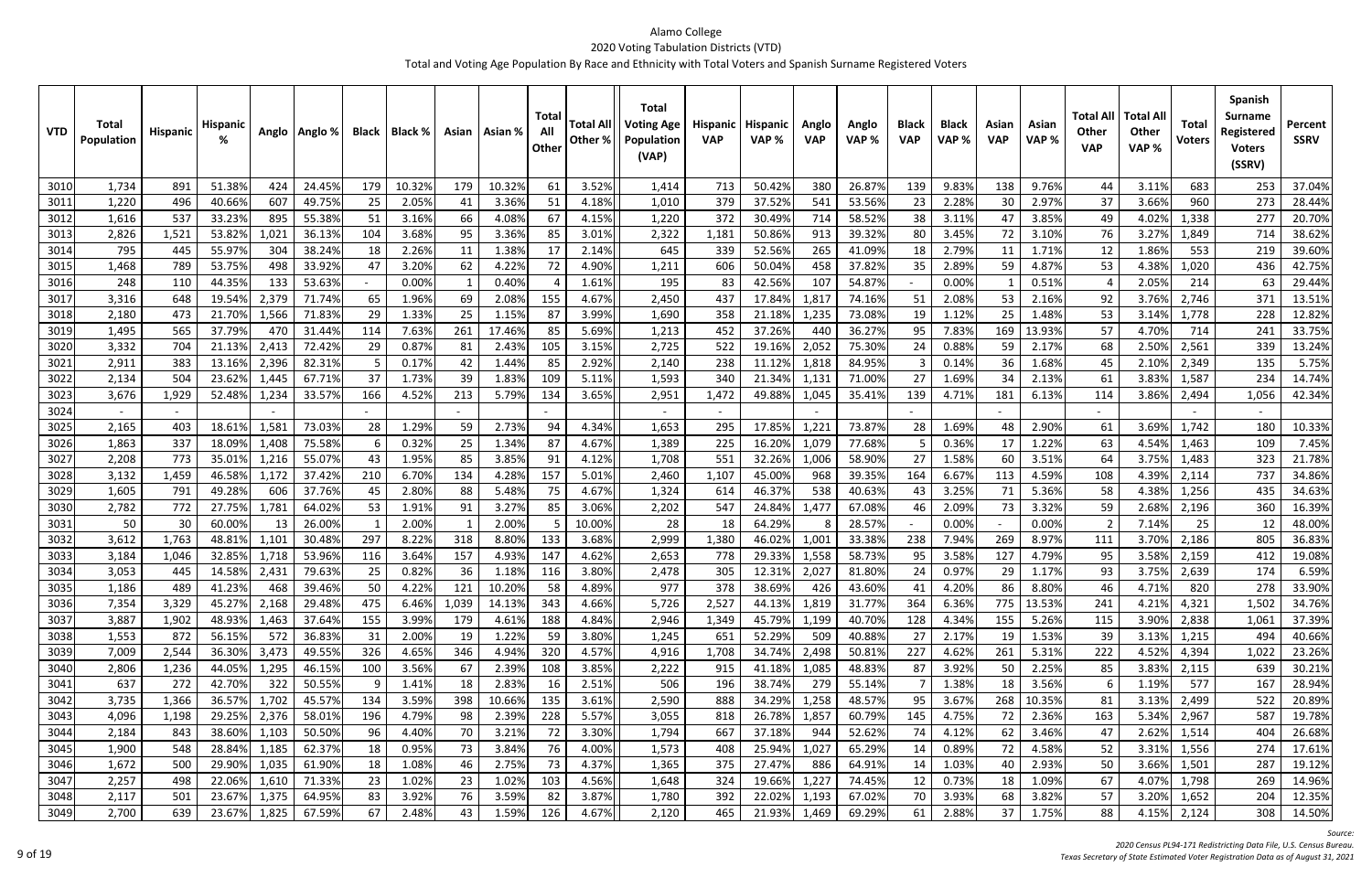| <b>VTD</b>    | Total<br>Population | <b>Hispanic</b> | <b>Hispani</b>   |                | Anglo   Anglo %  |            | Black   Black % |            | Asian   Asian % | Total<br>All<br>Other | <b>Total All</b><br>Other % | <b>Total</b><br><b>Voting Age</b><br>Population<br>(VAP) | <b>Hispanic</b><br><b>VAP</b> | <b>Hispanic</b><br>VAP% | Anglo<br><b>VAP</b> | Anglo<br>VAP %   | <b>Black</b><br><b>VAP</b> | <b>Black</b><br>VAP% | Asian<br><b>VAP</b> | Asian<br>VAP%  | Total All<br><b>Other</b><br><b>VAP</b> | <b>Total All</b><br><b>Other</b><br>VAP% | Total<br><b>Voters</b> | <b>Spanish</b><br><b>Surname</b><br>Registered<br><b>Voters</b><br>(SSRV) | Percent<br><b>SSRV</b> |
|---------------|---------------------|-----------------|------------------|----------------|------------------|------------|-----------------|------------|-----------------|-----------------------|-----------------------------|----------------------------------------------------------|-------------------------------|-------------------------|---------------------|------------------|----------------------------|----------------------|---------------------|----------------|-----------------------------------------|------------------------------------------|------------------------|---------------------------------------------------------------------------|------------------------|
| 3050          | 1,853               | 755             | 40.749           | 913            | 49.27%           | 110        | 5.94%           | 30         | 1.62%           | 45                    | 2.43%                       | 1,502                                                    | 550                           | 36.62%                  | 803                 | 53.46%           | 95                         | 6.32%                | 25                  | 1.66%          | 29                                      | 1.93%                                    | 1,139                  | 213                                                                       | 18.70%                 |
| 3051          | 416                 | 85              | 20.43%           | 309            | 74.28%           | - 2        | 0.48%           |            | 1.449           | -14                   | 3.37%                       | 360                                                      | -67                           | 18.61%                  | 277                 | 76.94%           |                            | 0.28%                |                     | 1.67%          |                                         | 2.50%                                    | 370                    | 42                                                                        | 11.35%                 |
| 3052          | 7,624               | 3,046           | 39.95%           | 3,046          | 39.95%           | 495        | 6.49%           | 730        | 9.58%           | 307                   | 4.03%                       | 5,655                                                    | 2,133                         | 37.729                  | 2,426               | 42.90%           | 372                        | 6.58%                | 560                 | 9.90%          | 164                                     | 2.90%                                    | 4,901                  | 1,300                                                                     | 26.53%                 |
| 3053          | 3,042               | 813             | 26.73%           | 1,843          | 60.59%           | 138        | 4.54%           | 122        | 4.01%           | 126                   | 4.14%                       | 2,626                                                    | 616                           | 23.469                  | 1,706               | 64.97%           | 107                        | 4.07%                | 101                 | 3.85%          | 96                                      | 3.66%                                    | 1,994                  | 279                                                                       | 13.99%                 |
| 3054          | 2,268               | 1,234           | 54.41%           | 687            | 30.29%           | 101        | 4.45%           | 148        | 6.53%           | 98                    | 4.32%                       | 1,826                                                    | 957                           | 52.41%                  | 592                 | 32.42%           | 86                         | 4.71%                | 122                 | 6.68%          | 69                                      | 3.78%                                    | 1,687                  | 736                                                                       | 43.63%                 |
| 3055          | 4,759               | 1,376           | 28.91%           | 2,999          | 63.02%           | 76         | 1.60%           | 135        | 2.84%           | 173                   | 3.64%                       | 3,454                                                    | 905                           | 26.209                  | 2,307               | 66.79%           | 53                         | 1.53%                | 85                  | 2.46%          | 104                                     | 3.01%                                    | 3,465                  | 643                                                                       | 18.56%                 |
| 3056          | 3,724               | 1,859           | 49.92%           | 1,004          | 26.96%           | 383        | 10.28%          | 257        | 6.90%           | 221                   | 5.93%                       | 2,915                                                    | 1,386                         | 47.55%                  | 862                 | 29.57%           | 309                        | 10.60%               | 208                 | 7.14%          | 150                                     | 5.15%                                    | 2,269                  | 886                                                                       | 39.05%                 |
| 3057          | 910                 | 386             | 42.42%           | 416            | 45.71%           | 36         | 3.96%           | -27        | 2.97%           | 45                    | 4.95%                       | 733                                                      | 286                           | 39.02%                  | 364                 | 49.66%           | 34                         | 4.64%                | 21                  | 2.86%          | 28                                      | 3.82%                                    | 590                    | 128                                                                       | 21.69%                 |
| 3058          | 6,314               | 3,010           | 47.67%           | 2,109          | 33.40%           | 381        | 6.03%           | 535        | 8.479           | 279                   | 4.42%                       | 5,554                                                    | 2,625                         | 47.269                  | 1,913               | 34.44%           | 340                        | 6.129                | 443                 | 7.98%          | 233                                     | 4.20%                                    | 3,674                  | 1,358                                                                     | 36.96%                 |
| 3059          | 3,522               | 1,449           | 41.14%           | 1,469          | 41.71%           | 269        | 7.64%           | 156        | 4.43%           | 179                   | 5.08%                       | 2,760                                                    | 1,076                         | 38.99%                  | 1,216               | 44.06%           | 204                        | 7.39%                | 130                 | 4.71%          | 134                                     | 4.86%                                    | 2,138                  | 624                                                                       | 29.19%                 |
| 3060          | 2,604               | 1,235           | 47.43%           | 1,103          | 42.36%           | 91         | 3.49%           | 67         | 2.57%           | 108                   | 4.15%                       | 2,124                                                    | 926                           | 43.60%                  | 993                 | 46.75%           | 74                         | 3.48%                | 52                  | 2.45%          | 79                                      | 3.72%                                    | 1,956                  | 622                                                                       | 31.80%                 |
| 3061          | 3,682               | 2,102           | 57.09%           | 1,065          | 28.92%           | 310        | 8.42%           | 90         | 2.449           | 115                   | 3.12%                       | 2,848                                                    | 1,520                         | 53.379                  | 952                 | 33.43%           | 213                        | 7.48%                | 75                  | 2.63%          | 88                                      | 3.09%                                    | 2,027                  | 778                                                                       | 38.38%                 |
| 3062          | 81                  | 55              | 67.90%           | 20             | 24.69%           |            | 0.00%           |            | 1.23%           |                       | 6.17%                       | 67                                                       | 44                            | 65.67%                  | 20                  | 29.85%           |                            | 0.00%                |                     | 0.00%          |                                         | 4.48%                                    | 41                     | 10                                                                        | 24.39%                 |
| 3063          | 2,662               | 1,396           | 52.44%           | 1,067          | 40.08%           | 74         | 2.78%           | 35         | 1.31%           | 90                    | 3.38%                       | 2,131                                                    | 1,030                         | 48.33%                  | 975                 | 45.75%           | 48                         | 2.25%                | 28                  | 1.31%          | 50                                      | 2.35%                                    | 1,935                  | 673                                                                       | 34.78%                 |
| 3064          | 564                 | 266             | 47.16%           | 268            | 47.52%           | -6         | 1.06%           | 10         | 1.77%           | -14                   | 2.48%                       | 444                                                      | 193                           | 43.47%                  | 229                 | 51.58%           |                            | 0.90%                | 10                  | 2.25%          |                                         | 1.80%                                    | 414                    | 129                                                                       | 31.16%                 |
| 3065          | 156                 | 88              | 56.41%           | 36             | 23.08%           | 17         | 10.90%          |            | 0.009           | -15                   | 9.62%                       | 132                                                      | 74                            | 56.06%                  | 32                  | 24.24%           | 17                         | 12.88%               |                     | 0.00%          |                                         | 6.82%                                    | 65                     | 32                                                                        | 49.23%                 |
| 3066          | 2,542               | 1,334           | 52.489           | 1,057          | 41.58%           | 47         | 1.85%           | 26         | 1.02%           | 78                    | 3.07%                       | 2,064                                                    | 997                           | 48.30%                  | 955                 | 46.27%           | 32                         | 1.55%                | 21                  | 1.02%          | 59                                      | 2.86%                                    | 1,903                  | 658                                                                       | 34.58%                 |
| 3067          | 1,788               | 740             | 41.39%           | 935            | 52.29%           | 20         | 1.12%           | 36         | 2.01%           | 57                    | 3.19%                       | 1,453                                                    | 557                           | 38.33%                  | 800                 | 55.06%           | 19                         | 1.31%                | 35                  | 2.41%          | 42                                      | 2.89%                                    | 1,554                  | 443                                                                       | 28.51%                 |
| 3068          | 5,998               | 3,743           | 62.40%           | 1,179          | 19.66%           | 553        | 9.22%           | 292        | 4.87%           | 231                   | 3.85%                       | 4,610                                                    | 2,724                         | 59.09%                  | 1,061               | 23.02%           | 434                        | 9.41%                | 229                 | 4.97%          | 162                                     | 3.51%                                    | 2,811                  | 1,157                                                                     | 41.16%                 |
| 3069          | 4,562               | 2,023           | 44.34%           | 2,008          | 44.02%           | 157        | 3.44%           | 229        | 5.02%           | 145                   | 3.18%                       | 3,623                                                    | 1,484                         | 40.96%                  | 1,764               | 48.69%           | 107                        | 2.95%                | 162                 | 4.47%          | 106                                     | 2.93%                                    | 3,124                  | 909                                                                       | 29.10%                 |
| 3070          | 3,044               | 1,156           | 37.98%           | 1,568          | 51.51%           | 98         | 3.22%           | -91        | 2.99%           | 131                   | 4.30%                       | 2,527                                                    | 882                           | 34.90%                  | 1,391               | 55.05%           | 91                         | 3.60%                | 70                  | 2.77%          | 93                                      | 3.68%                                    | 2,419                  | 624                                                                       | 25.80%                 |
| 3071<br>3072  | 4,087<br>6,720      | 2,218           | 54.27%<br>37.49% | 1,350<br>3,045 | 33.03%           | 182<br>374 | 4.45%<br>5.57%  | 168<br>425 | 4.11%<br>6.32%  | 169<br>357            | 4.14%<br>5.31%              | 3,357<br>4,637                                           | 1,726                         | 51.41%<br>35.24%        | 1,216<br>2,190      | 36.22%<br>47.23% | 148<br>271                 | 4.41%<br>5.84%       | 151<br>315          | 4.50%<br>6.79% | 116<br>227                              | 3.46%<br>4.90%                           | 2,641<br>4,332         | 1,046                                                                     | 39.61%<br>26.08%       |
| 3073          | 2,105               | 2,519<br>863    | 41.00%           | 921            | 45.31%<br>43.75% | 88         | 4.18%           | 173        | 8.229           | -60                   | 2.85%                       | 1,727                                                    | 1,634<br>662                  | 38.33%                  | 803                 | 46.50%           | 78                         | 4.52%                | 144                 | 8.34%          | 40                                      | 2.32%                                    | 1,599                  | 1,130<br>446                                                              | 27.89%                 |
| 3074          | 3,122               | 1,130           | 36.19%           | 1,733          | 55.51%           | 66         | 2.11%           | 76         | 2.43%           | 117                   | 3.75%                       | 2,602                                                    | 850                           | 32.67%                  | 1,543               | 59.30%           | 62                         | 2.38%                | 68                  | 2.61%          | 79                                      | 3.04%                                    | 2,565                  | 594                                                                       | 23.16%                 |
|               | 3,430               | 915             | 26.68%           | 2,214          | 64.55%           |            | 1.08%           | 180        | 5.25%           | 84                    | 2.45%                       | 2,804                                                    | 681                           | 24.29%                  | 1,903               | 67.87%           | 26                         | 0.93%                | 129                 | 4.60%          |                                         | 2.32%                                    | 3,053                  | 483                                                                       | 15.82%                 |
| 30751<br>3076 | 1,513               | 371             | 24.52%           | 1,047          | 69.20%           | 37<br>32   | 2.12%           | 32         | 2.12%           | 31                    | 2.05%                       | 1,226                                                    | 271                           | 22.10%                  | 889                 | 72.51%           | 26                         | 2.12%                | 27                  | 2.20%          | כס<br>13                                | 1.06%                                    | 1,324                  | 202                                                                       | 15.26%                 |
| 3077          | 2,923               | 1,006           | 34.42%           | 1,682          | 57.54%           | 44         | 1.51%           | 84         | 2.87%           | 107                   | 3.66%                       | 2,392                                                    | 766                           | 32.02%                  | 1,451               | 60.66%           | 42                         | 1.76%                | 69                  | 2.88%          | 64                                      | 2.68%                                    | 2,422                  | 473                                                                       | 19.53%                 |
| 3078          | 4,001               | 1,570           | 39.24%           | 2,013          | 50.31%           | 127        | 3.17%           | 114        | 2.85%           | 177                   | 4.42%                       | 3,183                                                    | 1,158                         | 36.38%                  | 1,720               | 54.04%           | 101                        | 3.17%                | 88                  | 2.76%          | 116                                     | 3.64%                                    | 2,866                  | 732                                                                       | 25.54%                 |
| 3079          | 4,222               | 1,511           | 35.79%           | 2,193          | 51.94%           | 208        | 4.93%           | 129        | 3.06%           | 181                   | 4.29%                       | 3,609                                                    | 1,228                         | 34.03%                  | 1,961               | 54.34%           | 160                        | 4.43%                | 111                 | 3.08%          | 149                                     | 4.13%                                    | 3,214                  | 700                                                                       | 21.78%                 |
| 3080          | 1,624               | 686             | 42.24%           | 794            | 48.89%           | 39         | 2.40%           | 41         | 2.52%           | 64                    | 3.94%                       | 1,347                                                    | 539                           | 40.01%                  | 687                 | 51.00%           | 34                         | 2.52%                | 34                  | 2.52%          | 53                                      | 3.93%                                    | 1,137                  | 303                                                                       | 26.65%                 |
| 3081          | 3,356               | 1,312           | 39.09%           | 1,533          | 45.68%           | 253        | 7.54%           | 115        | 3.43%           | 143                   | 4.26%                       | 2,787                                                    | 1,003                         | 35.99%                  | 1,395               | 50.05%           | 206                        | 7.39%                | 95                  | 3.41%          | 88                                      | 3.16%                                    | 2,241                  | 578                                                                       | 25.79%                 |
| 3082          | 3,779               | 1,664           | 44.03%           | 1,574          | 41.65%           | 217        | 5.74%           | 106        | 2.80%           | 218                   | 5.77%                       | 2,939                                                    | 1,225                         | 41.68%                  | 1,309               | 44.54%           | 152                        | 5.17%                | 91                  | 3.10%          | 162                                     | 5.51%                                    | 2,469                  | 770                                                                       | 31.19%                 |
| 3083          | 2,573               | 1,099           | 42.71%           | 1,235          | 48.00%           | 85         | 3.30%           | 37         | 1.44%           | 117                   | 4.55%                       | 2,071                                                    | 784                           | 37.86%                  | 1,091               | 52.68%           | 67                         | 3.24%                | 37                  | 1.79%          | 92                                      | 4.44%                                    | 1,613                  | 425                                                                       | 26.35%                 |
| 3084          | 5,175               | 2,384           | 46.07%           | 2,206          | 42.63%           | 258        | 4.99%           | 88         | 1.70%           | 239                   | 4.62%                       | 4,087                                                    | 1,752                         | 42.87%                  | 1,874               | 45.85%           | 202                        | 4.94%                | 77                  | 1.88%          | 182                                     | 4.45%                                    | 3,469                  | 1,050                                                                     | 30.27%                 |
| 3085          | 1,853               | 727             | 39.23%           | 937            | 50.57%           | 80         | 4.32%           | 24         | 1.30%           | 85                    | 4.59%                       | 1,518                                                    | 542                           | 35.70%                  | 822                 | 54.15%           | 69                         | 4.55%                | 19                  | 1.25%          | 66                                      | 4.35%                                    | 1,276                  | 314                                                                       | 24.61%                 |
| 3086          | 2,227               | 765             | 34.35%           | 1,256          | 56.40%           | 62         | 2.78%           | 66         | 2.96%           | 78                    | 3.50%                       | 1,790                                                    | 597                           | 33.35%                  | 1,041               | 58.16%           | 48                         | 2.68%                | 58                  | 3.24%          | 46                                      | 2.57%                                    | 1,763                  | 423                                                                       | 23.99%                 |
| 3087          | 2,390               | 1,042           | 43.60%           | 1,104          | 46.19%           | 99         | 4.14%           | 32         | 1.34%           | 113                   | 4.73%                       | 1,936                                                    | 767                           | 39.62%                  | 965                 | 49.85%           | 80                         | 4.13%                | 29                  | 1.50%          | 95                                      | 4.91%                                    | 1,676                  | 473                                                                       | 28.22%                 |
| 3088          | 5,893               | 1,957           | 33.21%           | 2,709          | 45.97%           | 361        | 6.13%           | 569        | 9.66%           | 297                   | 5.04%                       | 4,575                                                    | 1,406                         | 30.73%                  | 2,267               | 49.55%           | 290                        | 6.34%                | 433                 | 9.46%          | 179                                     | 3.91%                                    | 3,837                  | 844                                                                       | 22.00%                 |
| 3089          | 6,042               | 2,025           | 33.52%           | 3,527          | 58.37%           | 136        | 2.25%           | 101        | 1.67%           | 253                   | 4.19%                       | 4,630                                                    | 1,430                         | 30.89%                  | 2,849               | 61.53%           | 107                        | 2.31%                | 83                  | 1.79%          | 161                                     | 3.48%                                    | 4,815                  | 1,092                                                                     | 22.68%                 |

*Source:*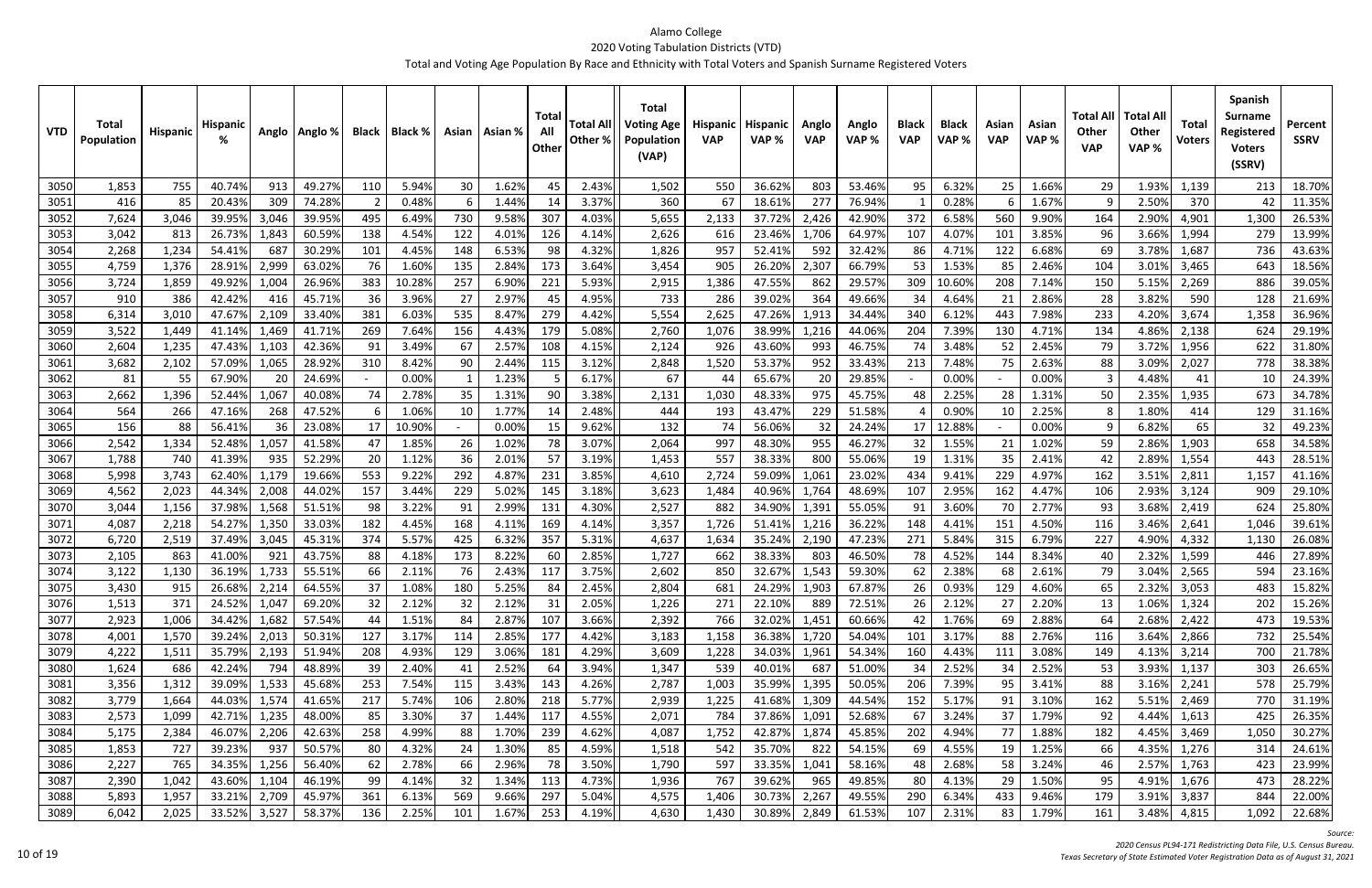| 213<br>4.51%<br>3090<br>4,718<br>1,893<br>40.12%<br>2,178<br>46.16%<br>303<br>6.42%<br>131<br>2.78%<br>37.91%<br>1,843<br>48.32%<br>235<br>6.16%<br>124<br>3.25%<br>4.35%<br>3,173<br>852<br>26.85%<br>3,814<br>1,446<br>166<br>21.76%<br>72.83%<br>1.33%<br>3.17%<br>605<br>0.87%<br>2.00%<br>3091<br>979<br>213<br>713<br>-9<br>0.92%<br>13<br>31<br>801<br>167<br>20.85%<br>75.53%<br>0.75%<br>16<br>838<br>115<br>13.72%<br>4.23%<br>327<br>3092<br>3,167<br>703<br>22.20%<br>2,27<br>24<br>0.76%<br>35<br>1.11%<br>134<br>2,557<br>509<br>19.91%<br>1,906<br>74.54%<br>0.66%<br>3.75%<br>12.53%<br>71.71%<br>17<br>29<br>1.13%<br>96<br>2,610<br>3093<br>249<br>743<br>10.819<br>296<br>4.31%<br>28.87%<br>2,635<br>204<br>3.51%<br>18.26%<br>6,875<br>2,118<br>30.81%<br>3,469<br>50.46%<br>3.62%<br>4,963<br>1,433<br>53.09%<br>517<br>10.42%<br>174<br>840<br>4.119<br>4,601<br>363<br>276<br>3.93%<br>953<br>22.30%<br>7,017<br>2,755<br>39.26%<br>3,102<br>44.21%<br>521<br>7.42%<br>36.98%<br>2,762<br>46.94%<br>315<br>5.35%<br>7.39%<br>196<br>3.33%<br>3094<br>5.17%<br>5,884<br>2,176<br>435<br>4,273<br>565<br>582<br>295<br>237<br>3095<br>5,519<br>2,267<br>41.08%<br>1,810<br>32.80%<br>10.24%<br>10.55%<br>5.35%<br>4,747<br>40.43%<br>1,591<br>33.52%<br>489<br>10.30%<br>511<br>10.76%<br>4.99%<br>1,146<br>34.58%<br>1,919<br>3,314<br>132<br>4.88%<br>22.92%<br>3096<br>33.35%<br>52.99%<br>2.97%<br>259<br>5.82%<br>217<br>3,288<br>1,022<br>31.08%<br>1,843<br>56.05%<br>3.28%<br>5.75%<br>3.83%<br>749<br>4,450<br>1,484<br>2,358<br>108<br>189<br>126<br>3,268<br>3097<br>24<br>12.50%<br>79.17%<br>0.00%<br>8.33%<br>0.00%<br>0.00%<br>8.70%<br>0.00%<br>11<br>9.09%<br>10<br>90.91%<br>0.00%<br>23<br>-3<br>19<br>$\sim$<br>739<br>3.76%<br>685<br>378<br>29.58%<br>3098<br>1,781<br>41.49%<br>848<br>47.61%<br>31<br>1.74%<br>96<br>5.399<br>67<br>1,333<br>508<br>38.11%<br>51.39%<br>20<br>1.50%<br>78<br>5.85%<br>1,278<br>42<br>3.15%<br>173<br>205<br>3.91%<br>1,096<br>3099<br>5,237<br>2,080<br>39.72%<br>1,964<br>37.50%<br>3.30%<br>815<br>15.56%<br>3,709<br>39.47%<br>1,425<br>38.42%<br>123<br>3.32%<br>577<br>15.56%<br>120<br>3.24%<br>31.39%<br>1,464<br>3,492<br>273<br>4.93%<br>44.72%<br>2,097<br>37.83%<br>484<br>210<br>3.79%<br>1,628<br>338<br>8.57%<br>4.03%<br>1,097<br>31.88%<br>3100<br>5,543<br>2,479<br>8.73%<br>3,944<br>1,656<br>41.99%<br>41.28%<br>159<br>163<br>4.13%<br>3,441<br>42.29%<br>43.25%<br>149<br>5.93%<br>4.45%<br>39.58%<br>46.53%<br>5.87%<br>3.72%<br>31.77%<br>3101<br>3,644<br>1,541<br>1,576<br>4.09%<br>216<br>162<br>2,880<br>1,340<br>4.31%<br>169<br>107<br>2,701<br>858<br>1,140<br>124<br>219<br>2.39%<br>4.33%<br>20.99%<br>1,521<br>33.94%<br>2,440<br>54.45%<br>4.89%<br>107<br>194<br>3,503<br>31.57%<br>2,022<br>57.72%<br>158<br>4.51%<br>2.65%<br>3.54%<br>639<br>3102<br>4,481<br>1,106<br>93<br>124<br>3,044<br>671<br>46.37%<br>180<br>10.789<br>5.94%<br>265<br>26.16%<br>14.229<br>272<br>33.46%<br>1,447<br>354<br>24.46%<br>12.44%<br>156<br>86<br>1,013<br>438<br>43.24%<br>144<br>117<br>11.55%<br>4.84%<br>3103<br>49<br>813<br>1,167<br>33.70%<br>1,896<br>54.75%<br>159<br>70<br>2.02%<br>171<br>4.94%<br>30.61%<br>1,642<br>58.25%<br>137<br>4.86%<br>2.02%<br>4.26%<br>594<br>22.38%<br>3104<br>3,463<br>4.59%<br>2,819<br>863<br>57<br>120<br>2,654<br>3.92%<br>324<br>102<br>1.92%<br>209<br>1,689<br>2.08%<br>3.89%<br>1,243<br>35.43%<br>5,326<br>49.08%<br>2,07<br>39.00%<br>6.08%<br>3,984<br>1,793<br>45.01%<br>42.39%<br>264<br>6.63%<br>155<br>3105<br>2,614<br>83<br>3,508<br>38<br>1.79%<br>2.31%<br>5.55%<br>395<br>23.50%<br>3106<br>2,121<br>696<br>32.81%<br>1,201<br>56.62%<br>137<br>6.46%<br>1,695<br>516<br>30.44%<br>1,015<br>59.88%<br>1.83%<br>39<br>2.30%<br>94<br>49<br>31<br>1,681<br>35.86%<br>2,783<br>52.21%<br>940<br>33.78%<br>194<br>6.97%<br>76<br>2.73%<br>120<br>4.31%<br>48.89%<br>37.13%<br>6.69%<br>3.12%<br>92<br>4.16%<br>591<br>3107<br>1,453<br>2,211<br>1,081<br>821<br>148<br>69<br>1,648<br>1,096<br>72<br>1.43%<br>5.51%<br>326<br>3108<br>1,889<br>590<br>31.23%<br>58.02%<br>3.81%<br>27<br>104<br>1,506<br>432<br>28.69%<br>916<br>60.82%<br>60<br>3.98%<br>24<br>1.59%<br>74<br>4.91%<br>21.31%<br>1,530<br>293<br>2.50%<br>3.28%<br>3,657<br>64.76%<br>24.28%<br>141<br>185<br>2,646<br>240<br>2.86%<br>3.09%<br>1,532<br>46.81%<br>3109<br>5,647<br>1,37<br>5.19%<br>4,335<br>61.04%<br>1,191<br>27.47%<br>5.54%<br>124<br>134<br>3,273<br>4,322<br>47.55%<br>39.87%<br>208<br>2.73%<br>5.04%<br>3,296<br>44.69%<br>1,396<br>42.35%<br>5.49%<br>2.94%<br>4.52%<br>34.26%<br>3110<br>2,055<br>1,723<br>4.81%<br>118<br>218<br>1,473<br>181<br>149<br>3,074<br>1,053<br>97<br>3111<br>28.77%<br>2.69%<br>2,868<br>1,585<br>55.26%<br>825<br>240<br>8.37%<br>70<br>2.44%<br>148<br>5.16%<br>2,306<br>53.38%<br>747<br>32.39%<br>7.03%<br>104<br>38.68%<br>3112<br>1,231<br>162<br>62<br>4.51%<br>1,639<br>634<br>52.48%<br>732<br>155<br>75<br>3.45%<br>72<br>3.31%<br>50.32%<br>666<br>35.81%<br>7.20%<br>3.66%<br>3.01%<br>38.96%<br>3113<br>2,176<br>1,142<br>33.64%<br>7.12%<br>1,860<br>936<br>134<br>68<br>56<br>1,132<br>441<br>2,808<br>752<br>26.78%<br>37<br>1.78%<br>5.16%<br>69.25%<br>338<br>1,824<br>64.96%<br>1.32%<br>50<br>2,182<br>520<br>23.83%<br>1.19%<br>1.28%<br>97<br>4.45%<br>14.70%<br>3114<br>145<br>1,511<br>26<br>28<br>2,299<br>$\neg \neg$<br>20.82%<br>1,761<br>3.07%<br>381<br>2,107<br>34.93%<br>1,204<br>1.02%<br>57.14%<br>25<br>1.19%<br>3.08%<br>31.80%<br>61.04%<br>3.07%<br>1,830<br>1,075<br>18<br>$3.65\%$<br>54<br>65<br>560<br>54<br>3115<br>736<br>$\prime\prime$<br>1,274<br>1.98%<br>2.56%<br>82<br>3.96%<br>573<br>25<br>720<br>47.03%<br>3116<br>2,069<br>61.58%<br>29.92%<br>41<br>53<br>1,691<br>991<br>58.60%<br>33.89%<br>1.48%<br>43<br>2.54%<br>3.49%<br>1,531<br>619<br>59<br>3,836<br>2,169<br>72<br>2.27%<br>154<br>4.01%<br>32.37%<br>1,906<br>59.79%<br>66<br>2.07%<br>76<br>2.38%<br>3117<br>1,354<br>35.30%<br>56.54%<br>1.88%<br>87<br>3,188<br>1,032<br>108<br>3.39%<br>3,039<br>749<br>24.65%<br>6.88%<br>3118<br>1,629<br>620<br>38.06%<br>39.96%<br>204<br>12.52%<br>2.58%<br>112<br>1,304<br>33.82%<br>602<br>46.17%<br>146<br>11.20%<br>35<br>2.68%<br>6.13%<br>993<br>200<br>20.14%<br>651<br>42<br>441<br>80<br>4.67%<br>2,360<br>6,743<br>3,112<br>46.15%<br>40.46%<br>398<br>5.90%<br>190<br>2.82%<br>315<br>42.76%<br>43.70%<br>335<br>6.20%<br>170<br>3,895<br>30.32%<br>3119<br>2,728<br>5,400<br>2,309<br>3.15%<br>226<br>4.19%<br>1,181<br>5,039<br>2,326<br>46.16%<br>2,160<br>42.87%<br>3.89%<br>133<br>2.64%<br>224<br>4.45%<br>3,906<br>46.34%<br>3.61%<br>2.84%<br>4.30%<br>33.76%<br>3120<br>196<br>1,676<br>42.91%<br>1,810<br>141<br>111<br>168<br>3,380<br>1,141<br>2,768<br>3,281<br>43.87%<br>5.99%<br>8.08%<br>378<br>5.05%<br>2,550<br>45.97%<br>5.99%<br>22.90%<br>3121<br>7,479<br>37.01%<br>448<br>5,547<br>1,970<br>35.51%<br>332<br>8.02%<br>250<br>604<br>445<br>4.51%<br>4,891<br>1,120<br>3,459<br>1,270<br>36.72%<br>1,726<br>176<br>5.09%<br>2.72%<br>193<br>5.58%<br>33.61%<br>1,501<br>53.32%<br>5.04%<br>78<br>2.77%<br>26.57%<br>3122<br>49.90%<br>94<br>2,815<br>946<br>142<br>5.26%<br>2,375<br>631<br>148<br>4.21%<br>55.88%<br>3123<br>1,827<br>1,021<br>35.47%<br>49<br>2.68%<br>32<br>1.75%<br>77<br>1,249<br>652<br>52.20%<br>486<br>38.91%<br>32<br>2.56%<br>22<br>1.76%<br>4.56%<br>867<br>251<br>28.95%<br>648<br>57<br>36.72%<br>739<br>4.83%<br>2,355<br>6,704<br>2,462<br>2,777<br>41.42%<br>11.02%<br>402<br>6.00%<br>324<br>5,282<br>1,793<br>33.95%<br>44.59%<br>586<br>11.09%<br>329<br>6.23%<br>4.15%<br>4,748<br>24.07%<br>3124<br>219<br>1,143<br>12.92%<br>5.48%<br>5,807<br>32.96%<br>2,501<br>750<br>318<br>30.76%<br>45.43%<br>236<br>545<br>19.39%<br>3125<br>1,914<br>43.07%<br>324<br>5.58%<br>4,022<br>1,237<br>1,827<br>5.87%<br>13.55%<br>177<br>4.40%<br>3,972<br>770<br>4.61%<br>2,863<br>43.52%<br>1,339<br>46.77%<br>1.40%<br>106<br>3.70%<br>132<br>40.84%<br>1,021<br>50.17%<br>25<br>1.23%<br>75<br>3.69%<br>4.08%<br>635<br>32.48%<br>3126<br>1,246<br>40<br>2,035<br>831<br>83<br>1,955<br>48.26%<br>1,906<br>317<br>12.02%<br>281<br>4.46%<br>1,576<br>5.32%<br>12.01%<br>3127<br>6,304<br>3,042<br>30.23%<br>5.03%<br>758<br>4,854<br>2,256<br>46.48%<br>32.47%<br>258<br>583<br>3.73%<br>3,778<br>1,334<br>35.31%<br>181<br>86<br>22.09%<br>0.00%<br>8.14%<br>17.65%<br>70.59%<br>5.88%<br>0.00%<br>5.88%<br>56<br>3128<br>65.12%<br>4.65%<br>68<br>48<br>10.71%<br>-19<br>-12<br>$\sim$ | <b>VTD</b> | <b>Total</b><br>Population | <b>Hispanic</b> | <b>Hispanic</b> |       | Anglo   Anglo % | <b>Black</b> | Black % |     | Asian   Asian % | Tota<br>All<br>Other | <b>Total All</b><br>Other % | <b>Total</b><br><b>Voting Age</b><br>Population<br>(VAP) | Hispanic<br><b>VAP</b> | <b>Hispanic</b><br>VAP% | Anglo<br><b>VAP</b> | Anglo<br>VAP % | <b>Black</b><br><b>VAP</b> | <b>Black</b><br>VAP% | Asian<br><b>VAP</b> | Asian<br>VAP% | Total All<br><b>Other</b><br><b>VAP</b> | <b>Total Al</b><br><b>Other</b><br>VAP% | <b>Total</b><br><b>Voters</b> | <b>Spanish</b><br><b>Surname</b><br>Registered<br><b>Voters</b><br>(SSRV) | Percent<br><b>SSRV</b> |
|----------------------------------------------------------------------------------------------------------------------------------------------------------------------------------------------------------------------------------------------------------------------------------------------------------------------------------------------------------------------------------------------------------------------------------------------------------------------------------------------------------------------------------------------------------------------------------------------------------------------------------------------------------------------------------------------------------------------------------------------------------------------------------------------------------------------------------------------------------------------------------------------------------------------------------------------------------------------------------------------------------------------------------------------------------------------------------------------------------------------------------------------------------------------------------------------------------------------------------------------------------------------------------------------------------------------------------------------------------------------------------------------------------------------------------------------------------------------------------------------------------------------------------------------------------------------------------------------------------------------------------------------------------------------------------------------------------------------------------------------------------------------------------------------------------------------------------------------------------------------------------------------------------------------------------------------------------------------------------------------------------------------------------------------------------------------------------------------------------------------------------------------------------------------------------------------------------------------------------------------------------------------------------------------------------------------------------------------------------------------------------------------------------------------------------------------------------------------------------------------------------------------------------------------------------------------------------------------------------------------------------------------------------------------------------------------------------------------------------------------------------------------------------------------------------------------------------------------------------------------------------------------------------------------------------------------------------------------------------------------------------------------------------------------------------------------------------------------------------------------------------------------------------------------------------------------------------------------------------------------------------------------------------------------------------------------------------------------------------------------------------------------------------------------------------------------------------------------------------------------------------------------------------------------------------------------------------------------------------------------------------------------------------------------------------------------------------------------------------------------------------------------------------------------------------------------------------------------------------------------------------------------------------------------------------------------------------------------------------------------------------------------------------------------------------------------------------------------------------------------------------------------------------------------------------------------------------------------------------------------------------------------------------------------------------------------------------------------------------------------------------------------------------------------------------------------------------------------------------------------------------------------------------------------------------------------------------------------------------------------------------------------------------------------------------------------------------------------------------------------------------------------------------------------------------------------------------------------------------------------------------------------------------------------------------------------------------------------------------------------------------------------------------------------------------------------------------------------------------------------------------------------------------------------------------------------------------------------------------------------------------------------------------------------------------------------------------------------------------------------------------------------------------------------------------------------------------------------------------------------------------------------------------------------------------------------------------------------------------------------------------------------------------------------------------------------------------------------------------------------------------------------------------------------------------------------------------------------------------------------------------------------------------------------------------------------------------------------------------------------------------------------------------------------------------------------------------------------------------------------------------------------------------------------------------------------------------------------------------------------------------------------------------------------------------------------------------------------------------------------------------------------------------------------------------------------------------------------------------------------------------------------------------------------------------------------------------------------------------------------------------------------------------------------------------------------------------------------------------------------------------------------------------------------------------------------------------------------------------------------------------------------------------------------------------------------------------------------------------------------------------------------------------------------------------------------------------------------------------------------------------------------------------------------------------------------------------------------------------------------------------------------------------------------------------------------------------------------------------------------------------------------------------------------------------------------------------------------------------------------------------------------------------------------------------------------------------------------------------------------------------------------------------------------------------------------------------------------------------------------------------------------------------------------------------------------------------------------------------------------------------------------------------------------------------------------------------------------------------------------------------------------------------------------------------------------------------------------------------------------------------------------------------------------------------------------------------------------------------------------------------------------------------------------------------------------------------------------------------------------------------------------------------------------------------------------------------------------------------------------------------------------------------------------------------------------------------------------------------|------------|----------------------------|-----------------|-----------------|-------|-----------------|--------------|---------|-----|-----------------|----------------------|-----------------------------|----------------------------------------------------------|------------------------|-------------------------|---------------------|----------------|----------------------------|----------------------|---------------------|---------------|-----------------------------------------|-----------------------------------------|-------------------------------|---------------------------------------------------------------------------|------------------------|
|                                                                                                                                                                                                                                                                                                                                                                                                                                                                                                                                                                                                                                                                                                                                                                                                                                                                                                                                                                                                                                                                                                                                                                                                                                                                                                                                                                                                                                                                                                                                                                                                                                                                                                                                                                                                                                                                                                                                                                                                                                                                                                                                                                                                                                                                                                                                                                                                                                                                                                                                                                                                                                                                                                                                                                                                                                                                                                                                                                                                                                                                                                                                                                                                                                                                                                                                                                                                                                                                                                                                                                                                                                                                                                                                                                                                                                                                                                                                                                                                                                                                                                                                                                                                                                                                                                                                                                                                                                                                                                                                                                                                                                                                                                                                                                                                                                                                                                                                                                                                                                                                                                                                                                                                                                                                                                                                                                                                                                                                                                                                                                                                                                                                                                                                                                                                                                                                                                                                                                                                                                                                                                                                                                                                                                                                                                                                                                                                                                                                                                                                                                                                                                                                                                                                                                                                                                                                                                                                                                                                                                                                                                                                                                                                                                                                                                                                                                                                                                                                                                                                                                                                                                                                                                                                                                                                                                                                                                                                                                                                                                                                                                                                                                                                                                                                                                                                                                                                                                                                                                                                                                                                          |            |                            |                 |                 |       |                 |              |         |     |                 |                      |                             |                                                          |                        |                         |                     |                |                            |                      |                     |               |                                         |                                         |                               |                                                                           |                        |
|                                                                                                                                                                                                                                                                                                                                                                                                                                                                                                                                                                                                                                                                                                                                                                                                                                                                                                                                                                                                                                                                                                                                                                                                                                                                                                                                                                                                                                                                                                                                                                                                                                                                                                                                                                                                                                                                                                                                                                                                                                                                                                                                                                                                                                                                                                                                                                                                                                                                                                                                                                                                                                                                                                                                                                                                                                                                                                                                                                                                                                                                                                                                                                                                                                                                                                                                                                                                                                                                                                                                                                                                                                                                                                                                                                                                                                                                                                                                                                                                                                                                                                                                                                                                                                                                                                                                                                                                                                                                                                                                                                                                                                                                                                                                                                                                                                                                                                                                                                                                                                                                                                                                                                                                                                                                                                                                                                                                                                                                                                                                                                                                                                                                                                                                                                                                                                                                                                                                                                                                                                                                                                                                                                                                                                                                                                                                                                                                                                                                                                                                                                                                                                                                                                                                                                                                                                                                                                                                                                                                                                                                                                                                                                                                                                                                                                                                                                                                                                                                                                                                                                                                                                                                                                                                                                                                                                                                                                                                                                                                                                                                                                                                                                                                                                                                                                                                                                                                                                                                                                                                                                                                          |            |                            |                 |                 |       |                 |              |         |     |                 |                      |                             |                                                          |                        |                         |                     |                |                            |                      |                     |               |                                         |                                         |                               |                                                                           |                        |
|                                                                                                                                                                                                                                                                                                                                                                                                                                                                                                                                                                                                                                                                                                                                                                                                                                                                                                                                                                                                                                                                                                                                                                                                                                                                                                                                                                                                                                                                                                                                                                                                                                                                                                                                                                                                                                                                                                                                                                                                                                                                                                                                                                                                                                                                                                                                                                                                                                                                                                                                                                                                                                                                                                                                                                                                                                                                                                                                                                                                                                                                                                                                                                                                                                                                                                                                                                                                                                                                                                                                                                                                                                                                                                                                                                                                                                                                                                                                                                                                                                                                                                                                                                                                                                                                                                                                                                                                                                                                                                                                                                                                                                                                                                                                                                                                                                                                                                                                                                                                                                                                                                                                                                                                                                                                                                                                                                                                                                                                                                                                                                                                                                                                                                                                                                                                                                                                                                                                                                                                                                                                                                                                                                                                                                                                                                                                                                                                                                                                                                                                                                                                                                                                                                                                                                                                                                                                                                                                                                                                                                                                                                                                                                                                                                                                                                                                                                                                                                                                                                                                                                                                                                                                                                                                                                                                                                                                                                                                                                                                                                                                                                                                                                                                                                                                                                                                                                                                                                                                                                                                                                                                          |            |                            |                 |                 |       |                 |              |         |     |                 |                      |                             |                                                          |                        |                         |                     |                |                            |                      |                     |               |                                         |                                         |                               |                                                                           |                        |
|                                                                                                                                                                                                                                                                                                                                                                                                                                                                                                                                                                                                                                                                                                                                                                                                                                                                                                                                                                                                                                                                                                                                                                                                                                                                                                                                                                                                                                                                                                                                                                                                                                                                                                                                                                                                                                                                                                                                                                                                                                                                                                                                                                                                                                                                                                                                                                                                                                                                                                                                                                                                                                                                                                                                                                                                                                                                                                                                                                                                                                                                                                                                                                                                                                                                                                                                                                                                                                                                                                                                                                                                                                                                                                                                                                                                                                                                                                                                                                                                                                                                                                                                                                                                                                                                                                                                                                                                                                                                                                                                                                                                                                                                                                                                                                                                                                                                                                                                                                                                                                                                                                                                                                                                                                                                                                                                                                                                                                                                                                                                                                                                                                                                                                                                                                                                                                                                                                                                                                                                                                                                                                                                                                                                                                                                                                                                                                                                                                                                                                                                                                                                                                                                                                                                                                                                                                                                                                                                                                                                                                                                                                                                                                                                                                                                                                                                                                                                                                                                                                                                                                                                                                                                                                                                                                                                                                                                                                                                                                                                                                                                                                                                                                                                                                                                                                                                                                                                                                                                                                                                                                                                          |            |                            |                 |                 |       |                 |              |         |     |                 |                      |                             |                                                          |                        |                         |                     |                |                            |                      |                     |               |                                         |                                         |                               |                                                                           |                        |
|                                                                                                                                                                                                                                                                                                                                                                                                                                                                                                                                                                                                                                                                                                                                                                                                                                                                                                                                                                                                                                                                                                                                                                                                                                                                                                                                                                                                                                                                                                                                                                                                                                                                                                                                                                                                                                                                                                                                                                                                                                                                                                                                                                                                                                                                                                                                                                                                                                                                                                                                                                                                                                                                                                                                                                                                                                                                                                                                                                                                                                                                                                                                                                                                                                                                                                                                                                                                                                                                                                                                                                                                                                                                                                                                                                                                                                                                                                                                                                                                                                                                                                                                                                                                                                                                                                                                                                                                                                                                                                                                                                                                                                                                                                                                                                                                                                                                                                                                                                                                                                                                                                                                                                                                                                                                                                                                                                                                                                                                                                                                                                                                                                                                                                                                                                                                                                                                                                                                                                                                                                                                                                                                                                                                                                                                                                                                                                                                                                                                                                                                                                                                                                                                                                                                                                                                                                                                                                                                                                                                                                                                                                                                                                                                                                                                                                                                                                                                                                                                                                                                                                                                                                                                                                                                                                                                                                                                                                                                                                                                                                                                                                                                                                                                                                                                                                                                                                                                                                                                                                                                                                                                          |            |                            |                 |                 |       |                 |              |         |     |                 |                      |                             |                                                          |                        |                         |                     |                |                            |                      |                     |               |                                         |                                         |                               |                                                                           |                        |
|                                                                                                                                                                                                                                                                                                                                                                                                                                                                                                                                                                                                                                                                                                                                                                                                                                                                                                                                                                                                                                                                                                                                                                                                                                                                                                                                                                                                                                                                                                                                                                                                                                                                                                                                                                                                                                                                                                                                                                                                                                                                                                                                                                                                                                                                                                                                                                                                                                                                                                                                                                                                                                                                                                                                                                                                                                                                                                                                                                                                                                                                                                                                                                                                                                                                                                                                                                                                                                                                                                                                                                                                                                                                                                                                                                                                                                                                                                                                                                                                                                                                                                                                                                                                                                                                                                                                                                                                                                                                                                                                                                                                                                                                                                                                                                                                                                                                                                                                                                                                                                                                                                                                                                                                                                                                                                                                                                                                                                                                                                                                                                                                                                                                                                                                                                                                                                                                                                                                                                                                                                                                                                                                                                                                                                                                                                                                                                                                                                                                                                                                                                                                                                                                                                                                                                                                                                                                                                                                                                                                                                                                                                                                                                                                                                                                                                                                                                                                                                                                                                                                                                                                                                                                                                                                                                                                                                                                                                                                                                                                                                                                                                                                                                                                                                                                                                                                                                                                                                                                                                                                                                                                          |            |                            |                 |                 |       |                 |              |         |     |                 |                      |                             |                                                          |                        |                         |                     |                |                            |                      |                     |               |                                         |                                         |                               |                                                                           |                        |
|                                                                                                                                                                                                                                                                                                                                                                                                                                                                                                                                                                                                                                                                                                                                                                                                                                                                                                                                                                                                                                                                                                                                                                                                                                                                                                                                                                                                                                                                                                                                                                                                                                                                                                                                                                                                                                                                                                                                                                                                                                                                                                                                                                                                                                                                                                                                                                                                                                                                                                                                                                                                                                                                                                                                                                                                                                                                                                                                                                                                                                                                                                                                                                                                                                                                                                                                                                                                                                                                                                                                                                                                                                                                                                                                                                                                                                                                                                                                                                                                                                                                                                                                                                                                                                                                                                                                                                                                                                                                                                                                                                                                                                                                                                                                                                                                                                                                                                                                                                                                                                                                                                                                                                                                                                                                                                                                                                                                                                                                                                                                                                                                                                                                                                                                                                                                                                                                                                                                                                                                                                                                                                                                                                                                                                                                                                                                                                                                                                                                                                                                                                                                                                                                                                                                                                                                                                                                                                                                                                                                                                                                                                                                                                                                                                                                                                                                                                                                                                                                                                                                                                                                                                                                                                                                                                                                                                                                                                                                                                                                                                                                                                                                                                                                                                                                                                                                                                                                                                                                                                                                                                                                          |            |                            |                 |                 |       |                 |              |         |     |                 |                      |                             |                                                          |                        |                         |                     |                |                            |                      |                     |               |                                         |                                         |                               |                                                                           |                        |
|                                                                                                                                                                                                                                                                                                                                                                                                                                                                                                                                                                                                                                                                                                                                                                                                                                                                                                                                                                                                                                                                                                                                                                                                                                                                                                                                                                                                                                                                                                                                                                                                                                                                                                                                                                                                                                                                                                                                                                                                                                                                                                                                                                                                                                                                                                                                                                                                                                                                                                                                                                                                                                                                                                                                                                                                                                                                                                                                                                                                                                                                                                                                                                                                                                                                                                                                                                                                                                                                                                                                                                                                                                                                                                                                                                                                                                                                                                                                                                                                                                                                                                                                                                                                                                                                                                                                                                                                                                                                                                                                                                                                                                                                                                                                                                                                                                                                                                                                                                                                                                                                                                                                                                                                                                                                                                                                                                                                                                                                                                                                                                                                                                                                                                                                                                                                                                                                                                                                                                                                                                                                                                                                                                                                                                                                                                                                                                                                                                                                                                                                                                                                                                                                                                                                                                                                                                                                                                                                                                                                                                                                                                                                                                                                                                                                                                                                                                                                                                                                                                                                                                                                                                                                                                                                                                                                                                                                                                                                                                                                                                                                                                                                                                                                                                                                                                                                                                                                                                                                                                                                                                                                          |            |                            |                 |                 |       |                 |              |         |     |                 |                      |                             |                                                          |                        |                         |                     |                |                            |                      |                     |               |                                         |                                         |                               |                                                                           |                        |
|                                                                                                                                                                                                                                                                                                                                                                                                                                                                                                                                                                                                                                                                                                                                                                                                                                                                                                                                                                                                                                                                                                                                                                                                                                                                                                                                                                                                                                                                                                                                                                                                                                                                                                                                                                                                                                                                                                                                                                                                                                                                                                                                                                                                                                                                                                                                                                                                                                                                                                                                                                                                                                                                                                                                                                                                                                                                                                                                                                                                                                                                                                                                                                                                                                                                                                                                                                                                                                                                                                                                                                                                                                                                                                                                                                                                                                                                                                                                                                                                                                                                                                                                                                                                                                                                                                                                                                                                                                                                                                                                                                                                                                                                                                                                                                                                                                                                                                                                                                                                                                                                                                                                                                                                                                                                                                                                                                                                                                                                                                                                                                                                                                                                                                                                                                                                                                                                                                                                                                                                                                                                                                                                                                                                                                                                                                                                                                                                                                                                                                                                                                                                                                                                                                                                                                                                                                                                                                                                                                                                                                                                                                                                                                                                                                                                                                                                                                                                                                                                                                                                                                                                                                                                                                                                                                                                                                                                                                                                                                                                                                                                                                                                                                                                                                                                                                                                                                                                                                                                                                                                                                                                          |            |                            |                 |                 |       |                 |              |         |     |                 |                      |                             |                                                          |                        |                         |                     |                |                            |                      |                     |               |                                         |                                         |                               |                                                                           |                        |
|                                                                                                                                                                                                                                                                                                                                                                                                                                                                                                                                                                                                                                                                                                                                                                                                                                                                                                                                                                                                                                                                                                                                                                                                                                                                                                                                                                                                                                                                                                                                                                                                                                                                                                                                                                                                                                                                                                                                                                                                                                                                                                                                                                                                                                                                                                                                                                                                                                                                                                                                                                                                                                                                                                                                                                                                                                                                                                                                                                                                                                                                                                                                                                                                                                                                                                                                                                                                                                                                                                                                                                                                                                                                                                                                                                                                                                                                                                                                                                                                                                                                                                                                                                                                                                                                                                                                                                                                                                                                                                                                                                                                                                                                                                                                                                                                                                                                                                                                                                                                                                                                                                                                                                                                                                                                                                                                                                                                                                                                                                                                                                                                                                                                                                                                                                                                                                                                                                                                                                                                                                                                                                                                                                                                                                                                                                                                                                                                                                                                                                                                                                                                                                                                                                                                                                                                                                                                                                                                                                                                                                                                                                                                                                                                                                                                                                                                                                                                                                                                                                                                                                                                                                                                                                                                                                                                                                                                                                                                                                                                                                                                                                                                                                                                                                                                                                                                                                                                                                                                                                                                                                                                          |            |                            |                 |                 |       |                 |              |         |     |                 |                      |                             |                                                          |                        |                         |                     |                |                            |                      |                     |               |                                         |                                         |                               |                                                                           |                        |
|                                                                                                                                                                                                                                                                                                                                                                                                                                                                                                                                                                                                                                                                                                                                                                                                                                                                                                                                                                                                                                                                                                                                                                                                                                                                                                                                                                                                                                                                                                                                                                                                                                                                                                                                                                                                                                                                                                                                                                                                                                                                                                                                                                                                                                                                                                                                                                                                                                                                                                                                                                                                                                                                                                                                                                                                                                                                                                                                                                                                                                                                                                                                                                                                                                                                                                                                                                                                                                                                                                                                                                                                                                                                                                                                                                                                                                                                                                                                                                                                                                                                                                                                                                                                                                                                                                                                                                                                                                                                                                                                                                                                                                                                                                                                                                                                                                                                                                                                                                                                                                                                                                                                                                                                                                                                                                                                                                                                                                                                                                                                                                                                                                                                                                                                                                                                                                                                                                                                                                                                                                                                                                                                                                                                                                                                                                                                                                                                                                                                                                                                                                                                                                                                                                                                                                                                                                                                                                                                                                                                                                                                                                                                                                                                                                                                                                                                                                                                                                                                                                                                                                                                                                                                                                                                                                                                                                                                                                                                                                                                                                                                                                                                                                                                                                                                                                                                                                                                                                                                                                                                                                                                          |            |                            |                 |                 |       |                 |              |         |     |                 |                      |                             |                                                          |                        |                         |                     |                |                            |                      |                     |               |                                         |                                         |                               |                                                                           |                        |
|                                                                                                                                                                                                                                                                                                                                                                                                                                                                                                                                                                                                                                                                                                                                                                                                                                                                                                                                                                                                                                                                                                                                                                                                                                                                                                                                                                                                                                                                                                                                                                                                                                                                                                                                                                                                                                                                                                                                                                                                                                                                                                                                                                                                                                                                                                                                                                                                                                                                                                                                                                                                                                                                                                                                                                                                                                                                                                                                                                                                                                                                                                                                                                                                                                                                                                                                                                                                                                                                                                                                                                                                                                                                                                                                                                                                                                                                                                                                                                                                                                                                                                                                                                                                                                                                                                                                                                                                                                                                                                                                                                                                                                                                                                                                                                                                                                                                                                                                                                                                                                                                                                                                                                                                                                                                                                                                                                                                                                                                                                                                                                                                                                                                                                                                                                                                                                                                                                                                                                                                                                                                                                                                                                                                                                                                                                                                                                                                                                                                                                                                                                                                                                                                                                                                                                                                                                                                                                                                                                                                                                                                                                                                                                                                                                                                                                                                                                                                                                                                                                                                                                                                                                                                                                                                                                                                                                                                                                                                                                                                                                                                                                                                                                                                                                                                                                                                                                                                                                                                                                                                                                                                          |            |                            |                 |                 |       |                 |              |         |     |                 |                      |                             |                                                          |                        |                         |                     |                |                            |                      |                     |               |                                         |                                         |                               |                                                                           |                        |
|                                                                                                                                                                                                                                                                                                                                                                                                                                                                                                                                                                                                                                                                                                                                                                                                                                                                                                                                                                                                                                                                                                                                                                                                                                                                                                                                                                                                                                                                                                                                                                                                                                                                                                                                                                                                                                                                                                                                                                                                                                                                                                                                                                                                                                                                                                                                                                                                                                                                                                                                                                                                                                                                                                                                                                                                                                                                                                                                                                                                                                                                                                                                                                                                                                                                                                                                                                                                                                                                                                                                                                                                                                                                                                                                                                                                                                                                                                                                                                                                                                                                                                                                                                                                                                                                                                                                                                                                                                                                                                                                                                                                                                                                                                                                                                                                                                                                                                                                                                                                                                                                                                                                                                                                                                                                                                                                                                                                                                                                                                                                                                                                                                                                                                                                                                                                                                                                                                                                                                                                                                                                                                                                                                                                                                                                                                                                                                                                                                                                                                                                                                                                                                                                                                                                                                                                                                                                                                                                                                                                                                                                                                                                                                                                                                                                                                                                                                                                                                                                                                                                                                                                                                                                                                                                                                                                                                                                                                                                                                                                                                                                                                                                                                                                                                                                                                                                                                                                                                                                                                                                                                                                          |            |                            |                 |                 |       |                 |              |         |     |                 |                      |                             |                                                          |                        |                         |                     |                |                            |                      |                     |               |                                         |                                         |                               |                                                                           |                        |
|                                                                                                                                                                                                                                                                                                                                                                                                                                                                                                                                                                                                                                                                                                                                                                                                                                                                                                                                                                                                                                                                                                                                                                                                                                                                                                                                                                                                                                                                                                                                                                                                                                                                                                                                                                                                                                                                                                                                                                                                                                                                                                                                                                                                                                                                                                                                                                                                                                                                                                                                                                                                                                                                                                                                                                                                                                                                                                                                                                                                                                                                                                                                                                                                                                                                                                                                                                                                                                                                                                                                                                                                                                                                                                                                                                                                                                                                                                                                                                                                                                                                                                                                                                                                                                                                                                                                                                                                                                                                                                                                                                                                                                                                                                                                                                                                                                                                                                                                                                                                                                                                                                                                                                                                                                                                                                                                                                                                                                                                                                                                                                                                                                                                                                                                                                                                                                                                                                                                                                                                                                                                                                                                                                                                                                                                                                                                                                                                                                                                                                                                                                                                                                                                                                                                                                                                                                                                                                                                                                                                                                                                                                                                                                                                                                                                                                                                                                                                                                                                                                                                                                                                                                                                                                                                                                                                                                                                                                                                                                                                                                                                                                                                                                                                                                                                                                                                                                                                                                                                                                                                                                                                          |            |                            |                 |                 |       |                 |              |         |     |                 |                      |                             |                                                          |                        |                         |                     |                |                            |                      |                     |               |                                         |                                         |                               |                                                                           |                        |
|                                                                                                                                                                                                                                                                                                                                                                                                                                                                                                                                                                                                                                                                                                                                                                                                                                                                                                                                                                                                                                                                                                                                                                                                                                                                                                                                                                                                                                                                                                                                                                                                                                                                                                                                                                                                                                                                                                                                                                                                                                                                                                                                                                                                                                                                                                                                                                                                                                                                                                                                                                                                                                                                                                                                                                                                                                                                                                                                                                                                                                                                                                                                                                                                                                                                                                                                                                                                                                                                                                                                                                                                                                                                                                                                                                                                                                                                                                                                                                                                                                                                                                                                                                                                                                                                                                                                                                                                                                                                                                                                                                                                                                                                                                                                                                                                                                                                                                                                                                                                                                                                                                                                                                                                                                                                                                                                                                                                                                                                                                                                                                                                                                                                                                                                                                                                                                                                                                                                                                                                                                                                                                                                                                                                                                                                                                                                                                                                                                                                                                                                                                                                                                                                                                                                                                                                                                                                                                                                                                                                                                                                                                                                                                                                                                                                                                                                                                                                                                                                                                                                                                                                                                                                                                                                                                                                                                                                                                                                                                                                                                                                                                                                                                                                                                                                                                                                                                                                                                                                                                                                                                                                          |            |                            |                 |                 |       |                 |              |         |     |                 |                      |                             |                                                          |                        |                         |                     |                |                            |                      |                     |               |                                         |                                         |                               |                                                                           |                        |
|                                                                                                                                                                                                                                                                                                                                                                                                                                                                                                                                                                                                                                                                                                                                                                                                                                                                                                                                                                                                                                                                                                                                                                                                                                                                                                                                                                                                                                                                                                                                                                                                                                                                                                                                                                                                                                                                                                                                                                                                                                                                                                                                                                                                                                                                                                                                                                                                                                                                                                                                                                                                                                                                                                                                                                                                                                                                                                                                                                                                                                                                                                                                                                                                                                                                                                                                                                                                                                                                                                                                                                                                                                                                                                                                                                                                                                                                                                                                                                                                                                                                                                                                                                                                                                                                                                                                                                                                                                                                                                                                                                                                                                                                                                                                                                                                                                                                                                                                                                                                                                                                                                                                                                                                                                                                                                                                                                                                                                                                                                                                                                                                                                                                                                                                                                                                                                                                                                                                                                                                                                                                                                                                                                                                                                                                                                                                                                                                                                                                                                                                                                                                                                                                                                                                                                                                                                                                                                                                                                                                                                                                                                                                                                                                                                                                                                                                                                                                                                                                                                                                                                                                                                                                                                                                                                                                                                                                                                                                                                                                                                                                                                                                                                                                                                                                                                                                                                                                                                                                                                                                                                                                          |            |                            |                 |                 |       |                 |              |         |     |                 |                      |                             |                                                          |                        |                         |                     |                |                            |                      |                     |               |                                         |                                         |                               |                                                                           |                        |
|                                                                                                                                                                                                                                                                                                                                                                                                                                                                                                                                                                                                                                                                                                                                                                                                                                                                                                                                                                                                                                                                                                                                                                                                                                                                                                                                                                                                                                                                                                                                                                                                                                                                                                                                                                                                                                                                                                                                                                                                                                                                                                                                                                                                                                                                                                                                                                                                                                                                                                                                                                                                                                                                                                                                                                                                                                                                                                                                                                                                                                                                                                                                                                                                                                                                                                                                                                                                                                                                                                                                                                                                                                                                                                                                                                                                                                                                                                                                                                                                                                                                                                                                                                                                                                                                                                                                                                                                                                                                                                                                                                                                                                                                                                                                                                                                                                                                                                                                                                                                                                                                                                                                                                                                                                                                                                                                                                                                                                                                                                                                                                                                                                                                                                                                                                                                                                                                                                                                                                                                                                                                                                                                                                                                                                                                                                                                                                                                                                                                                                                                                                                                                                                                                                                                                                                                                                                                                                                                                                                                                                                                                                                                                                                                                                                                                                                                                                                                                                                                                                                                                                                                                                                                                                                                                                                                                                                                                                                                                                                                                                                                                                                                                                                                                                                                                                                                                                                                                                                                                                                                                                                                          |            |                            |                 |                 |       |                 |              |         |     |                 |                      |                             |                                                          |                        |                         |                     |                |                            |                      |                     |               |                                         |                                         |                               |                                                                           |                        |
|                                                                                                                                                                                                                                                                                                                                                                                                                                                                                                                                                                                                                                                                                                                                                                                                                                                                                                                                                                                                                                                                                                                                                                                                                                                                                                                                                                                                                                                                                                                                                                                                                                                                                                                                                                                                                                                                                                                                                                                                                                                                                                                                                                                                                                                                                                                                                                                                                                                                                                                                                                                                                                                                                                                                                                                                                                                                                                                                                                                                                                                                                                                                                                                                                                                                                                                                                                                                                                                                                                                                                                                                                                                                                                                                                                                                                                                                                                                                                                                                                                                                                                                                                                                                                                                                                                                                                                                                                                                                                                                                                                                                                                                                                                                                                                                                                                                                                                                                                                                                                                                                                                                                                                                                                                                                                                                                                                                                                                                                                                                                                                                                                                                                                                                                                                                                                                                                                                                                                                                                                                                                                                                                                                                                                                                                                                                                                                                                                                                                                                                                                                                                                                                                                                                                                                                                                                                                                                                                                                                                                                                                                                                                                                                                                                                                                                                                                                                                                                                                                                                                                                                                                                                                                                                                                                                                                                                                                                                                                                                                                                                                                                                                                                                                                                                                                                                                                                                                                                                                                                                                                                                                          |            |                            |                 |                 |       |                 |              |         |     |                 |                      |                             |                                                          |                        |                         |                     |                |                            |                      |                     |               |                                         |                                         |                               |                                                                           |                        |
|                                                                                                                                                                                                                                                                                                                                                                                                                                                                                                                                                                                                                                                                                                                                                                                                                                                                                                                                                                                                                                                                                                                                                                                                                                                                                                                                                                                                                                                                                                                                                                                                                                                                                                                                                                                                                                                                                                                                                                                                                                                                                                                                                                                                                                                                                                                                                                                                                                                                                                                                                                                                                                                                                                                                                                                                                                                                                                                                                                                                                                                                                                                                                                                                                                                                                                                                                                                                                                                                                                                                                                                                                                                                                                                                                                                                                                                                                                                                                                                                                                                                                                                                                                                                                                                                                                                                                                                                                                                                                                                                                                                                                                                                                                                                                                                                                                                                                                                                                                                                                                                                                                                                                                                                                                                                                                                                                                                                                                                                                                                                                                                                                                                                                                                                                                                                                                                                                                                                                                                                                                                                                                                                                                                                                                                                                                                                                                                                                                                                                                                                                                                                                                                                                                                                                                                                                                                                                                                                                                                                                                                                                                                                                                                                                                                                                                                                                                                                                                                                                                                                                                                                                                                                                                                                                                                                                                                                                                                                                                                                                                                                                                                                                                                                                                                                                                                                                                                                                                                                                                                                                                                                          |            |                            |                 |                 |       |                 |              |         |     |                 |                      |                             |                                                          |                        |                         |                     |                |                            |                      |                     |               |                                         |                                         |                               |                                                                           |                        |
|                                                                                                                                                                                                                                                                                                                                                                                                                                                                                                                                                                                                                                                                                                                                                                                                                                                                                                                                                                                                                                                                                                                                                                                                                                                                                                                                                                                                                                                                                                                                                                                                                                                                                                                                                                                                                                                                                                                                                                                                                                                                                                                                                                                                                                                                                                                                                                                                                                                                                                                                                                                                                                                                                                                                                                                                                                                                                                                                                                                                                                                                                                                                                                                                                                                                                                                                                                                                                                                                                                                                                                                                                                                                                                                                                                                                                                                                                                                                                                                                                                                                                                                                                                                                                                                                                                                                                                                                                                                                                                                                                                                                                                                                                                                                                                                                                                                                                                                                                                                                                                                                                                                                                                                                                                                                                                                                                                                                                                                                                                                                                                                                                                                                                                                                                                                                                                                                                                                                                                                                                                                                                                                                                                                                                                                                                                                                                                                                                                                                                                                                                                                                                                                                                                                                                                                                                                                                                                                                                                                                                                                                                                                                                                                                                                                                                                                                                                                                                                                                                                                                                                                                                                                                                                                                                                                                                                                                                                                                                                                                                                                                                                                                                                                                                                                                                                                                                                                                                                                                                                                                                                                                          |            |                            |                 |                 |       |                 |              |         |     |                 |                      |                             |                                                          |                        |                         |                     |                |                            |                      |                     |               |                                         |                                         |                               |                                                                           |                        |
|                                                                                                                                                                                                                                                                                                                                                                                                                                                                                                                                                                                                                                                                                                                                                                                                                                                                                                                                                                                                                                                                                                                                                                                                                                                                                                                                                                                                                                                                                                                                                                                                                                                                                                                                                                                                                                                                                                                                                                                                                                                                                                                                                                                                                                                                                                                                                                                                                                                                                                                                                                                                                                                                                                                                                                                                                                                                                                                                                                                                                                                                                                                                                                                                                                                                                                                                                                                                                                                                                                                                                                                                                                                                                                                                                                                                                                                                                                                                                                                                                                                                                                                                                                                                                                                                                                                                                                                                                                                                                                                                                                                                                                                                                                                                                                                                                                                                                                                                                                                                                                                                                                                                                                                                                                                                                                                                                                                                                                                                                                                                                                                                                                                                                                                                                                                                                                                                                                                                                                                                                                                                                                                                                                                                                                                                                                                                                                                                                                                                                                                                                                                                                                                                                                                                                                                                                                                                                                                                                                                                                                                                                                                                                                                                                                                                                                                                                                                                                                                                                                                                                                                                                                                                                                                                                                                                                                                                                                                                                                                                                                                                                                                                                                                                                                                                                                                                                                                                                                                                                                                                                                                                          |            |                            |                 |                 |       |                 |              |         |     |                 |                      |                             |                                                          |                        |                         |                     |                |                            |                      |                     |               |                                         |                                         |                               |                                                                           |                        |
|                                                                                                                                                                                                                                                                                                                                                                                                                                                                                                                                                                                                                                                                                                                                                                                                                                                                                                                                                                                                                                                                                                                                                                                                                                                                                                                                                                                                                                                                                                                                                                                                                                                                                                                                                                                                                                                                                                                                                                                                                                                                                                                                                                                                                                                                                                                                                                                                                                                                                                                                                                                                                                                                                                                                                                                                                                                                                                                                                                                                                                                                                                                                                                                                                                                                                                                                                                                                                                                                                                                                                                                                                                                                                                                                                                                                                                                                                                                                                                                                                                                                                                                                                                                                                                                                                                                                                                                                                                                                                                                                                                                                                                                                                                                                                                                                                                                                                                                                                                                                                                                                                                                                                                                                                                                                                                                                                                                                                                                                                                                                                                                                                                                                                                                                                                                                                                                                                                                                                                                                                                                                                                                                                                                                                                                                                                                                                                                                                                                                                                                                                                                                                                                                                                                                                                                                                                                                                                                                                                                                                                                                                                                                                                                                                                                                                                                                                                                                                                                                                                                                                                                                                                                                                                                                                                                                                                                                                                                                                                                                                                                                                                                                                                                                                                                                                                                                                                                                                                                                                                                                                                                                          |            |                            |                 |                 |       |                 |              |         |     |                 |                      |                             |                                                          |                        |                         |                     |                |                            |                      |                     |               |                                         |                                         |                               |                                                                           |                        |
|                                                                                                                                                                                                                                                                                                                                                                                                                                                                                                                                                                                                                                                                                                                                                                                                                                                                                                                                                                                                                                                                                                                                                                                                                                                                                                                                                                                                                                                                                                                                                                                                                                                                                                                                                                                                                                                                                                                                                                                                                                                                                                                                                                                                                                                                                                                                                                                                                                                                                                                                                                                                                                                                                                                                                                                                                                                                                                                                                                                                                                                                                                                                                                                                                                                                                                                                                                                                                                                                                                                                                                                                                                                                                                                                                                                                                                                                                                                                                                                                                                                                                                                                                                                                                                                                                                                                                                                                                                                                                                                                                                                                                                                                                                                                                                                                                                                                                                                                                                                                                                                                                                                                                                                                                                                                                                                                                                                                                                                                                                                                                                                                                                                                                                                                                                                                                                                                                                                                                                                                                                                                                                                                                                                                                                                                                                                                                                                                                                                                                                                                                                                                                                                                                                                                                                                                                                                                                                                                                                                                                                                                                                                                                                                                                                                                                                                                                                                                                                                                                                                                                                                                                                                                                                                                                                                                                                                                                                                                                                                                                                                                                                                                                                                                                                                                                                                                                                                                                                                                                                                                                                                                          |            |                            |                 |                 |       |                 |              |         |     |                 |                      |                             |                                                          |                        |                         |                     |                |                            |                      |                     |               |                                         |                                         |                               |                                                                           |                        |
|                                                                                                                                                                                                                                                                                                                                                                                                                                                                                                                                                                                                                                                                                                                                                                                                                                                                                                                                                                                                                                                                                                                                                                                                                                                                                                                                                                                                                                                                                                                                                                                                                                                                                                                                                                                                                                                                                                                                                                                                                                                                                                                                                                                                                                                                                                                                                                                                                                                                                                                                                                                                                                                                                                                                                                                                                                                                                                                                                                                                                                                                                                                                                                                                                                                                                                                                                                                                                                                                                                                                                                                                                                                                                                                                                                                                                                                                                                                                                                                                                                                                                                                                                                                                                                                                                                                                                                                                                                                                                                                                                                                                                                                                                                                                                                                                                                                                                                                                                                                                                                                                                                                                                                                                                                                                                                                                                                                                                                                                                                                                                                                                                                                                                                                                                                                                                                                                                                                                                                                                                                                                                                                                                                                                                                                                                                                                                                                                                                                                                                                                                                                                                                                                                                                                                                                                                                                                                                                                                                                                                                                                                                                                                                                                                                                                                                                                                                                                                                                                                                                                                                                                                                                                                                                                                                                                                                                                                                                                                                                                                                                                                                                                                                                                                                                                                                                                                                                                                                                                                                                                                                                                          |            |                            |                 |                 |       |                 |              |         |     |                 |                      |                             |                                                          |                        |                         |                     |                |                            |                      |                     |               |                                         |                                         |                               |                                                                           |                        |
|                                                                                                                                                                                                                                                                                                                                                                                                                                                                                                                                                                                                                                                                                                                                                                                                                                                                                                                                                                                                                                                                                                                                                                                                                                                                                                                                                                                                                                                                                                                                                                                                                                                                                                                                                                                                                                                                                                                                                                                                                                                                                                                                                                                                                                                                                                                                                                                                                                                                                                                                                                                                                                                                                                                                                                                                                                                                                                                                                                                                                                                                                                                                                                                                                                                                                                                                                                                                                                                                                                                                                                                                                                                                                                                                                                                                                                                                                                                                                                                                                                                                                                                                                                                                                                                                                                                                                                                                                                                                                                                                                                                                                                                                                                                                                                                                                                                                                                                                                                                                                                                                                                                                                                                                                                                                                                                                                                                                                                                                                                                                                                                                                                                                                                                                                                                                                                                                                                                                                                                                                                                                                                                                                                                                                                                                                                                                                                                                                                                                                                                                                                                                                                                                                                                                                                                                                                                                                                                                                                                                                                                                                                                                                                                                                                                                                                                                                                                                                                                                                                                                                                                                                                                                                                                                                                                                                                                                                                                                                                                                                                                                                                                                                                                                                                                                                                                                                                                                                                                                                                                                                                                                          |            |                            |                 |                 |       |                 |              |         |     |                 |                      |                             |                                                          |                        |                         |                     |                |                            |                      |                     |               |                                         |                                         |                               |                                                                           |                        |
|                                                                                                                                                                                                                                                                                                                                                                                                                                                                                                                                                                                                                                                                                                                                                                                                                                                                                                                                                                                                                                                                                                                                                                                                                                                                                                                                                                                                                                                                                                                                                                                                                                                                                                                                                                                                                                                                                                                                                                                                                                                                                                                                                                                                                                                                                                                                                                                                                                                                                                                                                                                                                                                                                                                                                                                                                                                                                                                                                                                                                                                                                                                                                                                                                                                                                                                                                                                                                                                                                                                                                                                                                                                                                                                                                                                                                                                                                                                                                                                                                                                                                                                                                                                                                                                                                                                                                                                                                                                                                                                                                                                                                                                                                                                                                                                                                                                                                                                                                                                                                                                                                                                                                                                                                                                                                                                                                                                                                                                                                                                                                                                                                                                                                                                                                                                                                                                                                                                                                                                                                                                                                                                                                                                                                                                                                                                                                                                                                                                                                                                                                                                                                                                                                                                                                                                                                                                                                                                                                                                                                                                                                                                                                                                                                                                                                                                                                                                                                                                                                                                                                                                                                                                                                                                                                                                                                                                                                                                                                                                                                                                                                                                                                                                                                                                                                                                                                                                                                                                                                                                                                                                                          |            |                            |                 |                 |       |                 |              |         |     |                 |                      |                             |                                                          |                        |                         |                     |                |                            |                      |                     |               |                                         |                                         |                               |                                                                           |                        |
|                                                                                                                                                                                                                                                                                                                                                                                                                                                                                                                                                                                                                                                                                                                                                                                                                                                                                                                                                                                                                                                                                                                                                                                                                                                                                                                                                                                                                                                                                                                                                                                                                                                                                                                                                                                                                                                                                                                                                                                                                                                                                                                                                                                                                                                                                                                                                                                                                                                                                                                                                                                                                                                                                                                                                                                                                                                                                                                                                                                                                                                                                                                                                                                                                                                                                                                                                                                                                                                                                                                                                                                                                                                                                                                                                                                                                                                                                                                                                                                                                                                                                                                                                                                                                                                                                                                                                                                                                                                                                                                                                                                                                                                                                                                                                                                                                                                                                                                                                                                                                                                                                                                                                                                                                                                                                                                                                                                                                                                                                                                                                                                                                                                                                                                                                                                                                                                                                                                                                                                                                                                                                                                                                                                                                                                                                                                                                                                                                                                                                                                                                                                                                                                                                                                                                                                                                                                                                                                                                                                                                                                                                                                                                                                                                                                                                                                                                                                                                                                                                                                                                                                                                                                                                                                                                                                                                                                                                                                                                                                                                                                                                                                                                                                                                                                                                                                                                                                                                                                                                                                                                                                                          |            |                            |                 |                 |       |                 |              |         |     |                 |                      |                             |                                                          |                        |                         |                     |                |                            |                      |                     |               |                                         |                                         |                               |                                                                           |                        |
|                                                                                                                                                                                                                                                                                                                                                                                                                                                                                                                                                                                                                                                                                                                                                                                                                                                                                                                                                                                                                                                                                                                                                                                                                                                                                                                                                                                                                                                                                                                                                                                                                                                                                                                                                                                                                                                                                                                                                                                                                                                                                                                                                                                                                                                                                                                                                                                                                                                                                                                                                                                                                                                                                                                                                                                                                                                                                                                                                                                                                                                                                                                                                                                                                                                                                                                                                                                                                                                                                                                                                                                                                                                                                                                                                                                                                                                                                                                                                                                                                                                                                                                                                                                                                                                                                                                                                                                                                                                                                                                                                                                                                                                                                                                                                                                                                                                                                                                                                                                                                                                                                                                                                                                                                                                                                                                                                                                                                                                                                                                                                                                                                                                                                                                                                                                                                                                                                                                                                                                                                                                                                                                                                                                                                                                                                                                                                                                                                                                                                                                                                                                                                                                                                                                                                                                                                                                                                                                                                                                                                                                                                                                                                                                                                                                                                                                                                                                                                                                                                                                                                                                                                                                                                                                                                                                                                                                                                                                                                                                                                                                                                                                                                                                                                                                                                                                                                                                                                                                                                                                                                                                                          |            |                            |                 |                 |       |                 |              |         |     |                 |                      |                             |                                                          |                        |                         |                     |                |                            |                      |                     |               |                                         |                                         |                               |                                                                           |                        |
|                                                                                                                                                                                                                                                                                                                                                                                                                                                                                                                                                                                                                                                                                                                                                                                                                                                                                                                                                                                                                                                                                                                                                                                                                                                                                                                                                                                                                                                                                                                                                                                                                                                                                                                                                                                                                                                                                                                                                                                                                                                                                                                                                                                                                                                                                                                                                                                                                                                                                                                                                                                                                                                                                                                                                                                                                                                                                                                                                                                                                                                                                                                                                                                                                                                                                                                                                                                                                                                                                                                                                                                                                                                                                                                                                                                                                                                                                                                                                                                                                                                                                                                                                                                                                                                                                                                                                                                                                                                                                                                                                                                                                                                                                                                                                                                                                                                                                                                                                                                                                                                                                                                                                                                                                                                                                                                                                                                                                                                                                                                                                                                                                                                                                                                                                                                                                                                                                                                                                                                                                                                                                                                                                                                                                                                                                                                                                                                                                                                                                                                                                                                                                                                                                                                                                                                                                                                                                                                                                                                                                                                                                                                                                                                                                                                                                                                                                                                                                                                                                                                                                                                                                                                                                                                                                                                                                                                                                                                                                                                                                                                                                                                                                                                                                                                                                                                                                                                                                                                                                                                                                                                                          |            |                            |                 |                 |       |                 |              |         |     |                 |                      |                             |                                                          |                        |                         |                     |                |                            |                      |                     |               |                                         |                                         |                               |                                                                           |                        |
|                                                                                                                                                                                                                                                                                                                                                                                                                                                                                                                                                                                                                                                                                                                                                                                                                                                                                                                                                                                                                                                                                                                                                                                                                                                                                                                                                                                                                                                                                                                                                                                                                                                                                                                                                                                                                                                                                                                                                                                                                                                                                                                                                                                                                                                                                                                                                                                                                                                                                                                                                                                                                                                                                                                                                                                                                                                                                                                                                                                                                                                                                                                                                                                                                                                                                                                                                                                                                                                                                                                                                                                                                                                                                                                                                                                                                                                                                                                                                                                                                                                                                                                                                                                                                                                                                                                                                                                                                                                                                                                                                                                                                                                                                                                                                                                                                                                                                                                                                                                                                                                                                                                                                                                                                                                                                                                                                                                                                                                                                                                                                                                                                                                                                                                                                                                                                                                                                                                                                                                                                                                                                                                                                                                                                                                                                                                                                                                                                                                                                                                                                                                                                                                                                                                                                                                                                                                                                                                                                                                                                                                                                                                                                                                                                                                                                                                                                                                                                                                                                                                                                                                                                                                                                                                                                                                                                                                                                                                                                                                                                                                                                                                                                                                                                                                                                                                                                                                                                                                                                                                                                                                                          |            |                            |                 |                 |       |                 |              |         |     |                 |                      |                             |                                                          |                        |                         |                     |                |                            |                      |                     |               |                                         |                                         |                               |                                                                           |                        |
|                                                                                                                                                                                                                                                                                                                                                                                                                                                                                                                                                                                                                                                                                                                                                                                                                                                                                                                                                                                                                                                                                                                                                                                                                                                                                                                                                                                                                                                                                                                                                                                                                                                                                                                                                                                                                                                                                                                                                                                                                                                                                                                                                                                                                                                                                                                                                                                                                                                                                                                                                                                                                                                                                                                                                                                                                                                                                                                                                                                                                                                                                                                                                                                                                                                                                                                                                                                                                                                                                                                                                                                                                                                                                                                                                                                                                                                                                                                                                                                                                                                                                                                                                                                                                                                                                                                                                                                                                                                                                                                                                                                                                                                                                                                                                                                                                                                                                                                                                                                                                                                                                                                                                                                                                                                                                                                                                                                                                                                                                                                                                                                                                                                                                                                                                                                                                                                                                                                                                                                                                                                                                                                                                                                                                                                                                                                                                                                                                                                                                                                                                                                                                                                                                                                                                                                                                                                                                                                                                                                                                                                                                                                                                                                                                                                                                                                                                                                                                                                                                                                                                                                                                                                                                                                                                                                                                                                                                                                                                                                                                                                                                                                                                                                                                                                                                                                                                                                                                                                                                                                                                                                                          |            |                            |                 |                 |       |                 |              |         |     |                 |                      |                             |                                                          |                        |                         |                     |                |                            |                      |                     |               |                                         |                                         |                               |                                                                           |                        |
|                                                                                                                                                                                                                                                                                                                                                                                                                                                                                                                                                                                                                                                                                                                                                                                                                                                                                                                                                                                                                                                                                                                                                                                                                                                                                                                                                                                                                                                                                                                                                                                                                                                                                                                                                                                                                                                                                                                                                                                                                                                                                                                                                                                                                                                                                                                                                                                                                                                                                                                                                                                                                                                                                                                                                                                                                                                                                                                                                                                                                                                                                                                                                                                                                                                                                                                                                                                                                                                                                                                                                                                                                                                                                                                                                                                                                                                                                                                                                                                                                                                                                                                                                                                                                                                                                                                                                                                                                                                                                                                                                                                                                                                                                                                                                                                                                                                                                                                                                                                                                                                                                                                                                                                                                                                                                                                                                                                                                                                                                                                                                                                                                                                                                                                                                                                                                                                                                                                                                                                                                                                                                                                                                                                                                                                                                                                                                                                                                                                                                                                                                                                                                                                                                                                                                                                                                                                                                                                                                                                                                                                                                                                                                                                                                                                                                                                                                                                                                                                                                                                                                                                                                                                                                                                                                                                                                                                                                                                                                                                                                                                                                                                                                                                                                                                                                                                                                                                                                                                                                                                                                                                                          |            |                            |                 |                 |       |                 |              |         |     |                 |                      |                             |                                                          |                        |                         |                     |                |                            |                      |                     |               |                                         |                                         |                               |                                                                           |                        |
|                                                                                                                                                                                                                                                                                                                                                                                                                                                                                                                                                                                                                                                                                                                                                                                                                                                                                                                                                                                                                                                                                                                                                                                                                                                                                                                                                                                                                                                                                                                                                                                                                                                                                                                                                                                                                                                                                                                                                                                                                                                                                                                                                                                                                                                                                                                                                                                                                                                                                                                                                                                                                                                                                                                                                                                                                                                                                                                                                                                                                                                                                                                                                                                                                                                                                                                                                                                                                                                                                                                                                                                                                                                                                                                                                                                                                                                                                                                                                                                                                                                                                                                                                                                                                                                                                                                                                                                                                                                                                                                                                                                                                                                                                                                                                                                                                                                                                                                                                                                                                                                                                                                                                                                                                                                                                                                                                                                                                                                                                                                                                                                                                                                                                                                                                                                                                                                                                                                                                                                                                                                                                                                                                                                                                                                                                                                                                                                                                                                                                                                                                                                                                                                                                                                                                                                                                                                                                                                                                                                                                                                                                                                                                                                                                                                                                                                                                                                                                                                                                                                                                                                                                                                                                                                                                                                                                                                                                                                                                                                                                                                                                                                                                                                                                                                                                                                                                                                                                                                                                                                                                                                                          |            |                            |                 |                 |       |                 |              |         |     |                 |                      |                             |                                                          |                        |                         |                     |                |                            |                      |                     |               |                                         |                                         |                               |                                                                           |                        |
|                                                                                                                                                                                                                                                                                                                                                                                                                                                                                                                                                                                                                                                                                                                                                                                                                                                                                                                                                                                                                                                                                                                                                                                                                                                                                                                                                                                                                                                                                                                                                                                                                                                                                                                                                                                                                                                                                                                                                                                                                                                                                                                                                                                                                                                                                                                                                                                                                                                                                                                                                                                                                                                                                                                                                                                                                                                                                                                                                                                                                                                                                                                                                                                                                                                                                                                                                                                                                                                                                                                                                                                                                                                                                                                                                                                                                                                                                                                                                                                                                                                                                                                                                                                                                                                                                                                                                                                                                                                                                                                                                                                                                                                                                                                                                                                                                                                                                                                                                                                                                                                                                                                                                                                                                                                                                                                                                                                                                                                                                                                                                                                                                                                                                                                                                                                                                                                                                                                                                                                                                                                                                                                                                                                                                                                                                                                                                                                                                                                                                                                                                                                                                                                                                                                                                                                                                                                                                                                                                                                                                                                                                                                                                                                                                                                                                                                                                                                                                                                                                                                                                                                                                                                                                                                                                                                                                                                                                                                                                                                                                                                                                                                                                                                                                                                                                                                                                                                                                                                                                                                                                                                                          |            |                            |                 |                 |       |                 |              |         |     |                 |                      |                             |                                                          |                        |                         |                     |                |                            |                      |                     |               |                                         |                                         |                               |                                                                           |                        |
|                                                                                                                                                                                                                                                                                                                                                                                                                                                                                                                                                                                                                                                                                                                                                                                                                                                                                                                                                                                                                                                                                                                                                                                                                                                                                                                                                                                                                                                                                                                                                                                                                                                                                                                                                                                                                                                                                                                                                                                                                                                                                                                                                                                                                                                                                                                                                                                                                                                                                                                                                                                                                                                                                                                                                                                                                                                                                                                                                                                                                                                                                                                                                                                                                                                                                                                                                                                                                                                                                                                                                                                                                                                                                                                                                                                                                                                                                                                                                                                                                                                                                                                                                                                                                                                                                                                                                                                                                                                                                                                                                                                                                                                                                                                                                                                                                                                                                                                                                                                                                                                                                                                                                                                                                                                                                                                                                                                                                                                                                                                                                                                                                                                                                                                                                                                                                                                                                                                                                                                                                                                                                                                                                                                                                                                                                                                                                                                                                                                                                                                                                                                                                                                                                                                                                                                                                                                                                                                                                                                                                                                                                                                                                                                                                                                                                                                                                                                                                                                                                                                                                                                                                                                                                                                                                                                                                                                                                                                                                                                                                                                                                                                                                                                                                                                                                                                                                                                                                                                                                                                                                                                                          |            |                            |                 |                 |       |                 |              |         |     |                 |                      |                             |                                                          |                        |                         |                     |                |                            |                      |                     |               |                                         |                                         |                               |                                                                           |                        |
|                                                                                                                                                                                                                                                                                                                                                                                                                                                                                                                                                                                                                                                                                                                                                                                                                                                                                                                                                                                                                                                                                                                                                                                                                                                                                                                                                                                                                                                                                                                                                                                                                                                                                                                                                                                                                                                                                                                                                                                                                                                                                                                                                                                                                                                                                                                                                                                                                                                                                                                                                                                                                                                                                                                                                                                                                                                                                                                                                                                                                                                                                                                                                                                                                                                                                                                                                                                                                                                                                                                                                                                                                                                                                                                                                                                                                                                                                                                                                                                                                                                                                                                                                                                                                                                                                                                                                                                                                                                                                                                                                                                                                                                                                                                                                                                                                                                                                                                                                                                                                                                                                                                                                                                                                                                                                                                                                                                                                                                                                                                                                                                                                                                                                                                                                                                                                                                                                                                                                                                                                                                                                                                                                                                                                                                                                                                                                                                                                                                                                                                                                                                                                                                                                                                                                                                                                                                                                                                                                                                                                                                                                                                                                                                                                                                                                                                                                                                                                                                                                                                                                                                                                                                                                                                                                                                                                                                                                                                                                                                                                                                                                                                                                                                                                                                                                                                                                                                                                                                                                                                                                                                                          |            |                            |                 |                 |       |                 |              |         |     |                 |                      |                             |                                                          |                        |                         |                     |                |                            |                      |                     |               |                                         |                                         |                               |                                                                           |                        |
|                                                                                                                                                                                                                                                                                                                                                                                                                                                                                                                                                                                                                                                                                                                                                                                                                                                                                                                                                                                                                                                                                                                                                                                                                                                                                                                                                                                                                                                                                                                                                                                                                                                                                                                                                                                                                                                                                                                                                                                                                                                                                                                                                                                                                                                                                                                                                                                                                                                                                                                                                                                                                                                                                                                                                                                                                                                                                                                                                                                                                                                                                                                                                                                                                                                                                                                                                                                                                                                                                                                                                                                                                                                                                                                                                                                                                                                                                                                                                                                                                                                                                                                                                                                                                                                                                                                                                                                                                                                                                                                                                                                                                                                                                                                                                                                                                                                                                                                                                                                                                                                                                                                                                                                                                                                                                                                                                                                                                                                                                                                                                                                                                                                                                                                                                                                                                                                                                                                                                                                                                                                                                                                                                                                                                                                                                                                                                                                                                                                                                                                                                                                                                                                                                                                                                                                                                                                                                                                                                                                                                                                                                                                                                                                                                                                                                                                                                                                                                                                                                                                                                                                                                                                                                                                                                                                                                                                                                                                                                                                                                                                                                                                                                                                                                                                                                                                                                                                                                                                                                                                                                                                                          |            |                            |                 |                 |       |                 |              |         |     |                 |                      |                             |                                                          |                        |                         |                     |                |                            |                      |                     |               |                                         |                                         |                               |                                                                           |                        |
|                                                                                                                                                                                                                                                                                                                                                                                                                                                                                                                                                                                                                                                                                                                                                                                                                                                                                                                                                                                                                                                                                                                                                                                                                                                                                                                                                                                                                                                                                                                                                                                                                                                                                                                                                                                                                                                                                                                                                                                                                                                                                                                                                                                                                                                                                                                                                                                                                                                                                                                                                                                                                                                                                                                                                                                                                                                                                                                                                                                                                                                                                                                                                                                                                                                                                                                                                                                                                                                                                                                                                                                                                                                                                                                                                                                                                                                                                                                                                                                                                                                                                                                                                                                                                                                                                                                                                                                                                                                                                                                                                                                                                                                                                                                                                                                                                                                                                                                                                                                                                                                                                                                                                                                                                                                                                                                                                                                                                                                                                                                                                                                                                                                                                                                                                                                                                                                                                                                                                                                                                                                                                                                                                                                                                                                                                                                                                                                                                                                                                                                                                                                                                                                                                                                                                                                                                                                                                                                                                                                                                                                                                                                                                                                                                                                                                                                                                                                                                                                                                                                                                                                                                                                                                                                                                                                                                                                                                                                                                                                                                                                                                                                                                                                                                                                                                                                                                                                                                                                                                                                                                                                                          |            |                            |                 |                 |       |                 |              |         |     |                 |                      |                             |                                                          |                        |                         |                     |                |                            |                      |                     |               |                                         |                                         |                               |                                                                           |                        |
|                                                                                                                                                                                                                                                                                                                                                                                                                                                                                                                                                                                                                                                                                                                                                                                                                                                                                                                                                                                                                                                                                                                                                                                                                                                                                                                                                                                                                                                                                                                                                                                                                                                                                                                                                                                                                                                                                                                                                                                                                                                                                                                                                                                                                                                                                                                                                                                                                                                                                                                                                                                                                                                                                                                                                                                                                                                                                                                                                                                                                                                                                                                                                                                                                                                                                                                                                                                                                                                                                                                                                                                                                                                                                                                                                                                                                                                                                                                                                                                                                                                                                                                                                                                                                                                                                                                                                                                                                                                                                                                                                                                                                                                                                                                                                                                                                                                                                                                                                                                                                                                                                                                                                                                                                                                                                                                                                                                                                                                                                                                                                                                                                                                                                                                                                                                                                                                                                                                                                                                                                                                                                                                                                                                                                                                                                                                                                                                                                                                                                                                                                                                                                                                                                                                                                                                                                                                                                                                                                                                                                                                                                                                                                                                                                                                                                                                                                                                                                                                                                                                                                                                                                                                                                                                                                                                                                                                                                                                                                                                                                                                                                                                                                                                                                                                                                                                                                                                                                                                                                                                                                                                                          | 3129       | 4,489                      | 2,408           | 53.64%          | 1,455 | 32.41%          | 176          | 3.92%   | 290 | 6.46%           | 160                  | 3.56%                       | 3,539                                                    | 1,799                  | 50.83%                  | 1,231               | 34.78%         | 143                        | 4.04%                | 249                 | 7.04%         | 117                                     | 3.31%                                   | 3,278                         | 1,399                                                                     | 42.68%                 |

*Source:*

*Census PL94‐171 Redistricting Data File, U.S. Census Bureau.*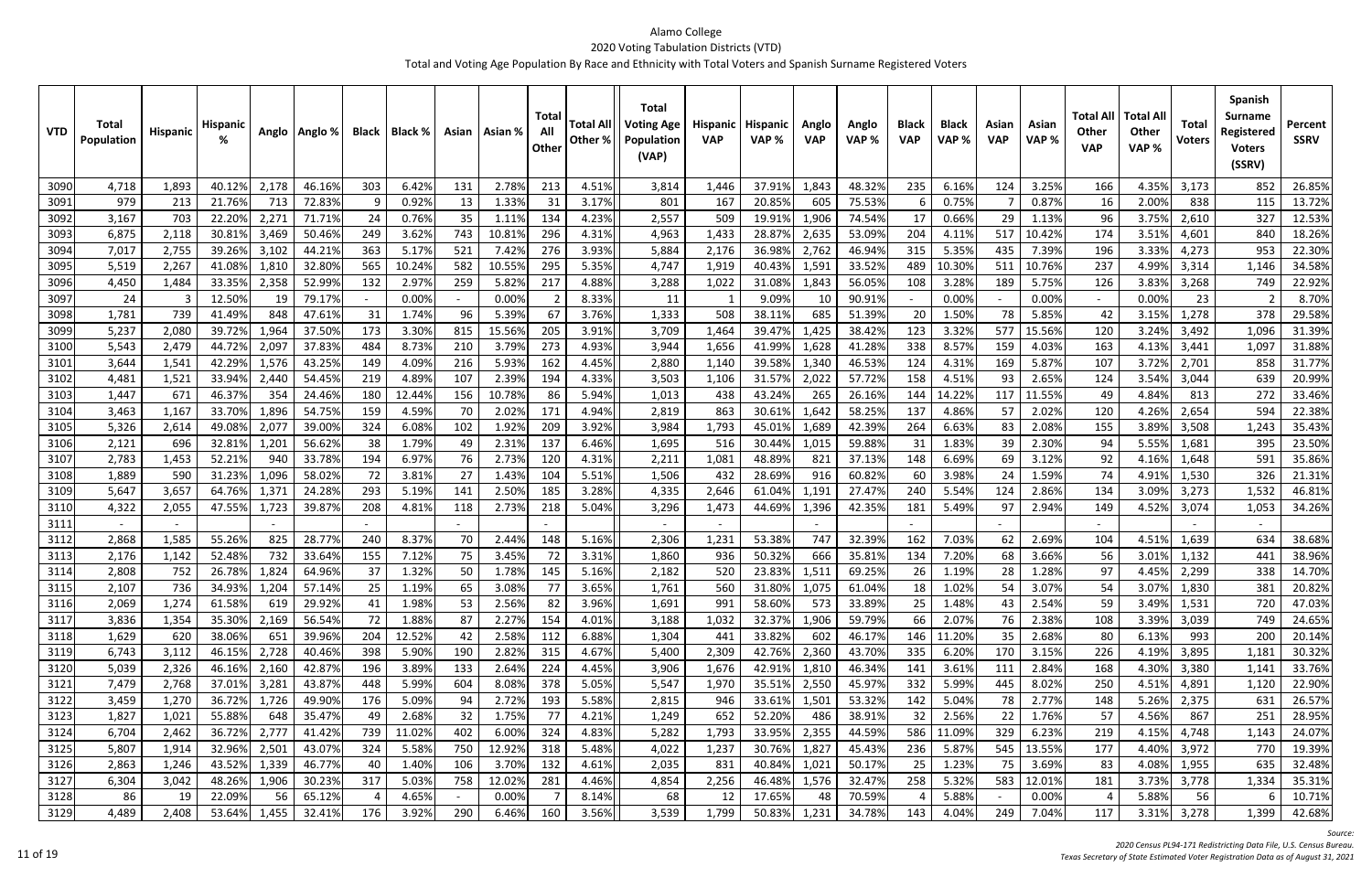| <b>VTD</b> | <b>Total</b><br>Population | <b>Hispanic</b> | <b>Hispanic</b> |       | Anglo   Anglo % | <b>Black</b> | Black % |        | Asian   Asian % | Tota<br>All<br>Other | <b>Total All</b><br>Other % | <b>Total</b><br><b>Voting Age</b><br>Population<br>(VAP) | Hispanic<br><b>VAP</b> | <b>Hispanic</b><br>VAP% | Anglo<br><b>VAP</b> | Anglo<br>VAP % | <b>Black</b><br><b>VAP</b> | <b>Black</b><br>VAP% | Asian<br><b>VAP</b> | Asian<br>VAP% | Total All<br><b>Other</b><br><b>VAP</b> | <b>Total Al</b><br><b>Other</b><br>VAP% | <b>Total</b><br><b>Voters</b> | <b>Spanish</b><br><b>Surname</b><br>Registered<br><b>Voters</b><br>(SSRV) | Percent<br><b>SSRV</b> |
|------------|----------------------------|-----------------|-----------------|-------|-----------------|--------------|---------|--------|-----------------|----------------------|-----------------------------|----------------------------------------------------------|------------------------|-------------------------|---------------------|----------------|----------------------------|----------------------|---------------------|---------------|-----------------------------------------|-----------------------------------------|-------------------------------|---------------------------------------------------------------------------|------------------------|
| 3130       | 2,165                      | 582             | 26.88%          | 1,393 | 64.34%          | 23           | 1.06%   | 100    | 4.62%           | 67                   | 3.09%                       | 1,686                                                    | 428                    | 25.39%                  | 1,120               | 66.43%         | 23                         | 1.36%                | 83                  | 4.92%         | 32                                      | 1.90%                                   | 1,836                         | 275                                                                       | 14.98%                 |
| 3131       | 13                         |                 | 30.77%          |       | 23.08%          |              | 0.00%   |        | 0.00%           |                      | 46.15%                      |                                                          |                        | 0.00%                   |                     | 50.00%         |                            | 0.00%                |                     | 0.00%         |                                         | 50.00%                                  | 2                             |                                                                           | 0.00%                  |
| 3132       | 3,373                      | 1,903           | 56.42%          | 939   | 27.84%          | 339          | 10.05%  | -84    | 2.49%           | 108                  | 3.20%                       | 2,834                                                    | 1,545                  | 54.52%                  | 871                 | 30.73%         | 265                        | 9.35%                | 76                  | 2.68%         | 77                                      | 2.72%                                   | 1,545                         | 626                                                                       | 40.52%                 |
| 3133       |                            |                 |                 |       |                 |              |         |        |                 |                      |                             | $\sim$                                                   |                        |                         |                     |                |                            |                      |                     |               |                                         |                                         |                               |                                                                           |                        |
| 3134       | 4,147                      | 2,151           | 51.87%          | 1,268 | 30.58%          | 385          | 9.28%   | 185    | 4.46%           | 158                  | 3.81%                       | 3,462                                                    | 1,750                  | 50.55%                  | 1,091               | 31.51%         | 328                        | 9.47%                | 168                 | 4.85%         | 125                                     | 3.61%                                   | 2,792                         | 1,090                                                                     | 39.04%                 |
| 3135       | 1,422                      | 650             | 45.71%          | 567   | 39.87%          | 111          | 7.81%   | 31     | 2.18%           | 63                   | 4.43%                       | 1,211                                                    | 519                    | 42.86%                  | 540                 | 44.59%         | 73                         | 6.03%                | 31                  | 2.56%         | 48                                      | 3.96%                                   | 921                           | 274                                                                       | 29.75%                 |
| 3136       | 651                        | 351             | 53.92%          | 264   | 40.55%          | 2            | 0.31%   | 20     | 3.07%           | -14                  | 2.15%                       | 545                                                      | 274                    | 50.28%                  | 241                 | 44.22%         |                            | 0.37%                | 17                  | 3.12%         | 11                                      | 2.02%                                   | 458                           | 186                                                                       | 40.61%                 |
| 3137       | 8,621                      | 3,531           | 40.96%          | 3,480 | 40.37%          | 489          | 5.67%   | 662    | 7.68%           | 459                  | 5.32%                       | 5,786                                                    | 2,259                  | 39.04%                  | 2,436               | 42.10%         | 356                        | 6.15%                | 470                 | 8.12%         | 265                                     | 4.58%                                   | 5,145                         | 1,382                                                                     | 26.86%                 |
| 3138       | 182                        | 81              | 44.51%          | 77    | 42.31%          | 15           | 8.24%   |        | 1.65%           |                      | 3.30%                       | 71                                                       | 26                     | 36.62%                  | 36                  | 50.70%         |                            | 4.23%                |                     | 4.23%         |                                         | 4.23%                                   | 68                            | 13                                                                        | 19.12%                 |
| 3139       | 2,490                      | 1,395           | 56.02%          | 786   | 31.57%          | 154          | 6.18%   | 82     | 3.29%           | 73                   | 2.93%                       | 1,995                                                    | 1,059                  | 53.08%                  | 697                 | 34.94%         | 113                        | 5.66%                | 71                  | 3.56%         | 55                                      | 2.76%                                   | 1,590                         | 649                                                                       | 40.82%                 |
| 3140       | 669                        | 489             | 73.09%          | 132   | 19.73%          | 13           | 1.94%   | 14     | 2.09%           | -21                  | 3.14%                       | 487                                                      | 347                    | 71.25%                  | 105                 | 21.56%         | 10                         | 2.05%                | 11                  | 2.26%         | 14                                      | 2.87%                                   | 420                           | 238                                                                       | 56.67%                 |
| 3141       | 3,010                      | 1,812           | 60.209          | 733   | 24.35%          | 257          | 8.54%   | 92     | 3.06%           | 116                  | 3.85%                       | 2,363                                                    | 1,351                  | 57.17%                  | 656                 | 27.76%         | 184                        | 7.79%                | 78                  | 3.30%         | 94                                      | 3.98%                                   | 1,480                         | 631                                                                       | 42.64%                 |
| 3142       | 1,254                      | 573             | 45.69%          | 410   | 32.70%          | 128          | 10.21%  | 105    | 8.37%           | 38                   | 3.03%                       | 1,080                                                    | 495                    | 45.83%                  | 372                 | 34.44%         | 103                        | 9.54%                | 80                  | 7.41%         | 30                                      | 2.78%                                   | 604                           | 190                                                                       | 31.46%                 |
| 3143       | 2,018                      | 1,075           | 53.27%          | 701   | 34.74%          | 54           | 2.68%   | 122    | 6.05%           | 66                   | 3.27%                       | 1,646                                                    | 827                    | 50.24%                  | 628                 | 38.15%         | 37                         | 2.25%                | 95                  | 5.77%         | 59                                      | 3.58%                                   | 1,534                         | 607                                                                       | 39.57%                 |
| 3144       | 559                        | 176             | 31.48%          | 243   | 43.47%          | 81           | 14.49%  | 33     | 5.90%           | 26                   | 4.65%                       | 447                                                      | 126                    | 28.19%                  | 208                 | 46.53%         | 67                         | 14.99%               | 32                  | 7.16%         | 14                                      | 3.13%                                   | 611                           | 121                                                                       | 19.80%                 |
| 3145       | 5,442                      | 1,955           | 35.92%          | 2,428 | 44.62%          | 226          | 4.15%   | 609    | 11.19%          | 224                  | 4.12%                       | 4,052                                                    | 1,395                  | 34.43%                  | 1,921               | 47.41%         | 157                        | 3.87%                | 433                 | 10.69%        | 146                                     | 3.60%                                   | 3,740                         | 886                                                                       | 23.69%                 |
| 3146       | 5,620                      | 2,837           | 50.48%          | 1,944 | 34.59%          | 276          | 4.91%   | 351    | 6.259           | 212                  | 3.77%                       | 4,643                                                    | 2,223                  | 47.88%                  | 1,701               | 36.64%         | 232                        | 5.00%                | 320                 | 6.89%         | 167                                     | 3.60%                                   | 3,500                         | 1,300                                                                     | 37.14%                 |
| 3147       | 3,566                      | 1,791           | 50.22%          | 1,232 | 34.55%          | 186          | 5.22%   | 220    | 6.17%           | 137                  | 3.84%                       | 2,856                                                    | 1,340                  | 46.92%                  | 1,111               | 38.90%         | 127                        | 4.45%                | 190                 | 6.65%         | 88                                      | 3.08%                                   | 2,494                         | 896                                                                       | 35.93%                 |
| 3148       | 2,062                      | 639             | 30.99%          | 991   | 48.06%          | 90           | 4.36%   | 241    | 11.69%          | 101                  | 4.90%                       | 1,361                                                    | 407                    | 29.90%                  | 687                 | 50.48%         | 65                         | 4.78%                | 157                 | 11.54%        | 45                                      | 3.31%                                   | 1,430                         | 305                                                                       | 21.33%                 |
| 3149       | 4,776                      | 2,295           | 48.05%          | 1,153 | 24.14%          | 760          | 15.91%  | 331    | 6.93%           | 237                  | 4.96%                       | 4,491                                                    | 2,178                  | 48.50%                  | 1,082               | 24.09%         | 724                        | 16.12%               | 315                 | 7.01%         | 192                                     | 4.28%                                   | 2,641                         | 1,074                                                                     | 40.67%                 |
| 3150       | 55                         | 45              | 81.82%          |       | 9.09%           |              | 0.00%   |        | 3.64%           |                      | 5.45%                       | 35                                                       | 29                     | 82.86%                  |                     | 11.43%         |                            | 0.00%                |                     | 5.71%         |                                         | 0.00%                                   | 35                            | 14                                                                        | 40.00%                 |
| 3151       | 4,762                      | 1,886           | 39.61%          | 2,216 | 46.54%          | 158          | 3.32%   | 291    | 6.11%           | 211                  | 4.43%                       | 3,369                                                    | 1,265                  | 37.55%                  | 1,625               | 48.23%         | 119                        | 3.53%                | 218                 | 6.47%         | 142                                     | 4.21%                                   | 3,080                         | 816                                                                       | 26.49%                 |
| 3152       | 4,742                      | 1,557           | 32.83%          | 1,206 | 25.43%          | 339          | 7.15%   | 1,488  | 31.389          | 152                  | 3.21%                       | 3,836                                                    | 1,255                  | 32.72%                  | 1,095               | 28.55%         | 289                        | 7.53%                | 1,085               | 28.289        | 112                                     | 2.92%                                   | 1,883                         | 596                                                                       | 31.65%                 |
| 3153       | 1,993                      | 755             | 37.88%          | 94C   | 47.17%          | 144          | 7.23%   | 75     | 3.76%           | 79                   | 3.96%                       | 1,642                                                    | 563                    | 34.29%                  | 829                 | 50.49%         | 122                        | 7.43%                | 66                  | 4.02%         | 62                                      | 3.78%                                   | 1,522                         | 364                                                                       | 23.92%                 |
| 3154       | 2,056                      | 638             | 31.03%          | 1,279 | 62.21%          | 30           | 1.46%   | 32     | 1.56%           | 77                   | 3.75%                       | 1,689                                                    | 476                    | 28.18%                  | 1,109               | 65.66%         | 30                         | 1.78%                | 22                  | 1.30%         | 52                                      | 3.08%                                   | 1,709                         | 293                                                                       | 17.14%                 |
| 31551      | 4,377                      | 1,521           | 34.75% 2,116    |       | 48.34%          | 214          | 4.89%   | 325    | 7.43%           | 201                  | 4.59%                       | 3,093                                                    | 1,024                  | 33.11%                  | 1,555               | 50.27%         | 146                        | 4.72%                | 235                 | 7.60%         | 133                                     |                                         | 4.30% 3,006                   | 690                                                                       | 22.95%                 |
| 3156       | $\overline{7}$             |                 | 100.00%         |       | 0.00%           |              | 0.00%   |        | 0.00%           |                      | 0.00%                       | $\sim$                                                   | $\sim$                 |                         |                     |                |                            |                      |                     |               | $\sim$                                  |                                         |                               |                                                                           |                        |
| 3157       | 3,313                      | 1,090           | 32.90%          | 1,896 | 57.23%          | 128          | 3.86%   | 63     | 1.90%           | 136                  | 4.11%                       | 2,697                                                    | 819                    | 30.37%                  | 1,611               | 59.73%         | 106                        | 3.93%                | 52                  | 1.93%         | 109                                     | 4.04%                                   | 2,660                         | 626                                                                       | 23.53%                 |
| 3158       | 151                        | 61              | 40.40%          |       | 26.49%          | 14           | 9.27%   | 17     | 11.26%          | 19                   | 12.58%                      | 101                                                      | 46                     | 45.54%                  | 30                  | 29.70%         | 8                          | 7.92%                |                     | 5.94%         | 11                                      | 10.89%                                  | 73                            | 20                                                                        | 27.40%                 |
| 3159       | 5,165                      | 2,354           | 45.58%          | 1,350 | 26.14%          | 1,175        | 22.75%  | 62     | 1.20%           | 224                  | 4.34%                       | 3,963                                                    | 1,699                  | 42.87%                  | 1,189               | 30.00%         |                            | 865 21.83%           | 53                  | 1.34%         | 157                                     | 3.96%                                   | 2,543                         | 827                                                                       | 32.52%                 |
| 3160       | 2,208                      | 932             | 42.21%          | 1,047 | 47.42%          | 72           | 3.26%   | 88     | 3.99%           | 69                   | 3.13%                       | 1,751                                                    | 689                    | 39.35%                  | 872                 | 49.80%         | 62                         | 3.54%                | 72                  | 4.11%         | 56                                      | 3.20%                                   | 1,656                         | 498                                                                       | 30.07%                 |
| 3161       | 5,586                      | 3,064           | 54.85%          | 1,587 | 28.41%          | 516          | 9.24%   | 160    | 2.86%           | 259                  | 4.64%                       | 4,480                                                    | 2,327                  | 51.94%                  | 1,438               | 32.10%         | 393                        | 8.77%                | 130                 | 2.90%         | 192                                     | 4.29%                                   | 2,705                         | 1,001                                                                     | 37.01%                 |
| 3162       | 1,670                      | 759             | 45.45%          | 565   | 33.83%          | 79           | 4.73%   | 167    | 10.00%          | 100                  | 5.99%                       | 1,262                                                    | 552                    | 43.74%                  | 450                 | 35.66%         | 66                         | 5.23%                | 130                 | 10.30%        | 64                                      | 5.07%                                   | 1,338                         | 506                                                                       | 37.82%                 |
| 3163       | 3,738                      | 1,363           | 36.46%          | 1,882 | 50.35%          | 108          | 2.89%   | 206    | 5.51%           | 179                  | 4.79%                       | 2,748                                                    | 923                    | 33.59%                  | 1,477               | 53.75%         | 83                         | 3.02%                | 145                 | 5.28%         | 120                                     | 4.37%                                   | 2,601                         | 665                                                                       | 25.57%                 |
| 3164       | 2,819                      | 902             | 32.00%          | 1,591 | 56.44%          | 104          | 3.69%   | 102    | 3.62%           | 120                  | 4.26%                       | 2,054                                                    | 603                    | 29.36%                  | 1,209               | 58.86%         | 87                         | 4.24%                | 79                  | 3.85%         | 76                                      | 3.70%                                   | 2,048                         | 405                                                                       | 19.78%                 |
| 3165       | 5,752                      | 2,031           | 35.31%          | 2,696 | 46.87%          | 232          | 4.03%   | 483    | 8.40%           | 310                  | 5.39%                       | 4,152                                                    | 1,378                  | 33.19%                  | 2,049               | 49.35%         | 172                        | 4.14%                | 363                 | 8.74%         | 190                                     | 4.58%                                   | 3,760                         | 916                                                                       | 24.36%                 |
| 3166       | 875                        | 520             | 59.43%          | 269   | 30.74%          | 45           | 5.14%   | 30     | 3.43%           | 11                   | 1.26%                       | 722                                                      | 395                    | 54.71%                  | 246                 | 34.07%         | 45                         | 6.23%                | 28                  | 3.88%         | 8                                       | 1.11%                                   | 539                           | 210                                                                       | 38.96%                 |
| 3167       | 50                         | 28              | 56.00%          | 16    | 32.00%          |              | 12.00%  | $\sim$ | 0.00%           |                      | 0.00%                       | 50                                                       | 28                     | 56.00%                  | 16                  | 32.00%         |                            | 12.00%               |                     | 0.00%         | $\sim$                                  | 0.00%                                   | 13                            |                                                                           | 15.38%                 |
| 3168       | 795                        | 289             | 36.35%          | 283   | 35.60%          | 32           | 4.03%   | 152    | 19.12%          | 39                   | 4.91%                       | 603                                                      | 208                    | 34.49%                  | 222                 | 36.82%         | 28                         | 4.64%                | 121                 | 20.07%        | 24                                      | 3.98%                                   | 596                           | 152                                                                       | 25.50%                 |
| 3169       | 233                        | 106             | 45.49%          | 102   | 43.78%          | 5            | 2.15%   | 13     | 5.58%           |                      | 3.00%                       | 189                                                      | 78                     | 41.27%                  | 96                  | 50.79%         |                            | 2.12%                | $6 \mid$            | 3.17%         |                                         | 2.65%                                   | 143                           | 37                                                                        | 25.87%                 |

*Source:*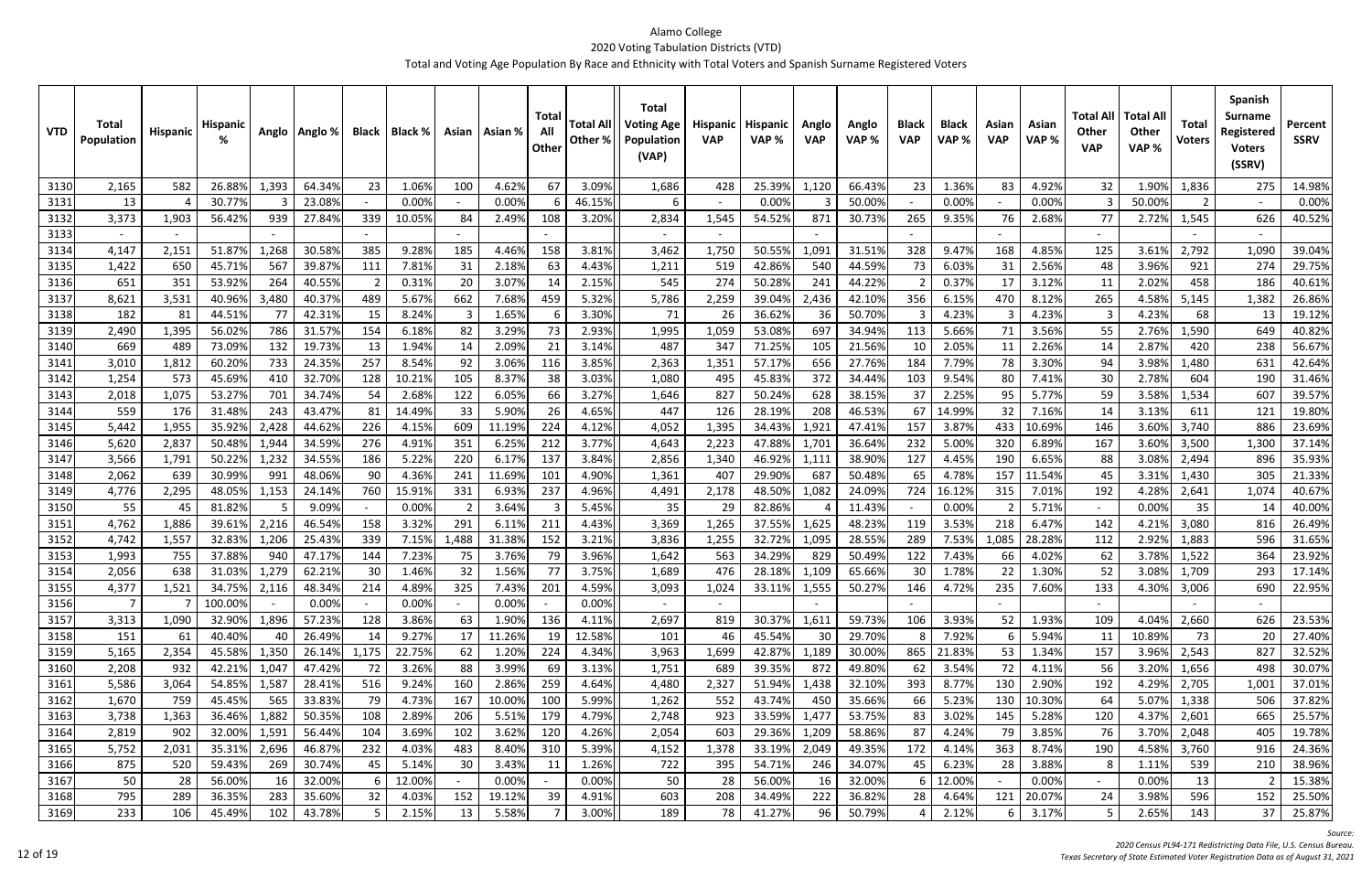| <b>VTD</b>   | Total<br><b>Population</b> | Hispanic | <b>Hispanio</b> |       | Anglo   Anglo % |     | Black   Black % |                          | Asian   Asian % | Total<br>All<br>Other | <b>Total All</b><br>Other % | <b>Total</b><br><b>Voting Age</b><br>Population<br>(VAP) | <b>Hispanic</b><br><b>VAP</b>   | <b>Hispanic</b><br>VAP% | Anglo<br><b>VAP</b>      | Anglo<br>VAP% | <b>Black</b><br><b>VAP</b> | <b>Black</b><br>VAP % | Asian<br><b>VAP</b> | Asian<br>VAP % | <b>Total All</b><br>Other<br><b>VAP</b> | <b>Total All</b><br>Other<br>VAP% | <b>Total</b><br><b>Voters</b> | Spanish<br>Surname<br>Registered<br><b>Voters</b><br>(SSRV) | Percent<br><b>SSRV</b> |
|--------------|----------------------------|----------|-----------------|-------|-----------------|-----|-----------------|--------------------------|-----------------|-----------------------|-----------------------------|----------------------------------------------------------|---------------------------------|-------------------------|--------------------------|---------------|----------------------------|-----------------------|---------------------|----------------|-----------------------------------------|-----------------------------------|-------------------------------|-------------------------------------------------------------|------------------------|
| 3170         | $\mathbf{1}$               |          | 0.00%           |       | 0.00%           |     | 0.00%           | $\overline{\phantom{a}}$ | 0.00%           |                       | 100.00%                     |                                                          | $\overline{\phantom{a}}$        | 0.00%                   |                          | 0.00%         |                            | 0.00%                 |                     | 0.00%          |                                         | 100.00%                           | $\mathbf{1}$                  |                                                             | 100.00%                |
| 3171         |                            |          |                 |       |                 |     |                 |                          |                 |                       |                             |                                                          |                                 |                         |                          |               |                            |                       |                     |                |                                         |                                   |                               |                                                             |                        |
| 3172         | 972                        | 552      | 56.79%          | 263   | 27.06%          | 44  | 4.53%           | 87                       | 8.95%           | 26                    | 2.67%                       | 737                                                      | 40C                             | 54.27%                  | 216                      | 29.31%        | 32                         | 4.34%                 | 70                  | 9.50%          | 19                                      | 2.58%                             | 616                           | 261                                                         | 42.37%                 |
| 3173         | 5,264                      | 2,226    | 42.29%          | 2,047 | 38.89%          | 231 | 4.39%           | 516                      | 9.809           | 244                   | 4.64%                       | 3,855                                                    | 1,574                           | 40.83%                  | 1,588                    | 41.19%        | 179                        | 4.64%                 | 375                 | 9.73%          | 139                                     | 3.61%                             | 3,727                         | 925                                                         | 24.82%                 |
| 3174         | 5,994                      | 1,986    | 33.13%          | 3,130 | 52.22%          | 200 | 3.34%           | 451                      | 7.52%           | 227                   | 3.79%                       | 4,270                                                    | 1,301                           | 30.47%                  | 2,393                    | 56.04%        | 145                        | 3.40%                 | 309                 | 7.24%          | 122                                     | 2.86%                             | 4,293                         | 943                                                         | 21.97%                 |
| 3175         | 821                        | 446      | 54.32%          | 323   | 39.34%          | 27  | 3.29%           | q                        | 1.109           | 16                    | 1.95%                       | 723                                                      | 379                             | 52.42%                  | 295                      | 40.80%        | 26                         | 3.60%                 |                     | 0.97%          | 16                                      | 2.21%                             | 629                           | 246                                                         | 39.11%                 |
| 3176         | 76                         | 21       | 27.63%          | 25    | 32.89%          |     | 3.95%           | 19                       | 25.00%          |                       | 10.53%                      | 48                                                       | 13                              | 27.08%                  | 19                       | 39.58%        | 2                          | 4.17%                 | 11                  | 22.92%         |                                         | 6.25%                             | 53                            |                                                             | 16.98%                 |
| 3177         |                            |          |                 |       |                 |     |                 |                          |                 |                       |                             |                                                          |                                 |                         |                          |               |                            |                       |                     |                |                                         |                                   |                               |                                                             |                        |
| 3178         | $\mathbf{1}$               |          | 100.00%         |       | 0.00%           |     | 0.00%           | $\sim$                   | 0.00%           |                       | 0.00%                       |                                                          |                                 | 100.00%                 |                          | 0.00%         |                            | 0.00%                 |                     | 0.00%          | $\sim$                                  | 0.00%                             |                               |                                                             |                        |
| 3179         |                            |          |                 |       |                 |     |                 |                          |                 |                       |                             |                                                          |                                 |                         |                          |               |                            |                       |                     |                |                                         |                                   |                               |                                                             |                        |
| 3180         | 1,546                      | 672      | 43.47%          | 727   | 47.02%          | 56  | 3.62%           | 28                       | 1.81%           | 63                    | 4.08%                       | 1,290                                                    | 529                             | 41.01%                  | 642                      | 49.77%        | 42                         | 3.26%                 | 25                  | 1.94%          | 52                                      | 4.03%                             | 1,120                         | 319                                                         | 28.48%                 |
| 3181         | 3,498                      | 1,186    | 33.91%          | 1,660 | 47.46%          | 171 | 4.89%           | 307                      | 8.78%           | 174                   | 4.97%                       | 2,575                                                    | 804                             | 31.22%                  | 1,321                    | 51.30%        | 115                        | 4.47%                 | 226                 | 8.78%          | 109                                     | 4.23%                             | 2,564                         | 537                                                         | 20.94%                 |
| 3182         | 951                        | 472      | 49.63%          | 403   | 42.38%          | -8  | 0.84%           | 33                       | 3.47%           | 35                    | 3.68%                       | 796                                                      | 368                             | 46.23%                  | 374                      | 46.98%        |                            | 0.50%                 | 24                  | 3.02%          | 26                                      | 3.27%                             | 753                           | 271                                                         | 35.99%                 |
| 3183         | 65                         | 25       | 38.469          | 18    | 27.69%          | -6  | 9.23%           |                          | 4.62%           | 13                    | 20.00%                      | 44                                                       | 11                              | 25.00%                  | 15                       | 34.09%        |                            | 9.09%                 |                     | 6.82%          | 11                                      | 25.00%                            | 17                            |                                                             | 0.00%                  |
| 3184         | 623<br>409                 | 420      | 67.42%          | 185   | 29.70%          | -6  | 0.96%           |                          | 0.96%<br>7.09%  |                       | 0.96%                       | 478                                                      | 303                             | 63.39%                  | 163<br>107               | 34.10%        |                            | 1.26%<br>6.23%        |                     | 0.84%          |                                         | 0.42%                             | 256                           | 107                                                         | 41.80%                 |
| 3185<br>3186 |                            | 217      | 53.06%          | 123   | 30.07%          | 26  | 6.36%           | 29                       |                 | 14                    | 3.42%                       | 305<br>$\overline{\phantom{a}}$                          | 154<br>$\overline{\phantom{a}}$ | 50.49%                  |                          | 35.08%        | 19                         |                       | 18                  | 5.90%          |                                         | 2.30%                             | 291                           | 89                                                          | 30.58%                 |
| 3187         |                            |          |                 |       |                 |     |                 | $\sim$                   |                 |                       |                             | $\overline{\phantom{a}}$                                 |                                 |                         |                          |               |                            |                       |                     |                |                                         |                                   |                               |                                                             |                        |
| 3188         |                            |          |                 |       |                 |     |                 |                          |                 |                       |                             |                                                          | $\overline{\phantom{a}}$        |                         |                          |               |                            |                       |                     |                |                                         |                                   |                               |                                                             |                        |
| 3189         | 1,549                      | 516      | 33.31%          | 606   | 39.12%          | 90  | 5.81%           | 243                      | 15.69%          | 94                    | 6.07%                       | 1,116                                                    | 355                             | 31.81%                  | 451                      | 40.41%        | 67                         | 6.00%                 | 185                 | 16.58%         | 58                                      | 5.20%                             | 1,093                         | 275                                                         | 25.16%                 |
| 3190         | 802                        | 379      | 47.269          | 242   | 30.17%          | 48  | 5.99%           | 104                      | 12.97%          | 29                    | 3.62%                       | 641                                                      | 294                             | 45.87%                  | 203                      | 31.67%        | 45                         | 7.02%                 | 70                  | 10.92%         | 29                                      | 4.52%                             | 444                           | 161                                                         | 36.26%                 |
| 3191         | 310                        | 114      | 36.77%          | 145   | 46.77%          |     | 0.00%           | 35                       | 11.299          | 16                    | 5.16%                       | 237                                                      | 84                              | 35.44%                  | 111                      | 46.84%        |                            | 0.00%                 | 26                  | 10.97%         | 16                                      | 6.75%                             | 243                           | 73                                                          | 30.04%                 |
| 3192         |                            |          |                 |       |                 |     |                 |                          |                 |                       |                             | $\overline{\phantom{a}}$                                 |                                 |                         |                          |               |                            |                       |                     |                |                                         |                                   |                               |                                                             |                        |
| 3193         | 239                        | 87       | 36.40%          | 126   | 52.72%          | -5  | 2.09%           | 13                       | 5.44%           | 8                     | 3.35%                       | 176                                                      | 53                              | 30.11%                  | 108                      | 61.36%        |                            | 2.84%                 |                     | 3.98%          |                                         | 1.70%                             | 214                           | 67                                                          | 31.31%                 |
| 3194         | 6,921                      | 2,203    | 31.83%          | 3,781 | 54.63%          | 176 | 2.54%           | 390                      | 5.64%           | 371                   | 5.36%                       | 4,727                                                    | 1,424                           | 30.12%                  | 2,693                    | 56.97%        | 136                        | 2.88%                 | 264                 | 5.58%          | 210                                     | 4.44%                             | 4,578                         | 1,085                                                       | 23.70%                 |
| 3195         | 2,945                      | 1,394    | 47.33%          | 858   | 29.13%          | 358 | 12.16%          | 243                      | 8.25%           | 92                    | 3.12%                       | 2,621                                                    | 1,238                           | 47.23%                  | 773                      | 29.49%        |                            | 318 12.13%            | 230                 | 8.78%          | 62                                      | 2.37%                             | 2,061                         | 796                                                         | 38.62%                 |
| 3196         | 18                         | 8        | 44.44%          |       | 38.89%          |     | 0.00%           |                          | 5.56%           | $\overline{2}$        | 11.11%                      | 15                                                       |                                 | 46.67%                  | $\overline{7}$           | 46.67%        |                            | 0.00%                 |                     | 0.00%          |                                         | 6.67%                             | 17                            |                                                             | 5.88%                  |
| 3197         |                            |          |                 |       |                 |     |                 |                          |                 |                       |                             |                                                          |                                 |                         |                          |               |                            |                       |                     |                |                                         |                                   |                               |                                                             |                        |
| 3198         | 1,112                      | 408      | 36.69%          | 356   | 32.01%          | 18  | 1.62%           | 296                      | 26.62%          | 34                    | 3.06%                       | 788                                                      | 273                             | 34.64%                  | 278                      | 35.28%        | 16                         | 2.03%                 | 198                 | 25.13%         | 23                                      | 2.92%                             | 757                           | 187                                                         | 24.70%                 |
| 3199         | 5,392                      | 1,957    | 36.29%          | 2,359 | 43.75%          | 356 | 6.60%           | 471                      | 8.74%           | 249                   | 4.62%                       | 3,883                                                    | 1,329                           | 34.23%                  | 1,772                    | 45.63%        | 277                        | 7.13%                 | 346                 | 8.91%          | 159                                     | 4.09%                             | 3,524                         | 757                                                         | 21.48%                 |
| 3200         | $\sim$                     | $\sim$   |                 |       |                 |     |                 |                          |                 |                       |                             | $\sim$                                                   | $\sim$                          |                         | $\overline{\phantom{a}}$ |               |                            |                       |                     |                | $\sim$                                  |                                   |                               |                                                             |                        |
| 3201         | 6,426                      | 2,044    | 31.81%          | 3,216 | 50.05%          | 487 | 7.58%           | 372                      | 5.79%           | 307                   | 4.78%                       | 4,426                                                    | 1,301                           | 29.39%                  | 2,319                    | 52.39%        | 358                        | 8.09%                 | 275                 | 6.21%          | 173                                     | 3.91%                             | 4,437                         | 929                                                         | 20.94%                 |
| 3202         | 1,735                      | 715      | 41.21%          | 760   | 43.80%          | 76  | 4.38%           | 81                       | 4.67%           | 103                   | 5.94%                       | 1,247                                                    | 482                             | 38.65%                  | 578                      | 46.35%        | 58                         | 4.65%                 | 63                  | 5.05%          | 66                                      | 5.29%                             | 1,245                         | 389                                                         | 31.24%                 |
| 3203         | 595                        | 283      | 47.56%          | 259   | 43.53%          | 10  | 1.68%           | 16                       | 2.69%           | 27                    | 4.54%                       | 491                                                      | 208                             | 42.36%                  | 239                      | 48.68%        | 9                          | 1.83%                 | 14                  | 2.85%          | 21                                      | 4.28%                             | 488                           | 172                                                         | 35.25%                 |
| 3204         | 4                          | $\sim$   | 0.00%           |       | 100.00%         |     | 0.00%           | $\sim$                   | 0.00%           |                       | 0.00%                       |                                                          | $\sim$                          | 0.00%                   |                          | 100.00%       |                            | 0.00%                 |                     | 0.00%          | $\sim$                                  | 0.00%                             |                               |                                                             |                        |
| 3205         | $\sim$                     |          |                 |       |                 |     |                 | $\sim$                   |                 |                       |                             | $\sim$                                                   | $\sim$                          |                         |                          |               |                            |                       |                     |                | $\sim$                                  |                                   |                               |                                                             |                        |
| 3206         | 285                        | 167      | 58.60%          | 84    | 29.47%          | 18  | 6.32%           |                          | 3.16%           |                       | 2.46%                       | 249                                                      | 136                             | 54.62%                  | 82                       | 32.93%        | 18                         | 7.23%                 | q                   | 3.61%          |                                         | 1.61%                             | 172                           | 88                                                          | 51.16%                 |
| 3207         | 415                        | 216      | 52.05%          | 118   | 28.43%          | 55  | 13.25%          |                          | 1.69%           | 19                    | 4.58%                       | 411                                                      | 213                             | 51.82%                  | 118                      | 28.71%        |                            | 55 13.38%             |                     | 1.70%          | 18                                      | 4.38%                             | $\overline{2}$                |                                                             | 0.00%                  |
| 3208         | 119                        | 30       | 25.21%          | 74    | 62.18%          | -6  | 5.04%           |                          | 4.20%           |                       | 3.36%                       | 116                                                      | 27                              | 23.28%                  | 74                       | 63.79%        | 6                          | 5.17%                 |                     | 4.31%          |                                         | 3.45%                             | 88                            | 21                                                          | 23.86%                 |
| 3209         | 945                        | 379      | 40.11%          | 466   | 49.31%          | 28  | 2.96%           | 33                       | 3.49%           | 39                    | 4.13%                       | 743                                                      | 278                             | 37.42%                  | 388                      | 52.22%        | 20 <sup>1</sup>            | 2.69%                 | 23                  | 3.10%          | 34                                      | 4.58%                             | 770                           | 191                                                         | 24.81%                 |

*Source:*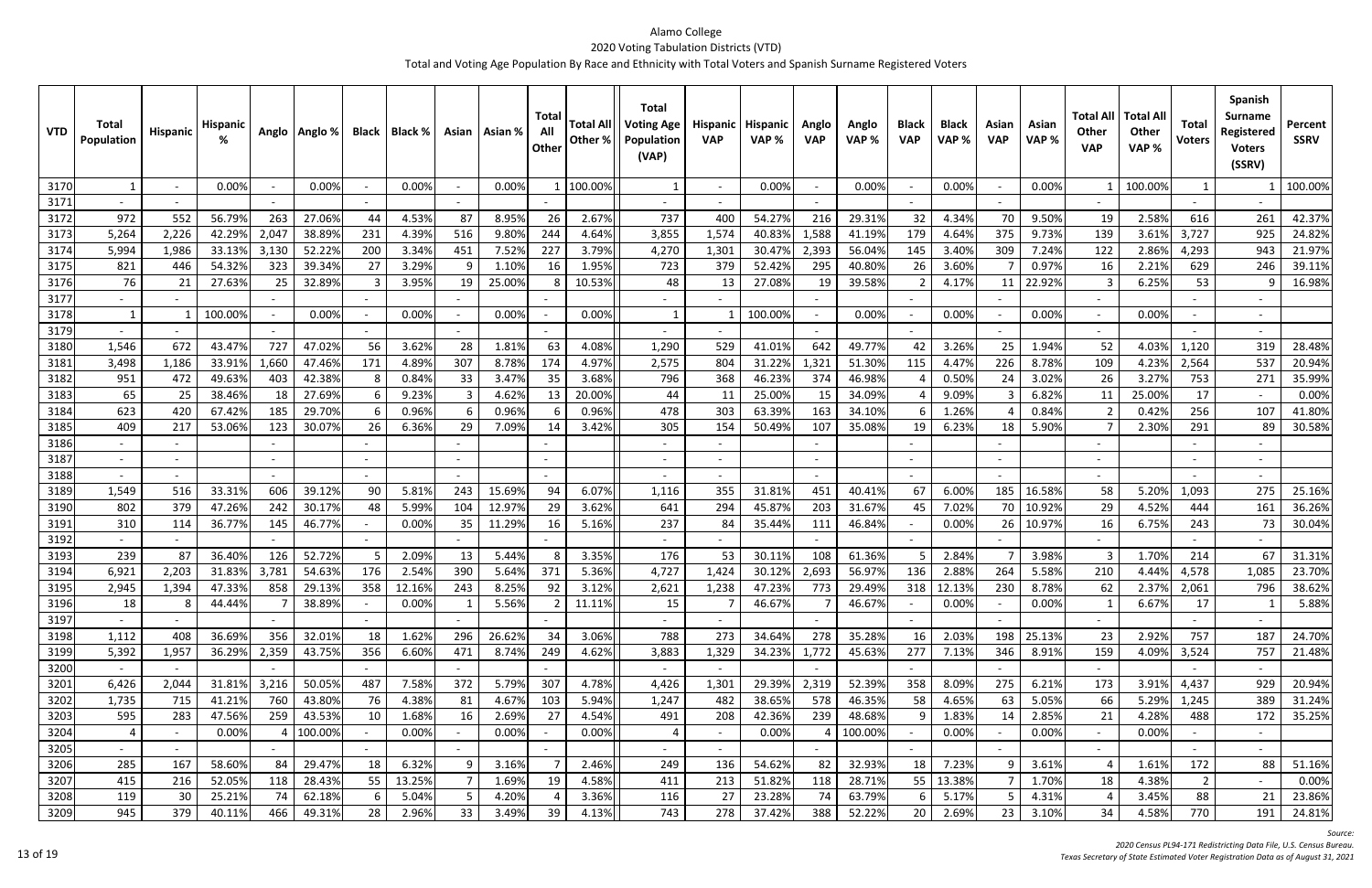| <b>VTD</b>   | Total<br>Population | <b>Hispanic</b> | <b>Hispanic</b>  |           | Anglo   Anglo %  | Black     | Black %        |     | Asian   Asian % | Tota<br>All<br>Other | <b>Total All</b><br>Other % | <b>Total</b><br>Voting Age<br>Population<br>(VAP) | Hispanic<br><b>VAP</b> | <b>Hispanic</b><br>VAP % | Anglo<br><b>VAP</b> | Anglo<br>VAP %   | <b>Black</b><br><b>VAP</b> | <b>Black</b><br>VAP% | Asian<br><b>VAP</b> | Asian<br>VAP % | Total All<br><b>Other</b><br><b>VAP</b> | <b>Total Al</b><br>Other<br>VAP% | <b>Total</b><br>Voters | Spanish<br><b>Surname</b><br>Registered<br><b>Voters</b><br>(SSRV) | Percent<br><b>SSRV</b> |
|--------------|---------------------|-----------------|------------------|-----------|------------------|-----------|----------------|-----|-----------------|----------------------|-----------------------------|---------------------------------------------------|------------------------|--------------------------|---------------------|------------------|----------------------------|----------------------|---------------------|----------------|-----------------------------------------|----------------------------------|------------------------|--------------------------------------------------------------------|------------------------|
| 3210         | 4,881               | 2,052           | 42.04%           | 1,966     | 40.28%           | 294       | 6.02%          | 329 | 6.74%           | 240                  | 4.92%                       | 4,217                                             | 1,698                  | 40.27%                   | 1,816               | 43.06%           | 259                        | 6.14%                | 263                 | 6.24%          | 181                                     | 4.29%                            | 2,919                  | 870                                                                | 29.80%                 |
| 4001         | 4,726               | 1,783           | 37.73%           | 2,243     | 47.46%           | 269       | 5.69%          | 198 | 4.19%           | 233                  | 4.93%                       | 4,485                                             | 1,642                  | 36.61%                   | 2,188               | 48.78%           | 249                        | 5.55%                | 192                 | 4.28%          | 214                                     | 4.77%                            | 3,235                  | 858                                                                | 26.52%                 |
| 4002         | 1,901               | 1,623           | 85.38%           | 122       | 6.42%            | 122       | 6.42%          |     | 0.11%           | 32                   | 1.68%                       | 1,446                                             | 1,215                  | 84.02%                   | 103                 | 7.12%            | 108                        | 7.47%                |                     | 0.00%          | 20                                      | 1.38%                            | 1,082                  | 763                                                                | 70.52%                 |
| 4003         | 3,002               | 2,268           | 75.55%           | 236       | 7.86%            | 412       | 13.72%         | 16  | 0.53%           | 70                   | 2.33%                       | 2,216                                             | 1,628                  | 73.47%                   | 183                 | 8.26%            | 351                        | 15.84%               |                     | 0.41%          | 45                                      | 2.03%                            | 1,422                  | 804                                                                | 56.54%                 |
| 4004         | 1,889               | 1,058           | 56.01%           | 474       | 25.09%           | 266       | 14.08%         | 39  | 2.06%           | 52                   | 2.75%                       | 1,666                                             | 872                    | 52.34%                   | 464                 | 27.85%           | 254                        | 15.25%               | 39                  | 2.34%          | 37                                      | 2.22%                            | 1,149                  | 423                                                                | 36.81%                 |
| 4005         | 2,826               | 2,092           | 74.03%           | 389       | 13.77%           | 219       | 7.75%          | 24  | 0.85%           | 102                  | 3.61%                       | 2,157                                             | 1,552                  | 71.95%                   | 333                 | 15.44%           | 164                        | 7.60%                | 24                  | 1.11%          | 84                                      | 3.89%                            | 1,786                  | 1,006                                                              | 56.33%                 |
| 4006         | 833                 | 480             | 57.62%           | 257       | 30.85%           | 31        | 3.72%          | 24  | 2.889           | -41                  | 4.92%                       | 738                                               | 403                    | 54.61%                   | 248                 | 33.60%           | 31                         | 4.20%                | 24                  | 3.25%          | 32                                      | 4.34%                            | 662                    | 278                                                                | 41.99%                 |
| 4007         | 7,421               | 1,593           | 21.47%           | 3,701     | 49.87%           | ,144      | 15.42%         | 430 | 5.79%           | 553                  | 7.45%                       | 5,904                                             | 1,205                  | 20.41%                   | 3,005               | 50.90%           | 977                        | 16.55%               | 403                 | 6.83%          | 314                                     | 5.32%                            | 1,698                  | 220                                                                | 12.96%                 |
| 4008         | 1,236               | 494             | 39.97%           | 546       | 44.17%           | 92        | 7.44%          | 26  | 2.10%           | 78                   | 6.31%                       | 1,170                                             | 455                    | 38.89%                   | 528                 | 45.13%           | 90                         | 7.69%                | 26                  | 2.22%          | 71                                      | 6.07%                            | 636                    | 161                                                                | 25.31%                 |
| 4009         | 2,342               | 1,570           | 67.04%           | 129       | 5.51%            | 555       | 23.70%         | 22  | 0.94%           | 66                   | 2.82%                       | 1,644                                             | 1,114                  | 67.76%                   | 118                 | 7.18%            | 340                        | 20.68%               | 22                  | 1.34%          | 50                                      | 3.04%                            | 972                    | 581                                                                | 59.77%                 |
| 4010         | 3,743               | 2,556           | 68.29%           | 160       | 4.27%            | 937       | 25.03%         |     | 0.199           | -83                  | 2.22%                       | 2,518                                             | 1,582                  | 62.83%                   | 135                 | 5.36%            | 732                        | 29.07%               |                     | 0.12%          | 66                                      | 2.62%                            | 1,548                  | 658                                                                | 42.51%                 |
| 4011         | 3,292               | 2,234           | 67.869           | 200       | 6.08%            | 764       | 23.21%         | 12  | 0.369           | 82                   | 2.49%                       | 2,334                                             | 1,491                  | 63.88%                   | 168                 | 7.20%            | 609                        | 26.09%               | 12                  | 0.51%          | 54                                      | 2.31%                            | 1,530                  | 657                                                                | 42.94%                 |
| 4012         | 1,752               | 1,221           | 69.69%           | 57        | 3.25%            | 417       | 23.80%         |     | 0.349           | 51                   | 2.91%                       | 1,186                                             | 783                    | 66.02%                   | 47                  | 3.96%            | 318                        | 26.819               |                     | 0.51%          | 32                                      | 2.70%                            | 948                    | 419                                                                | 44.20%                 |
| 4013         | 1,576               | 1,372           | 87.06%           | 150       | 9.52%            | 21        | 1.33%          |     | 0.19%           | 30                   | 1.90%                       | 1,253                                             | 1,082                  | 86.35%                   | 123                 | 9.82%            | 18                         | 1.44%                |                     | 0.24%          | 27                                      | 2.15%                            | 978                    | 751                                                                | 76.79%                 |
| 4014         | 820                 | 727             | 88.66%           | 61        | 7.44%            | 15        | 1.83%          |     | 0.49%           | 13                   | 1.59%                       | 663                                               | 576                    | 86.88%                   | 58                  | 8.75%            | 15                         | 2.26%                |                     | 0.45%          | 11                                      | 1.66%                            | 481                    | 381                                                                | 79.21%                 |
| 4015         | 2,949               | 2,276           | 77.189           | 531       | 18.01%           | 59        | 2.00%          | 16  | 0.54%           | 67                   | 2.27%                       | 2,450                                             | 1,864                  | 76.08%                   | 479                 | 19.55%           |                            | 1.80%                | 16                  | 0.65%          | 47                                      | 1.92%                            | 1,778                  | 1,151                                                              | 64.74%                 |
| 4016         | 4,008               | 3,502           | 87.38%           | 373       | 9.31%            | 66        | 1.65%          | 12  | 0.30%           | 55                   | 1.37%                       | 3,209                                             | 2,783                  | 86.72%                   | 325                 | 10.13%           | 49                         | 1.53%                | 10                  | 0.31%          | 42                                      | 1.31%                            | 2,373                  | 1,753                                                              | 73.87%                 |
| 4017         | 3,099               | 1,776           | 57.31%           | 1,002     | 32.33%           | 166       | 5.36%          | 52  | 1.68%           | 103                  | 3.32%                       | 2,810                                             | 1,579                  | 56.19%                   | 939                 | 33.42%           | 160                        | 5.69%                | 48                  | 1.71%          | 84                                      | 2.99%                            | 2,197                  | 932                                                                | 42.42%                 |
| 4018         | 1,233               | 511             | 41.44%           | 657       | 53.28%           | 18        | 1.46%          | 18  | 1.46%           | 29                   | 2.35%                       | 1,082                                             | 422                    | 39.00%                   | 605                 | 55.91%           | 15                         | 1.39%                | 16                  | 1.48%          | 24                                      | 2.22%                            | 1,001                  | 298                                                                | 29.77%                 |
| 4019         | 6,575               | 5,009           | 76.189           | 850       | 12.93%           | 600       | 9.13%          | 20  | 0.30%           | 96                   | 1.46%                       | 4,687                                             | 3,417                  | 72.90%                   | 723                 | 15.43%           | 460                        | 9.81%                | 19                  | 0.41%          | 68                                      | 1.45%                            | 2,809                  | 1,83                                                               | 65.40%                 |
| 4020         | 3,339               | 2,292           | 68.64%           | 678       | 20.31%           | 179       | 5.36%          | 106 | 3.179           | -84                  | 2.52%                       | 2,596                                             | 1,667                  | 64.21%                   | 615                 | 23.69%           | 144                        | 5.55%                | 100                 | 3.85%          | 70                                      | 2.70%                            | 1,326                  | 701<br>547                                                         | 52.87%                 |
| 4021<br>4022 | 2,037<br>508        | 1,309<br>350    | 64.26%<br>68.90% | 432       | 21.219           | 194<br>39 | 9.52%<br>7.68% | 31  | 1.52%<br>1.57%  |                      | 3.49%<br>2.95%              | 1,545<br>366                                      | 941<br>247             | 60.91%<br>67.49%         | 384<br>76           | 24.85%<br>20.77% | 139                        | 9.00%<br>6.56%       | 28                  | 1.81%<br>1.91% | 53<br>12                                | 3.43%<br>3.28%                   | 1,129<br>248           | 129                                                                | 48.45%<br>52.02%       |
| 4023         | 4,053               | 3,135           | 77.35%           | 96<br>707 | 18.90%<br>17.44% | 90        | 2.22%          | 27  | 0.67%           | 15<br>94             | 2.32%                       | 3,074                                             | 2,273                  | 73.94%                   | 630                 | 20.49%           | 24                         | 2.34%                | 27                  | 0.88%          | 72                                      | 2.34%                            | 2,364                  | 1,564                                                              | 66.16%                 |
| 4024         | 5,070               | 3,844           | 75.82%           | 847       | 16.71%           | 249       | 4.91%          | 37  | 0.73%           | 93                   | 1.83%                       | 3,888                                             | 2,795                  | 71.89%                   | 771                 | 19.83%           | 204                        | 5.25%                | 37                  | 0.95%          | 81                                      | 2.08%                            | 2,761                  | 1,739                                                              | 62.98%                 |
| 4025         | 2,624               | 2,116           | 80.64%           | 381       | 14.52%           | 61        | 2.32%          |     | 0.27%           | 59                   | 2.25%                       | 1,909                                             | 1,496                  | 78.37%                   | 319                 | 16.71%           | 51                         | 2.67%                |                     | 0.37%          | 36                                      | 1.89%                            | 1,292                  | 891                                                                | 68.96%                 |
| 4026         | 6,892               | 6,001           | 87.07%           | 659       | 9.56%            | 130       | 1.89%          | 20  | 0.29%           | 82                   | 1.19%                       | 5,124                                             | 4,346                  | 84.82%                   | 591                 | 11.53%           | 104                        | 2.03%                | 20                  | 0.39%          | 63                                      | 1.23%                            | 3,565                  | 2,728                                                              | 76.52%                 |
| 4027         | 2,556               | 1,982           | 77.54%           | 354       | 13.85%           | 165       | 6.46%          | 14  | 0.55%           | 41                   | 1.60%                       | 2,059                                             | 1,533                  | 74.45%                   | 327                 | 15.88%           | 151                        | 7.33%                | 14                  | 0.68%          | 34                                      | 1.65%                            | 1,626                  | 1,084                                                              | 66.67%                 |
| 4028         | 3,682               | 3,065           | 83.24%           | 462       | 12.55%           | 84        | 2.28%          | 16  | 0.43%           | 55                   | 1.49%                       | 2,926                                             | 2,386                  | 81.54%                   | 412                 | 14.08%           | 68                         | 2.32%                | 15                  | 0.51%          | 45                                      | 1.54%                            | 2,310                  | 1,699                                                              | 73.55%                 |
| 4029         | 4,311               | 3,496           | 81.09%           | 275       | 6.38%            | 460       | 10.67%         | 22  | 0.51%           | 58                   | 1.35%                       | 3,219                                             | 2,536                  | 78.78%                   | 248                 | 7.70%            | 372                        | 11.56%               | 15                  | 0.47%          | 48                                      | 1.49%                            | 2,461                  | 1,631                                                              | 66.27%                 |
| 4030         | 1,008               | 708             | 70.24%           | 29        | 2.88%            | 256       | 25.40%         |     | 0.00%           | 15                   | 1.49%                       | 677                                               | 435                    | 64.25%                   | 21                  | 3.10%            | 208                        | 30.72%               |                     | 0.00%          | 13                                      | 1.92%                            | 421                    | 198                                                                | 47.03%                 |
| 4031         | 3,489               | 3,033           | 86.93%           | 260       | 7.45%            | 153       | 4.39%          |     | 0.26%           | 34                   | 0.97%                       | 2,576                                             | 2,225                  | 86.37%                   | 212                 | 8.23%            | 116                        | 4.50%                |                     | 0.35%          | 14                                      | 0.54%                            | 1,946                  | 1,502                                                              | 77.18%                 |
| 4032         | 3,098               | 2,552           | 82.38%           | 344       | 11.10%           | 156       | 5.04%          |     | 0.29%           | 37                   | 1.19%                       | 2,368                                             | 1,891                  | 79.86%                   | 314                 | 13.26%           | 128                        | 5.41%                |                     | 0.08%          | 33                                      | 1.39%                            | 1,750                  | 1,253                                                              | 71.60%                 |
| 4033         | 6,659               | 4,401           | 66.09%           | 927       | 13.92%           | 1,159     | 17.41%         | 14  | 0.21%           | 158                  | 2.37%                       | 4,872                                             | 3,055                  | 62.71%                   | 829                 | 17.02%           | 881                        | 18.08%               | 14                  | 0.29%          | 93                                      | 1.91%                            | 3,359                  | 1,838                                                              | 54.72%                 |
| 4034         | 2,968               | 2,008           | 67.65%           | 443       | 14.93%           | 435       | 14.66%         |     | 0.24%           | 75                   | 2.53%                       | 2,292                                             | 1,463                  | 63.83%                   | 394                 | 17.19%           | 369                        | 16.10%               |                     | 0.26%          | 60                                      | 2.62%                            | 1,774                  | 879                                                                | 49.55%                 |
| 4035         | 37                  | 14              | 37.84%           | 18        | 48.65%           |           | 0.00%          |     | 5.41%           | 3                    | 8.11%                       | 26                                                | 8                      | 30.77%                   | 15                  | 57.69%           |                            | 0.00%                |                     | 0.00%          |                                         | 11.54%                           | 31                     |                                                                    | 16.13%                 |
| 4036         | 4,623               | 2,457           | 53.15%           | 465       | 10.06%           | 1,589     | 34.37%         | 15  | 0.32%           | 97                   | 2.10%                       | 3,427                                             | 1,664                  | 48.56%                   | 424                 | 12.37%           | 1,263                      | 36.85%               | 13                  | 0.38%          | 63                                      | 1.84%                            | 2,616                  | 835                                                                | 31.92%                 |
| 4037         | 3,584               | 2,282           | 63.67%           | 155       | 4.32%            | 1,056     | 29.46%         |     | 0.14%           | 86                   | 2.40%                       | 2,613                                             | 1,519                  | 58.13%                   | 128                 | 4.90%            | 908                        | 34.75%               |                     | 0.19%          | 53                                      | 2.03%                            | 1,856                  | 761                                                                | 41.00%                 |
| 4038         | 4,246               | 1,449           | 34.13%           | 2,220     | 52.28%           | 266       | 6.26%          | 118 | 2.78%           | 193                  | 4.55%                       | 3,393                                             | 1,057                  | 31.15%                   | 1,892               | 55.76%           | 203                        | 5.98%                | 108                 | 3.18%          | 133                                     | 3.92%                            | 2,884                  | 639                                                                | 22.16%                 |
| 4039         | 2,551               | 1,331           | 52.18%           | 89        | 3.49%            | 1,033     | 40.49%         | 14  | 0.55%           | 84                   | 3.29%                       | 1,790                                             | 818                    | 45.70%                   | 71                  | 3.97%            | 827                        | 46.20%               |                     | 0.28%          | 69                                      | 3.85%                            | 1,356                  | 350                                                                | 25.81%                 |

*Source:*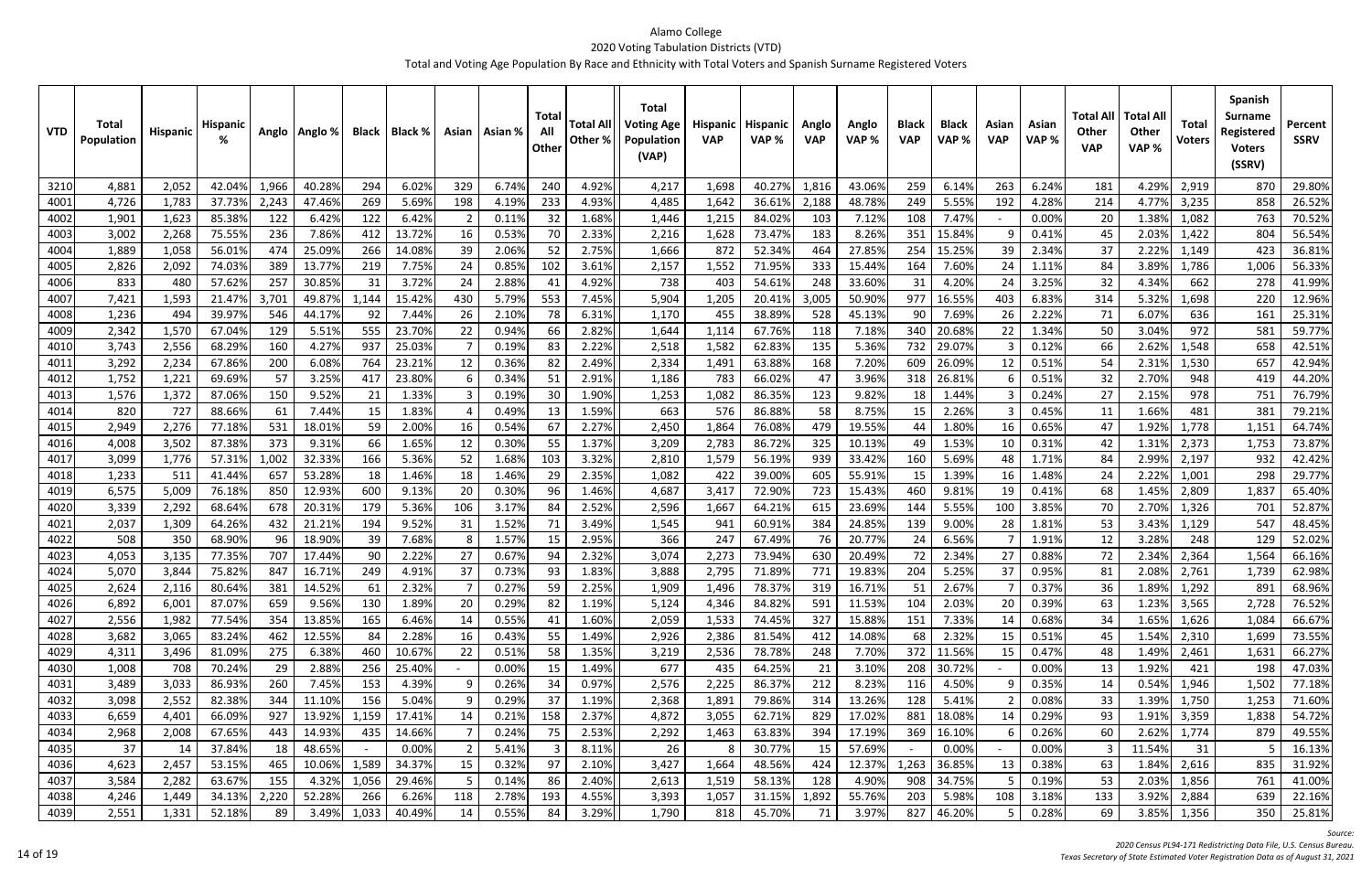| <b>VTD</b>   | Total<br><b>Population</b> | Hispanic       | Hispanic         |                | Anglo   Anglo %  | Black       | Black %          |            | Asian   Asian % | Total<br>All<br>Other | <b>Total All</b><br>Other % | <b>Total</b><br><b>Voting Age</b><br>Population<br>(VAP) | <b>Hispanic</b><br><b>VAP</b> | Hispanic<br>VAP% | Anglo<br><b>VAP</b> | Anglo<br>VAP%    | <b>Black</b><br><b>VAP</b> | <b>Black</b><br>VAP% | Asian<br><b>VAP</b> | Asian<br>VAP%  | Total All<br><b>Other</b><br><b>VAP</b> | <b>Total All</b><br><b>Other</b><br>VAP% | <b>Total</b><br>Voters | <b>Spanish</b><br><b>Surname</b><br>Registered<br><b>Voters</b><br>(SSRV) | Percent<br><b>SSRV</b> |
|--------------|----------------------------|----------------|------------------|----------------|------------------|-------------|------------------|------------|-----------------|-----------------------|-----------------------------|----------------------------------------------------------|-------------------------------|------------------|---------------------|------------------|----------------------------|----------------------|---------------------|----------------|-----------------------------------------|------------------------------------------|------------------------|---------------------------------------------------------------------------|------------------------|
| 4040         | 2,480                      | 1,049          | 42.30%           | 195            | 7.86%            | 1,004       | 40.48%           | 120        | 4.84%           | 112                   | 4.52%                       | 1,727                                                    | 652                           | 37.75%           | 159                 | 9.21%            | 762                        | 44.12%               | 82                  | 4.75%          | 72                                      | 4.17%                                    | 1,200                  | 285                                                                       | 23.75%                 |
| 4041         | 3,580                      | 1,769          | 49.41%           | 282            | 7.88%            | 1,427       | 39.86%           | 12         | 0.34%           | -90                   | 2.51%                       | 2,625                                                    | 1,199                         | 45.68%           | 213                 | 8.11%            | 1,140                      | 43.43%               |                     | 0.30%          | 65                                      | 2.48%                                    | 2,097                  | 601                                                                       | 28.66%                 |
| 4042         | 591                        | 231            | 39.09%           | 110            | 18.61%           | 191         | 32.32%           | 30         | 5.08%           | 29                    | 4.91%                       | 409                                                      | 144                           | 35.21%           | 88                  | 21.52%           | 132                        | 32.27%               | 28                  | 6.85%          | 17                                      | 4.16%                                    | 249                    | 54                                                                        | 21.69%                 |
| 4043         | 5,072                      | 2,195          | 43.28%           | 1,287          | 25.379           | 1,126       | 22.20%           | 132        | 2.60%           | 332                   | 6.55%                       | 3,598                                                    | 1,441                         | 40.05%           | 1,018               | 28.29%           | 826                        | 22.96%               | 101                 | 2.81%          | 212                                     | 5.89%                                    | 3,099                  | 917                                                                       | 29.59%                 |
| 4044         | 2,821                      | 1,572          | 55.72%           | 726            | 25.74%           | 360         | 12.76%           | 51         | 1.81%           | 112                   | 3.97%                       | 2,207                                                    | 1,131                         | 51.25%           | 637                 | 28.86%           | 311                        | 14.09%               | 48                  | 2.17%          | 80                                      | 3.62%                                    | 1,400                  | 573                                                                       | 40.93%                 |
| 4045         | 4,273                      | 2,497          | 58.44%           | 1,093          | 25.58%           | 422         | 9.88%            | 121        | 2.83%           | 140                   | 3.28%                       | 3,332                                                    | 1,812                         | 54.38%           | 979                 | 29.38%           | 327                        | 9.81%                | 108                 | 3.24%          | 106                                     | 3.18%                                    | 2,504                  | 1,076                                                                     | 42.97%                 |
| 4046         | 3,955                      | 1,186          | 29.99%           | 1,925          | 48.67%           | 467         | 11.81%           | 170        | 4.30%           | 207                   | 5.23%                       | 3,346                                                    | 940                           | 28.09%           | 1,752               | 52.36%           | 361                        | 10.79%               | 143                 | 4.27%          | 150                                     | 4.48%                                    | 2,627                  | 418                                                                       | 15.91%                 |
| 4047         | 5,755                      | 3,576          | 62.149           | 1,039          | 18.05%           | 794         | 13.80%           | 170        | 2.95%           | 176                   | 3.06%                       | 4,115                                                    | 2,503                         | 60.83%           | 919                 | 22.33%           | 463                        | 11.25%               | 109                 | 2.65%          | 121                                     | 2.94%                                    | 2,855                  | 1,383                                                                     | 48.44%                 |
| 4048         | 3,507                      | 3,082          | 87.88%           | 295            | 8.41%            | 53          | 1.51%            | 35         | 1.00%           | -42                   | 1.20%                       | 2,681                                                    | 2,336                         | 87.13%           | 247                 | 9.21%            | 30                         | 1.129                | 34                  | 1.27%          | 34                                      | 1.27%                                    | 1,968                  | 1,598                                                                     | 81.20%                 |
| 4049         | 5,128                      | 2,309          | 45.03%           | 894            | 17.43%           | 1,253       | 24.43%           | 410        | 8.00%           | 262                   | 5.11%                       | 3,875                                                    | 1,613                         | 41.63%           | 773                 | 19.95%           | 974                        | 25.149               | 338                 | 8.72%          | 177                                     | 4.57%                                    | 2,645                  | 802                                                                       | 30.32%                 |
| 4050         | 2,368                      | 931            | 39.32%           | 1,05           | 44.38%           | 226         | 9.54%            | 71         | 3.00%           | -89                   | 3.76%                       | 1,969                                                    | 689                           | 34.99%           | 957                 | 48.60%           | 185                        | 9.40%                | 66                  | 3.35%          | 72                                      | 3.66%                                    | 1,624                  | 439                                                                       | 27.03%                 |
| 4051         | 2,169                      | 703            | 32.41%           | 1,128          | 52.01%           | 178         | 8.21%            | 62         | 2.86%           | 98                    | 4.52%                       | 1,875                                                    | 546                           | 29.129           | 1,037               | 55.31%           | 161                        | 8.59%                | 56                  | 2.99%          | 75                                      | 4.00%                                    | 1,804                  | 371                                                                       | 20.57%                 |
| 4052         | 3,596                      | 1,353          | 37.63%           | 1,38           | 38.57%           | 561         | 15.60%           | 128        | 3.56%           | 167                   | 4.64%                       | 2,886                                                    | 986                           | 34.16%           | 1,224               | 42.41%           | 449                        | 15.569               | 115                 | 3.98%          | 112                                     | 3.88%                                    | 2,164                  | 559<br>779                                                                | 25.83%                 |
| 4053<br>4054 | 3,931<br>5,553             | 1,990<br>2,269 | 50.62%<br>40.86% | 1,096<br>1,802 | 27.88%<br>32.45% | 505<br>834  | 12.85%<br>15.02% | 170<br>352 | 4.32%<br>6.34%  | 170<br>296            | 4.32%<br>5.33%              | 2,976<br>4,268                                           | 1,366<br>1,622                | 45.90%<br>38.00% | 949<br>1,486        | 31.89%<br>34.82% | 395<br>648                 | 13.279<br>15.18%     | 143<br>298          | 4.81%<br>6.98% | 123<br>214                              | 4.13%<br>5.01%                           | 2,240<br>3,830         | 1,143                                                                     | 34.78%<br>29.84%       |
| 4055         | 2,283                      | 939            | 41.13%           | 1,026          | 44.94%           | 174         | 7.62%            | 44         | 1.93%           | 100                   | 4.38%                       | 1,878                                                    | 696                           | 37.06%           | 913                 | 48.62%           | 156                        | 8.31%                | 37                  | 1.97%          | 76                                      | 4.05%                                    | 1,628                  | 458                                                                       | 28.13%                 |
| 4056         | 5,546                      | 2,339          | 42.17%           | 2,040          | 36.78%           | 672         | 12.12%           | 167        | 3.01%           | 328                   | 5.91%                       | 4,368                                                    | 1,695                         | 38.80%           | 1,776               | 40.66%           | 519                        | 11.88%               | 133                 | 3.04%          | 245                                     | 5.61%                                    | 3,316                  | 957                                                                       | 28.86%                 |
| 4057         | 1,950                      | 451            | 23.13%           | 1,144          | 58.67%           | 142         | 7.28%            | 109        | 5.59%           | 104                   | 5.33%                       | 1,613                                                    | 332                           | 20.58%           | 996                 | 61.75%           | 119                        | 7.38%                | 92                  | 5.70%          | 74                                      | 4.59%                                    | 1,659                  | 221                                                                       | 13.32%                 |
| 4058         | 3,182                      | 1,373          | 43.15%           | 1,410          | 44.31%           | 140         | 4.40%            | 77         | 2.42%           | 182                   | 5.72%                       | 2,534                                                    | 987                           | 38.95%           | 1,227               | 48.42%           | 110                        | 4.34%                | 72                  | 2.84%          | 138                                     | 5.45%                                    | 2,018                  | 478                                                                       | 23.69%                 |
| 4059         | 3,602                      | 1,594          | 44.25%           | 1,325          | 36.79%           | 419         | 11.63%           | 112        | 3.11%           | 152                   | 4.22%                       | 2,781                                                    | 1,124                         | 40.42%           | 1,120               | 40.27%           | 338                        | 12.15%               | 105                 | 3.78%          | 94                                      | 3.38%                                    | 2,298                  | 666                                                                       | 28.98%                 |
| 406C         | 3,586                      | 1,908          | 53.21%           | 825            | 23.01%           | 594         | 16.56%           | 95         | 2.65%           | 164                   | 4.57%                       | 2,634                                                    | 1,249                         | 47.42%           | 742                 | 28.17%           | 446                        | 16.93%               | 91                  | 3.45%          | 106                                     | 4.02%                                    | 2,037                  | 665                                                                       | 32.65%                 |
| 4061         | 5,726                      | 3,453          | 60.30%           | 917            | 16.01%           | L,069       | 18.67%           | 81         | 1.41%           | 206                   | 3.60%                       | 4,027                                                    | 2,289                         | 56.84%           | 758                 | 18.82%           | 783                        | 19.44%               | 70                  | 1.74%          | 127                                     | 3.15%                                    | 2,651                  | 1,068                                                                     | 40.29%                 |
| 4062         | 1,400                      | 913            | 65.219           | 187            | 13.36%           | 265         | 18.93%           |            | 0.21%           | 32                    | 2.29%                       | 987                                                      | 615                           | 62.31%           | 167                 | 16.92%           | 186                        | 18.84%               |                     | 0.30%          | 16                                      | 1.62%                                    | 725                    | 402                                                                       | 55.45%                 |
| 4063         | 2,146                      | 1,467          | 68.36%           | 310            | 14.45%           | 227         | 10.58%           | 72         | 3.36%           |                       | 3.26%                       | 1,617                                                    | 1,046                         | 64.69%           | 271                 | 16.76%           | 172                        | 10.64%               | 70                  | 4.33%          | 58                                      | 3.59%                                    | 1,091                  | 554                                                                       | 50.78%                 |
| 4064         | 3,831                      | 2,104          | 54.92%           | 1,072          | 27.96%           | 457         | 11.93%           | 73         | 1.91%           | 126                   | 3.29%                       | 2,938                                                    | 1,500                         | 51.06%           | 935                 | 31.82%           | 356                        | 12.129               | 58                  | 1.97%          | 89                                      | 3.03%                                    | 2,343                  | 933                                                                       | 39.82%                 |
| 4065         | 8,935                      | 5,658          | 63.32%           | 1,142          | 12.78%           | 1,626       | 18.20%           | 192        | 2.15%           | 317                   | 3.55%                       | 6,267                                                    | 3,795                         | 60.56%           | 933                 | 14.89%           |                            | 1,151   18.37%       | 157                 | 2.51%          | 231                                     | 3.69%                                    | 4,419                  | 1,984                                                                     | 44.90%                 |
| 4066         | 5,945                      | 2,745          | 46.17%           | 1,178          | 19.81%           | 1,575       | 26.49%           | 129        | 2.17%           | 318                   | 5.35%                       | 4,322                                                    | 1,853                         | 42.87%           | 991                 | 22.93%           |                            | 1,153 26.68%         | 114                 | 2.64%          | 211                                     | 4.88%                                    | 3,424                  | 1,071                                                                     | 31.28%                 |
| 4067         | 4,089                      | 1,862          | 45.54%           | 1,020          | 24.94%           | 858         | 20.98%           | 73         | 1.79%           | 276                   | 6.75%                       | 2,845                                                    | 1,206                         | 42.39%           | 842                 | 29.60%           |                            | 550 19.33%           | 65                  | 2.28%          | 182                                     | 6.40%                                    | 2,052                  | 635                                                                       | 30.95%                 |
| 4068         | 1,246                      | 596            | 47.83%           | 265            | 21.27%           | 296         | 23.76%           | 28         | 2.25%           | 61                    | 4.90%                       | 957                                                      | 431                           | 45.04%           | 217                 | 22.68%           | 243                        | 25.39%               | 26                  | 2.72%          | 40                                      | 4.18%                                    | 787                    | 242                                                                       | 30.75%                 |
| 4069         | 1,142                      | 464            | 40.63%           | 552            | 48.34%           | 74          | 6.48%            |            | 0.35%           | 48                    | 4.20%                       | 991                                                      | 367                           | 37.03%           | 514                 | 51.87%           | 69                         | 6.96%                | 3                   | 0.30%          | 38                                      | 3.83%                                    | 945                    | 279                                                                       | 29.52%                 |
| 4070         | 5,366                      | 3,239          | 60.36%           | 770            | 14.35%           | 1,105       | 20.59%           | 80         | 1.49%           | 172                   | 3.21%                       | 3,877                                                    | 2,160                         | 55.71%           | 604                 | 15.58%           | 922                        | 23.78%               | 68                  | 1.75%          | 123                                     | 3.17%                                    | 3,204                  | 1,369                                                                     | 42.73%                 |
| 4071         | 1,897                      | 464            | 24.46%           | 1,326          | 69.90%           | 37          | 1.95%            |            | 0.16%           | 67                    | 3.53%                       | 1,552                                                    | 315                           | 20.30%           | 1,153               | 74.29%           | 29                         | 1.87%                |                     | 0.19%          | 52                                      | 3.35%                                    | 1,528                  | 187                                                                       | 12.24%                 |
| 4072         | 4,254                      | 1,578          | 37.09%           | 2,300          | 54.07%           | 165         | 3.88%            | 44         | 1.03%           | 167                   | 3.93%                       | 3,413                                                    | 1,186                         | 34.75%           | 1,944               | 56.96%           | 133                        | 3.90%                | 39                  | 1.14%          | 111                                     | 3.25%                                    | 3,136                  | 848                                                                       | 27.04%                 |
| 4073         | 3,092                      | 1,949          | 63.03%           | 977            | 31.60%           | 79          | 2.55%            |            | 0.06%           | 85                    | 2.75%                       | 2,288                                                    | 1,358                         | 59.35%           | 794                 | 34.70%           | 65                         | 2.84%                |                     | 0.09%          | 69                                      | 3.02%                                    | 1,740                  | 844                                                                       | 48.51%                 |
| 4074         | 4,059                      | 2,743          | 67.58%           | 1,164          | 28.68%           | 27          | 0.67%            | 13         | 0.32%           | 112                   | 2.76%                       | 3,024                                                    | 1,939                         | 64.12%           | 966                 | 31.94%           | 21                         | 0.69%                | 11                  | 0.36%          | 87                                      | 2.88%                                    | 2,292                  | 1,239                                                                     | 54.06%                 |
| 4075<br>4076 | 1,037<br>7,911             | 844<br>4,848   | 81.39%<br>61.28% | 109<br>1,226   | 10.51%<br>15.50% | 50<br>1,193 | 4.82%<br>15.08%  | 400        | 0.58%<br>5.06%  | 28<br>244             | 2.70%<br>3.08%              | 791<br>5,474                                             | 640<br>3,201                  | 80.91%<br>58.48% | 90<br>961           | 11.38%<br>17.56% | 40<br>828                  | 5.06%<br>15.13%      | 326                 | 0.25%<br>5.96% | 19<br>158                               | 2.40%<br>2.89%                           | 647<br>3,822           | 477<br>1,602                                                              | 73.72%<br>41.92%       |
| 4077         | 8,541                      | 5,928          | 69.41%           | 1,269          | 14.86%           | 1,027       | 12.02%           | 78         | 0.91%           | 239                   | 2.80%                       | 5,803                                                    | 3,823                         | 65.88%           | 1,030               | 17.75%           | 743                        | 12.80%               | 66                  | 1.14%          | 141                                     | 2.43%                                    | 3,766                  | 1,974                                                                     | 52.42%                 |
| 4078         | 2,097                      | 690            | 32.90%           | 1,229          | 58.61%           | 75          | 3.58%            | 14         | 0.67%           | 89                    | 4.24%                       | 1,633                                                    | 456                           | 27.92%           | 1,044               | 63.93%           | 60                         | 3.67%                | 12                  | 0.73%          | 61                                      | 3.74%                                    | 1,368                  | 262                                                                       | 19.15%                 |
| 4079         | 2,602                      | 901            | 34.63%           | 1,101          | 42.31%           | 310         | 11.91%           | 100        | 3.84%           | 190                   | 7.30%                       | 2,103                                                    | 674                           | 32.05%           | 962                 | 45.74%           | 252                        | 11.98%               | 87                  | 4.14%          | 128                                     | 6.09%                                    | 1,665                  | 374                                                                       | 22.46%                 |
|              |                            |                |                  |                |                  |             |                  |            |                 |                       |                             |                                                          |                               |                  |                     |                  |                            |                      |                     |                |                                         |                                          |                        |                                                                           |                        |

*Source:*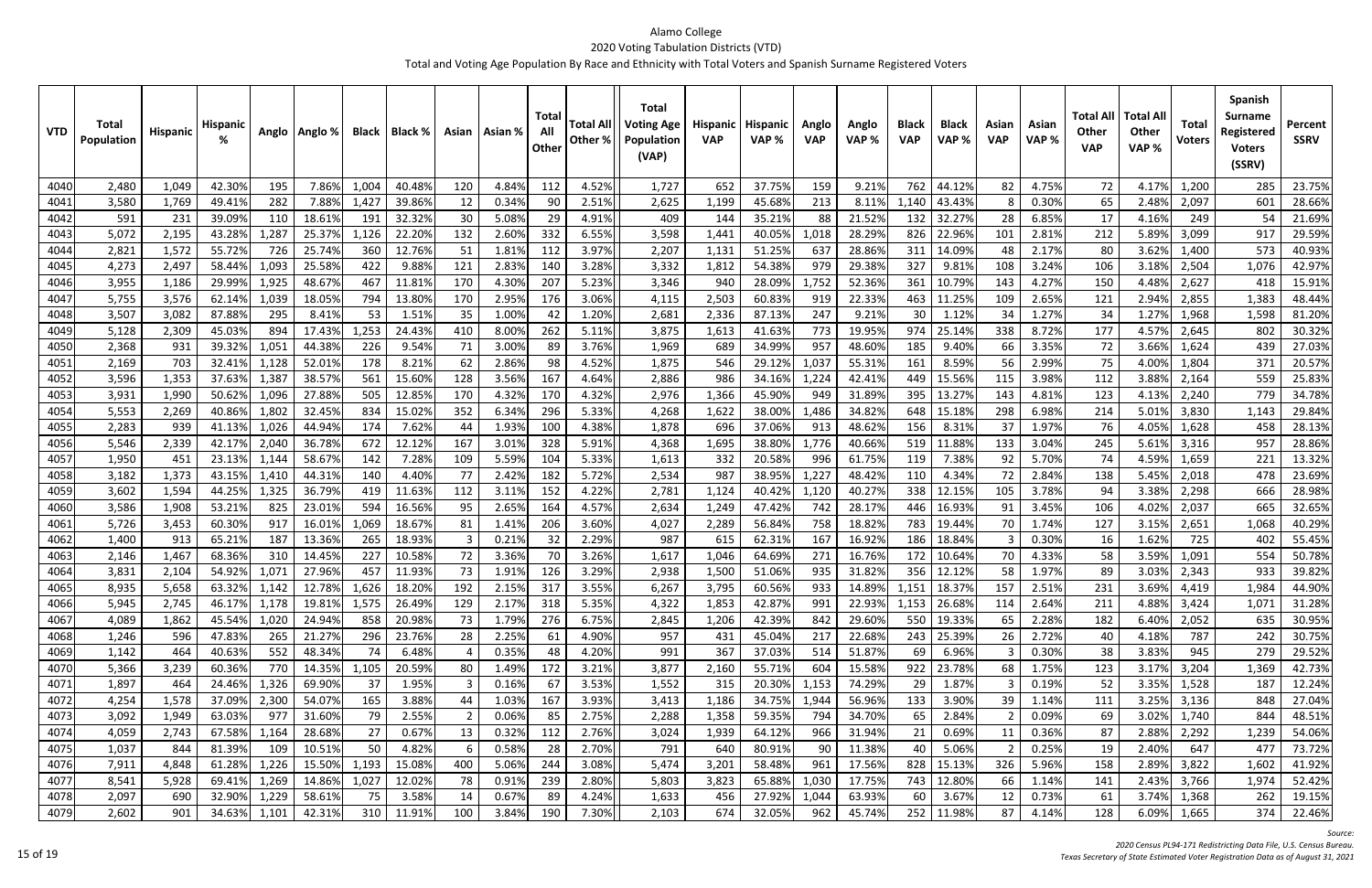| <b>VTD</b>   | <b>Total</b><br>Population | <b>Hispanic</b> | <b>Hispanic</b>  |              | Anglo   Anglo %  | <b>Black</b> | Black %         |               | Asian   Asian % | Tota<br>All<br>Other | <b>Total All</b><br>Other % | <b>Total</b><br><b>Voting Age</b><br>Population<br>(VAP) | Hispanic<br><b>VAP</b> | <b>Hispanic</b><br>VAP% | Anglo<br><b>VAP</b> | Anglo<br>VAP %   | <b>Black</b><br><b>VAP</b> | <b>Black</b><br>VAP% | Asian<br><b>VAP</b> | Asian<br>VAP%  | Total All<br><b>Other</b><br><b>VAP</b> | <b>Total Al</b><br><b>Other</b><br>VAP% | <b>Total</b><br><b>Voters</b> | <b>Spanish</b><br><b>Surname</b><br>Registered<br><b>Voters</b><br>(SSRV) | Percent<br><b>SSRV</b> |
|--------------|----------------------------|-----------------|------------------|--------------|------------------|--------------|-----------------|---------------|-----------------|----------------------|-----------------------------|----------------------------------------------------------|------------------------|-------------------------|---------------------|------------------|----------------------------|----------------------|---------------------|----------------|-----------------------------------------|-----------------------------------------|-------------------------------|---------------------------------------------------------------------------|------------------------|
| 4080         | 4,549                      | 2,778           | 61.07%           | 835          | 18.36%           | 730          | 16.05%          | 55            | 1.21%           | 151                  | 3.32%                       | 3,303                                                    | 1,896                  | 57.40%                  | 713                 | 21.59%           | 540                        | 16.35%               | 47                  | 1.42%          | 107                                     | 3.24%                                   | 2,371                         | 1,057                                                                     | 44.58%                 |
| 4081         | 1,280                      | 219             | 17.11%           | 713          | 55.70%           | 192          | 15.00%          | 47            | 3.67%           | 109                  | 8.52%                       | 828                                                      | 140                    | 16.91%                  | 455                 | 54.95%           | 144                        | 17.39%               | 33                  | 3.99%          | 56                                      | 6.76%                                   | 758                           | 41                                                                        | 5.41%                  |
| 4082         | 4,418                      | 2,105           | 47.65%           | 330          | 7.47%            | 1,779        | 40.27%          | 85            | 1.92%           | 119                  | 2.69%                       | 2,908                                                    | 1,309                  | 45.01%                  | 260                 | 8.94%            | 1,195                      | 41.09%               | 72                  | 2.48%          | 72                                      | 2.48%                                   | 1,990                         | 668                                                                       | 33.57%                 |
| 4083         | 1,373                      | 513             | 37.369           | 391          | 28.48%           | 301          | 21.92%          | 30            | 2.189           | 138                  | 10.05%                      | 890                                                      | 297                    | 33.37%                  | 287                 | 32.25%           | 205                        | 23.03%               | 26                  | 2.92%          | 75                                      | 8.43%                                   | 842                           | 196                                                                       | 23.28%                 |
| 4084         | 1,411                      | 884             | 62.659           | 204          | 14.46%           | 277          | 19.63%          |               | 0.43%           | -40                  | 2.83%                       | 1,040                                                    | 632                    | 60.77%                  | 158                 | 15.19%           | 215                        | 20.67%               |                     | 0.48%          | 30                                      | 2.88%                                   | 747                           | 334                                                                       | 44.71%                 |
| 4085         | 85                         | 34              | 40.00%           | 42           | 49.41%           |              | 4.71%           |               | 3.53%           |                      | 2.35%                       | 68                                                       | 21                     | 30.88%                  | 42                  | 61.76%           |                            | 5.88%                |                     | 1.47%          | $\sim$                                  | 0.00%                                   | 55                            | 11                                                                        | 20.00%                 |
| 4086         | 1,022                      | 574             | 56.169           | 396          | 38.75%           |              | 0.68%           |               | 0.78%           | 37                   | 3.62%                       | 775                                                      | 425                    | 54.84%                  | 313                 | 40.39%           |                            | 0.90%                |                     | 0.65%          | 25                                      | 3.23%                                   | 528                           | 248                                                                       | 46.97%                 |
| 4087         | 3,094                      | 763             | 24.669           | 964          | 31.16%           | 1,038        | 33.55%          | 104           | 3.36%           | 225                  | 7.27%                       | 2,350                                                    | 520                    | 22.13%                  | 750                 | 31.91%           | 859                        | 36.55%               | 89                  | 3.79%          | 132                                     | 5.62%                                   | 2,378                         | 400                                                                       | 16.82%                 |
| 4088         | 6,702                      | 3,092           | 46.149           | 1,408        | 21.019           | 1,677        | 25.02%          | 223           | 3.33%           | 302                  | 4.51%                       | 4,980                                                    | 2,099                  | 42.15%                  | 1,180               | 23.69%           | 1,302                      | 26.149               | 206                 | 4.14%          | 193                                     | 3.88%                                   | 4,046                         | 1,247                                                                     | 30.82%                 |
| 4089         | 5,797                      | 2,388           | 41.19%           | 1,87         | 32.28%           | 884          | 15.25%          | 252           | 4.35%           | 402                  | 6.93%                       | 4,150                                                    | 1,567                  | 37.76%                  | 1,501               | 36.17%           | 625                        | 15.069               | 209                 | 5.04%          | 248                                     | 5.98%                                   | 3,339                         | 911                                                                       | 27.28%                 |
| 4090         | 4,099                      | 1,697           | 41.40%           | 1,387        | 33.84%           | 572          | 13.95%          | 179           | 4.37%           | 264                  | 6.44%                       | 3,066                                                    | 1,149                  | 37.48%                  | 1,154               | 37.64%           | 444                        | 14.48%               | 142                 | 4.63%          | 177                                     | 5.77%                                   | 2,220                         | 595                                                                       | 26.80%                 |
| 4091         | 1,621                      | 736             | 45.40%           | -612         | 37.75%           | 90           | 5.55%           | 82            | 5.06%           | 101                  | 6.23%                       | 1,337                                                    | 559                    | 41.81%                  | 559                 | 41.81%           | 73                         | 5.46%                | 73                  | 5.46%          | 73                                      | 5.46%                                   | 1,006                         | 296                                                                       | 29.42%                 |
| 4092         | 2,698                      | 1,182           | 43.81%           | 1,063        | 39.40%           | 321          | 11.90%          | 53            | 1.96%           | 79                   | 2.93%                       | 2,086                                                    | 764                    | 36.63%                  | 970                 | 46.50%           | 257                        | 12.32%               |                     | 2.21%          | 49                                      | 2.35%                                   | 1,724                         | 438                                                                       | 25.41%                 |
| 4093         | 4,506                      | 2,387           | 52.97%           | 1,423        | 31.58%           | 419          | 9.30%           | 69            | 1.53%           | 208                  | 4.62%                       | 3,420                                                    | 1,672                  | 48.89%                  | 1,223               | 35.76%           | 303                        | 8.86%                | 59                  | 1.73%          | 163                                     | 4.77%                                   | 2,702                         | 1,022                                                                     | 37.82%                 |
| 4094         | 2,754                      | 1,294           | 46.99%           | 1,140        | 41.39%           | 152          | 5.52%           | 33            | 1.20%           | 135                  | 4.90%                       | 2,227                                                    | 931                    | 41.81%                  | 1,035               | 46.48%           | 118                        | 5.30%                | 31                  | 1.39%          | 112                                     | 5.03%                                   | 1,856                         | 594                                                                       | 32.00%                 |
| 4095         | 2,606                      | 1,488           | 57.10%           | 873          | 33.50%           | 121          | 4.64%           | 26            | 1.00%           | -98                  | 3.76%                       | 2,030                                                    | 1,059                  | 52.17%                  | 768                 | 37.83%           | 100                        | 4.93%                | 23                  | 1.13%          | 80                                      | 3.94%                                   | 1,705                         | 654                                                                       | 38.36%                 |
| 4096         | 5,783                      | 3,139           | 54.28%           | 1,423        | 24.61%           | 938          | 16.22%          | 97            | 1.68%           | 186                  | 3.22%                       | 4,482                                                    | 2,282                  | 50.91%                  | 1,263               | 28.18%           | 705                        | 15.73%               | 86                  | 1.92%          | 146                                     | 3.26%                                   | 2,653                         | 991                                                                       | 37.35%                 |
| 4097         | 4,251                      | 1,788           | 42.06%           | 1,536        | 36.13%           | 546          | 12.84%          | 186           | 4.38%           | 195                  | 4.59%                       | 3,068                                                    | 1,179                  | 38.43%                  | 1,215               | 39.60%           | 386                        | 12.58%               | 158                 | 5.15%          | 130                                     | 4.24%                                   | 2,329                         | 642                                                                       | 27.57%                 |
| 4098         | 2,894                      | 1,483           | 51.249           | 952          | 32.90%           | 260          | 8.98%           | 54            | 1.87%           | 145                  | 5.01%                       | 2,181                                                    | 1,032                  | 47.32%                  | 796                 | 36.50%           | 207                        | 9.49%                | 50                  | 2.29%          | 96                                      | 4.40%                                   | 1,672                         | 589                                                                       | 35.23%                 |
| 4099         | 2,395                      | 1,637           | 68.35%           | 560          | 23.38%           | 106          | 4.43%           | 28            | 1.17%           | -64                  | 2.67%                       | 1,851                                                    | 1,182                  | 63.86%                  | 499                 | 26.96%           | 85                         | 4.59%                | 28                  | 1.51%          | 57                                      | 3.08%                                   | 1,289                         | 633                                                                       | 49.11%                 |
| 4100         | 1,368                      | 574             | 41.96%           | 408          | 29.82%           | 209          | 15.28%          | 110           | 8.04%           | 67                   | 4.90%                       | 1,007                                                    | 391                    | 38.83%                  | 330                 | 32.77%           | 160                        | 15.89%               | 80                  | 7.94%          | 46                                      | 4.57%                                   | 957                           | 291                                                                       | 30.41%                 |
| 4101         | 1,962                      | 1,044           | 53.21%           | 666          | 33.94%           | 169          | 8.61%           |               | 0.109           | -81                  | 4.13%                       | 1,535                                                    | 778                    | 50.689                  | 564                 | 36.74%           | 140                        | 9.12%                |                     | 0.00%          | 53                                      | 3.45%                                   | 1,179                         | 411                                                                       | 34.86%                 |
| 4102         | 2,217                      | 1,171           | 52.82%           | 438          | 19.76%           | 500          | 22.55%          | 69            | 3.11%           | 39                   | 1.76%                       | 1,754                                                    | 890                    | 50.74%                  | 373                 | 21.27%           | 405                        | 23.09%               | 59                  | 3.36%          | 27                                      | 1.54%                                   | 950                           | 289                                                                       | 30.42%                 |
| 4103         | 13<br>3,739                | 2,006           | 38.46%<br>53.65% |              | 46.15%<br>31.67% | 254          | 0.00%<br>6.79%  | $\sim$<br>146 | 0.00%<br>3.90%  | 149                  | 15.38%<br>3.99%             | 10<br>2,740                                              | 1,364                  | 40.00%<br>49.78%        | 955                 | 40.00%<br>34.85% | 210                        | 0.00%<br>7.66%       |                     | 0.00%<br>4.31% | 93                                      | 20.00%<br>3.39%                         |                               | 824                                                                       | 35.89%                 |
| 4104         | $\sim$ $\sim$ $\sim$       |                 |                  | 1,184        | 40.22%           | 199          |                 |               |                 |                      | 5.29%                       |                                                          |                        | 40.87%                  | 948                 | 43.93%           |                            | 6.90%                | 118                 | 4.40%          |                                         | 3.89%                                   | 2,296                         | $\sim$ $\sim$                                                             | 31.08%                 |
| 4105<br>4106 | 2,852<br>1,591             | 1,236<br>1,116  | 43.34%<br>70.14% | 1,147<br>160 | 10.06%           | 249          | 6.98%<br>15.65% | 119<br>22     | 4.17%<br>1.38%  | 151<br>44            | 2.77%                       | 2,158<br>1,038                                           | 882<br>690             | 66.47%                  | 133                 | 12.81%           | 149<br>160                 | 15.41%               | 95<br>22            | 2.12%          | 84.<br>33                               | 3.18%                                   | 2,037<br>580                  | 633<br>288                                                                | 49.66%                 |
| 4107         | 1,473                      | 466             | 31.64%           | 521          | 35.37%           | 311          | 21.11%          | 115           | 7.81%           | 60                   | 4.07%                       | 1,212                                                    | 332                    | 27.39%                  | 476                 | 39.27%           |                            | 258 21.29%           | 99                  | 8.17%          | 47                                      | 3.88%                                   | 1,198                         | 198                                                                       | 16.53%                 |
| 4108         | 6,844                      | 3,489           | 50.98%           | 2,156        | 31.50%           | 749          | 10.94%          | 119           | 1.74%           | 331                  | 4.84%                       | 5,091                                                    | 2,413                  | 47.40%                  | 1,822               | 35.79%           |                            | 546 10.72%           | 102                 | 2.00%          | 208                                     | 4.09%                                   | 3,646                         | 1,277                                                                     | 35.02%                 |
| 4109         | 2,567                      | 1,103           | 42.97%           | 529          | 20.61%           | 708          | 27.58%          | 80            | 3.12%           | 147                  | 5.73%                       | 1,739                                                    | 695                    | 39.97%                  | 412                 | 23.69%           |                            | 483 27.77%           | 69                  | 3.97%          | 80                                      | 4.60%                                   | 1,609                         | 432                                                                       | 26.85%                 |
| 4110         | 1,963                      | 1,025           | 52.22%           | 743          | 37.85%           | 90           | 4.58%           | 25            | 1.27%           | 80                   | 4.08%                       | 1,588                                                    | 787                    | 49.56%                  | 652                 | 41.06%           | 79                         | 4.97%                | 25                  | 1.57%          | 45                                      | 2.83%                                   | 1,220                         | 411                                                                       | 33.69%                 |
| 4111         | 1,227                      | 399             | 32.52%           | 82           | 6.68%            | 696          | 56.72%          |               | 0.73%           | 41                   | 3.34%                       | 682                                                      | 208                    | 30.50%                  | 62                  | 9.09%            | 382                        | 56.01%               | -9                  | 1.32%          | 21                                      | 3.08%                                   | 453                           | 82                                                                        | 18.10%                 |
| 4112         | 915                        | 159             | 17.38%           | 674          | 73.66%           | 40           | 4.37%           | 16            | 1.75%           | 26                   | 2.84%                       | 850                                                      | 142                    | 16.71%                  | 636                 | 74.82%           | 39                         | 4.59%                | 11                  | 1.29%          | 22                                      | 2.59%                                   | 747                           | 79                                                                        | 10.58%                 |
| 4113         | 1,995                      | 1,063           | 53.28%           | 186          | 9.32%            | 677          | 33.93%          | 17            | 0.85%           | 52                   | 2.61%                       | 1,476                                                    | 745                    | 50.47%                  | 177                 | 11.99%           |                            | 513 34.76%           |                     | 0.54%          | 33                                      | 2.24%                                   | 981                           | 368                                                                       | 37.51%                 |
| 4114         | 226                        | 137             | 60.62%           | 28           | 12.39%           | 31           | 13.72%          | 10            | 4.42%           | 20                   | 8.85%                       | 153                                                      | 89                     | 58.17%                  | 24                  | 15.69%           | 22                         | 14.38%               |                     | 5.23%          | 10                                      | 6.54%                                   | 79                            | 37                                                                        | 46.84%                 |
| 4115         | 266                        | 111             | 41.73%           | 125          | 46.99%           |              | 1.88%           |               | 2.26%           | 19                   | 7.14%                       | 219                                                      | 84                     | 38.36%                  | 106                 | 48.40%           |                            | 2.28%                |                     | 2.74%          | 18                                      | 8.22%                                   | 210                           | 64                                                                        | 30.48%                 |
| 4116         | 77                         | 23              | 29.87%           | 29           | 37.66%           | 11           | 14.29%          |               | 5.19%           | 10                   | 12.99%                      | 56                                                       | 13                     | 23.21%                  | 25                  | 44.64%           |                            | 12.50%               |                     | 7.14%          |                                         | 12.50%                                  | 40                            |                                                                           | 0.00%                  |
| 4117         | 700                        | 312             | 44.57%           | 339          | 48.43%           | 16           | 2.29%           |               | 1.00%           | 26                   | 3.71%                       | 554                                                      | 225                    | 40.61%                  | 287                 | 51.81%           | 13                         | 2.35%                |                     | 0.90%          | 24                                      | 4.33%                                   | 525                           | 167                                                                       | 31.81%                 |
| 4118         | 117                        | 50              | 42.74%           | 58           | 49.57%           |              | 3.42%           | $\sim$        | 0.00%           |                      | 4.27%                       | 90                                                       | 35                     | 38.89%                  | 47                  | 52.22%           |                            | 4.44%                |                     | 0.00%          |                                         | 4.44%                                   | 73                            | 10                                                                        | 13.70%                 |
| 4119         | 922                        | 400             | 43.38%           | 421          | 45.66%           | 44           | 4.77%           | 26            | 2.82%           | 31                   | 3.36%                       | 826                                                      | 334                    | 40.44%                  | 392                 | 47.46%           | 44                         | 5.33%                | 26                  | 3.15%          | 30                                      | 3.63%                                   | 612                           | 155                                                                       | 25.33%                 |

*Source:*

*Census PL94‐171 Redistricting Data File, U.S. Census Bureau.*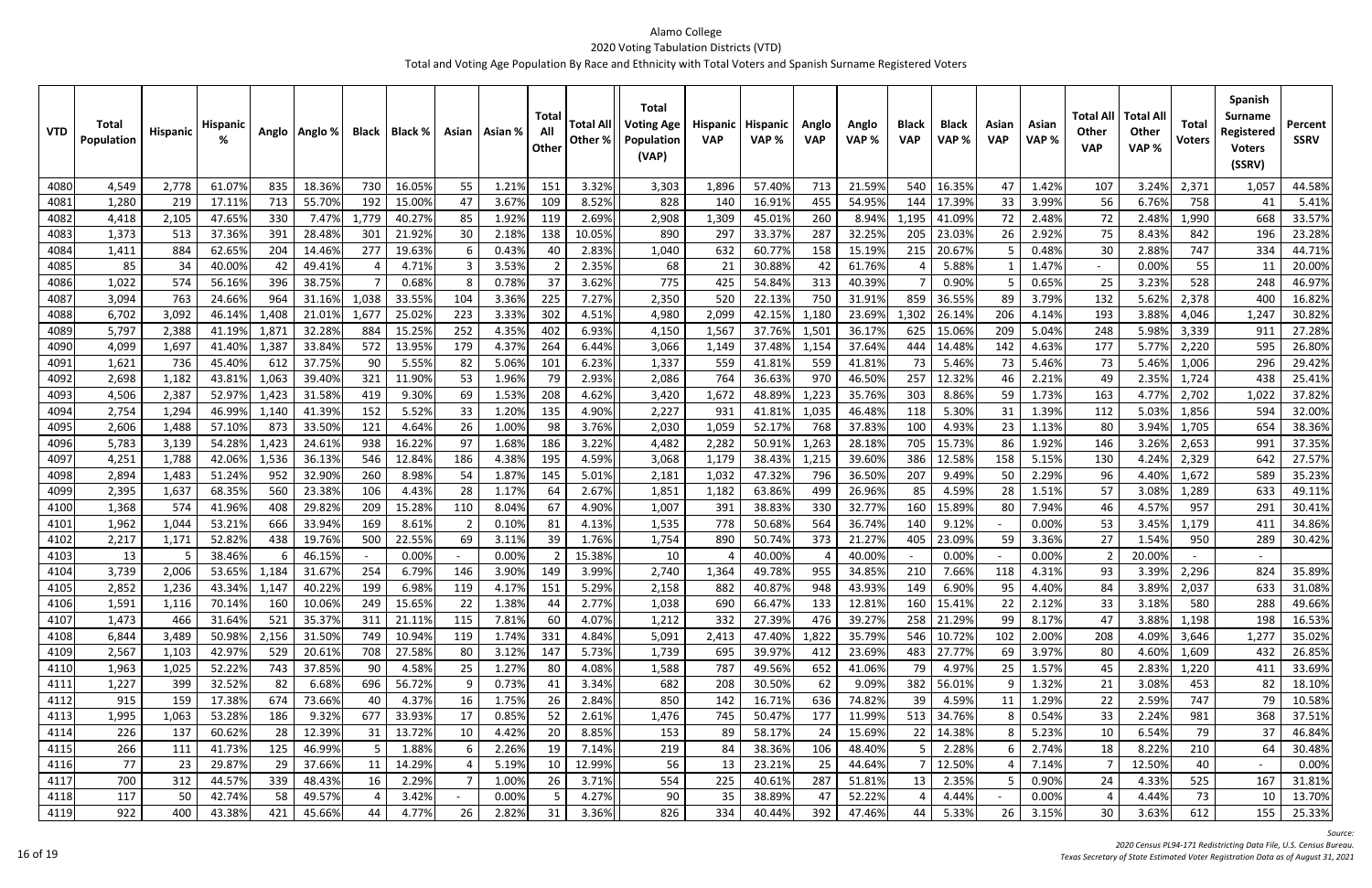| 14.29%<br>4120<br>599<br>212<br>35.399<br>163<br>27.21%<br>109<br>18.20%<br>84<br>14.02%<br>31<br>5.18%<br>525<br>178<br>33.90%<br>158<br>30.10%<br>94<br>17.90%<br>75<br>3.81%<br>20<br>225<br>48.92%<br>22<br>0.00%<br>4121<br>462<br>226<br>205<br>44.37%<br>- q<br>1.95%<br>0.00%<br>4.76%<br>362<br>159<br>43.92%<br>178<br>49.17%<br>1.93%<br>18<br>4.97%<br>214<br>46.229<br>5.88%<br>4122<br>119<br>55<br>47.06%<br>0.00%<br>92<br>39<br>42.39%<br>52.17%<br>1.09%<br>0.00%<br>4.35%<br>72<br>56<br>0.84%<br>48<br>4123<br>199<br>151<br>75.88%<br>5.53%<br>0.50%<br>165<br>71.52%<br>18.79%<br>2.42%<br>31<br>15.58%<br>11<br>2.51%<br>118<br>31<br>6.67%<br>0.61%<br>151<br>371<br>7.24%<br>0.47%<br>92<br>1.80%<br>3,078<br>564<br>324<br>7.99%<br>4124<br>5,121<br>4,007<br>78.25%<br>627<br>12.24%<br>24<br>4,056<br>75.89%<br>13.91%<br>23<br>0.57%<br>67<br>1.65%<br>2,240<br>258<br>40.70%<br>24.42%<br>68<br>26.36%<br>0.00%<br>8.53%<br>208<br>38.94%<br>51<br>24.52%<br>57<br>27.40%<br>0.00%<br>19<br>9.13%<br>4125<br>105<br>63<br>22<br>-81<br>96<br>3,263<br>1,169<br>35.83%<br>444<br>6.68%<br>722<br>1,058<br>45.78%<br>329<br>2.68%<br>1,993<br>1,349<br>41.34%<br>13.61%<br>83<br>2.54%<br>218<br>2,311<br>31.24%<br>14.24%<br>140<br>6.06%<br>4126<br>62<br>2.83%<br>4127<br>212<br>136<br>64.15%<br>12.74%<br>43<br>20.28%<br>0.00%<br>59.57%<br>27<br>19.15%<br>0.00%<br>2.84%<br>77<br>27<br>141<br>84<br>26<br>18.449 | <b>Surname</b><br>Percent<br>Registered<br><b>SSRV</b><br><b>Voters</b><br>(SSRV) |
|-------------------------------------------------------------------------------------------------------------------------------------------------------------------------------------------------------------------------------------------------------------------------------------------------------------------------------------------------------------------------------------------------------------------------------------------------------------------------------------------------------------------------------------------------------------------------------------------------------------------------------------------------------------------------------------------------------------------------------------------------------------------------------------------------------------------------------------------------------------------------------------------------------------------------------------------------------------------------------------------------------------------------------------------------------------------------------------------------------------------------------------------------------------------------------------------------------------------------------------------------------------------------------------------------------------------------------------------------------------------------------------------------------------------------------------------------------|-----------------------------------------------------------------------------------|
|                                                                                                                                                                                                                                                                                                                                                                                                                                                                                                                                                                                                                                                                                                                                                                                                                                                                                                                                                                                                                                                                                                                                                                                                                                                                                                                                                                                                                                                       | 18.22%<br>41                                                                      |
|                                                                                                                                                                                                                                                                                                                                                                                                                                                                                                                                                                                                                                                                                                                                                                                                                                                                                                                                                                                                                                                                                                                                                                                                                                                                                                                                                                                                                                                       | 67<br>31.31%                                                                      |
|                                                                                                                                                                                                                                                                                                                                                                                                                                                                                                                                                                                                                                                                                                                                                                                                                                                                                                                                                                                                                                                                                                                                                                                                                                                                                                                                                                                                                                                       | 31.94%<br>23                                                                      |
|                                                                                                                                                                                                                                                                                                                                                                                                                                                                                                                                                                                                                                                                                                                                                                                                                                                                                                                                                                                                                                                                                                                                                                                                                                                                                                                                                                                                                                                       | 82<br>54.30%                                                                      |
|                                                                                                                                                                                                                                                                                                                                                                                                                                                                                                                                                                                                                                                                                                                                                                                                                                                                                                                                                                                                                                                                                                                                                                                                                                                                                                                                                                                                                                                       | 1,589<br>70.94%                                                                   |
|                                                                                                                                                                                                                                                                                                                                                                                                                                                                                                                                                                                                                                                                                                                                                                                                                                                                                                                                                                                                                                                                                                                                                                                                                                                                                                                                                                                                                                                       | 24<br>25.00%                                                                      |
|                                                                                                                                                                                                                                                                                                                                                                                                                                                                                                                                                                                                                                                                                                                                                                                                                                                                                                                                                                                                                                                                                                                                                                                                                                                                                                                                                                                                                                                       | 20.37%<br>406                                                                     |
|                                                                                                                                                                                                                                                                                                                                                                                                                                                                                                                                                                                                                                                                                                                                                                                                                                                                                                                                                                                                                                                                                                                                                                                                                                                                                                                                                                                                                                                       | 54.55%<br>42                                                                      |
| 109<br>49.77%<br>87<br>4.57%<br>95<br>77<br>146<br>4128<br>219<br>39.73%<br>13<br>5.94%<br>0.00%<br>194<br>48.97%<br>39.69%<br>6.19%<br>0.00%<br>5.15%<br>10<br>12<br>10                                                                                                                                                                                                                                                                                                                                                                                                                                                                                                                                                                                                                                                                                                                                                                                                                                                                                                                                                                                                                                                                                                                                                                                                                                                                              | 38<br>26.03%                                                                      |
| 0.97%<br>4129<br>206<br>126<br>61.17%<br>71<br>34.47%<br>0.00%<br>3.40%<br>174<br>99<br>56.90%<br>66<br>37.93%<br>1.15%<br>0.00%<br>4.02%<br>135<br>$\overline{2}$<br>$\mathcal{P}$                                                                                                                                                                                                                                                                                                                                                                                                                                                                                                                                                                                                                                                                                                                                                                                                                                                                                                                                                                                                                                                                                                                                                                                                                                                                   | 75<br>55.56%                                                                      |
| 593<br>44.89%<br>195<br>33<br>2.50%<br>998<br>360<br>153<br>882<br>4130<br>1,321<br>438<br>33.16%<br>14.76%<br>62<br>4.69%<br>406<br>40.68%<br>36.07%<br>15.339<br>33<br>3.31%<br>46<br>4.61%                                                                                                                                                                                                                                                                                                                                                                                                                                                                                                                                                                                                                                                                                                                                                                                                                                                                                                                                                                                                                                                                                                                                                                                                                                                         | 289<br>32.77%                                                                     |
| 163<br>2.65%<br>157<br>869<br>465<br>53.51%<br>188<br>21.63%<br>18.76%<br>23<br>30<br>3.45%<br>638<br>316<br>49.53%<br>24.61%<br>125<br>19.59%<br>2.82%<br>22<br>3.45%<br>396<br>4131<br>18                                                                                                                                                                                                                                                                                                                                                                                                                                                                                                                                                                                                                                                                                                                                                                                                                                                                                                                                                                                                                                                                                                                                                                                                                                                           | 34.85%<br>138                                                                     |
| 4132<br>3,569<br>1,221<br>34.21%<br>24.949<br>1,106<br>30.99%<br>3.89%<br>5.97%<br>2,614<br>824<br>27.39%<br>837<br>4.44%<br>4.63%<br>890<br>139<br>213<br>31.52%<br>716<br>32.029<br>121<br>2,503<br>116                                                                                                                                                                                                                                                                                                                                                                                                                                                                                                                                                                                                                                                                                                                                                                                                                                                                                                                                                                                                                                                                                                                                                                                                                                             | 542<br>21.65%                                                                     |
| 42.259<br>0.00%<br>4.23%<br>50.00%<br>4133<br>71<br>25<br>35.21%<br>30<br>18.31%<br>60<br>20<br>33.33%<br>30<br>13.33%<br>0.00%<br>3.33%<br>33<br>13<br>3                                                                                                                                                                                                                                                                                                                                                                                                                                                                                                                                                                                                                                                                                                                                                                                                                                                                                                                                                                                                                                                                                                                                                                                                                                                                                             | 18.18%                                                                            |
| 4134<br>19<br>47.37%<br>0.00%<br>15.79%<br>16<br>0.00%<br>0.00%<br>18.75%<br>5<br>-9<br>36.84%<br>0.00%<br>3<br>43.75%<br>37.50%<br>-6                                                                                                                                                                                                                                                                                                                                                                                                                                                                                                                                                                                                                                                                                                                                                                                                                                                                                                                                                                                                                                                                                                                                                                                                                                                                                                                | 20.00%                                                                            |
| 4135                                                                                                                                                                                                                                                                                                                                                                                                                                                                                                                                                                                                                                                                                                                                                                                                                                                                                                                                                                                                                                                                                                                                                                                                                                                                                                                                                                                                                                                  |                                                                                   |
| 1,962<br>1.63%<br>203<br>4136<br>906<br>46.189<br>669<br>34.10%<br>268<br>13.66%<br>32<br>87<br>4.43%<br>1,408<br>606<br>43.04%<br>524<br>37.22%<br>14.42%<br>1.70%<br>3.62%<br>1,688<br>24<br>51                                                                                                                                                                                                                                                                                                                                                                                                                                                                                                                                                                                                                                                                                                                                                                                                                                                                                                                                                                                                                                                                                                                                                                                                                                                     | 462<br>27.37%                                                                     |
| 199<br>1.51%<br>5.53%<br>17.729<br>73.42%<br>4137<br>40<br>20.109<br>72.36%<br>0.50%<br>3<br>11<br>158<br>28<br>116<br>0.00%<br>1.90%<br>6.96%<br>120<br>144<br>11                                                                                                                                                                                                                                                                                                                                                                                                                                                                                                                                                                                                                                                                                                                                                                                                                                                                                                                                                                                                                                                                                                                                                                                                                                                                                    | 15.00%<br>18                                                                      |
| 4138<br>$\sim$                                                                                                                                                                                                                                                                                                                                                                                                                                                                                                                                                                                                                                                                                                                                                                                                                                                                                                                                                                                                                                                                                                                                                                                                                                                                                                                                                                                                                                        |                                                                                   |
| 22<br>0.00%<br>0.00%<br>4139<br>63.64%<br>0.00%<br>18.18%<br>16<br>50.00%<br>25.00%<br>0.00%<br>25.00%<br>14<br>18.18%<br>$\sim$                                                                                                                                                                                                                                                                                                                                                                                                                                                                                                                                                                                                                                                                                                                                                                                                                                                                                                                                                                                                                                                                                                                                                                                                                                                                                                                      |                                                                                   |
| 4140                                                                                                                                                                                                                                                                                                                                                                                                                                                                                                                                                                                                                                                                                                                                                                                                                                                                                                                                                                                                                                                                                                                                                                                                                                                                                                                                                                                                                                                  |                                                                                   |
| 1,156<br>769<br>66.52%<br>57<br>4.93%<br>0.09%<br>1.82%<br>688<br>63.52%<br>5.96%<br>4141<br>308<br>26.64%<br>21<br>437<br>41<br>193<br>28.059<br>0.00%<br>17<br>2.47%<br>415                                                                                                                                                                                                                                                                                                                                                                                                                                                                                                                                                                                                                                                                                                                                                                                                                                                                                                                                                                                                                                                                                                                                                                                                                                                                         | 225<br>54.22%                                                                     |
| 568<br>36.41%<br>207<br>13.27%<br>709<br>45.45%<br>1.86%<br>3.01%<br>172<br>14.16%<br>548<br>29<br>2.39%<br>779<br>4142<br>1,560<br>29<br>1,215<br>432<br>35.56%<br>45.109<br>34<br>2.80%<br>47                                                                                                                                                                                                                                                                                                                                                                                                                                                                                                                                                                                                                                                                                                                                                                                                                                                                                                                                                                                                                                                                                                                                                                                                                                                       | 22.08%<br>172                                                                     |
| 9,172<br>45.91%<br>17.629<br>2,561<br>27.92%<br>267<br>2.91%<br>517<br>5.64%<br>6,264<br>2,721<br>1,228<br>19.60%<br>1,811<br>28.91%<br>196<br>3.13%<br>308<br>4.92%<br>4143<br>4,211<br>1,616<br>43.449<br>4,921                                                                                                                                                                                                                                                                                                                                                                                                                                                                                                                                                                                                                                                                                                                                                                                                                                                                                                                                                                                                                                                                                                                                                                                                                                     | 1,566<br>31.82%                                                                   |
| 703<br>220<br>31.29%<br>55.33%<br>6.97%<br>0.85%<br>5.55%<br>28.67%<br>356<br>6.50%<br>1.00%<br>4.50%<br>4144<br>39<br>600<br>172<br>59.33%<br>27<br>529<br>389<br>49<br>39<br>6                                                                                                                                                                                                                                                                                                                                                                                                                                                                                                                                                                                                                                                                                                                                                                                                                                                                                                                                                                                                                                                                                                                                                                                                                                                                      | 18.15%<br>96                                                                      |
| 20.83%<br>0.00%<br>4145<br>19.23%<br>42.31%<br>19.23%<br>$0.00\%$<br>45.83%<br>12.50%<br>19.23%<br>5 20.83%<br>11 <sub>1</sub><br>11<br>24<br>b<br>כ<br>Zb.<br>5<br>כ<br>C                                                                                                                                                                                                                                                                                                                                                                                                                                                                                                                                                                                                                                                                                                                                                                                                                                                                                                                                                                                                                                                                                                                                                                                                                                                                            | 50.00%<br>з                                                                       |
| 27<br>39<br>4146<br>80<br>43<br>53.75%<br>20 <sup>1</sup><br>12.50%<br>1.25%<br>7.50%<br>62<br>43.55%<br>19<br>30.65%<br>25.00%<br>10<br>10 <sup>1</sup><br>16.13%<br>1.61%<br>8.06%<br>6<br>484<br>237<br>3.72%<br>5.17%<br>132<br>33.17%<br>211<br>4.77%<br>15<br>3.77%<br>284                                                                                                                                                                                                                                                                                                                                                                                                                                                                                                                                                                                                                                                                                                                                                                                                                                                                                                                                                                                                                                                                                                                                                                      | 38.46%<br>15<br>74                                                                |
| 4147<br>185<br>38.22%<br>48.97%<br>3.93%<br>18<br>25<br>398<br>53.02%<br>19<br>19<br>21<br>5.28%<br>0.00%<br>210<br>0.00%<br>4148<br>270<br>176<br>65.19%<br>77<br>28.52%<br>10<br>3.70%<br>2.59%<br>135<br>64.29%<br>62<br>29.52%<br>4.29%<br>1.90%<br>159<br>$\sim$                                                                                                                                                                                                                                                                                                                                                                                                                                                                                                                                                                                                                                                                                                                                                                                                                                                                                                                                                                                                                                                                                                                                                                                 | 26.06%<br>46.54%<br>74                                                            |
| 829<br>4.70%<br>1,085<br>68.29%<br>228<br>52<br>4.79%<br>1.20%<br>51<br>4.70%<br>65.38%<br>200<br>24.13%<br>39<br>1.33%<br>4149<br>741<br>21.01%<br>13<br>542<br>37<br>4.46%<br>551<br>11                                                                                                                                                                                                                                                                                                                                                                                                                                                                                                                                                                                                                                                                                                                                                                                                                                                                                                                                                                                                                                                                                                                                                                                                                                                             | 292<br>52.99%                                                                     |
| 2,316<br>4150<br>3,066<br>1,364<br>44.49%<br>20.87%<br>791<br>25.80%<br>102<br>3.33%<br>5.51%<br>964<br>41.62%<br>544<br>23.49%<br>637<br>27.50%<br>3.24%<br>1,947<br>640<br>169<br>75<br>96<br>4.15%                                                                                                                                                                                                                                                                                                                                                                                                                                                                                                                                                                                                                                                                                                                                                                                                                                                                                                                                                                                                                                                                                                                                                                                                                                                 | 31.43%<br>612                                                                     |
| 803<br>0.50%<br>4.23%<br>639<br>4151<br>26.53%<br>546<br>68.00%<br>0.75%<br>151<br>23.63%<br>454<br>71.05%<br>0.78%<br>0.31%<br>27<br>4.23%<br>674<br>213<br>34                                                                                                                                                                                                                                                                                                                                                                                                                                                                                                                                                                                                                                                                                                                                                                                                                                                                                                                                                                                                                                                                                                                                                                                                                                                                                       | 121<br>17.95%                                                                     |
| 4152<br>3,707<br>52.55%<br>625<br>16.86%<br>57<br>4.18%<br>802<br>29.18%<br>471<br>52<br>1.89%<br>1,948<br>922<br>24.87%<br>1.54%<br>155<br>2,748<br>1,321<br>48.07%<br>17.14%<br>102<br>3.71%<br>2,078                                                                                                                                                                                                                                                                                                                                                                                                                                                                                                                                                                                                                                                                                                                                                                                                                                                                                                                                                                                                                                                                                                                                                                                                                                               | 33.88%<br>704                                                                     |
| 57.52%<br>4.13%<br>4153<br>339<br>122<br>35.99%<br>1.77%<br>0.59%<br>246<br>140<br>56.91%<br>90<br>36.59%<br>1.63%<br>0.81%<br>4.07%<br>250<br>195<br>14<br>10<br>-6                                                                                                                                                                                                                                                                                                                                                                                                                                                                                                                                                                                                                                                                                                                                                                                                                                                                                                                                                                                                                                                                                                                                                                                                                                                                                  | 130<br>52.00%                                                                     |
| 6.33%<br>5.32%<br>4.98%<br>915<br>729<br>4154<br>1,185<br>732<br>61.77%<br>256<br>21.60%<br>75<br>63<br>59<br>539<br>58.91%<br>225<br>24.59%<br>58<br>6.34%<br>55<br>6.01%<br>4.15%<br>38                                                                                                                                                                                                                                                                                                                                                                                                                                                                                                                                                                                                                                                                                                                                                                                                                                                                                                                                                                                                                                                                                                                                                                                                                                                             | 323<br>44.31%                                                                     |
| 3.09%<br>4155<br>3,435<br>67.25%<br>27.42%<br>52<br>1.51%<br>25<br>0.73%<br>106<br>2,909<br>1,902<br>65.38%<br>28.98%<br>1.55%<br>24<br>0.83%<br>3.27%<br>2,348<br>2,310<br>942<br>843<br>45<br>95                                                                                                                                                                                                                                                                                                                                                                                                                                                                                                                                                                                                                                                                                                                                                                                                                                                                                                                                                                                                                                                                                                                                                                                                                                                    | 1,292<br>55.03%                                                                   |
| 4156<br>2,037<br>824<br>40.45%<br>584<br>28.67%<br>5.65%<br>6.09%<br>579<br>38.34%<br>309<br>20.46%<br>453<br>30.00%<br>90<br>5.96%<br>390<br>19.15%<br>115<br>124<br>1,510<br>79<br>5.23%<br>1,161                                                                                                                                                                                                                                                                                                                                                                                                                                                                                                                                                                                                                                                                                                                                                                                                                                                                                                                                                                                                                                                                                                                                                                                                                                                   | 266<br>22.91%                                                                     |
| 4157<br>1,883<br>74.90%<br>33<br>1.31%<br>0.40%<br>2.47%<br>2,052<br>72.12%<br>483<br>23.54%<br>0.49%<br>2.24%<br>2,514<br>526<br>20.92%<br>62<br>1,480<br>33<br>1.61%<br>10<br>1,769<br>46<br>-10                                                                                                                                                                                                                                                                                                                                                                                                                                                                                                                                                                                                                                                                                                                                                                                                                                                                                                                                                                                                                                                                                                                                                                                                                                                    | 1,062<br>60.03%                                                                   |
| 4158<br>33.33%<br>171<br>17.27%<br>5.76%<br>874<br>2.52%<br>990<br>330<br>22<br>2.22%<br>57<br>270<br>30.89%<br>375<br>156<br>17.85%<br>22<br>5.84%<br>548<br>410<br>41.41%<br>42.91%<br>51                                                                                                                                                                                                                                                                                                                                                                                                                                                                                                                                                                                                                                                                                                                                                                                                                                                                                                                                                                                                                                                                                                                                                                                                                                                           | 21.35%<br>117                                                                     |
| 92<br>56.52%<br>2.17%<br>0.00%<br>16.30%<br>54<br>33.33%<br>0.00%<br>24<br>4159<br>52<br>23<br>25.00%<br>15<br>55.56%<br>18<br>0.00%<br>11.11%<br>$\overline{2}$<br>30<br>6                                                                                                                                                                                                                                                                                                                                                                                                                                                                                                                                                                                                                                                                                                                                                                                                                                                                                                                                                                                                                                                                                                                                                                                                                                                                           | 13<br>54.17%                                                                      |

*Source:*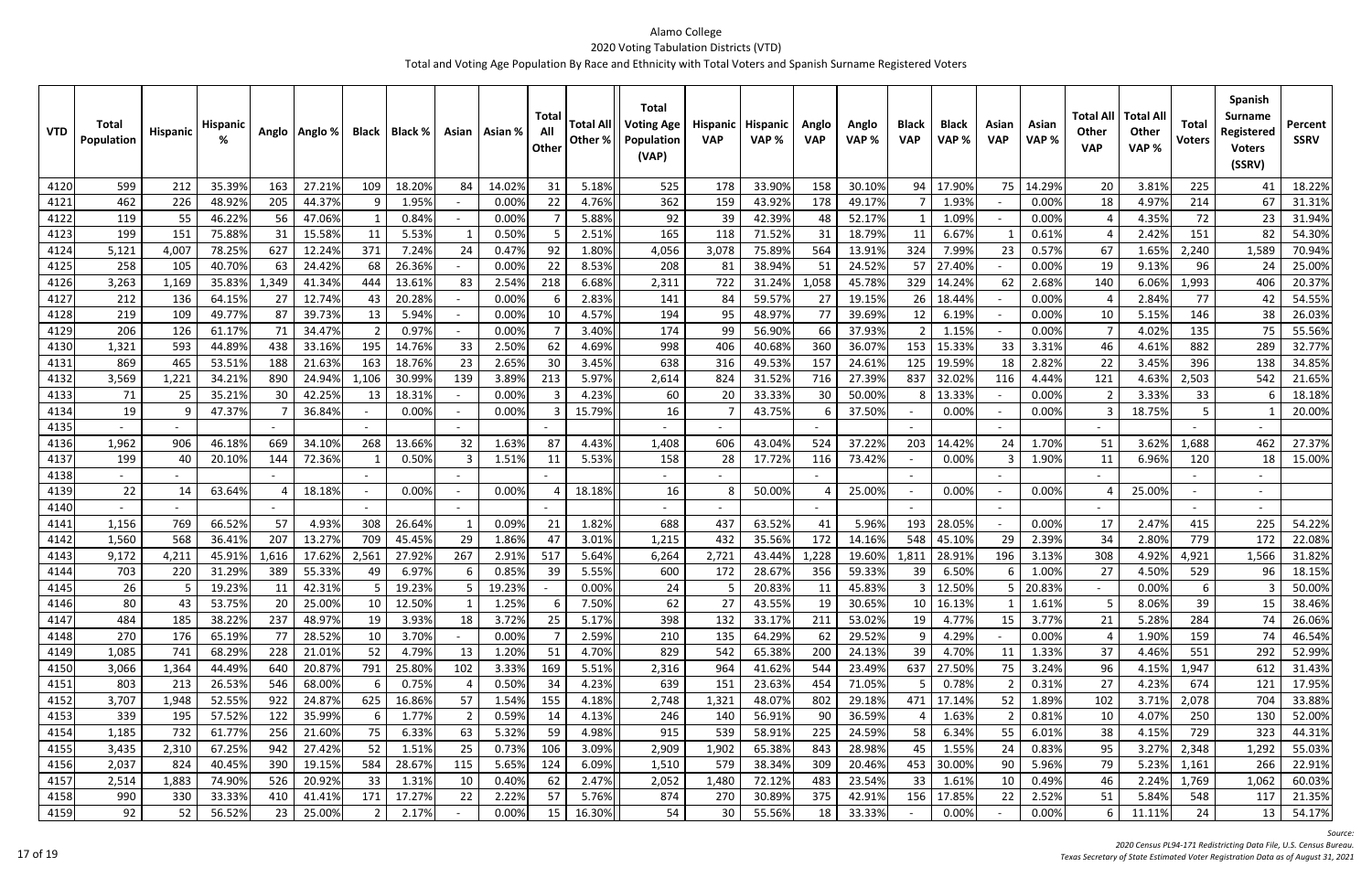| <b>VTD</b>   | <b>Total</b><br>Population | Hispanic | <b>Hispani</b> |                          | Anglo   Anglo % |       | <b>Black   Black %</b> |        | Asian   Asian % | Total<br>All<br>Other    | <b>Total Al</b><br>Other % | <b>Total</b><br><b>Voting Age</b><br>Population<br>(VAP) | <b>Hispanic</b><br><b>VAP</b> | <b>Hispanic</b><br>VAP% | Anglo<br><b>VAP</b> | Anglo<br>VAP % | <b>Black</b><br><b>VAP</b> | <b>Black</b><br>VAP% | Asian<br><b>VAP</b> | Asian<br>VAP% | <b>Total All</b><br>Other<br><b>VAP</b> | <b>Total Al</b><br>Other<br>VAP% | Total<br><b>Voters</b> | Spanish<br><b>Surname</b><br>Registered<br><b>Voters</b><br>(SSRV) | Percent<br><b>SSRV</b> |
|--------------|----------------------------|----------|----------------|--------------------------|-----------------|-------|------------------------|--------|-----------------|--------------------------|----------------------------|----------------------------------------------------------|-------------------------------|-------------------------|---------------------|----------------|----------------------------|----------------------|---------------------|---------------|-----------------------------------------|----------------------------------|------------------------|--------------------------------------------------------------------|------------------------|
| 4160         | 4,335                      | 2,501    | 57.69%         | 585                      | 13.49%          | 1,023 | 23.60%                 | 80     | 1.85%           | 146                      | 3.37%                      | 2,914                                                    | 1,633                         | 56.04%                  | 442                 | 15.17%         | 687                        | 23.58%               | 65                  | 2.23%         | 87                                      | 2.99%                            | 2,091                  | 811                                                                | 38.79%                 |
| 4161         | 1,568                      | 639      | 40.75%         | 206                      | 13.14%          | 566   | 36.10%                 | 71     | 4.53%           | 86                       | 5.48%                      | 1,191                                                    | 460                           | 38.62%                  | 173                 | 14.53%         | 427                        | 35.85%               | 67                  | 5.63%         | 64                                      | 5.37%                            | 762                    | 186                                                                | 24.41%                 |
| 4162         | 4,322                      | 2,125    | 49.17%         | 1,273                    | 29.45%          | 557   | 12.89%                 | 73     | 1.69%           | 294                      | 6.80%                      | 3,154                                                    | 1,445                         | 45.81%                  | 1,057               | 33.51%         | 400                        | 12.689               | 67                  | 2.12%         | 185                                     | 5.87%                            | 2,535                  | 825                                                                | 32.54%                 |
| 4163         | 3,210                      | 1,259    | 39.22%         | 768                      | 23.93%          | 867   | 27.01%                 | 101    | 3.159           | 215                      | 6.70%                      | 2,331                                                    | 844                           | 36.219                  | 583                 | 25.01%         | 691                        | 29.64%               | 90                  | 3.86%         | 123                                     | 5.28%                            | 2,163                  | 576                                                                | 26.63%                 |
| 4164         | 3,394                      | 1,330    | 39.19%         | 1,573                    | 46.35%          | 205   | 6.04%                  | 79     | 2.33%           | 207                      | 6.10%                      | 2,657                                                    | 896                           | 33.72%                  | 1,365               | 51.37%         | 173                        | 6.51%                | 72                  | 2.71%         | 151                                     | 5.68%                            | 2,439                  | 537                                                                | 22.02%                 |
| 4165         | 177                        | 69       | 38.989         | 103                      | 58.19%          |       | 0.00%                  |        | 0.00%           |                          | 2.82%                      | 147                                                      | 58                            | 39.46%                  | 87                  | 59.18%         |                            | 0.00%                |                     | 0.00%         |                                         | 1.36%                            | 129                    | 54                                                                 | 41.86%                 |
| 4166         | 737                        | 424      | 57.53%         | 120                      | 16.28%          | 134   | 18.18%                 | 41     | 5.56%           | 18                       | 2.44%                      | 514                                                      | 286                           | 55.64%                  | 91                  | 17.70%         | 91                         | 17.70%               | 33                  | 6.42%         | 13                                      | 2.53%                            | 374                    | 124                                                                | 33.16%                 |
| 4167         | 166                        | 113      | 68.07%         | 44                       | 26.51%          |       | 0.00%                  |        | 0.00%           |                          | 5.42%                      | 138                                                      | 85                            | 61.59%                  | 44                  | 31.88%         |                            | 0.00%                |                     | 0.00%         |                                         | 6.52%                            | 52                     | 24                                                                 | 46.15%                 |
| 4168         | 4,164                      | 2,106    | 50.589         | 805                      | 19.33%          | 994   | 23.87%                 | 79     | 1.90%           | 180                      | 4.32%                      | 2,919                                                    | 1,379                         | 47.249                  | 653                 | 22.37%         | 718                        | 24.609               | 73                  | 2.50%         | 96                                      | 3.29%                            | 2,492                  | 881                                                                | 35.35%                 |
| 4169         | 495                        | 187      | 37.78%         | 261                      | 52.73%          | 22    | 4.44%                  | 8      | 1.62%           | 17                       | 3.43%                      | 410                                                      | 129                           | 31.46%                  | 240                 | 58.54%         | 22                         | 5.37%                |                     | 0.98%         | 15                                      | 3.66%                            | 335                    | 80                                                                 | 23.88%                 |
| 417C         | 866                        | 519      | 59.939         | 223                      | 25.75%          | 80    | 9.24%                  | 19     | 2.199           | 25                       | 2.89%                      | 652                                                      | 366                           | 56.13%                  | 192                 | 29.45%         | 61                         | 9.36%                |                     | 2.30%         | 18                                      | 2.76%                            | 433                    | 167                                                                | 38.57%                 |
| 4171         | 1,744                      | 844      | 48.399         | 737                      | 42.26%          | 67    | 3.84%                  | 18     | 1.03%           | 78                       | 4.47%                      | 1,332                                                    | 603                           | 45.27%                  | 608                 | 45.65%         | 58                         | 4.35%                | 13                  | 0.98%         | 50                                      | 3.75%                            | 1,279                  | 450                                                                | 35.18%                 |
| 4172         | 2,498                      | 1,345    | 53.84%         | 877                      | 35.11%          | 133   | 5.32%                  | 53     | 2.129           | 90                       | 3.60%                      | 1,939                                                    | 1,004                         | 51.78%                  | 723                 | 37.29%         | 97                         | 5.00%                | 45                  | 2.32%         | 70                                      | 3.61%                            | 1,444                  | 558                                                                | 38.64%                 |
| 4173         | 3,033                      | 1,353    | 44.61%         | 1,097                    | 36.17%          | 378   | 12.46%                 | 74     | 2.449           | 131                      | 4.32%                      | 2,387                                                    | 954                           | 39.97%                  | 992                 | 41.56%         | 286                        | 11.98%               | 60                  | 2.51%         | 95                                      | 3.98%                            | 1,639                  | 428                                                                | 26.11%                 |
| 4174         | 2,563                      | 1,613    | 62.93%         | 589                      | 22.98%          | 224   | 8.74%                  | 45     | 1.76%           | 92                       | 3.59%                      | 1,906                                                    | 1,121                         | 58.81%                  | 494                 | 25.92%         | 179                        | 9.39%                | 43                  | 2.26%         | 69                                      | 3.62%                            | 1,413                  | 649                                                                | 45.93%                 |
| 4175         |                            |          |                |                          |                 |       |                        |        |                 |                          |                            |                                                          |                               |                         |                     |                |                            |                      |                     |               |                                         |                                  |                        |                                                                    |                        |
| 4176         | 1,397                      | 547      | 39.169         | 737                      | 52.76%          | 40    | 2.86%                  | 30     | 2.15%           | 43                       | 3.08%                      | 1,167                                                    | 412                           | 35.30%                  | 655                 | 56.13%         | 32                         | 2.74%                | 30                  | 2.57%         | 38                                      | 3.26%                            | 965                    | 259                                                                | 26.84%                 |
| 4177         | 54                         | 54       | 100.00%        |                          | 0.00%           |       | 0.00%                  |        | 0.00%           |                          | 0.00%                      | 37                                                       | 37                            | 100.00%                 |                     | 0.00%          |                            | 0.00%                |                     | 0.00%         |                                         | 0.00%                            | 41                     | 32                                                                 | 78.05%                 |
| 4178         | 8                          |          | 50.00%         |                          | 0.00%           |       | 0.00%                  |        | 12.50%          | 3                        | 37.50%                     |                                                          |                               | 42.86%                  |                     | 0.00%          |                            | 0.00%                |                     | 14.29%        |                                         | 42.86%                           | 3                      |                                                                    | 0.00%                  |
| 4179         | 4,111                      | 1,926    | 46.85%         | 1,638                    | 39.84%          | 232   | 5.64%                  | 159    | 3.87%           | 156                      | 3.79%                      | 3,252                                                    | 1,405                         | 43.20%                  | 1,415               | 43.51%         | 185                        | 5.69%                | 141                 | 4.34%         | 106                                     | 3.26%                            | 2,914                  | 992                                                                | 34.04%                 |
| 4180         | 8                          |          | 87.50%         |                          | 0.00%           |       | 0.00%                  |        | 12.50%          |                          | 0.00%                      |                                                          |                               | 75.00%                  |                     | 0.00%          |                            | 0.00%                |                     | 25.009        |                                         | 0.00%                            |                        |                                                                    | 50.00%                 |
| 4181<br>4182 | 20                         | 10       | 50.009         |                          | 0.00%           |       | 0.00%                  |        | 25.009          |                          | 25.00%                     | 18                                                       |                               | 50.00%                  |                     | 0.00%          |                            | 0.00%                |                     | 27.789        |                                         | 22.22%                           | $\overline{2}$         |                                                                    | 50.00%                 |
| 4183         | 80                         | 41       | 51.25%         | 39                       | 48.75%          |       | 0.00%                  |        | 0.00%           |                          | 0.00%                      | 71                                                       | 36                            | 50.70%                  | 35                  | 49.30%         |                            | 0.00%                |                     | 0.00%         | $\sim$                                  | 0.00%                            | 76                     | 24                                                                 | 31.58%                 |
| 4184         | 26                         | 25       | 96.15%         |                          | 0.00%           |       | 0.00%                  |        | 3.85%           |                          | 0.00%                      | 26                                                       | 25                            | 96.15%                  |                     | 0.00%          |                            | 0.00%                |                     | 3.85%         |                                         | 0.00%                            | 25                     | 16                                                                 | 64.00%                 |
| 4185         | 8                          | b        | 75.00%         |                          | 0.00%           |       | 25.00%                 |        | 0.00%           |                          | 0.00%                      | 3                                                        |                               | 33.33%                  |                     | 0.00%          |                            | 66.67%               |                     | 0.00%         | $\sim$                                  | 0.00%                            |                        |                                                                    | 100.00%                |
| 4186         | 141                        | 50       | 35.46%         | 80                       | 56.74%          |       | 2.84%                  |        | 0.00%           |                          | 4.96%                      | 108                                                      | 30                            | 27.78%                  | 69                  | 63.89%         |                            | 3.70%                |                     | 0.00%         |                                         | 4.63%                            | 98                     | 19                                                                 | 19.39%                 |
| 4187         |                            |          |                |                          |                 |       |                        | $\sim$ |                 |                          |                            |                                                          |                               |                         |                     |                | $\overline{\phantom{a}}$   |                      |                     |               | $\sim$                                  |                                  |                        |                                                                    |                        |
| 4188         |                            |          |                |                          |                 |       |                        | $\sim$ |                 |                          |                            | $\overline{\phantom{a}}$                                 | $\overline{\phantom{a}}$      |                         |                     |                |                            |                      |                     |               | $\overline{\phantom{a}}$                |                                  |                        |                                                                    |                        |
| 4189         | 1,766                      | 897      | 50.79%         | 322                      | 18.23%          | 426   | 24.12%                 | 39     | 2.21%           | 82                       | 4.64%                      | 1,205                                                    | 580                           | 48.13%                  | 267                 | 22.16%         |                            | 290 24.07%           | 31                  | 2.57%         | 37                                      | 3.07%                            | 1,001                  | 357                                                                | 35.66%                 |
| 4190         | 19                         | -4       | 21.05%         |                          | 36.84%          |       | 10.53%                 |        | 0.00%           |                          | 31.58%                     | 15                                                       |                               | 20.00%                  |                     | 33.33%         | 2 <sup>1</sup>             | 13.33%               |                     | 0.00%         |                                         | 33.33%                           | 6                      |                                                                    | 33.33%                 |
| 4191         | 23                         | - 9      | 39.13%         | 1                        | 4.35%           | -6    | 26.09%                 |        | 0.00%           |                          | 30.43%                     | 13                                                       | 5                             | 38.46%                  |                     | 0.00%          |                            | 2 15.38%             |                     | 0.00%         |                                         | 46.15%                           | $\overline{4}$         |                                                                    | 0.00%                  |
| 4192         | $\overline{2}$             |          | 50.00%         |                          | 50.00%          |       | 0.00%                  |        | 0.00%           |                          | 0.00%                      |                                                          |                               | 0.00%                   |                     | 100.00%        |                            | 0.00%                |                     | 0.00%         | $\sim$                                  | 0.00%                            |                        |                                                                    |                        |
| 4193         | 217                        | 126      | 58.06%         | 37                       | 17.05%          | 29    | 13.36%                 |        | 1.84%           | 21                       | 9.68%                      | 155                                                      | 85                            | 54.84%                  | 29                  | 18.71%         | 22                         | 14.19%               |                     | 1.29%         | 17                                      | 10.97%                           | 82                     | 43                                                                 | 52.44%                 |
| 4194         | 2,092                      | 1,146    | 54.78%         | 633                      | 30.26%          | 150   | 7.17%                  | 54     | 2.58%           | 109                      | 5.21%                      | 1,597                                                    | 817                           | 51.16%                  | 521                 | 32.62%         | 121                        | 7.58%                | 52                  | 3.26%         | 86                                      | 5.39%                            | 960                    | 361                                                                | 37.60%                 |
| 4195         | $\overline{7}$             |          | 14.29%         |                          | 57.14%          |       | 28.57%                 |        | 0.00%           |                          | 0.00%                      |                                                          |                               | 14.29%                  |                     | 57.14%         | $\overline{2}$             | 28.57%               |                     | 0.00%         |                                         | 0.00%                            |                        |                                                                    |                        |
| 4196         |                            |          |                | $\overline{\phantom{a}}$ |                 |       |                        | $\sim$ |                 | $\overline{\phantom{a}}$ |                            | $\sim$                                                   | $\overline{\phantom{a}}$      |                         |                     |                | $\overline{\phantom{a}}$   |                      |                     |               | $\sim$                                  |                                  |                        |                                                                    |                        |
| 4197         | 57                         | 30       | 52.63%         | 15                       | 26.32%          |       | 14.04%                 |        | 0.00%           |                          | 7.02%                      | 29                                                       | 17                            | 58.62%                  |                     | 24.14%         |                            | 5 17.24%             |                     | 0.00%         |                                         | 0.00%                            |                        |                                                                    | 50.00%                 |
| 4198         | 2,976                      | 1,406    | 47.24%         | 625                      | 21.00%          | 740   | 24.87%                 | 77     | 2.59%           | 128                      | 4.30%                      | 2,121                                                    | 944                           | 44.51%                  | 485                 | 22.87%         |                            | 534 25.18%           | 72                  | 3.39%         | 86                                      | 4.05%                            | 1,772                  | 553                                                                | 31.21%                 |
| 4199         | 3,124                      | 1,634    | 52.30%         | 818                      | 26.18%          | 377   | 12.07%                 | 164    | 5.25%           | 131                      | 4.19%                      | 2,120                                                    | 1,081                         | 50.99%                  | 601                 | 28.35%         | 251                        | 11.84%               | 119                 | 5.61%         | 68                                      | 3.21%                            | 1,473                  | 529                                                                | 35.91%                 |

*Source:*